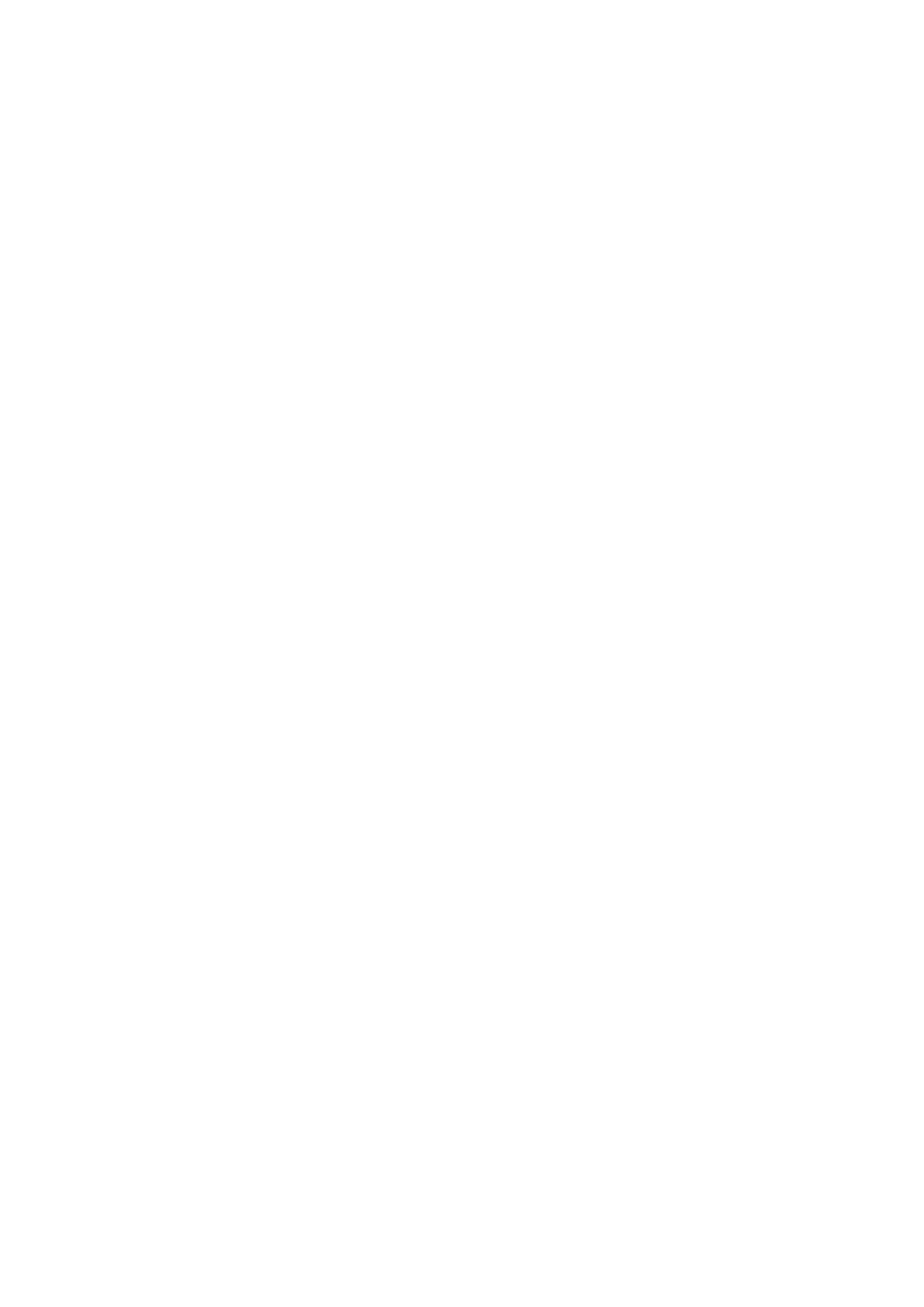Western Australia

# **Bail Act 1982**

## **CONTENTS**

# **Part I — Preliminary**

| 1.  | Short title                                         | 2              |
|-----|-----------------------------------------------------|----------------|
| 2.  | Commencement                                        | $\overline{c}$ |
| 3.  | Interpretation                                      | $\overline{c}$ |
| 4.  | Application of this Act                             | $\overline{7}$ |
|     | Part $II$ — Rights of accused in                    |                |
|     | relation to bail                                    |                |
| 5.  | Right of accused to have bail considered under this |                |
|     | Act                                                 | 8              |
| 6.  | Duty imposed on arresting officer or person         | 8              |
| 7.  | Duty imposed on judicial officers in respect of     |                |
|     | unconvicted accused                                 | 10             |
| 7A. | Bail for appeal under Criminal Procedure            |                |
|     | (Summary) Act 1902                                  | 12             |
| 8.  | Accused to be given information and prescribed      |                |
|     | forms                                               | 13             |
| 9.  | Bail decision may be deferred until further         |                |
|     | information obtained                                | 14             |
| 10. | Sections 5, 6 and 7 do not apply where accused      |                |
|     | imprisoned for other cause                          | 15             |
| 11. | Rights following grant of bail                      | 15             |
| 12. | Further limitation on rights in sections 5 and 11   | 17             |
|     | Part III — Jurisdiction to grant bail               |                |
| 13. | Jurisdiction to grant bail                          | 18             |

As at 08 Dec 2006 **Version 05-h0-02 page i** Extract from www.slp.wa.gov.au, see that website for further information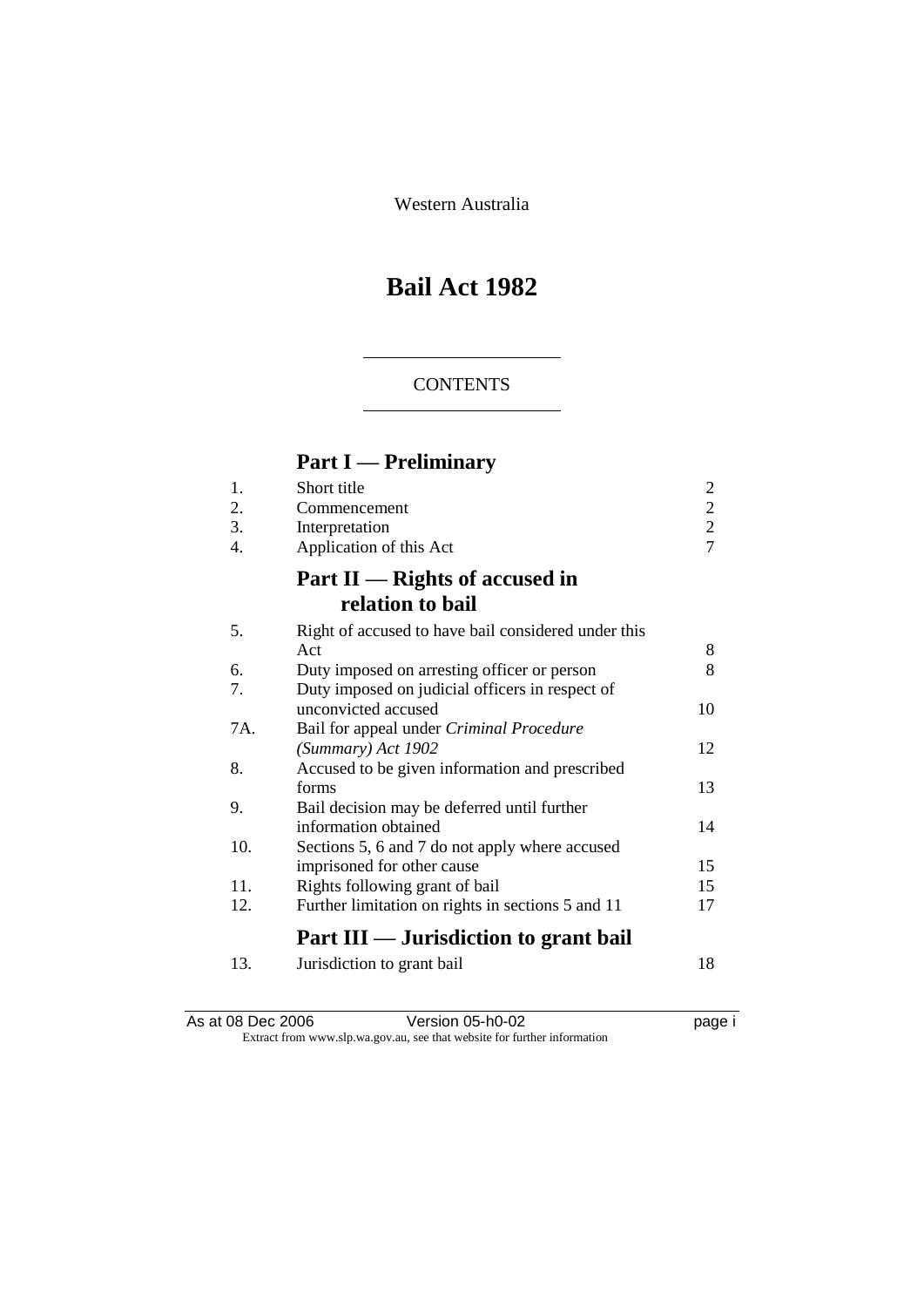| 14.<br>15. | Supreme Court Judge has jurisdiction in all cases<br>Exclusive jurisdiction of Supreme Court Judge in | 18 |
|------------|-------------------------------------------------------------------------------------------------------|----|
|            | murder cases                                                                                          | 19 |
| 16.        | Bail of person arrested on warrant                                                                    | 20 |
| 16A.       | Restrictions on powers of authorised officers and                                                     |    |
|            | justices in certain cases                                                                             | 20 |
| 17.        | Conditions which may be imposed                                                                       | 22 |
| 17A.       | Further provisions as to responsible person's                                                         |    |
|            | undertaking (Schedule 1 Part C clause 2)                                                              | 22 |
| 18.        | Police officer may dispense with bail in certain                                                      |    |
|            | cases upon deposit of cash                                                                            | 23 |
| 19.        | Return or application of deposit where bail                                                           |    |
|            | dispensed with                                                                                        | 24 |
|            |                                                                                                       |    |
|            | Part IV — Hearing of case for bail,                                                                   |    |
|            | parties, and evidence                                                                                 |    |
| 20.        | Power to consider bail in camera and to prohibit                                                      |    |
|            | publication                                                                                           | 26 |
| 21.        | Parties                                                                                               | 27 |
| 22.        | Evidence                                                                                              | 27 |
| 23.        | Accused not bound to supply information                                                               | 27 |
| 24.        | Information may be referred to police officer for                                                     |    |
|            | verification or for report                                                                            | 28 |
| 24A.       | Information may be referred to community                                                              |    |
|            | corrections officer for verification or for report                                                    | 28 |
| 25.        | Protection of accused as to information given for                                                     |    |
|            | bail purposes                                                                                         | 29 |
| 26.        | Record of decision and reasons                                                                        | 29 |
| 27.        | Transmission of relevant papers to court                                                              | 30 |
| 27A.       | Transmission of papers to CEO (Justice)                                                               | 31 |
|            |                                                                                                       |    |
|            | <b>Part V</b> — Bail undertakings                                                                     |    |
| 28.        | Bail undertaking                                                                                      | 32 |
| 29.        | Before whom bail undertaking may be entered into                                                      | 33 |
| 30.        | Duties of person before whom bail undertaking is                                                      |    |
|            | entered into                                                                                          | 33 |
| 31.        | Different time and place for appearance may be                                                        |    |
|            | substituted                                                                                           | 34 |
| 32.        | Giving and proof of notices under section 31                                                          | 36 |
|            |                                                                                                       |    |

| . . |  |
|-----|--|
|     |  |
|     |  |
|     |  |

page ii Version 05-h0-02 As at 08 Dec 2006 Extract from www.slp.wa.gov.au, see that website for further information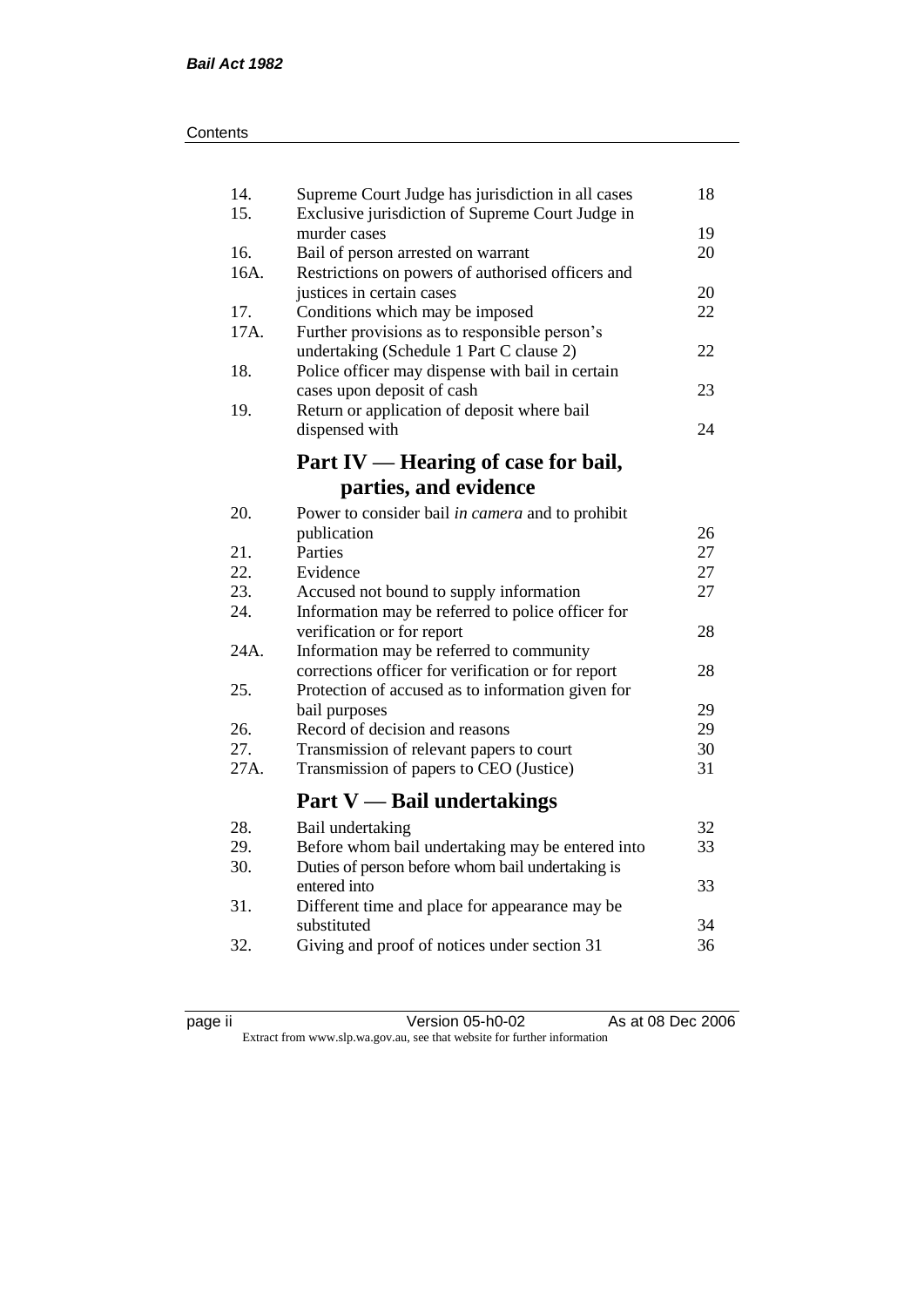| 33.  | Judicial officer may order accused to enter into bail<br>undertaking | 37 |
|------|----------------------------------------------------------------------|----|
| 34.  | Cessation and suspension of bail undertaking                         | 38 |
|      | <b>Part VI</b> — Sureties and surety                                 |    |
|      | undertakings                                                         |    |
| 35.  | Meaning of surety and surety undertaking                             | 39 |
| 36.  | Authority to approve sureties                                        | 39 |
| 37.  | Proposed surety to receive certain information and                   |    |
|      | prescribed form for completion                                       | 40 |
| 38.  | Persons disqualified from being sureties                             | 40 |
| 39.  | Matters relevant to approval of sureties                             | 41 |
| 40.  | Decision on application by proposed surety                           | 41 |
| 41.  | Finality of decision to refuse approval                              | 42 |
| 42.  | Before whom surety undertaking may be entered                        | 42 |
| 43.  | into                                                                 |    |
|      | Duties of persons before whom surety undertaking<br>is entered into  | 42 |
| 44.  | Surety undertaking extends to adjourned hearing                      |    |
|      | only by consent                                                      | 43 |
| 45.  | Giving and proof of notices under section 44                         | 44 |
| 46.  | Power of surety to apprehend accused                                 | 44 |
| 47.  | Cessation and suspension of surety undertaking                       | 45 |
| 48.  | Surety may apply for cancellation of his                             |    |
|      | undertaking                                                          | 46 |
| 49.  | Forfeiture of money under surety's undertaking                       | 47 |
| 50.  | Offence to indemnify surety                                          | 49 |
|      | <b>Part VIA — Administration of home</b>                             |    |
|      | detention conditions                                                 |    |
| 50A. | Powers of CEO (Justice)                                              | 50 |
| 50C. | Powers and duties of community corrections                           |    |
|      | officers                                                             | 50 |
| 50D. | Powers of members of the Police Force                                | 52 |
| 50E. | CEO (Justice) may substitute a different place of                    |    |
|      | detention and apply conditions                                       | 52 |
| 50F. | CEO (Justice) may revoke bail                                        | 53 |
| 50G. | Procedure on arrest after revocation of bail                         | 53 |
| 50H. | Exclusion of the rules of natural justice                            | 54 |
| 50J. | Delegation by CEO (Justice)                                          | 54 |
|      |                                                                      |    |

| As at 08 Dec 2006 | Version 05-h0-02                                                         | <br>page III |
|-------------------|--------------------------------------------------------------------------|--------------|
|                   | Extract from www.slp.wa.gov.au, see that website for further information |              |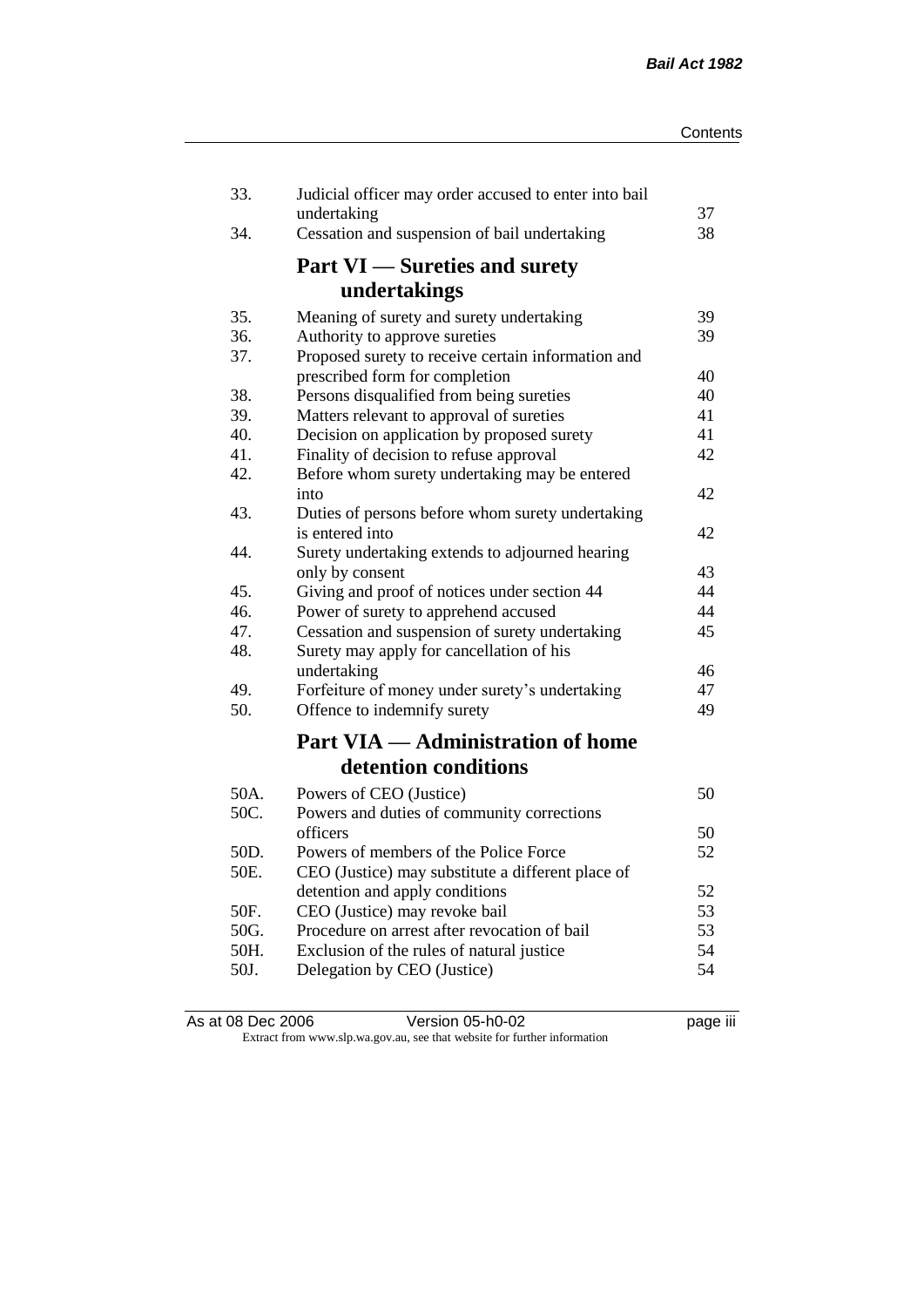| Contents |
|----------|
|----------|

| 50K.<br>50L.                | Retrieval of monitoring equipment<br>Rules           | 54<br>55 |
|-----------------------------|------------------------------------------------------|----------|
|                             | <b>Part VII — Enforcement of bail</b>                |          |
|                             | undertakings                                         |          |
| 51.                         | Offence to fail to comply with bail undertaking      | 56       |
| 52.                         | Provisions as to summary proceedings before          |          |
|                             | superior courts for an offence under section 51      | 57       |
| 53.                         | Appeals against decisions made under s. 52           | 58       |
| 54.                         | Accused on bail may be taken before a judicial       |          |
|                             | officer for variation or revocation of bail          | 59       |
| 55.                         | Powers of judicial officer to revoke or vary bail    | 60       |
| 56.                         | Warrant for arrest of absconding accused             | 61       |
| 57.                         | Forfeiture of money under bail undertaking           | 61       |
| 58.                         | Automatic forfeiture on expiration of one year after |          |
|                             | absconding                                           | 62       |
|                             | <b>Part VIII — Miscellaneous</b>                     |          |
| 59.                         | Further power of judicial officer in relation to     |          |
|                             | enforcement of undertakings                          | 64       |
| 60.                         | Accused and surety to notify any change of address   | 64       |
| 61.                         | Offence of failing to bring arrested person before   |          |
|                             | court or person able to grant bail                   | 65       |
| 62.                         | Offence to give false information for bail purposes  | 65       |
| 63.                         | Protection of persons carrying out this Act          | 65       |
| 64.                         | Evidence of non-appearance, etc., by an accused      | 66       |
| 65.                         | Bail undertakings by minors                          | 66       |
| 66.                         | Abolition of other powers to grant bail              | 66       |
| 66A.                        | Delegation by registrar                              | 67       |
| 67.                         | Regulations                                          | 67       |
|                             | <b>Schedule 1</b>                                    |          |
|                             | Part A — Jurisdiction to grant bail                  |          |
| 1.                          | Initial appearance                                   | 69       |
| $\mathcal{D}_{\mathcal{L}}$ | Annearance after adiournment                         | 69       |

| . . | mittal appearance                           | $\cdots$ |
|-----|---------------------------------------------|----------|
| 2.  | Appearance after adjournment                | 69       |
|     | Appearance on committal to Supreme Court or |          |
|     | District Court                              | 70       |
|     | Appearance in connection with appeal etc.   | 70       |
|     | Appearance prescribed by regulation         | 71       |
| 6.  | Appearances not otherwise provided for      | 71       |
|     |                                             |          |

| page | ιv |
|------|----|
|------|----|

page iv Version 05-h0-02 As at 08 Dec 2006 Extract from www.slp.wa.gov.au, see that website for further information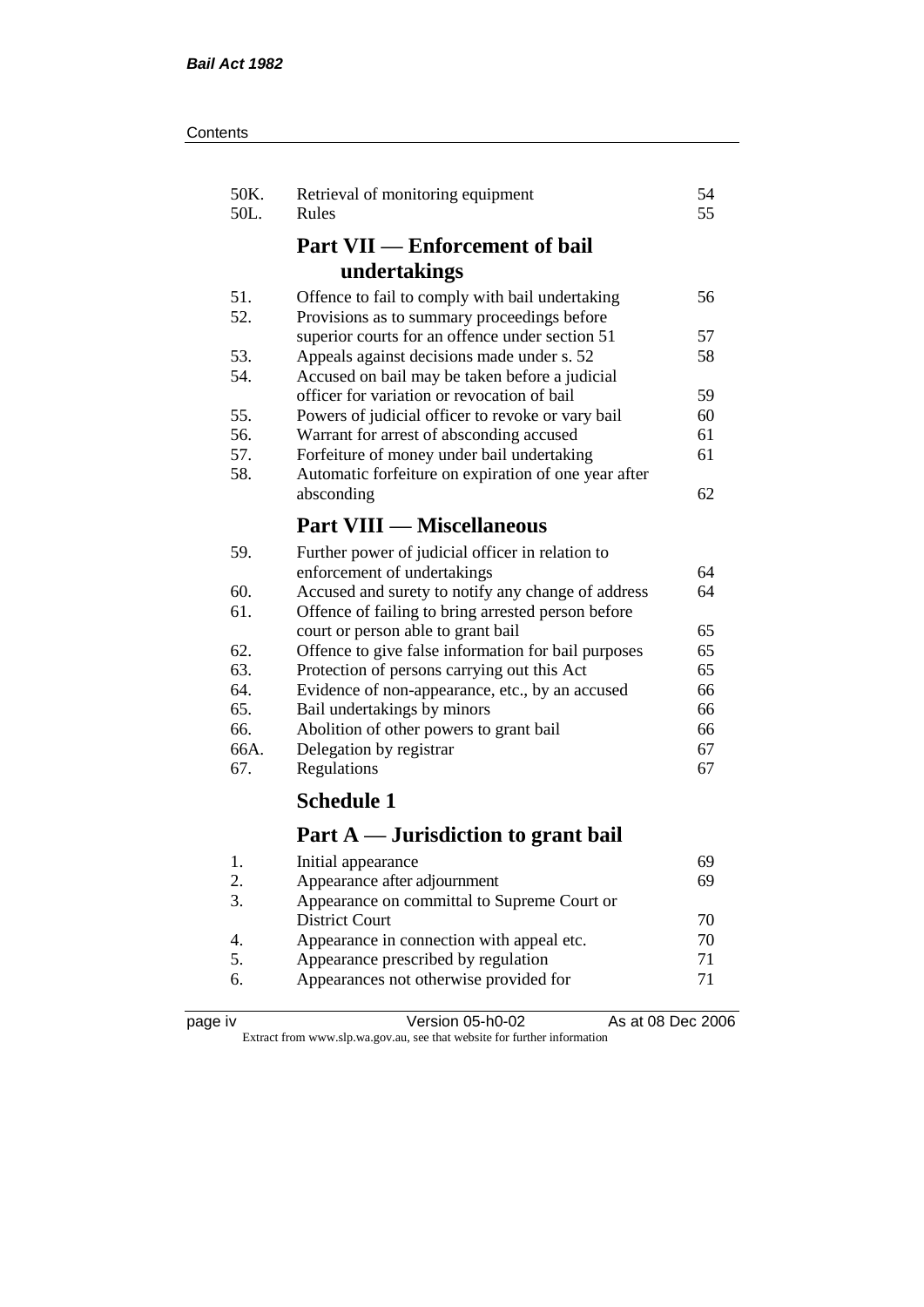| Contents |
|----------|
|----------|

| 7.       | Interpretation in this Part                                                     | 71       |
|----------|---------------------------------------------------------------------------------|----------|
|          | Part B — Cessation of power to grant<br>bail                                    |          |
| 1.       | Upon decision by Judge, power of other officers                                 |          |
|          | ceases                                                                          | 71       |
| 2.       | Upon decision by judicial officer, his power and                                |          |
| 3.       | that of his peers ceases<br>Upon refusal by justice power of authorised officer | 72       |
|          | or justice ceases                                                               | 72       |
| 4.       | Judicial officer's powers where accused proves                                  |          |
|          | new facts or changed circumstances                                              | 72       |
|          | Part C — Manner in which                                                        |          |
|          | jurisdiction to be exercised                                                    |          |
| 1.       | Bail before conviction to be at discretion of bail                              |          |
|          | authority, except for a child                                                   | 73       |
| 2.       | Child to have qualified right to bail                                           | 74       |
| 3.       | Matters relevant to consideration of clause 1(a)                                | 76       |
| 3A.      | Bail where serious offence committed while                                      |          |
|          | accused on bail for another serious offence                                     | 76       |
| 3B.      | Determination of exceptional reasons under                                      |          |
|          | clause $3A(1)$                                                                  | 77       |
| 4.       | When bail to be granted after conviction                                        | 79       |
| 5.       | Exception for bail for an appeal under the Criminal                             |          |
|          | Appeals Act 2004 Part 2                                                         | 79<br>80 |
| 6.<br>7. | Bail of people on community orders, etc.                                        |          |
|          | Bail for initial appearance to be for not more than<br>7 days                   | 80       |
| 8.       | Bail on adjournment in court of summary                                         |          |
|          | jurisdiction to be for not more than 30 days except                             |          |
|          | by consent                                                                      | 80       |
| 9.       | Provision as to calculation of time                                             | 81       |
|          |                                                                                 |          |
|          | Part D — Conditions which may be                                                |          |
|          | imposed on a grant of bail                                                      |          |
| 1.       | Conditions as to forfeiture and giving security may                             |          |
|          | be imposed on the accused and sureties                                          | 81       |
| 2.       | Other conditions which may be imposed                                           | 82       |
| 3.       | Home detention condition may be imposed                                         | 85       |
|          |                                                                                 |          |

As at 08 Dec 2006 **Version 05-h0-02 Page v** page v Extract from www.slp.wa.gov.au, see that website for further information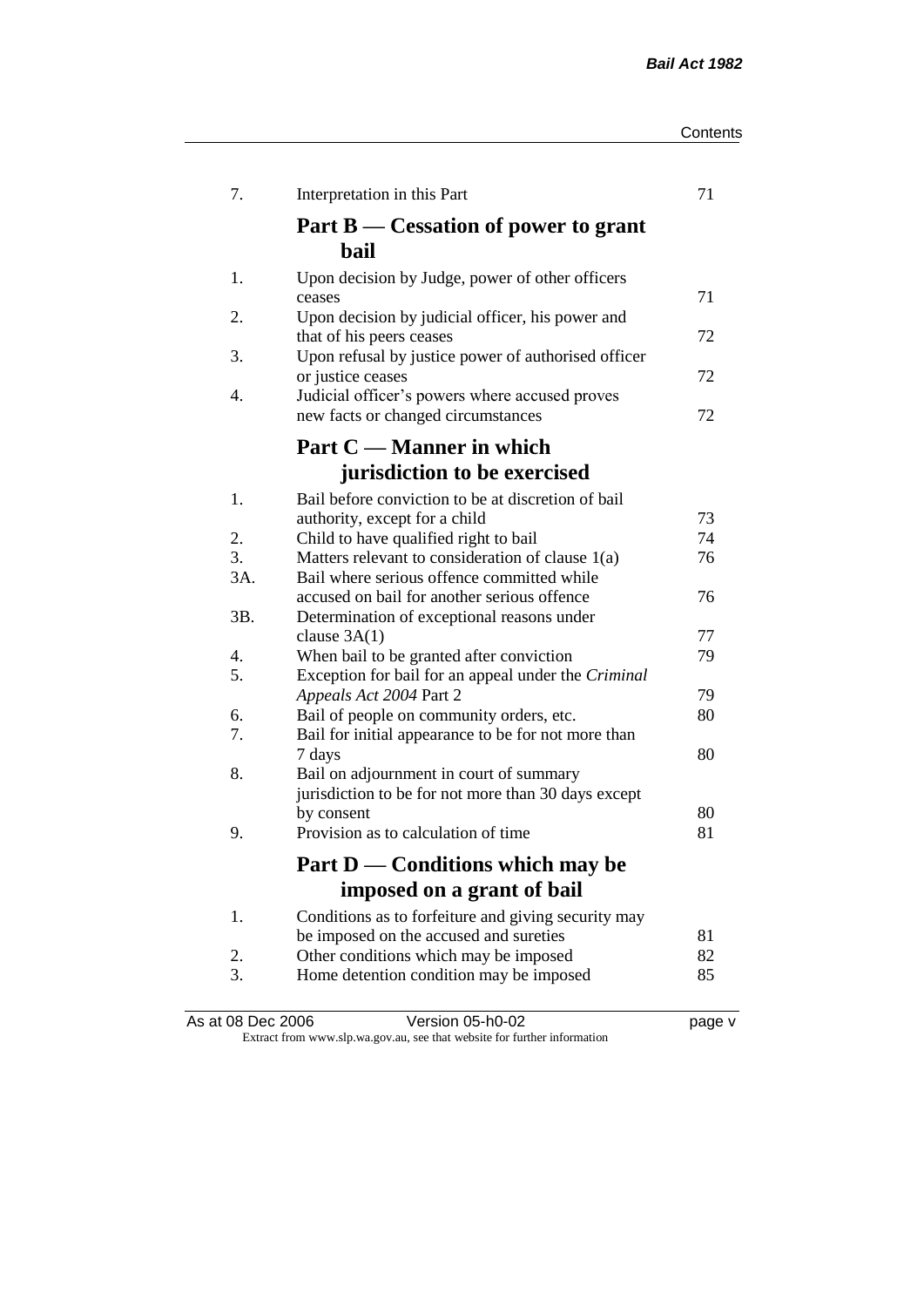#### **Contents**

# **Schedule 2 Serious offences**

## **Notes** Compilation table 91<br>Provisions that have not come into operation 94 Provisions that have not come into operation

page vi Version 05-h0-02 As at 08 Dec 2006 Extract from www.slp.wa.gov.au, see that website for further information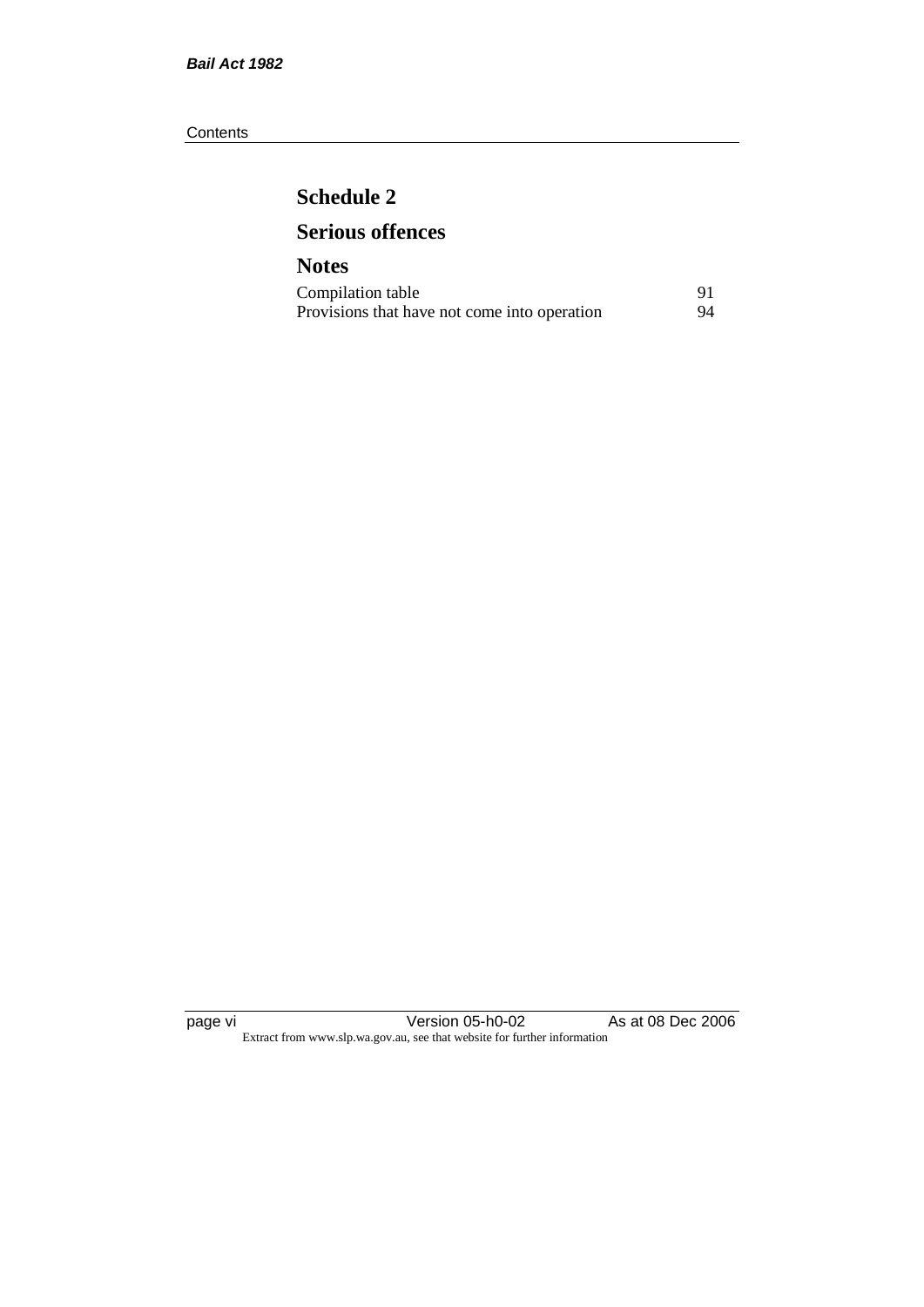Western Australia

# **Bail Act 1982**

**An Act to make better provision for bail in criminal proceedings.** 

As at 08 Dec 2006 **Version 05-h0-02 page 1** Extract from www.slp.wa.gov.au, see that website for further information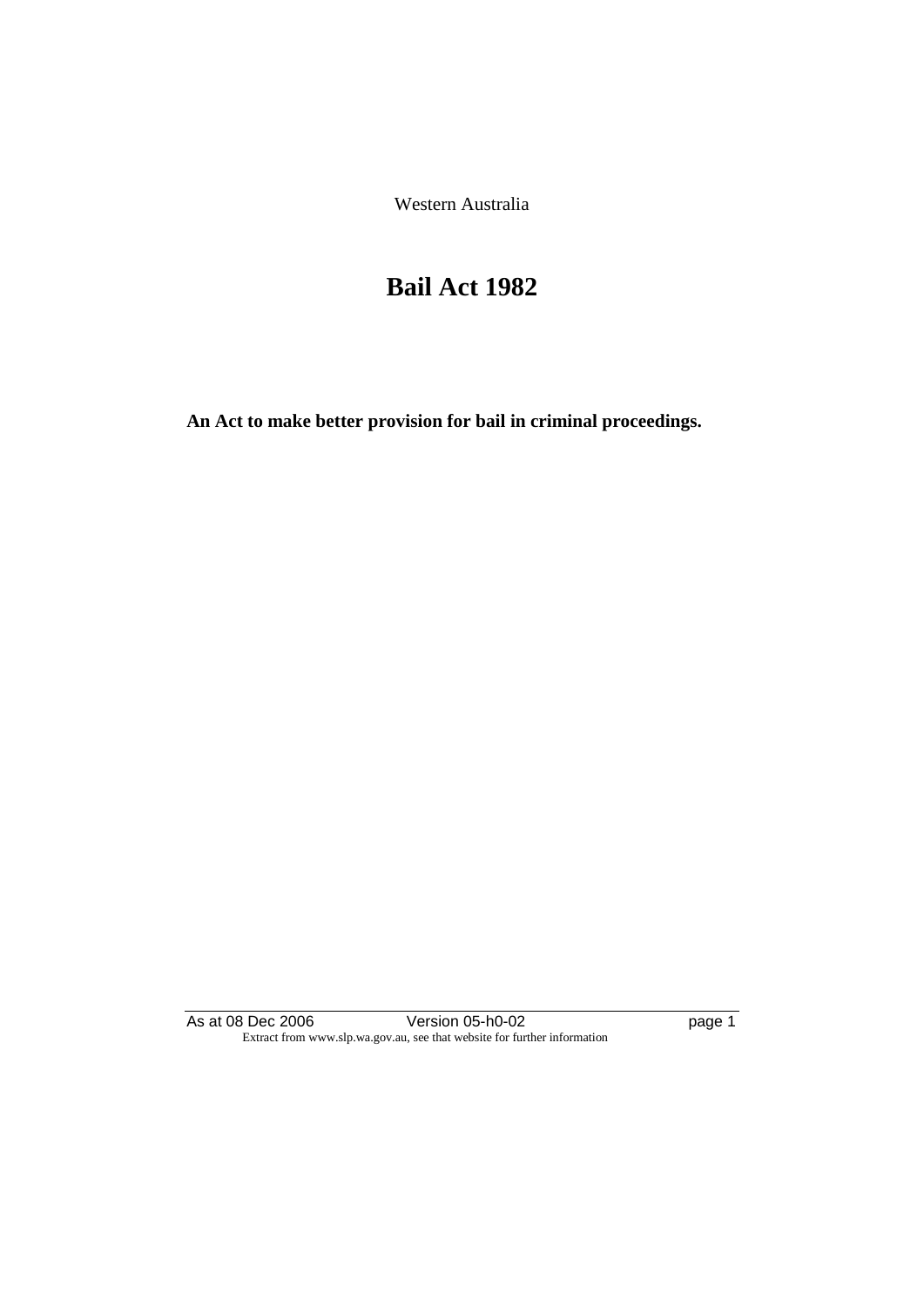# **Part I — Preliminary**

#### **1. Short title**

This Act may be cited as the *Bail Act* 1982<sup>1</sup>.

#### **2. Commencement**

This Act shall come into operation on a day to be fixed by proclamation  $<sup>1</sup>$ .</sup>

## **3. Interpretation**

(1) In this Act, unless a contrary intention appears —

**"accused"** includes —

- (a) a person charged with, convicted of, or found guilty of an offence;
- (b) a person whose conviction for an offence is stayed;
- (c) a person in respect of whom an appeal relating to an offence is pending;
- (d) a person in respect of whom a new trial for an offence has been ordered;

#### **"adjournment"**—

- (a) means any order of a court by which proceedings for an offence are postponed or interrupted or are to be held at a different time or place before the same court; and
- (b) is deemed to include any order of a court, other than a committal to the Supreme Court or District Court, by which the venue of any proceedings for an offence is changed to another court or a court at another place whether by way of a remand, referral, or recommittal of the accused or otherwise;
- **"appeal"** includes an application for leave to appeal;

page 2 Version 05-h0-02 As at 08 Dec 2006 Extract from www.slp.wa.gov.au, see that website for further information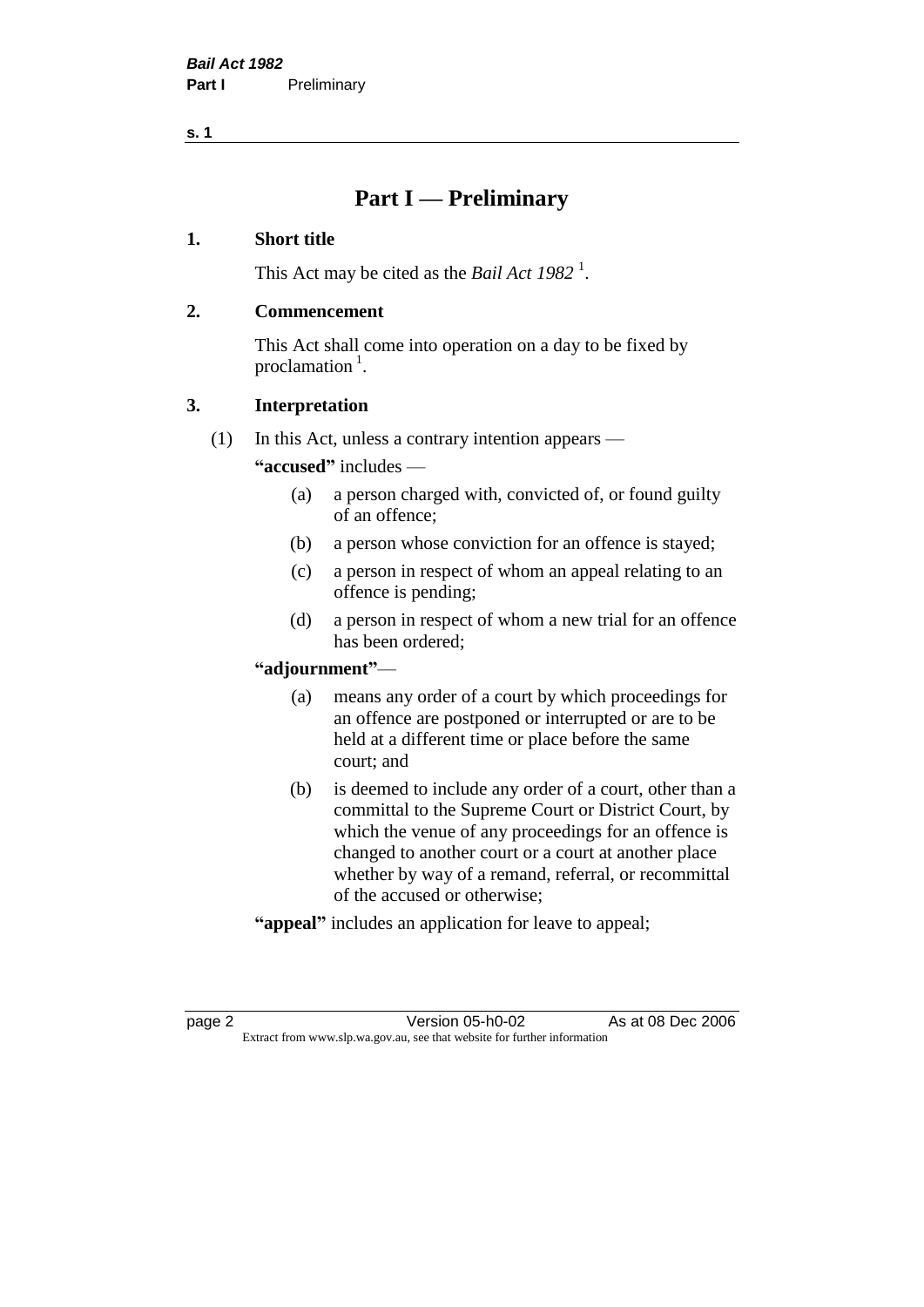#### **"appropriate judicial officer"**—

- (a) subject to paragraphs (b) and (c), means a judicial officer who is empowered to exercise jurisdiction in the court before which the accused is required to appear pursuant to his bail undertaking;
- (b) if the court is the Court of Appeal, means a judge of appeal;
- (c) except in section 49, also means a Judge of the Supreme Court or a Judge of the Children's Court in any case where —
	- (i) only a Judge of the Supreme Court or a Judge of the Children's Court has power to grant bail under section 15, or a judicial officer has exercised the power contained in section  $31(2)(d)$ ; or
	- (ii) a Judge of the Supreme Court or a Judge of the Children's Court has granted bail under section 14,

for the appearance in question;

- **"as soon as is practicable"** means as soon as is reasonably practicable;
- **"authorised community services officer"** means any of the following persons —
	- (a) the CEO (Justice) or a delegate of the CEO (Justice) under subsection (5);
	- (b) a registrar of the Children's Court;
	- (c) a superintendent of a detention centre under the *Young Offenders Act 1994*;
	- (d) the officer for the time being in charge of any detention centre under the *Young Offenders Act 1994*;
- **"authorised officer"** means an authorised police officer or an authorised community services officer;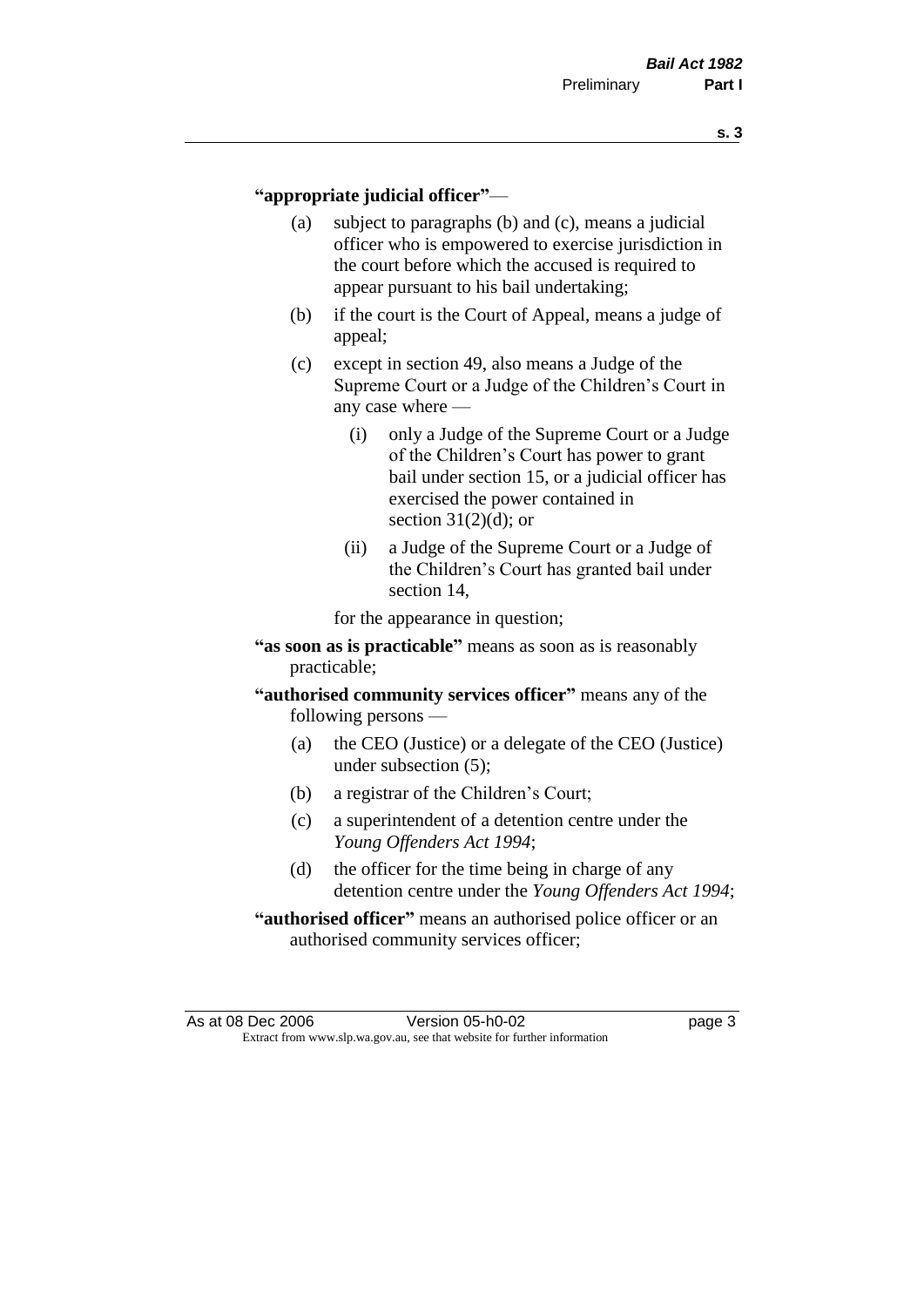| "authorised police officer" means a police officer who holds |
|--------------------------------------------------------------|
| the rank of sergeant, or a higher rank, or is for the time   |
| being in charge of a police station or lock-up;              |

- **"bail undertaking"** means an undertaking described in section 28(2);
- **"CEO (Justice)"** means the chief executive officer of the department of the Public Service principally assisting the Minister to whom the administration of the *Sentence Administration Act 2003* is for the time being committed by the Governor in the administration of that Act;
- **"child"** has the same meaning as "young person" has in the *Young Offenders Act 1994*;
- **"community corrections officer"** has the same meaning as in the *Sentence Administration Act 2003*;

**"court"** means each of the following —

- (a) the Magistrates Court;
- (b) the Children's Court;
- (c) a Coroner's Court;
- (d) the District Court;
- (e) the Supreme Court;
- (f) the Court of Appeal;
- **"early release order"** means an early release order made under the *Sentence Administration Act 1995* or *Sentence Administration Act 2003*;
- **"home detention condition"** means a home detention condition imposed under clause 3 of Part D of Schedule 1;
- **"judicial officer"** means any person empowered to exercise jurisdiction in a court whether or not he is sitting as a court, and includes a single justice;
- **"lock-up"** includes a place prescribed as a lock-up for the purposes of the *Court Security and Custodial Services Act 1999*;

page 4 Version 05-h0-02 As at 08 Dec 2006 Extract from www.slp.wa.gov.au, see that website for further information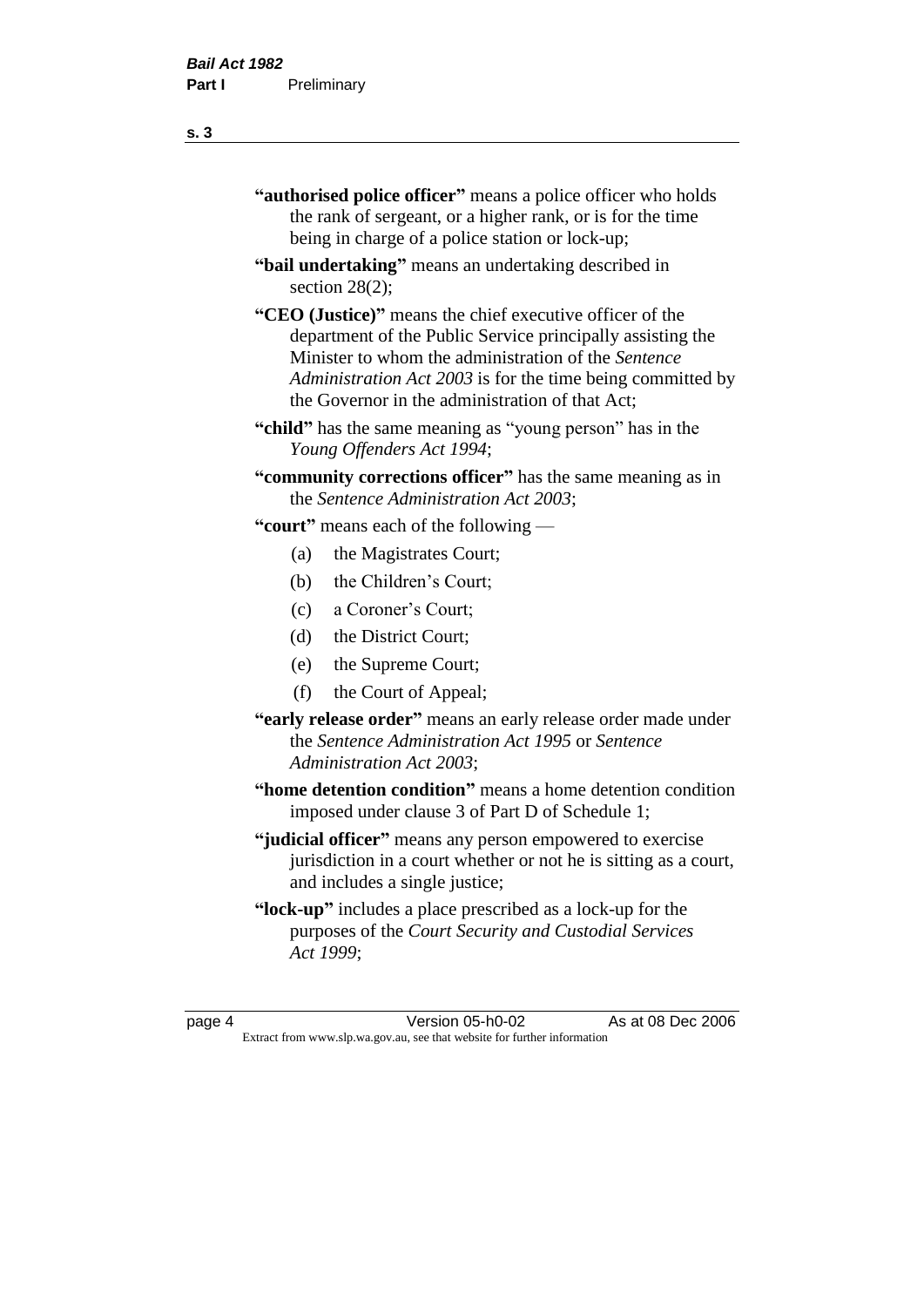- **s. 3**
- **"offence"** means any act, omission or conduct which renders the person doing the act, making the omission or engaging in the conduct liable to any punishment, and includes an alleged offence; but nothing in this definition shall limit the operation of subsection (4);
- **"police officer"** means any member of the Police Force of Western Australia;
- **"prosecutor"** includes
	- (a) in the case of an offence charged in a prosecution notice, the prosecutor;
	- (b) in the case of an offence charged in an indictment, the State or the Commonwealth, as the case may be;
- **"serious offence"** means
	- (a) an offence against section 51(2a); and
	- (b) an offence described in Schedule 2;
- **"surety"** and **"surety undertaking"** have the meanings assigned to them by section 35;

**"trial"** means all proceedings for an offence between —

- (a) the time when the accused is called upon to plead to the prosecution notice or the indictment; and
- (b) the time when the accused is found not guilty or is sentenced.
- (2) A reference in this Act
	- (a) to a power to grant bail includes a reference to a power to refuse bail;
	- (b) to a grant of bail includes a reference to a grant of bail by the exercise of a power in section 31(2).
- (3) Where in this Act there is a reference to a requirement that an accused appear in court, the reference is to a requirement, unless a contrary intention appears, that the accused —
	- (a) surrender himself into the custody of the court or, in the case of a bail undertaking, of the court specified therein,

| As at 08 Dec 2006 | Version 05-h0-02                                                         | page 5 |
|-------------------|--------------------------------------------------------------------------|--------|
|                   | Extract from www.slp.wa.gov.au, see that website for further information |        |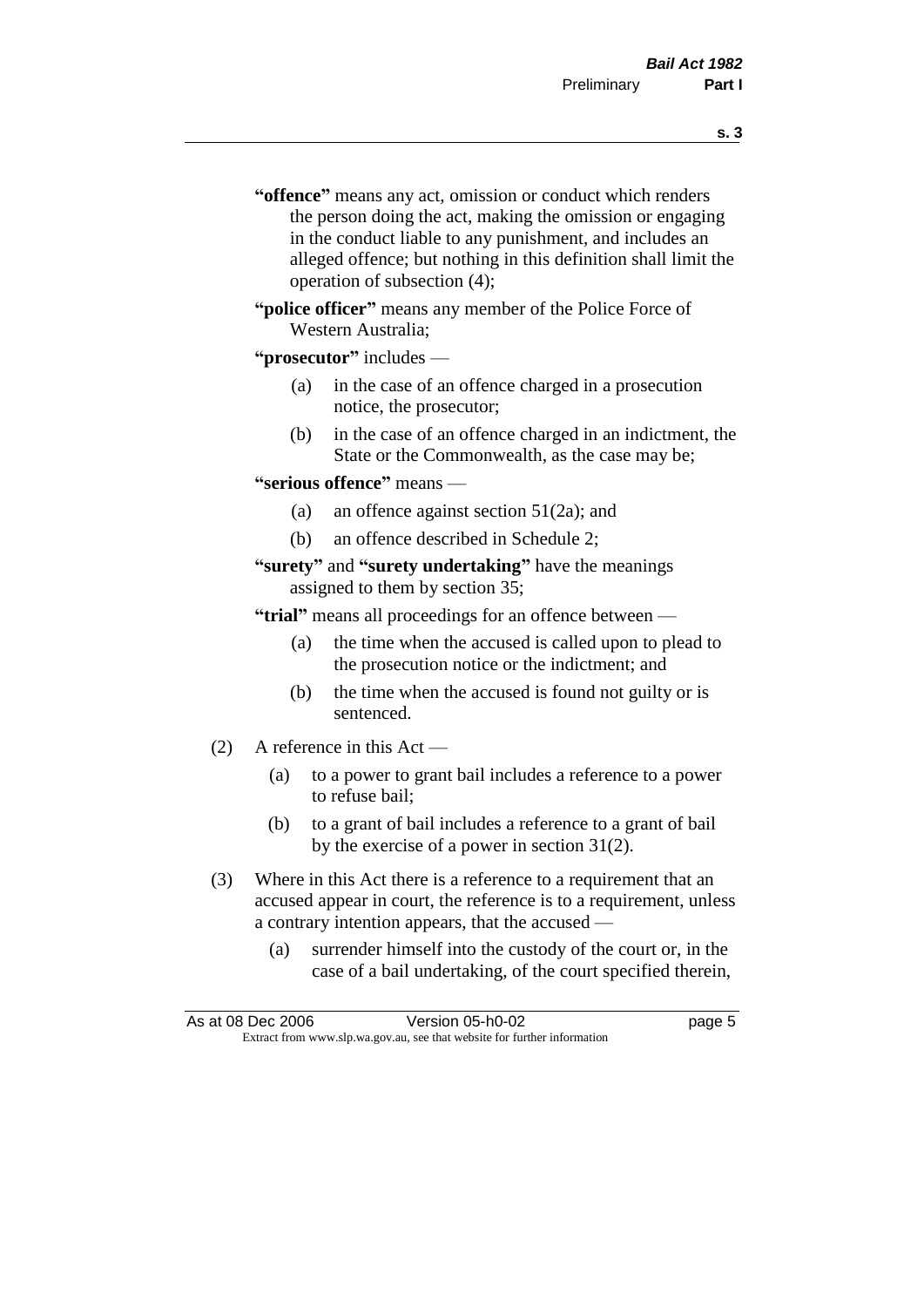or of such person as the court may direct, to be dealt with according to law;

(b) submit himself to a search of his person and any property then in his possession (which is hereby authorised) and allow to be taken from him, to be dealt with according to the relevant law and procedures, anything so found; and

- (c) remain in custody until authorised to be released therefrom.
- (4) If a person is arrested under a warrant issued
	- (a) under section 50, 79, 84E or 129 of the Sentencing Act 1995 in connection with a possible breach of a conditional release order, a sentence of suspended imprisonment or conditional suspended imprisonment, or a community order imposed under that Act; or
	- (b) under section 43 of the *Young Offenders Act 1994* in respect of an alleged breach of a youth community based order, an intensive youth supervision order or a conditional release order made under that Act,
	- then
		- (c) the person is to be taken as having been arrested and to be in custody awaiting an appearance in court for the offence for which the sentence was imposed;
		- (d) the first appearance in court after the arrest is to be taken, for the purposes of sections  $5(1)$  and  $8(1)$  and clause 1 of Part A and clause 7 of Part C of Schedule 1, to be the initial appearance for that offence; and
		- (e) the proceedings following the arrest are to be taken to be proceedings for that offence and to be a trial for the purpose of the definition in subsection (1) of "trial".
- (5) The CEO (Justice) may by writing signed by him delegate to any officer of the department of which he is the chief executive

page 6 **Version 05-h0-02** As at 08 Dec 2006 Extract from www.slp.wa.gov.au, see that website for further information

#### **s. 3**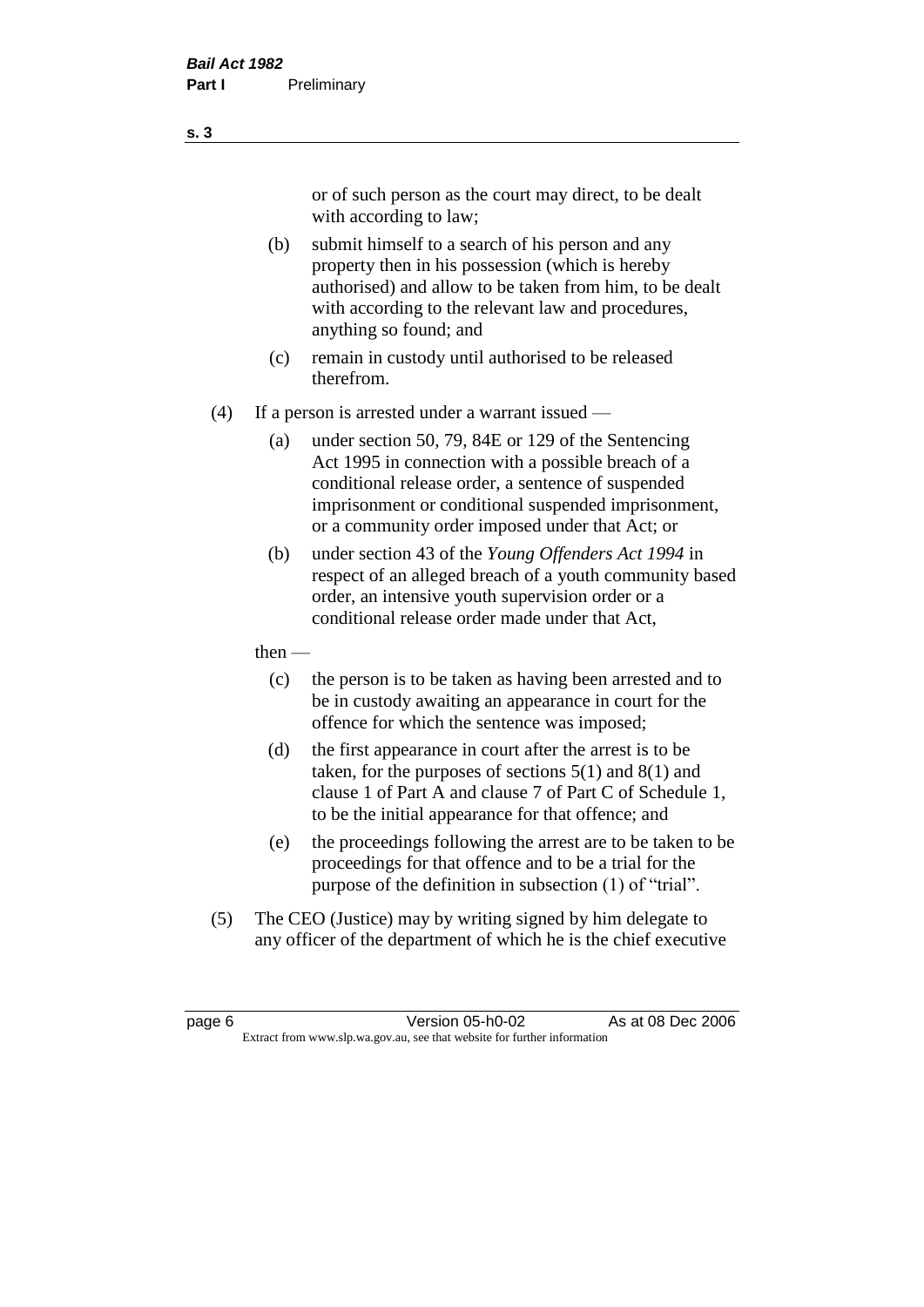officer any function he has under this Act as an authorised community services officer.

*[Section 3 amended by No. 74 of 1984 s. 3; No. 15 of 1988 s. 4; No. 49 of 1988 s. 78; No. 61 of 1990 s. 4; No. 31 of 1993 s. 6; No. 45 of 1993 s. 4 and 12; No. 78 of 1995 s. 7; No. 57 of 1997 s. 21(1); No. 54 of 1998 s. 4 and 14; No. 47 of 1999 s. 7; No. 50 of 2003 s. 29(3); No. 65 of 2003 s. 121(2); No. 27 of 2004 s. 13(2); No. 34 of 2004 s. 251; No. 45 of 2004 s. 28(4); No. 59 of 2004 s. 141; No. 84 of 2004 s. 11, 82 and 83(2).]* 

#### **4. Application of this Act**

The operation of this Act extends to any appearance in a court for an offence —

- (a) except to the extent that in this Act, or in the law creating the offence or applicable thereto, express provision is made excluding or limiting the operation of this Act in respect of that appearance;
- (b) whether or not that law contains a reference to the granting of bail;
- (c) however any reference in that law to the granting of bail may be expressed; and
- (d) as if any reference therein to the taking of a recognizance were to a requirement that, except where bail is dispensed with under this Act, the accused enter into a bail undertaking.

*[Section 4 amended by No. 84 of 2004 s. 82.]*

As at 08 Dec 2006 Version 05-h0-02 Page 7 Extract from www.slp.wa.gov.au, see that website for further information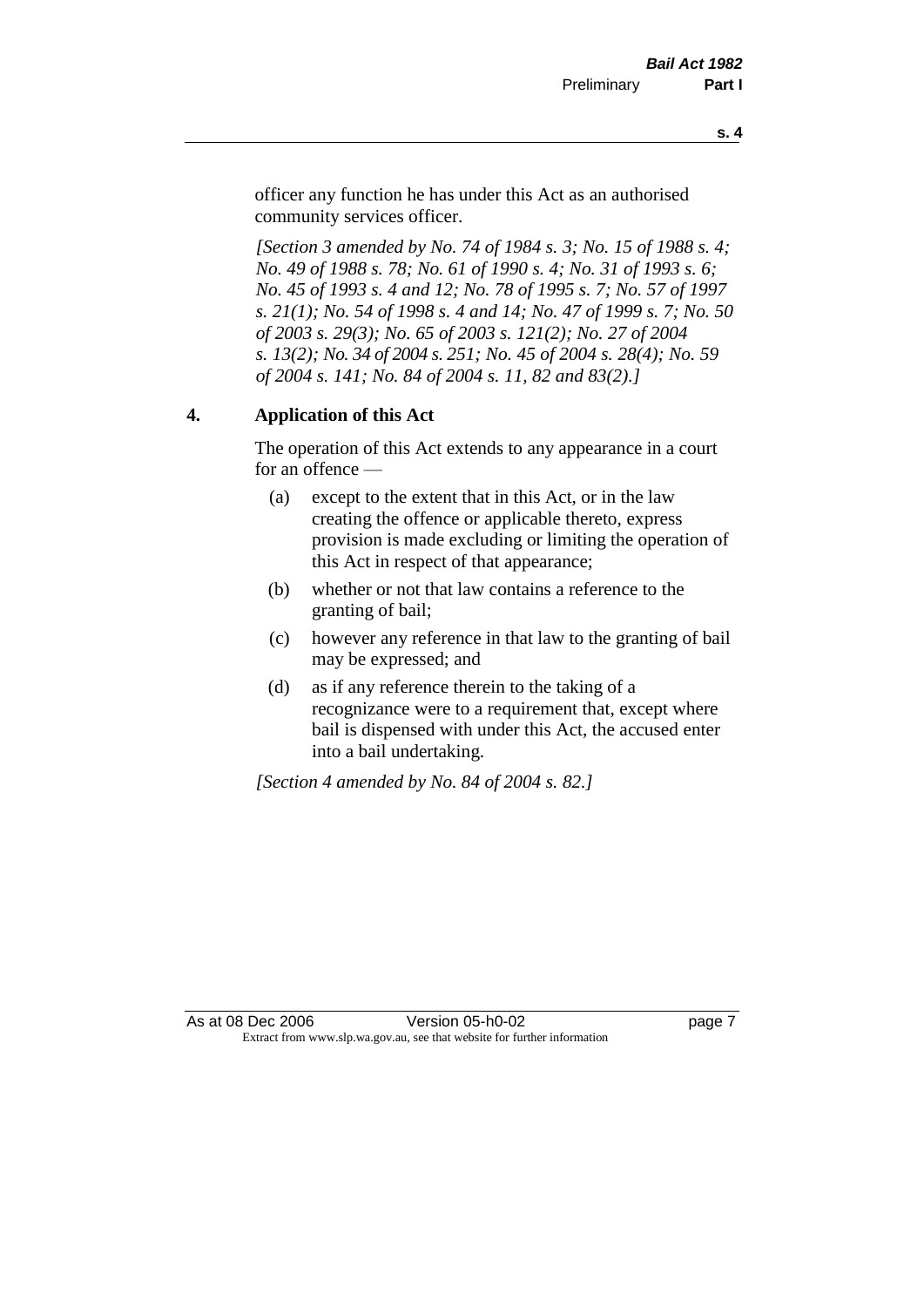# **Part II — Rights of accused in relation to bail**

*[Heading amended by No. 84 of 2004 s. 82.]* 

## **5. Right of accused to have bail considered under this Act**

- (1) An accused who is in custody for an offence awaiting his initial appearance in court therefor is entitled —
	- (a) subject to sections 9, 10, 12 and 16(2), to have his case for bail for that appearance considered under and in accordance with this Act as soon as is practicable;
	- (b) if his case is not so considered, or if he is refused bail or is not released on bail, to be brought before a court as soon as is practicable.
- (2) An accused who is in custody awaiting any appearance in court for an offence, other than an initial appearance, is entitled, subject to sections 7(3), 9 and 10, to have his case for bail for that appearance considered under and in accordance with this Act.

*[Section 5 amended by No. 74 of 1984 s. 4; No. 84 of 2004 s. 82.]* 

## **6. Duty imposed on arresting officer or person**

- (1) The police officer or other person who arrests a person for an offence has a duty —
	- (a) if he is empowered by this Act to grant bail; and
	- (b) unless, as soon as is practicable, he brings the person or causes him to be brought before a court,

to consider that person's case for bail as soon as is practicable, whether or not an application for bail is made by the person or on his behalf.

(2) If that police officer or that other person is not so empowered he shall, subject to subsections (3) and (3a) and unless he brings the person or causes him to be brought before a court as soon as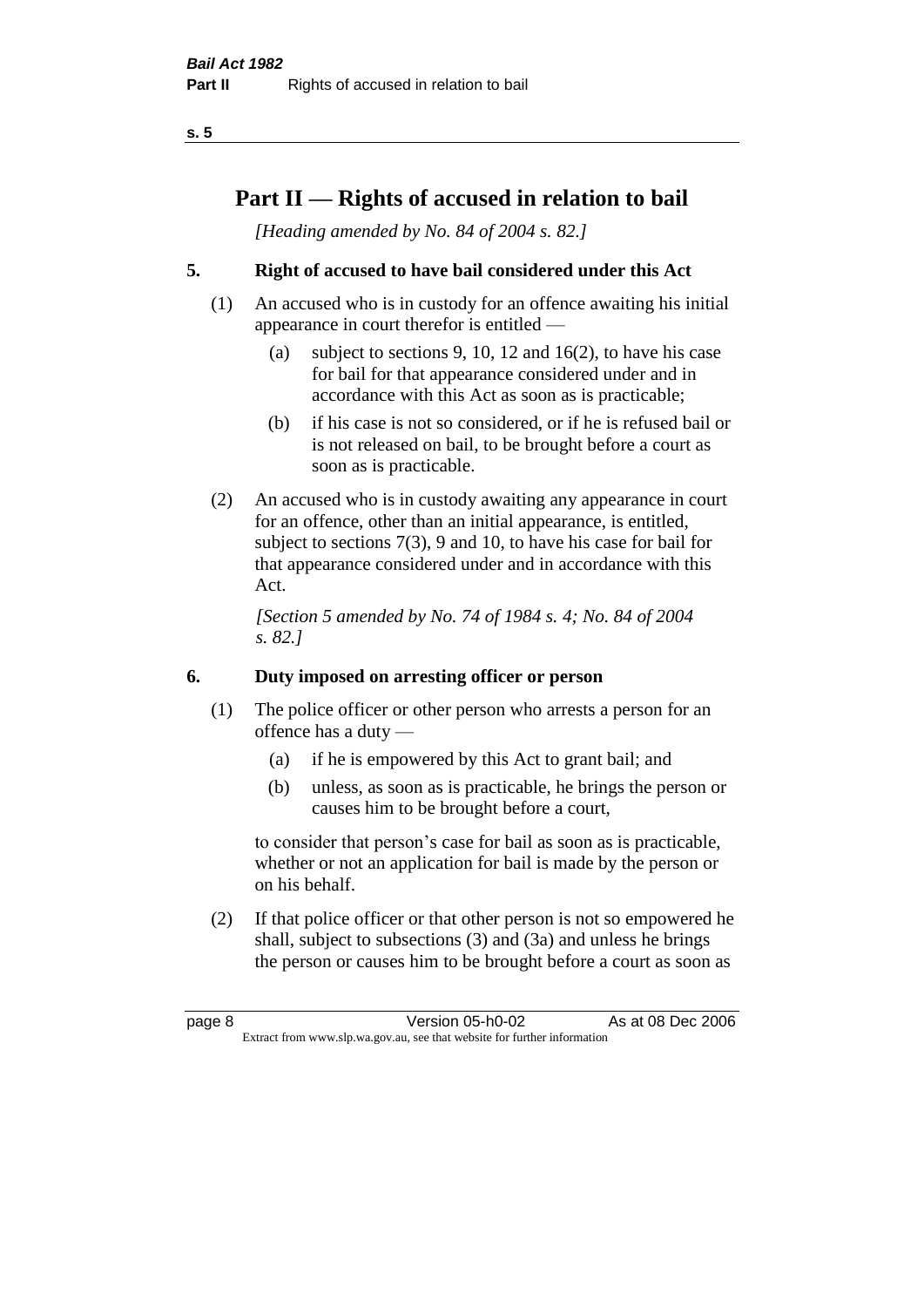is practicable, bring or cause the accused to be brought before an authorised police officer or a justice or, in the case of a child, any authorised officer or a justice, as soon as is practicable, and thereupon —

- (a) such officer is subject to the duty described in subsection (1); or
- (b) if the accused is brought before a justice, the justice is under a duty to consider the person's case for bail as soon as is practicable, whether or not an application for bail is made by the person or on his behalf.
- (2a) A police officer or other person who arrests a person for an offence may, notwithstanding that he is empowered by this Act to grant bail, instead of complying with subsection (1) comply with subsection (2) as if he were not so empowered.
- (3) Where under section 15 or 16 only a Judge of the Supreme Court, a Judge of the Children's Court or a justice has power to grant bail for an offence, the police officer or other person who arrests a person for an offence shall —
	- (a) unless, as soon as is practicable, he brings the person or causes him to be brought before a court; and
	- (b) whether or not an application for bail is made by the person or on his behalf,

bring or cause the accused to be brought as soon as is practicable —

- (c) where section 15 applies, before a Judge of the Supreme Court or a Judge of the Children's Court, as the case may require; or
- (d) where section 16 applies, before a justice,

for the purpose of having the accused's case for bail considered by the Judge, or the justice acting in terms of subsection (2)(b), as the case may be.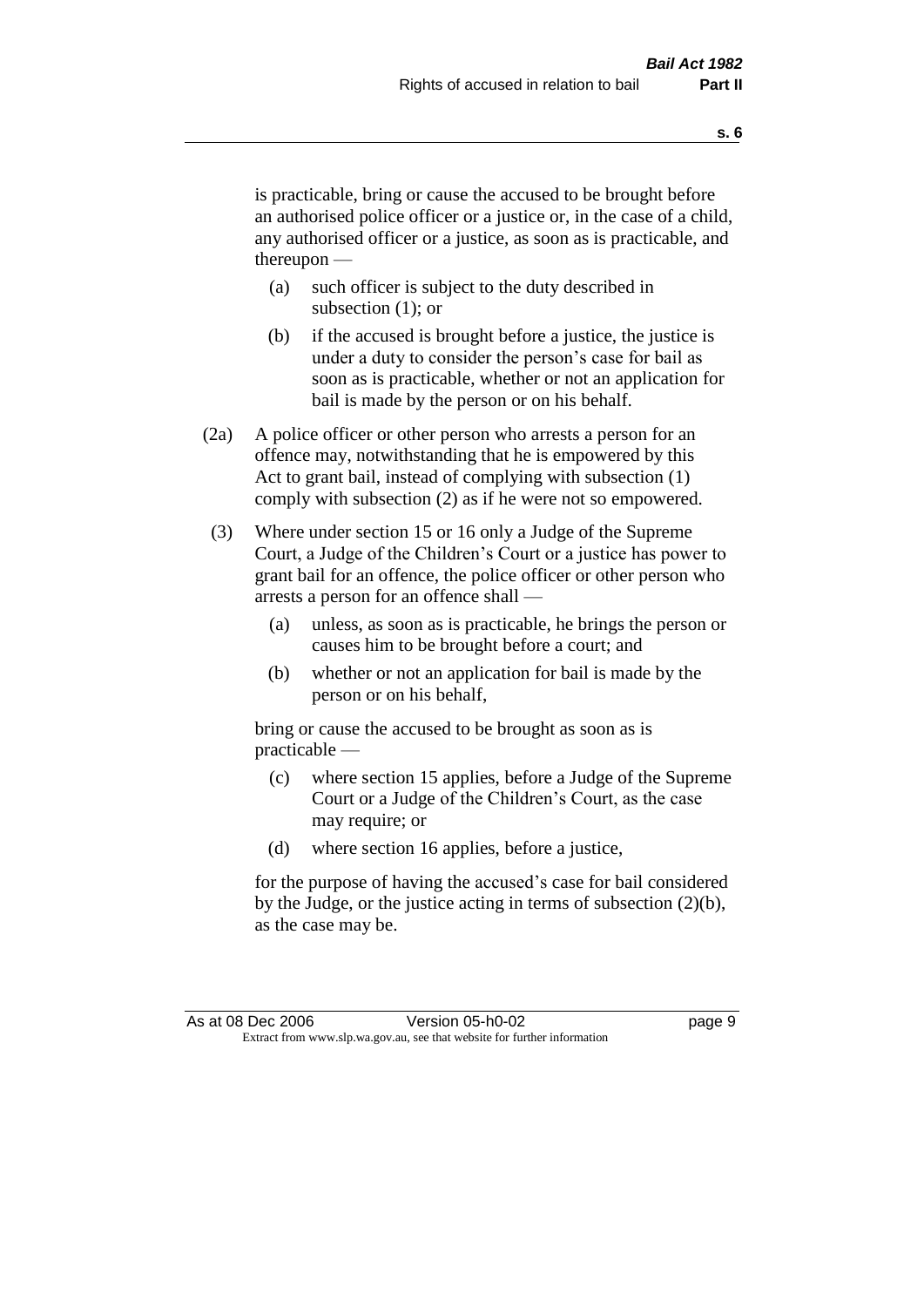- (3a) Where section 16A applies, the police officer or other person who arrests a person for an offence shall as soon as is practicable bring the accused, or cause the accused to be brought, before a court or Judge mentioned in subsection (1) of that section for the purpose of having the accused's case for bail considered by that court or Judge.
- (4) The operation of this section is subject to the exercise of the power conferred by section 9 and to the provisions of sections 10, 12 and 16(2) and clause 3A of Part C of Schedule 1.

*[Section 6 amended by No. 15 of 1988 s. 5; No. 49 of 1988 s. 79; No. 45 of 1993 s. 5; No. 54 of 1998 s. 5; No. 84 of 2004 s. 82.]* 

#### **7. Duty imposed on judicial officers in respect of unconvicted accused**

- (1) Upon and following an accused's initial appearance in court for an offence every judicial officer who may thereafter order his detention or continued detention in custody before conviction for the offence (including detention during the period of his trial) is under a duty, unless subsection (2) applies, to consider the accused's case for bail, whether or not an application for bail is made by the accused or on his behalf.
- (2) Where under section 15 only a Judge of the Supreme Court or a Judge of the Children's Court has power to grant bail for an offence, the judicial officer referred to in subsection (1), other than a Judge of the Supreme Court or a Judge of the Children's Court, shall, whether or not an application for bail is made by the person or on his behalf, cause the accused to be taken as soon as is practicable before a Judge of the Supreme Court or a Judge of the Children's Court, as the case may require for the purpose of having the accused's case for bail considered by the Judge.

**s. 7**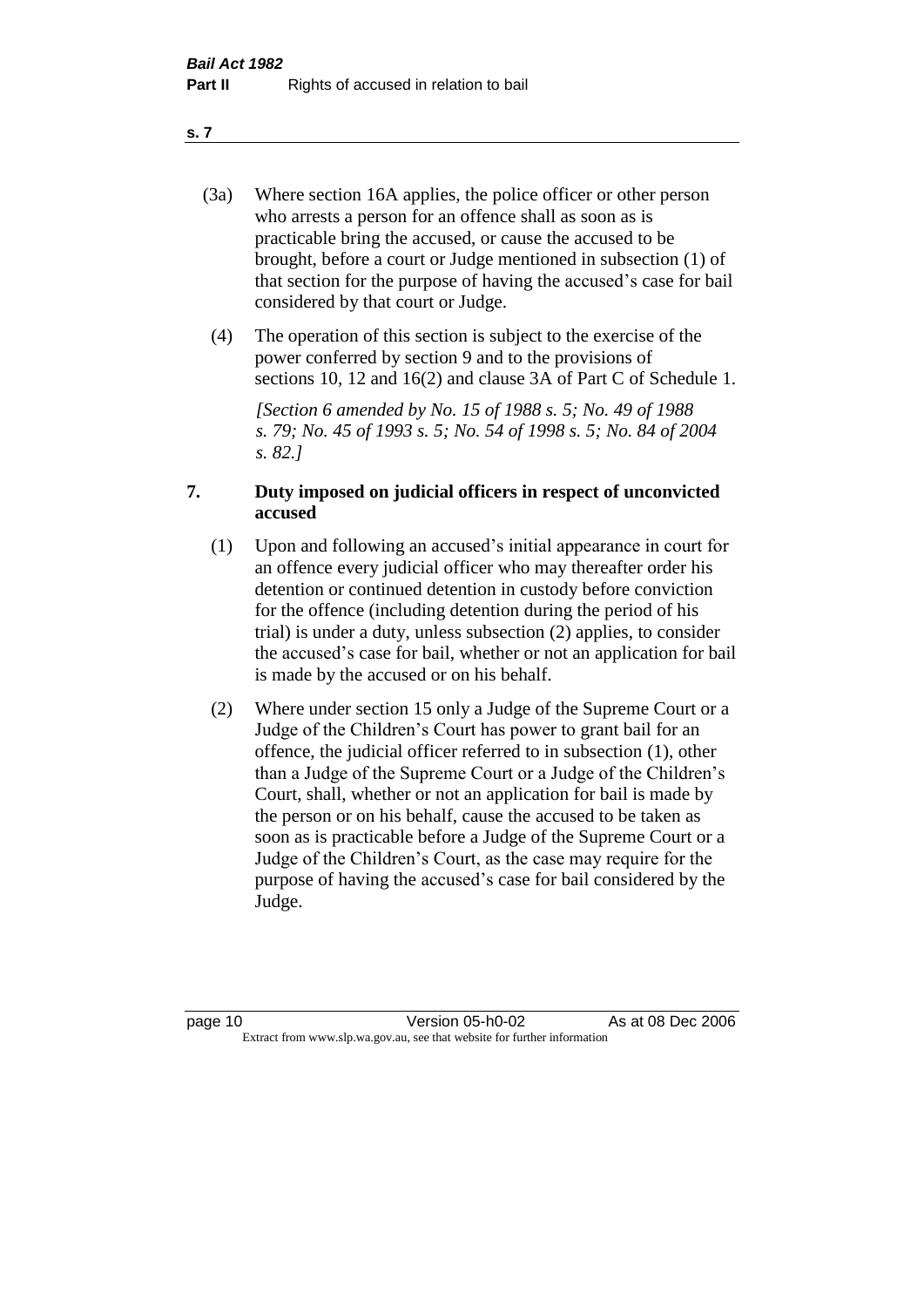- (3) Notwithstanding subsection (2), where
	- (a) the duty described in that subsection or in section  $6(3)$ has been discharged once in relation to an accused's case for bail; and
	- (b) bail has on that occasion been refused by a Judge of the Supreme Court or a Judge of the Children's Court,

the accused's case for bail need not be considered on any subsequent occasion in the same case when the accused's continued detention may be ordered unless the accused satisfies the judicial officer who may order his detention that —

- (c) new facts have been discovered, new circumstances have arisen or the circumstances have changed since bail was refused on the occasion mentioned in paragraph (b); or
- (d) he failed to adequately present his case for bail on that occasion,

but if the judicial officer is so satisfied he shall cause the accused to be taken as soon as is practicable before a Judge of the Supreme Court or a Judge of the Children's Court as the case may require for the purpose of having the accused's case for bail considered by the Judge.

- (4) Notwithstanding subsection (1), after the duty described in that subsection has been discharged once in relation to an accused's case for bail or after a Judge of the Supreme Court or a Judge of the Children's Court has considered the case under section 15, it is sufficient on any subsequent consideration of bail in the same case for a judicial officer, including a Judge of the Supreme Court or a Judge of the Children's Court acting under section 15 —
	- (a) to inquire whether any new fact has been discovered or new circumstance has arisen, or whether the circumstances have changed, since bail was previously granted or refused and whether the accused considers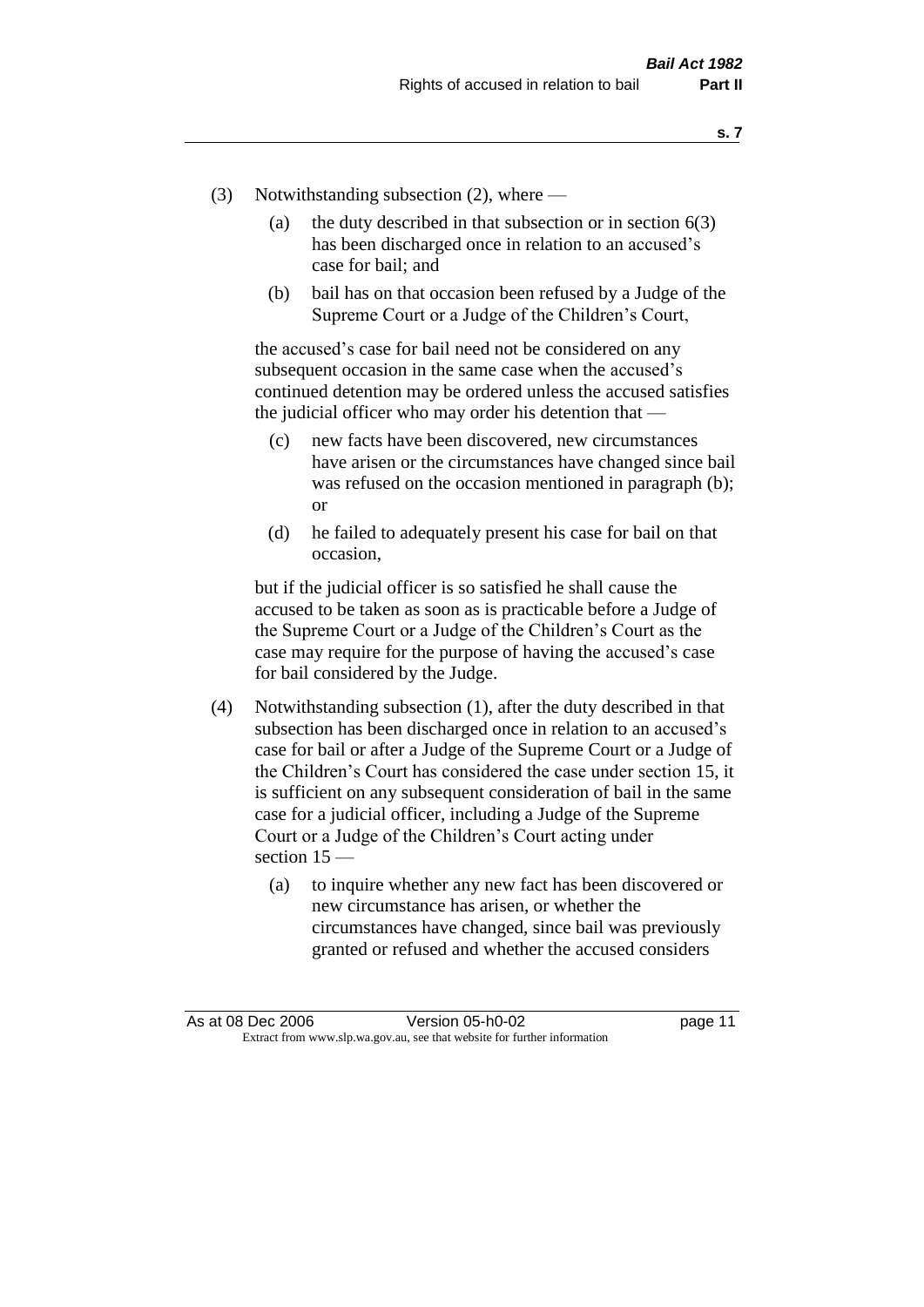#### **s. 7A**

that he failed to adequately present his case for bail on a previous occasion; and

- (b) unless he is satisfied that there is any reason of the kind mentioned in paragraph (a) for not doing so, to adopt the decision previously made in the case, but with power to make such variations of the terms and conditions of bail as he thinks fit.
- (5) The operation of this section is subject to the exercise of the power conferred by section 9 and to the provisions of sections 10, 12 and 16(2) and clause 3A of Part C of Schedule 1.

*[Section 7 amended by No. 74 of 1984 s. 5; No. 49 of 1988 s. 80; No. 45 of 1993 s. 6; No. 84 of 2004 s. 82.]* 

#### **7A. Bail for appeal under** *Criminal Procedure (Summary) Act 1902*

- (1) If a person is in custody and an appeal has been commenced under Part 2 of the *Criminal Appeals Act 2004* in connection with the decision by virtue of which the person is in custody, the person may apply for bail —
	- (a) if the appeal is to be heard and determined by the Court of Appeal or if an application has been made to the Court of Appeal for leave to appeal to the Court of Appeal — to a judge of appeal; or
	- (b) in any other case to a Judge of the Supreme Court.
- (2) Bail shall not be granted to an applicant for bail under subsection (1) until he has given notice of his application for bail to —
	- (a) the State Solicitor; or
	- (b) the Deputy Director of Public Prosecutions (Commonwealth) in Perth,

as the case may require, and that official has been given an opportunity to be heard on the application.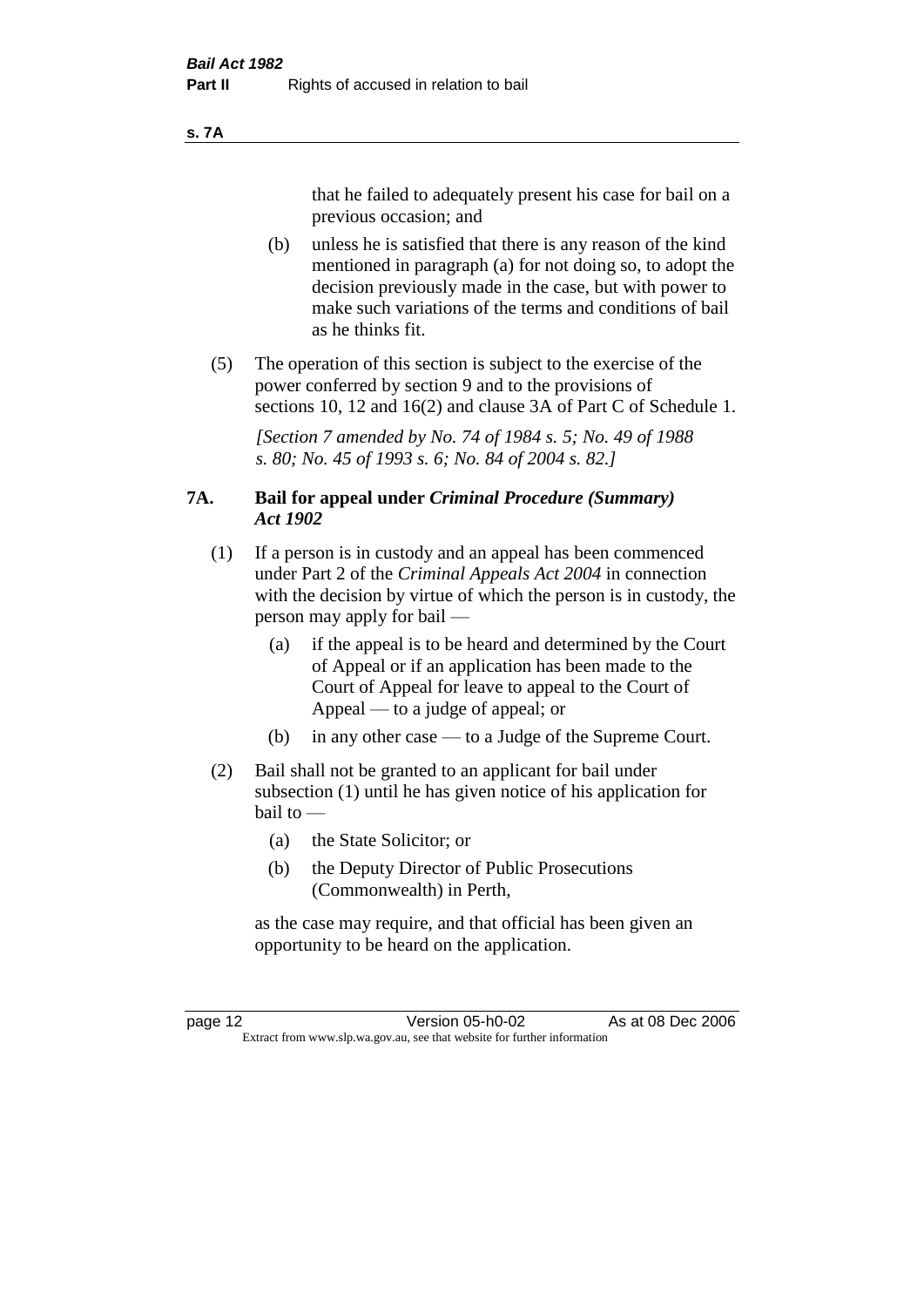*[Section 7A inserted by No. 33 of 1989 s. 18; amended by No. 65 of 2003 s. 88(2); No. 45 of 2004 s. 28(4); No. 59 of 2004 s. 141; No. 84 of 2004 s. 11.]* 

#### **8. Accused to be given information and prescribed forms**

- (1) Subject to subsection (4), a judicial officer or authorised officer who is called upon to consider an accused's case for bail, on the first occasion when it arises in relation to an offence or group of offences for which an accused is required to appear, shall ensure that the accused is, or has been, given —
	- (a) such information in writing as to the effect of this Act as is prescribed for the purposes of this paragraph;
	- (b) a prescribed form for completion, designed to disclose to the judicial officer or authorised officer all information relevant to the decision; and
	- (c) where the accused is unable or insufficiently able, to read, speak or write English, such assistance as he may reasonably require in order to have communicated to him the information mentioned in paragraph (a) and complete the form referred to in paragraph (b).
- (2) After an accused case for bail has been considered once, a judicial officer or authorised officer on any subsequent consideration of bail in the same case shall —
	- (a) comply with subsection  $(1)(a)$ ; and
	- (b) either comply with subsection (1)(b) or obtain the form previously completed for the purposes of that paragraph, if any, and ensure that —
		- (i) the form is revised in order to show any changes which he is informed have occurred since it was completed; and
		- (ii) any assistance, of the kind referred to in subsection  $(1)(c)$  is given to the accused for the purpose of completing or revising the form, as the case may be.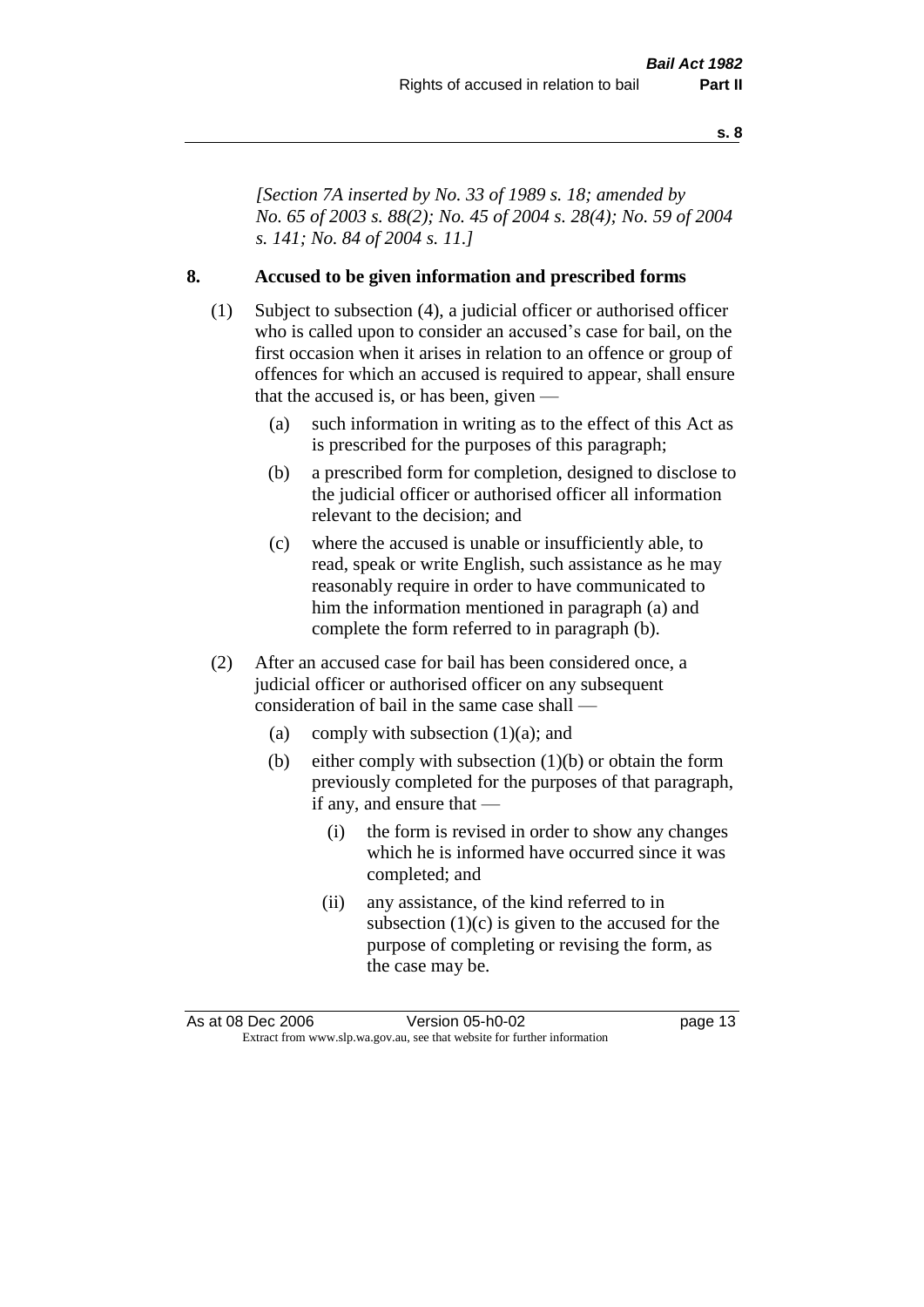- (3) Nothing in this section shall be read as limiting section 23.
- (3a) Notwithstanding subsection  $(1)(a)$  or  $(2)(a)$  a judicial officer or authorised officer need not comply with that paragraph if it appears to him that the accused's case for bail is such that bail is likely to be granted to him in accordance with this Act; but if it subsequently appears to him that bail will not be granted or that the accused is dissatisfied with any condition imposed on the grant of bail he shall then comply with that paragraph.
- (4) Notwithstanding subsection (1)(b) or (2)(b), a judicial officer or an authorised officer may dispense with completion or revision of the form referred to in those paragraphs if it appears to him  $that -$ 
	- (a) the accused's case for bail is such that bail is likely to be granted to him in accordance with this Act; and
	- (b) the information in the possession of the judicial officer or authorised officer is sufficient for his consideration of the case.
- (5) Where a person has applied for bail for an appeal as mentioned in section 7A(1), this section applies as if the consideration of bail for the appeal were a first consideration of bail for an offence.

*[Section 8 amended by No. 74 of 1984 s. 6; No. 15 of 1988 s. 6; No. 33 of 1989 s. 18; No. 84 of 2004 s. 82.]* 

#### **9. Bail decision may be deferred until further information obtained**

- (1) Subject to section 26(2) of the *Young Offenders Act 1994*, a judicial officer or authorised officer who is called upon to consider a case for bail may defer consideration of the case for a period not exceeding 30 days if he thinks it is necessary —
	- (a) to obtain more information for the purpose of making a decision in accordance with this Act; or
	- (b) to take any step authorised by section 24(1).

| page 14 | Version 05-h0-02                                                         | As at 08 Dec 2006 |
|---------|--------------------------------------------------------------------------|-------------------|
|         | Extract from www.slp.wa.gov.au, see that website for further information |                   |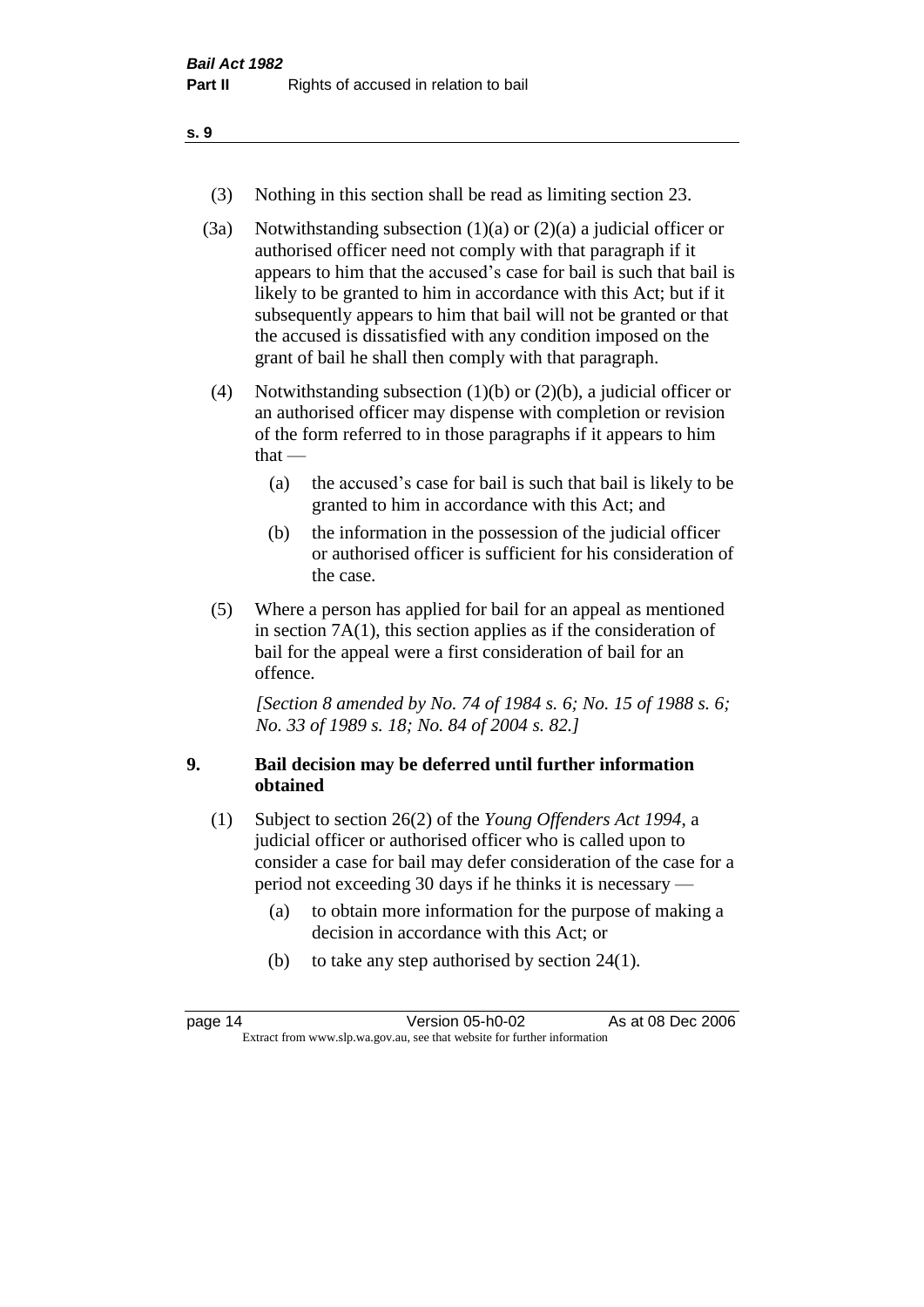(2) Nothing in this section shall be taken to limit the right of an accused to be brought before a court as soon as is practicable if he is not released on bail.

*[Section 9 amended by No. 57 of 1997 s. 21(2); No. 84 of 2004 s. 82.]*

#### **10. Sections 5, 6 and 7 do not apply where accused imprisoned for other cause**

Notwithstanding sections 5, 6 and 7, the rights conferred on an accused and the duties imposed on police officers, authorised officers and judicial officers by those sections in respect of an appearance in court for an offence do not arise where —

- (a) the accused is in custody for some other offence or reason (including the non-payment of a sum of money); and
- (b) the police officer, authorised officer or judicial officer is satisfied that the accused is likely to remain in custody for that other offence or reason until or beyond the time for the appearance for the first-mentioned offence.

*[Section 10 amended by No. 84 of 2004 s. 82.]*

#### **11. Rights following grant of bail**

- $(1)$  When
	- (a) bail has been granted to an accused for an appearance in court;
	- (b) all conditions which are to be complied with before the release of the accused have been complied with; and
	- (c) he has entered into a bail undertaking for that appearance or his bail undertaking is deemed to be amended under section 31(3),

As at 08 Dec 2006 Version 05-h0-02 page 15 Extract from www.slp.wa.gov.au, see that website for further information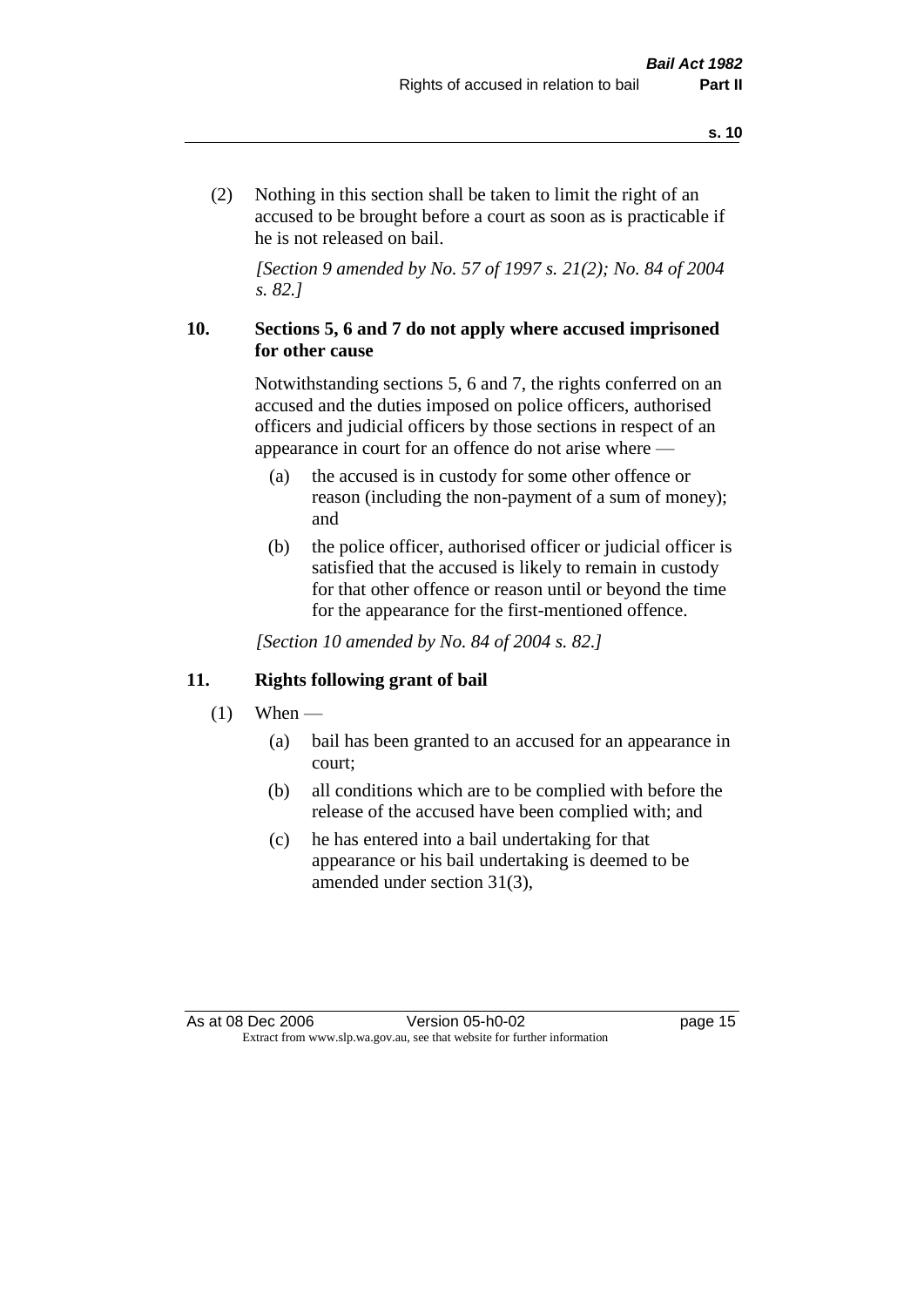the accused has a right to be at liberty until he is required to appear, or to next appear, before a court, but subject to —

- (d) any requirement that he be in custody for some other reason;
- (e) the exercise of the powers in sections 14(3), 17A, 46, 54 and 55; and
- (f) the limitation mentioned in section 12.
- (2) As soon as is practicable after an accused becomes entitled to be at liberty as provided in subsection  $(1)$  —
	- (a) an authorised officer, where bail was granted by an authorised officer;
	- (b) a justice who has granted bail otherwise than while sitting as a court;
	- (c) a Judge's associate, where bail was granted by a Judge of the District Court or the Supreme Court or the Children's Court; and
	- (d) in any other case, the registrar of the court where the judicial officer who granted bail exercises jurisdiction or a justice,

shall, where the accused is in custody in a lock-up or prison, forthwith deliver or cause to be delivered a certificate to that effect in the prescribed form to the person in charge of the lock-up or prison, and that person shall release the accused from custody as soon as is practicable after he receives the certificate.

(3) In subsection (2)(a) **"authorised officer"** does not include an authorised officer who is also the person in charge of the lock-up in which the accused is in custody.

*[Section 11 amended by No. 74 of 1984 s. 7; No. 15 of 1988 s. 7; No. 49 of 1988 s. 81; No. 45 of 1993 s. 7; No. 47 of 1999 s. 8; No. 59 of 2004 s. 141; No. 84 of 2004 s. 82.]*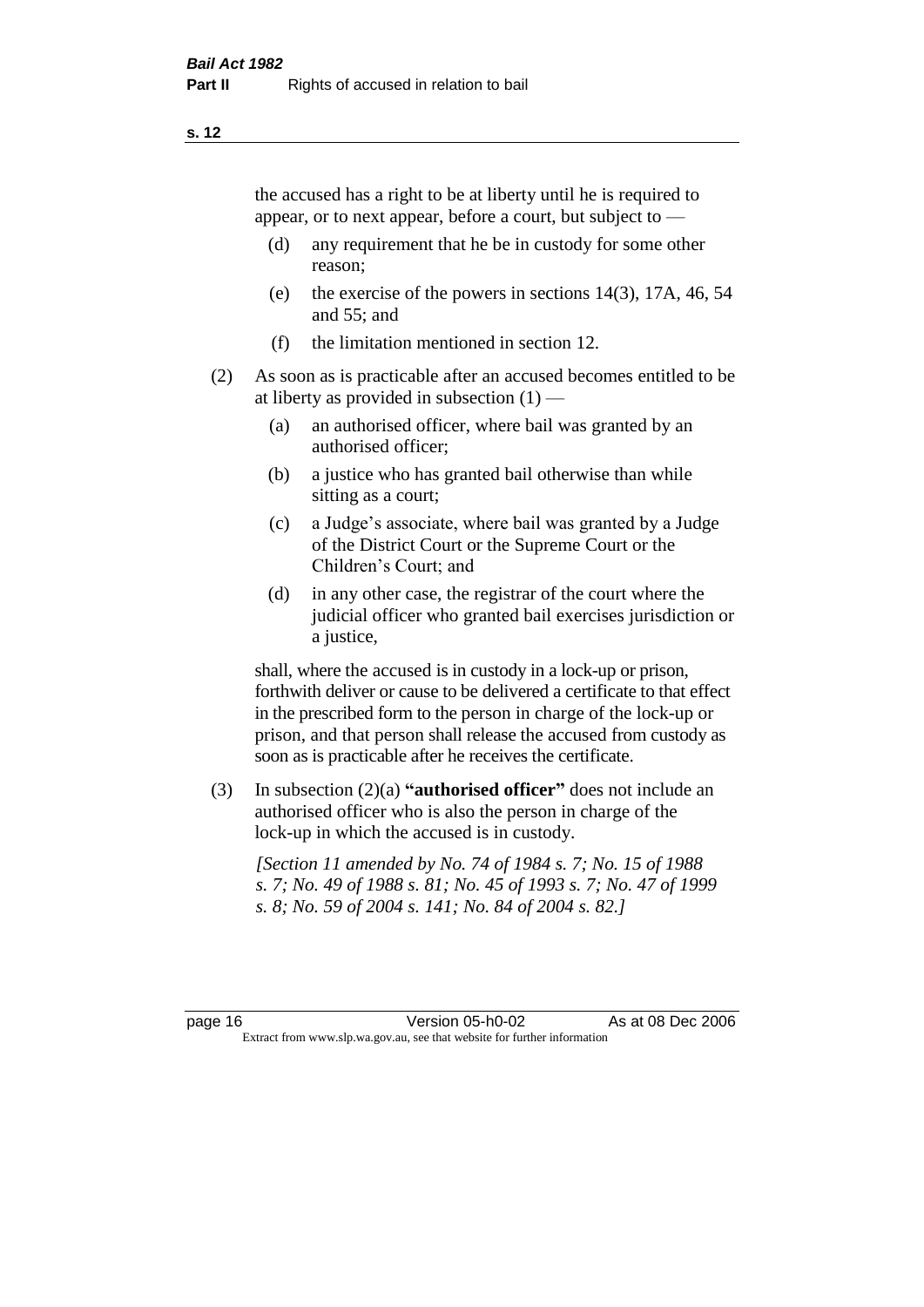#### **12. Further limitation on rights in sections 5 and 11**

The right of an accused to have his case for bail considered as soon as is practicable, his right to be at liberty as mentioned in section 11(1), and the corresponding duties created by this Part, are limited so far as is reasonably necessary for the exercise or performance by a person of any statutory power or function vested in him which requires the continued custody of the accused, including the exercise of the powers set out in section 236 of *The Criminal Code*, section 50AA of the *Police Act 1892* and Parts 6 and 7 of the *Criminal Investigation (Identifying People) Act 2002*.

*[Section 12 amended by No. 6 of 2002 s. 96; No. 84 of 2004 s. 82.]*

As at 08 Dec 2006 Version 05-h0-02 page 17 Extract from www.slp.wa.gov.au, see that website for further information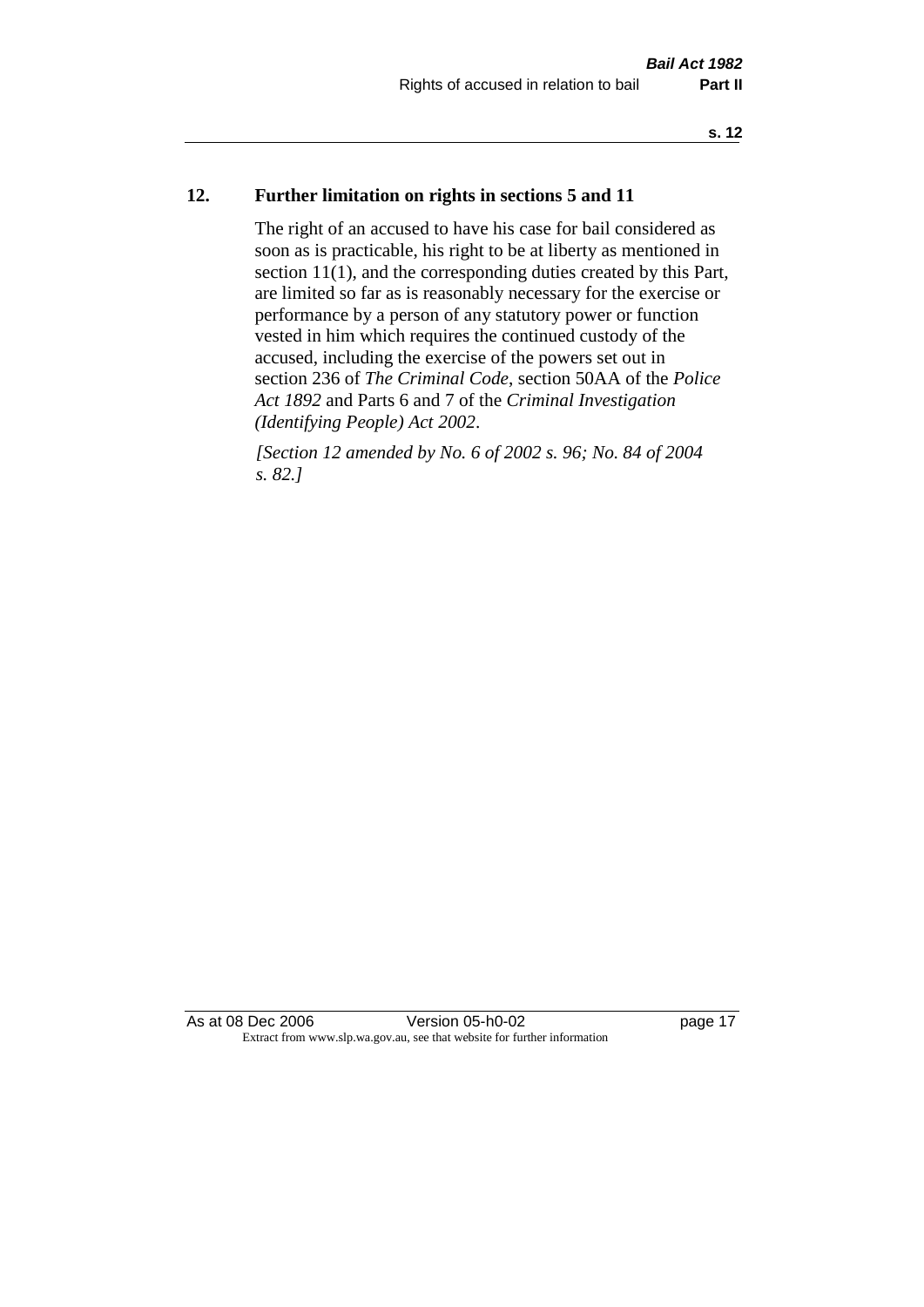# **Part III — Jurisdiction to grant bail**

## **13. Jurisdiction to grant bail**

- (1) Jurisdiction to grant bail for any appearance described in the first column of Part A of Schedule 1 is vested in the judicial officer or authorised officer specified in the second column of that Part opposite thereto and shall be exercised subject to and in accordance with this Part and the further provisions in Parts B, C and D of Schedule 1.
- (2) A home detention condition shall not be imposed as a condition of bail except by a judicial officer.

*[Section 13 amended by No. 61 of 1990 s. 5; No. 45 of 1993 s. 12.]* 

#### **14. Supreme Court Judge has jurisdiction in all cases**

- (1) A Judge of the Supreme Court may, in accordance with this  $Act -$ 
	- (a) exercise a power to grant bail which is conferred upon any other judicial officer or any authorised officer by this Act; and
	- (b) revoke or vary any bail previously granted by any other such officer.
- (2) Subject to subsection (2a), the jurisdiction of a Judge of the Supreme Court under subsection (1) in respect of an appearance by an accused may be invoked by application made by either the prosecutor or the accused, and whether or not any other judicial officer has —
	- (a) previously granted or refused bail; or
	- (b) exercised any power conferred on him by section 55,

in respect of that appearance.

(2a) After the jurisdiction under subsection (1) has been invoked once by an accused in relation to an offence or group of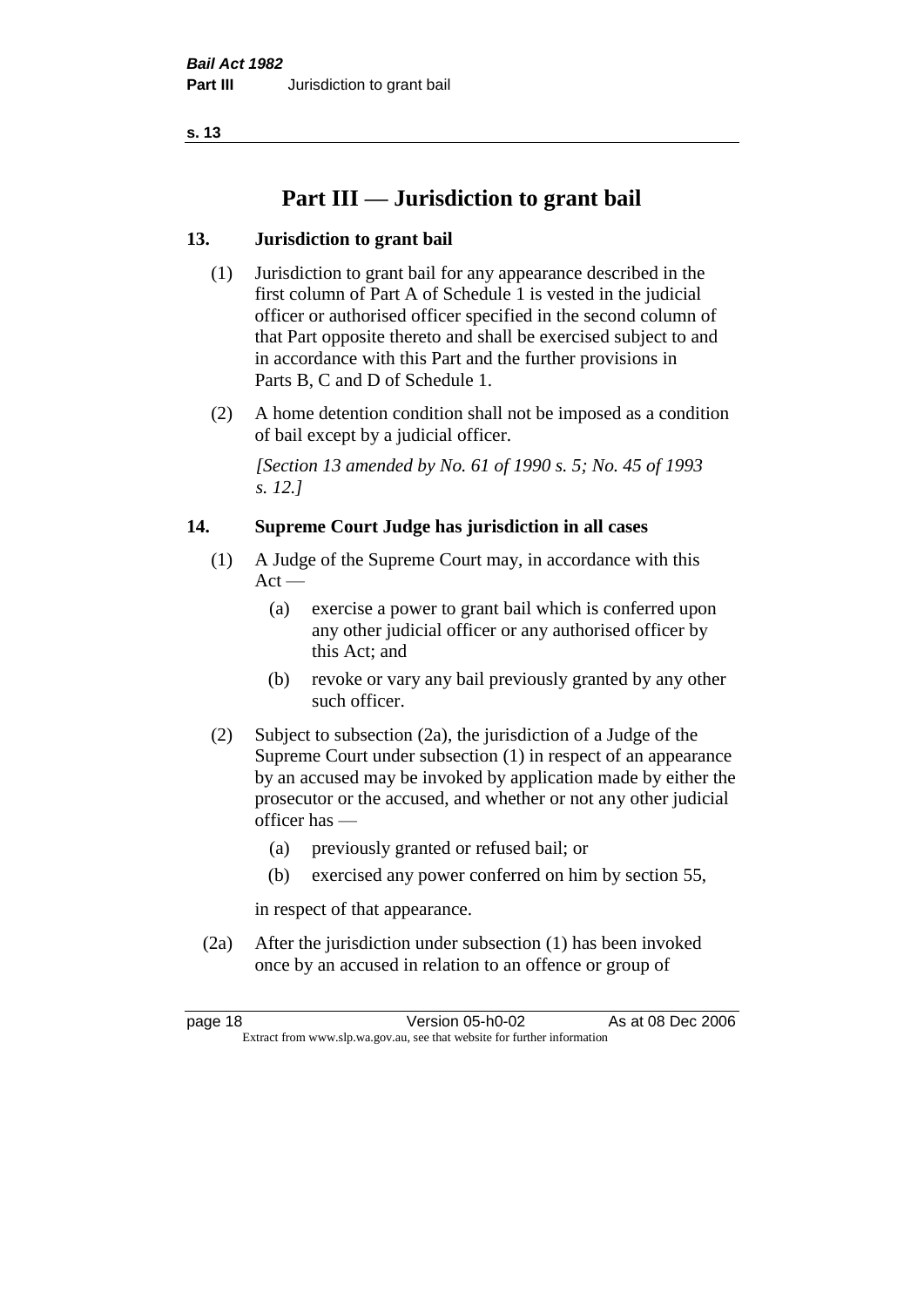offences for which he is required to appear, it may not be further invoked by that accused in relation to that offence or group of offences unless the accused satisfies a Judge of the Supreme Court that —

- (a) new facts have been discovered, new circumstances have arisen or the circumstances have changed since the occasion when the jurisdiction was invoked; or
- (b) he failed to adequately present his case for bail on that occasion.
- (3) Where under subsection (1) a Judge of the Supreme Court
	- (a) revokes the bail of an accused who is at liberty, he may order that the accused be returned to custody to await the appearance for which the bail was granted;
	- (b) varies the bail of such an accused, he may order that the accused be returned to custody until he becomes entitled to be at liberty pursuant to section 11,

and the Judge may issue any warrant which may be necessary to carry such an order into effect.

- (4) In this section **"any other judicial officer"** means any judicial officer whose jurisdiction is inferior to that of a Judge of the Supreme Court.
- (5) The powers and duties conferred on a Judge of the Supreme Court by this section may in the case of a child charged with an offence before the Children's Court also be exercised by a Judge of the Children's Court.

*[Section 14 amended by No. 74 of 1984 s. 8; No. 49 of 1988 s. 82; No. 84 of 2004 s. 82.]* 

#### **15. Exclusive jurisdiction of Supreme Court Judge in murder cases**

(1) Where an accused is in custody for wilful murder or murder, the power to grant bail shall be exercised only by a Judge of the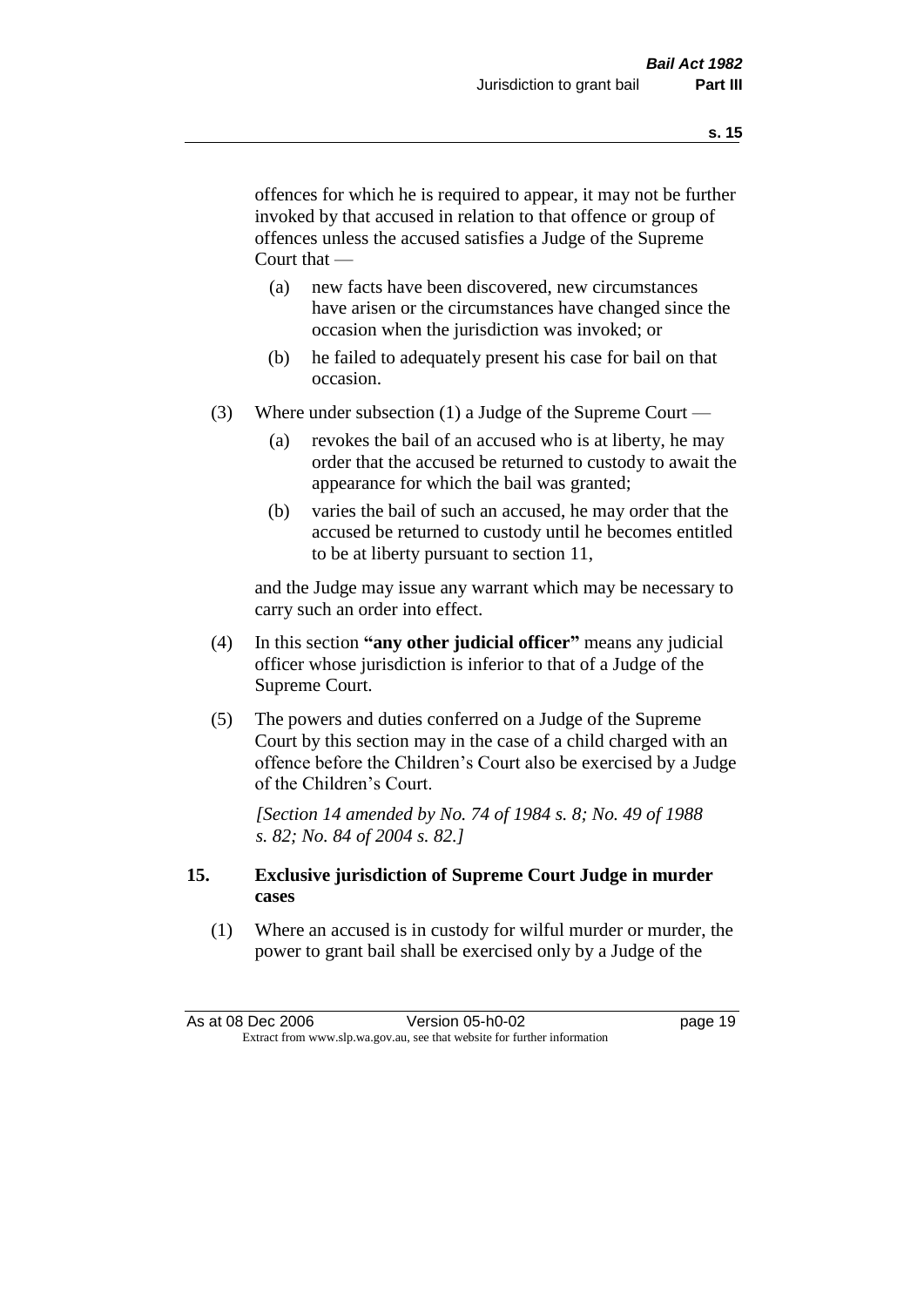Supreme Court, or in the case of an accused who is a child by a Judge of the Children's Court, except —

- (a) where section  $31(2)(d)$  applies; or
- (b) to the extent that the Court of Appeal exercises its powers under Part A of Schedule 1.
- *[(2) repealed]*

*[Section 15 amended by No. 52 of 1984 s. 35; No. 74 of 1984 s. 9; No. 49 of 1988 s. 83; No. 70 of 1988 s. 45; No. 45 of 1993 s. 12; No. 45 of 2004 s. 28(4) ; No. 84 of 2004 s. 82.]* 

#### **16. Bail of person arrested on warrant**

- (1) Subject to sections 14 and 15 where the arrest of an accused for an offence is made pursuant to a warrant he shall not be granted bail before he is brought before a court or judicial officer as commanded by the warrant, except by a justice acting in terms of section  $6(2)(b)$ .
- (2) Notwithstanding subsection (1) or any other provision of this Act, an accused who has been arrested pursuant to a warrant —
	- (a) issued under section 56; or
	- (b) issued under the *Criminal Procedure Act 2004* for an offence against section 51(1) or (2),

shall not have a right to have his case for bail considered, and shall not be granted bail, before he is brought before the court as commanded by the warrant.

*[Section 16 amended by No. 59 of 2004 s. 141; No. 84 of 2004 s. 11 and 82.]*

#### **16A. Restrictions on powers of authorised officers and justices in certain cases**

(1) Where this section applies to a person who has been arrested for an offence jurisdiction does not arise under section 13 until the person is brought before —

page 20 **Version 05-h0-02** As at 08 Dec 2006 Extract from www.slp.wa.gov.au, see that website for further information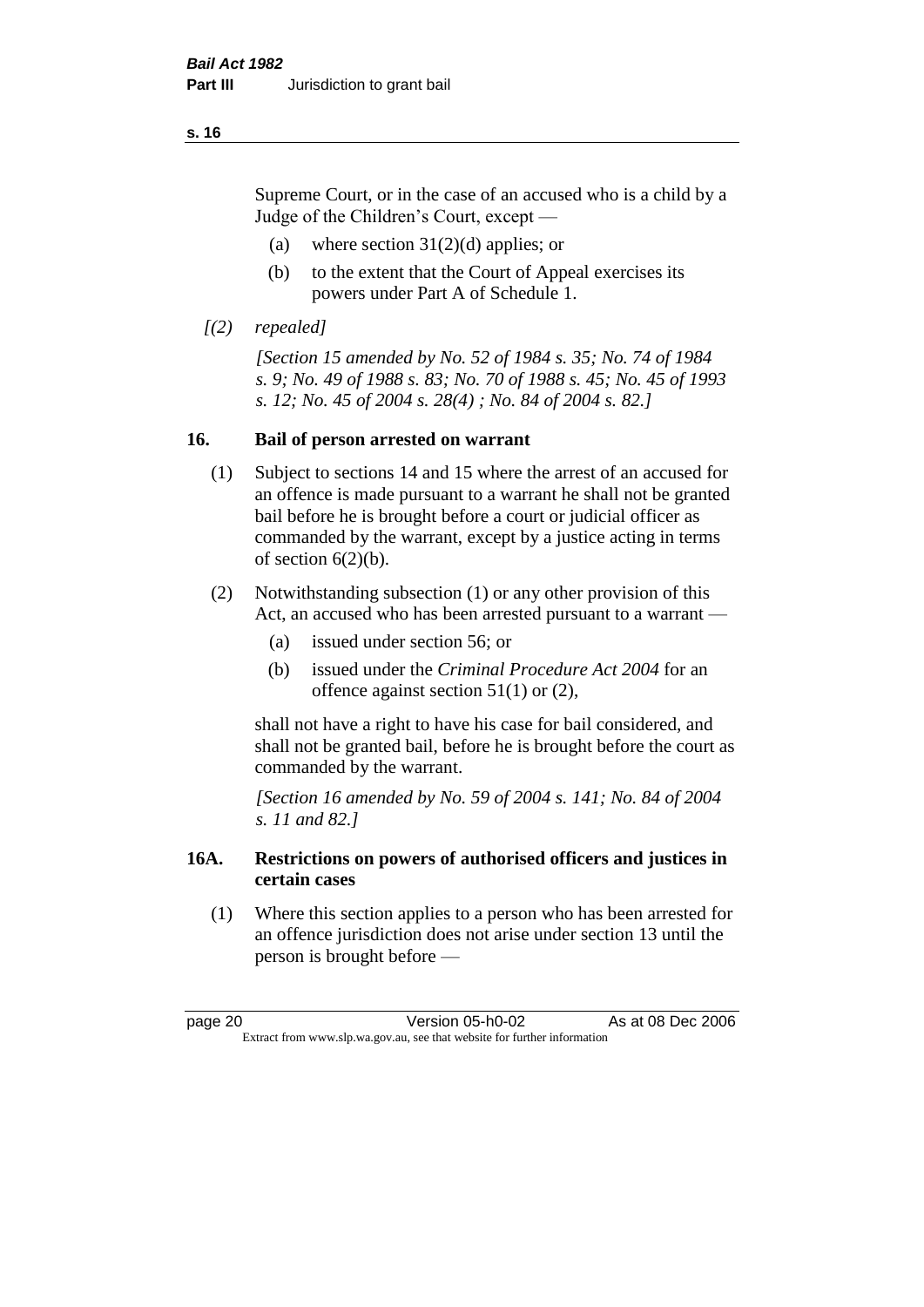- (a) a court constituted by or so as to include a magistrate; or
- (b) where section 15 applies, a Judge of the Supreme Court or a Judge of the Children's Court as the case may require.
- (2) This section applies where
	- (a) a person has been arrested in an urban area for a serious offence; and
	- (b) the serious offence is alleged to have been committed while the accused was —
		- (i) on bail for; or
		- (ii) at liberty under an early release order made in respect of,

another serious offence.

- (3) This section also applies where a person has been arrested in an urban area for an offence against section 61(1) of the *Restraining Orders Act 1997* (which creates offences for breaches of violence restraining orders).
- $(4)$  In this section —

**"urban area"** means —

- (a) the metropolitan region as defined in the *Planning and Development Act 2005* and any prescribed area that adjoins that region; and
- (b) any other prescribed area of the State, being the whole or part of, or an area adjoining, a local government district under the *Local Government Act 1995* that is designated under that Act as a city or a town.

*[Section 16A inserted by No. 54 of 1998 s. 6(1); amended by No. 38 of 2004 s. 59; No. 84 of 2004 s. 82; No. 38 of 2005 s. 15.]*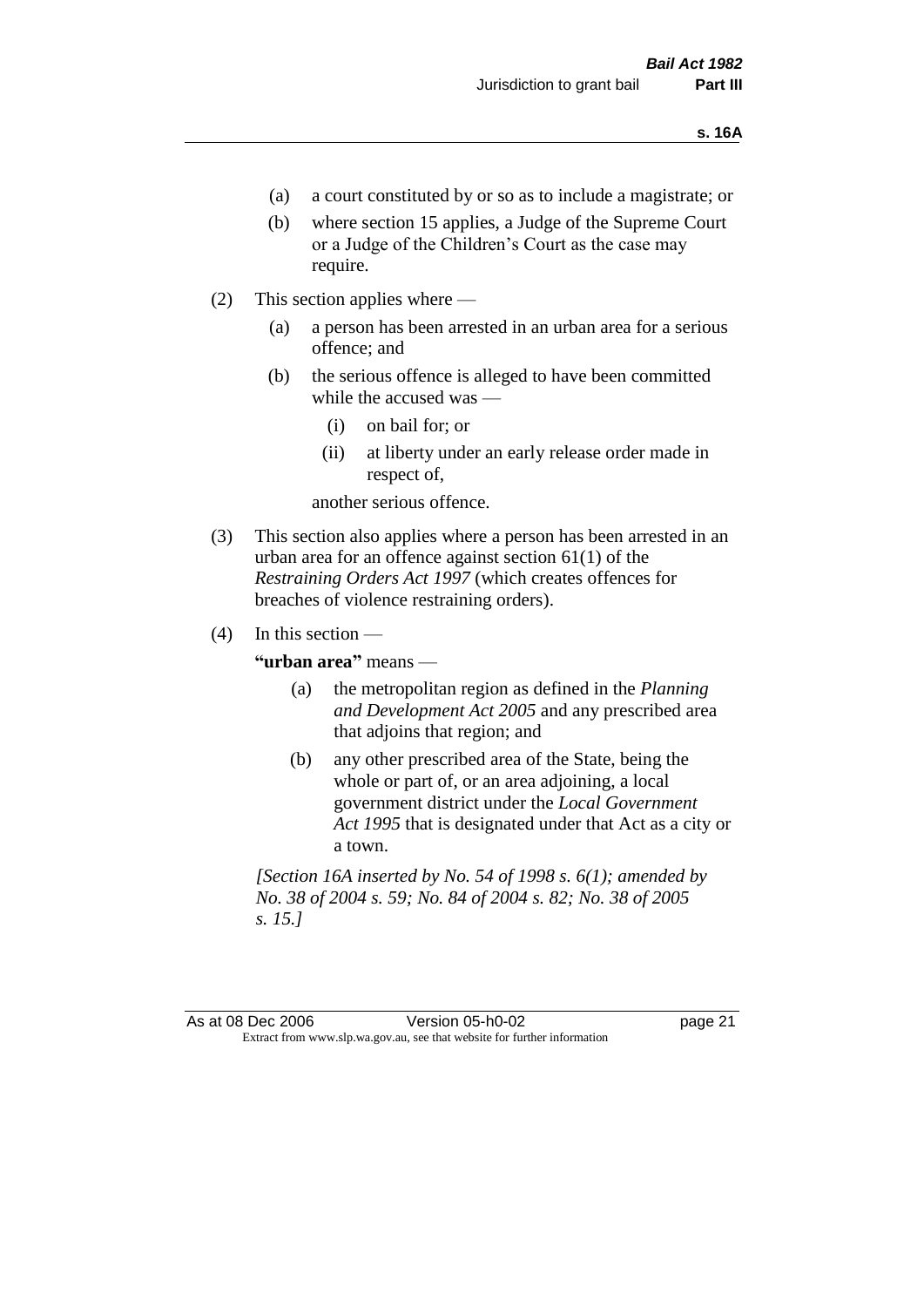#### **17. Conditions which may be imposed**

- (1) A judicial officer or authorised officer may impose conditions on a grant of bail only to the extent that he is authorised to do so by clause 2(3)(c) of Part C and Part D of Schedule 1.
- (2) Conditions imposed on a grant of bail shall not be any more onerous on the accused than the judicial officer or authorised officer considers is required in the public interest having regard to the nature of the offence for which the accused is in custody and the circumstances of the accused.

*[Section 17 amended by No. 45 of 1993 s. 8 and 12; No. 84 of 2004 s. 82.]* 

#### **17A. Further provisions as to responsible person's undertaking (Schedule 1 Part C clause 2)**

- (1) Where this section applies, an authorised police officer may
	- (a) cancel an undertaking of the kind described in clause 2(3)(c) of Part C of Schedule 1;
	- (b) approve of another person as a responsible person within the meaning in that clause; and
	- (c) detain the accused or order his detention until the person so approved enters into an undertaking of the kind mentioned in paragraph (a).
- (2) Subsection (1) applies where
	- (a) a person has entered into an undertaking referred to in paragraph (a) of that subsection;
	- (b) a judicial officer when granting bail ordered that the person may under this section be released from the undertaking by an authorised police officer; and
	- (c) the person wishes to be so released.
- (3) A police officer may, for the purpose of the exercise of the powers in subsection (1), take into custody a child accused who has been released on bail.

page 22 Version 05-h0-02 As at 08 Dec 2006 Extract from www.slp.wa.gov.au, see that website for further information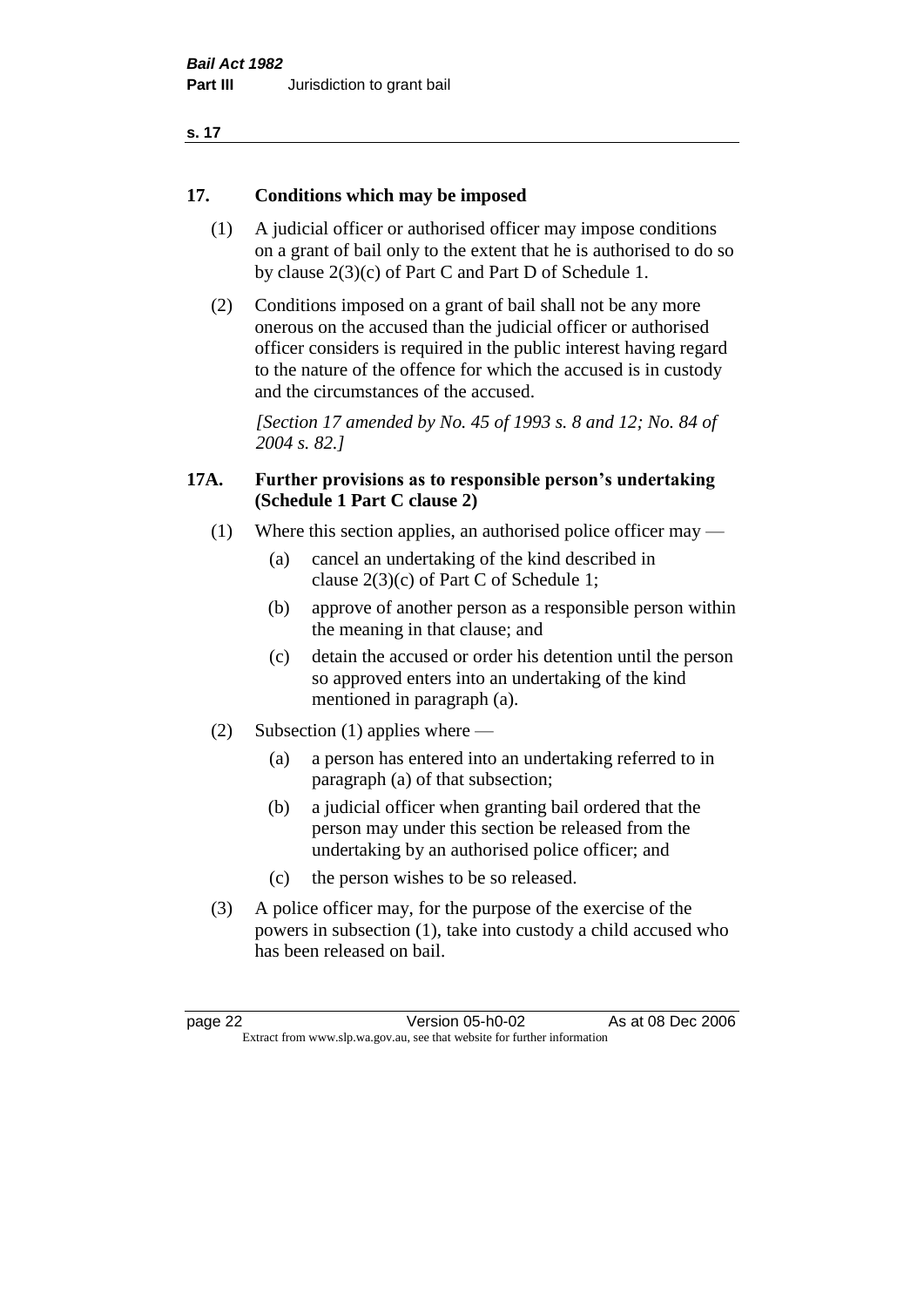- (4) If the police officer is not an authorised police officer he shall, as soon as is practicable, bring the accused before an authorised police officer for the purpose referred to in subsection (3).
- (5) After an undertaking has been entered into as mentioned in subsection  $(1)(c)$ , the accused, subject to this Act, has a right to be at liberty until he is required to appear before a court.

*[Section 17A inserted by No. 45 of 1993 s. 9; amended by No. 84 of 2004 s. 82.]* 

### **18. Police officer may dispense with bail in certain cases upon deposit of cash**

- (1) Except where section 16 applies, an authorised police officer may, in accordance with this section, dispense with the requirement for bail for an appearance in court by an accused for a prescribed simple offence.
- (2) Before an authorised police officer dispenses with the requirement for bail under this section, he shall —
	- (a) give to the accused a notice in the prescribed form specifying the time and place at which he is to appear to be dealt with for the offence and setting out the effect of section  $19(1)$  and  $(2)$ ;
	- (b) fix an amount in cash, not exceeding the amount prescribed for that offence, which the accused shall deposit as security for his appearance at that time and place; and
	- (c) receive the amount of such deposit and an acknowledgment from the accused that he has been given the notice provided for by paragraph (a).
- (3) Where the requirement for bail is dispensed with under this section, the accused has a right to be at liberty, subject to any requirement that he be in custody for some other offence or reason, until he is required to appear before a court for the offence.
- (4) In any proceedings production of a document purporting to be the acknowledgment referred to in subsection  $(2)(c)$  and of a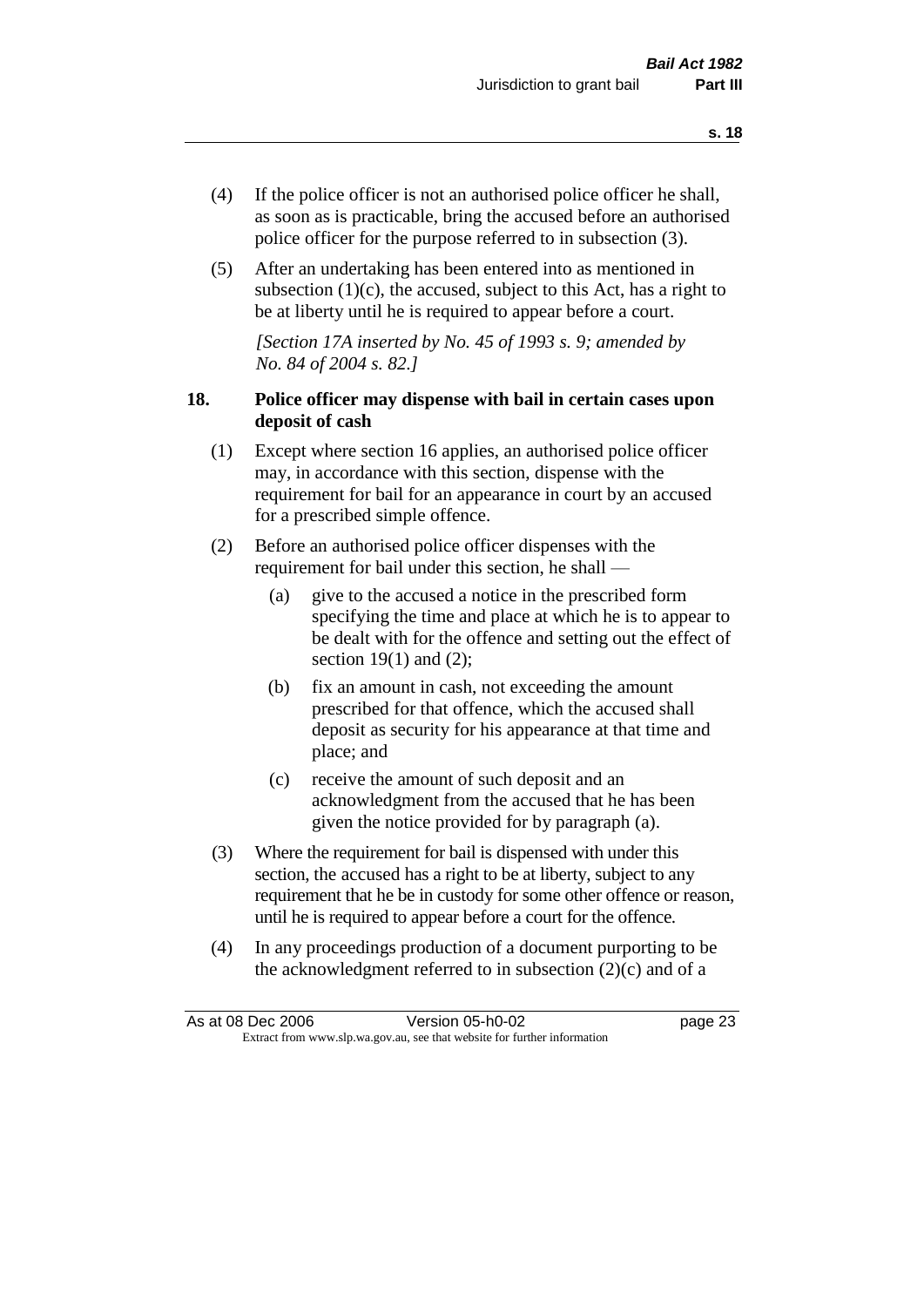copy of the notice referred to in subsection (2)(a) shall be evidence that subsection (2) has been complied with and of the contents of such notice.

*[Section 18 amended by No. 15 of 1988 s. 8; No. 84 of 2004 s. 82.]* 

#### **19. Return or application of deposit where bail dispensed with**

- (1) If an accused appears at the time and place notified to him under section  $18(2)(a)$ , or at a time to which the proceedings are adjourned as mentioned in subsection (3), he is entitled to have his deposit refunded to him, but, notwithstanding the foregoing, the court may order that the deposit be applied wholly or partly in or towards payment of any sum of money ordered to be paid in respect of the commission of the offence, or may direct that it be retained as mentioned in subsection (3).
- (2) If an accused fails to appear as mentioned in subsection (1), he does not commit an offence against section 51 but the court shall, if it is satisfied that section 18(2)(a) has been complied with, and whether or not the accused is convicted of the offence for which the appearance was required, order —
	- (a) that the deposit be applied wholly or partly in or towards payment of any sum of money ordered to be paid in respect of the commission of that offence (but without prejudice to the recovery of any balance remaining unpaid); and
	- (b) subject to subsection (3), that so much (if any) of the deposit as is not thereby disposed of be paid to the State.
- (3) If at the time notified to the accused under section 18(2)(a) the proceedings are adjourned or are thereafter further adjourned, whether or not the accused appears, the court may, instead of granting bail to him, from time to time so long as the accused remains unconvicted dispense with the requirement for bail as provided in section 18(1) and (2) and, notwithstanding section  $18(2)(c)$  or subsection  $(2)(b)$ , direct that the amount

#### **s. 19**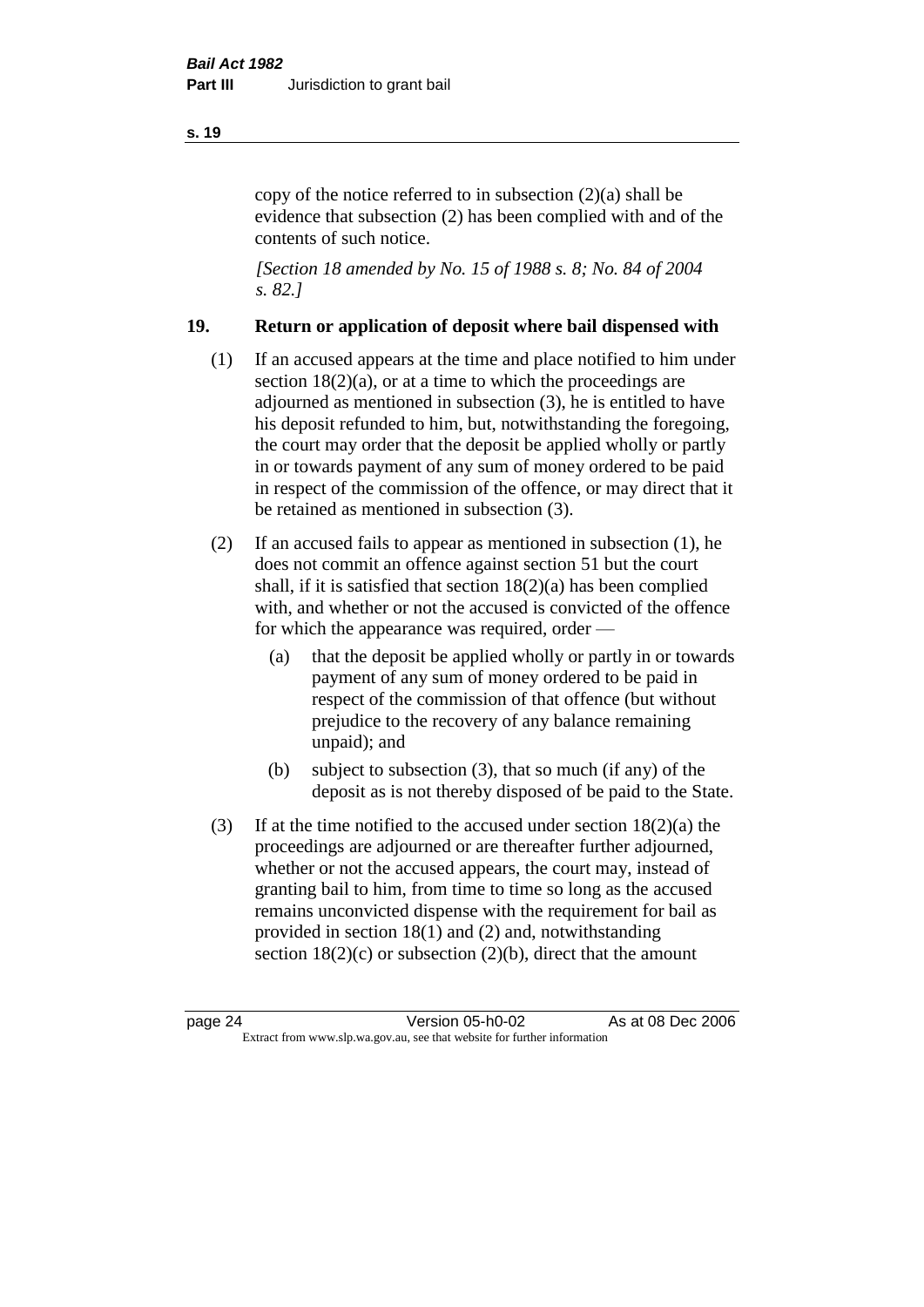already deposited be retained as security for any further appearance.

(4) Where under subsection (3) proceedings are adjourned in the absence of the accused, the notice required by section 18(2)(a) may, notwithstanding that paragraph, be sent to the accused by the registrar of the court, and section  $32(1)$ ,  $(2)$  and  $(3)$  shall apply to the notice and proof of receipt thereof.

*[Section 19 amended by No. 65 of 2003 s. 121(3); No. 59 of 2004 s. 141; No. 84 of 2004 s. 82.]*

As at 08 Dec 2006 Version 05-h0-02 Page 25 Extract from www.slp.wa.gov.au, see that website for further information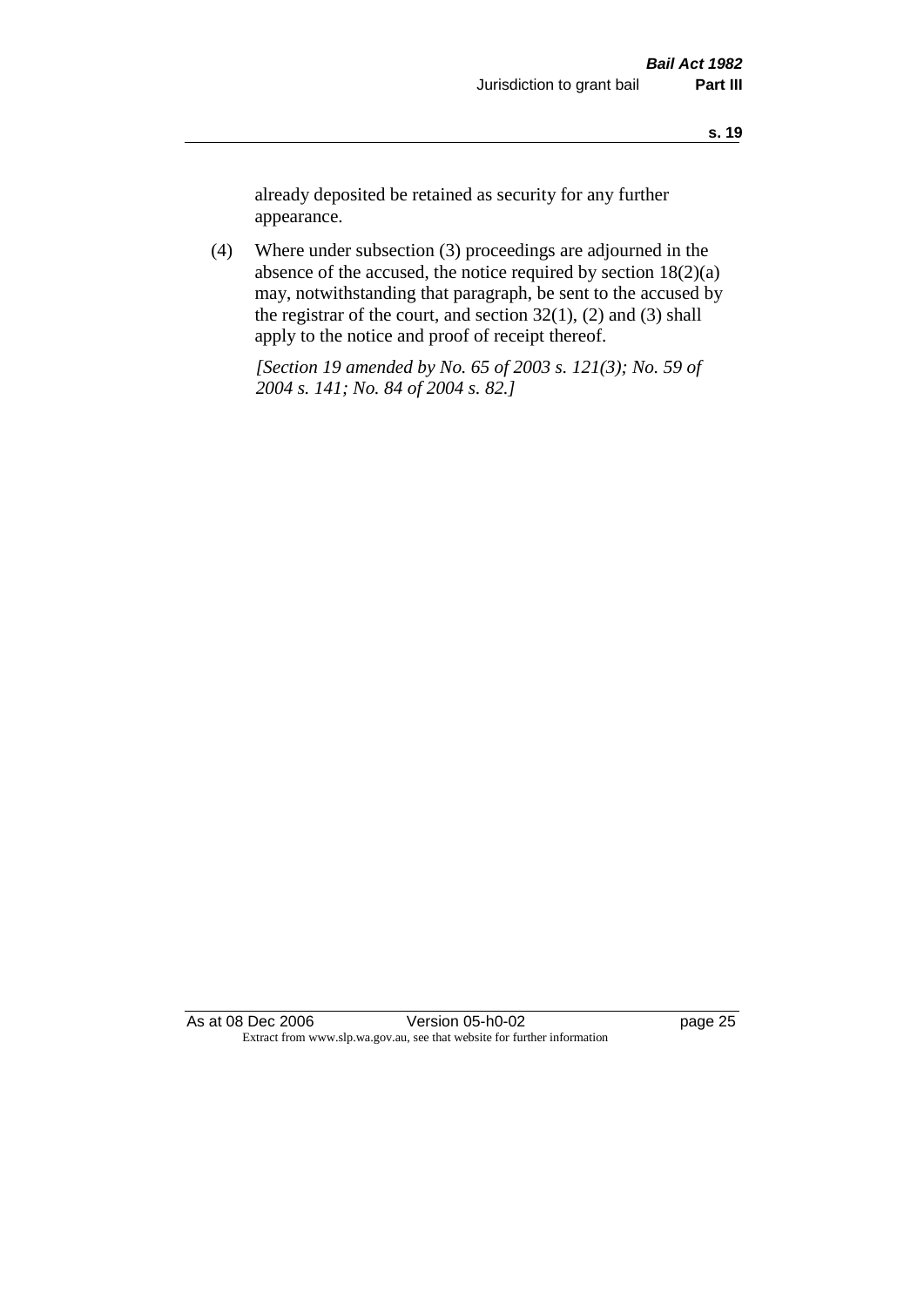# **Part IV — Hearing of case for bail, parties, and evidence**

## **20. Power to consider bail** *in camera* **and to prohibit publication**

- (1) On the consideration by a judicial officer of a case for bail of an accused who is charged with an offence triable by jury, the judicial officer may, to avoid prejudice to either party, exercise the powers described in subsection (2), but shall only exercise the power in paragraph (b) thereof if he considers that the exercise of the power in paragraph (a) is not, on its own, likely to be sufficient to avoid prejudice.
- (2) The powers referred to in subsection (1) are to order
	- (a) that no report, or summary, of any statement, or of any specified statement, made or furnished at the hearing shall be published by any means;
	- (b) that the bail application be heard *in camera*.
- (3) Where an order is made under subsection (2)(a), no report, or summary, of any statement referred to in that paragraph shall be published by any means —
	- (a) if the offence is one that may be tried on indictment, before a court decides that it is to be tried on indictment;
	- (b) if the accused is discharged from further proceedings upon the prosecution notice or indictment brought against him for the offence, before he is so discharged; or
	- (c) if the accused is tried on indictment for the offence, before the trial is ended.
- (4) A person who, except with lawful excuse, fails to comply with an order made under this section commits an offence.

Penalty: \$1 000.

*[Section 20 amended by No. 50 of 2003 s. 37(2); No. 4 of 2004 s. 58; No. 84 of 2004 s. 11 and 82.]*

page 26 Version 05-h0-02 As at 08 Dec 2006 Extract from www.slp.wa.gov.au, see that website for further information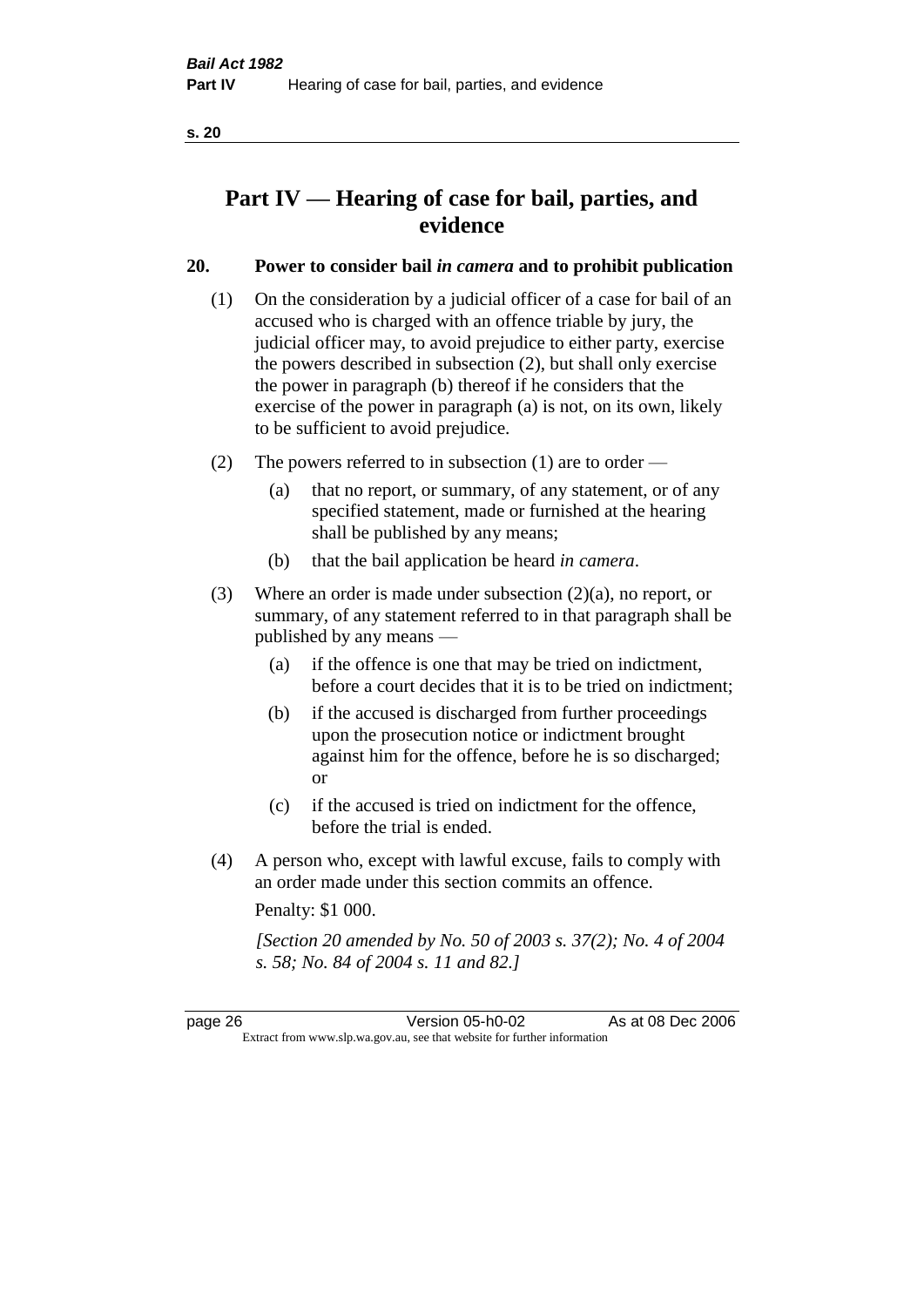### **21. Parties**

- (1) The parties to proceedings on a case for bail are the prosecutor and the accused and, subject to subsection (2), no other person shall be a party to, or be represented at, the proceedings.
- (2) Nothing in subsection (1) affects the right of
	- (a) the Attorney General to apply for leave, or be an appellant, under Part 2 of the *Criminal Appeals Act 2004*;
	- (b) the State Solicitor or the Deputy Director of Public Prosecutions (Commonwealth) to receive notice and be heard under section 7A(2); or
	- (c) an officer referred to in section 33 of the *Children's Court of Western Australia Act 1988* to be present at and participate in proceedings concerning a child under that section.

*[Section 21 amended by No. 15 of 1988 s. 9; No. 49 of 1988 s. 84; No. 33 of 1989 s. 18; No. 31 of 1993 s. 7; No. 65 of 2003 s. 88(3); No. 59 of 2004 s. 141; No. 84 of 2004 s. 11 and 82.]* 

#### **22. Evidence**

A judicial officer or authorised person may in considering any case for bail receive and take into account such information as he thinks fit whether or not the same would normally be admissible in a court of law.

#### **23. Accused not bound to supply information**

An accused is not obliged to complete, or furnish information for, the prescribed form referred to in section  $8(1)(b)$ , or for any revision thereof, or to furnish any information, whether on oath or otherwise, for the purpose of having his case for bail considered.

*[Section 21 amended by No. 84 of 2004 s. 82.]*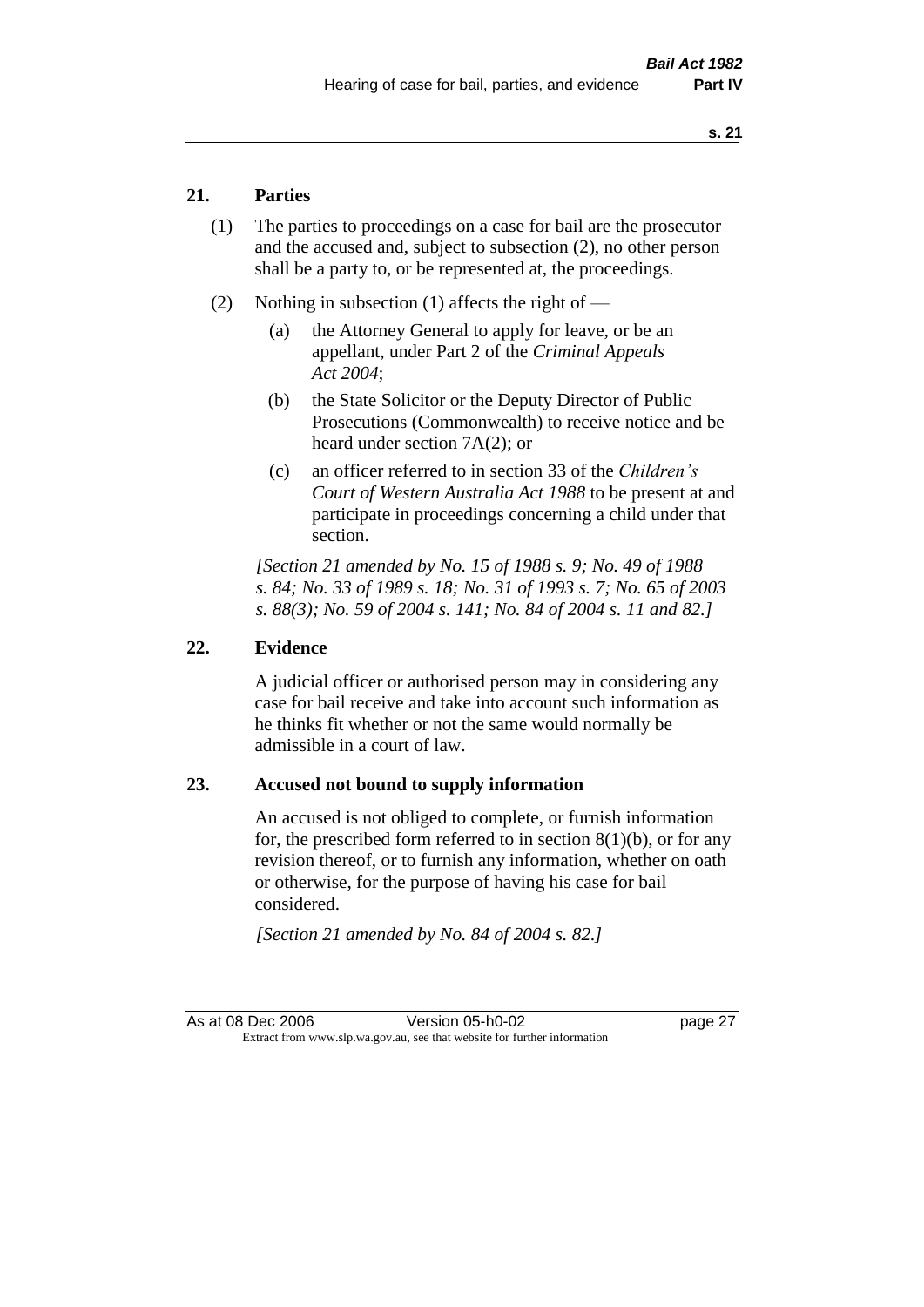| ۰, |  |
|----|--|
|    |  |

#### **24. Information may be referred to police officer for verification or for report**

- (1) A judicial officer or authorised officer who is called upon to consider a case for bail may —
	- (a) request that any information placed before the judicial officer or authorised officer by the accused for the purposes of the case be verified by a police officer, and to that end may refer to a police officer the prescribed form mentioned in section  $8(1)(b)$ , after it has been completed or revised;
	- (b) request that a report on any matter mentioned in Part C of Schedule 1, so far as it applies to an accused whose case is being or to be considered, be made by a police officer.
- (2) Where a reference or request is made under subsection (1) a police officer shall, as soon as is practicable —
	- (a) make a report to the judicial officer or the authorised officer accordingly; and
	- (b) furnish a copy of the report to the accused or his solicitor or counsel.

*[Section 24 inserted by No. 61 of 1990 s. 6; amended by No. 45 of 1993 s. 12; No. 84 of 2004 s. 11 and 82.]* 

#### **24A. Information may be referred to community corrections officer for verification or for report**

- (1) A judicial officer who is called upon to consider a case for bail may refer to a community corrections officer any matter referred to in section 24(1) and may request a community corrections officer to do any matter referred to in that section.
- (2) A judicial officer who is called upon to consider a case for bail and who desires to impose a home detention condition as a condition on a grant of bail, shall request that a report be made

#### **s. 24**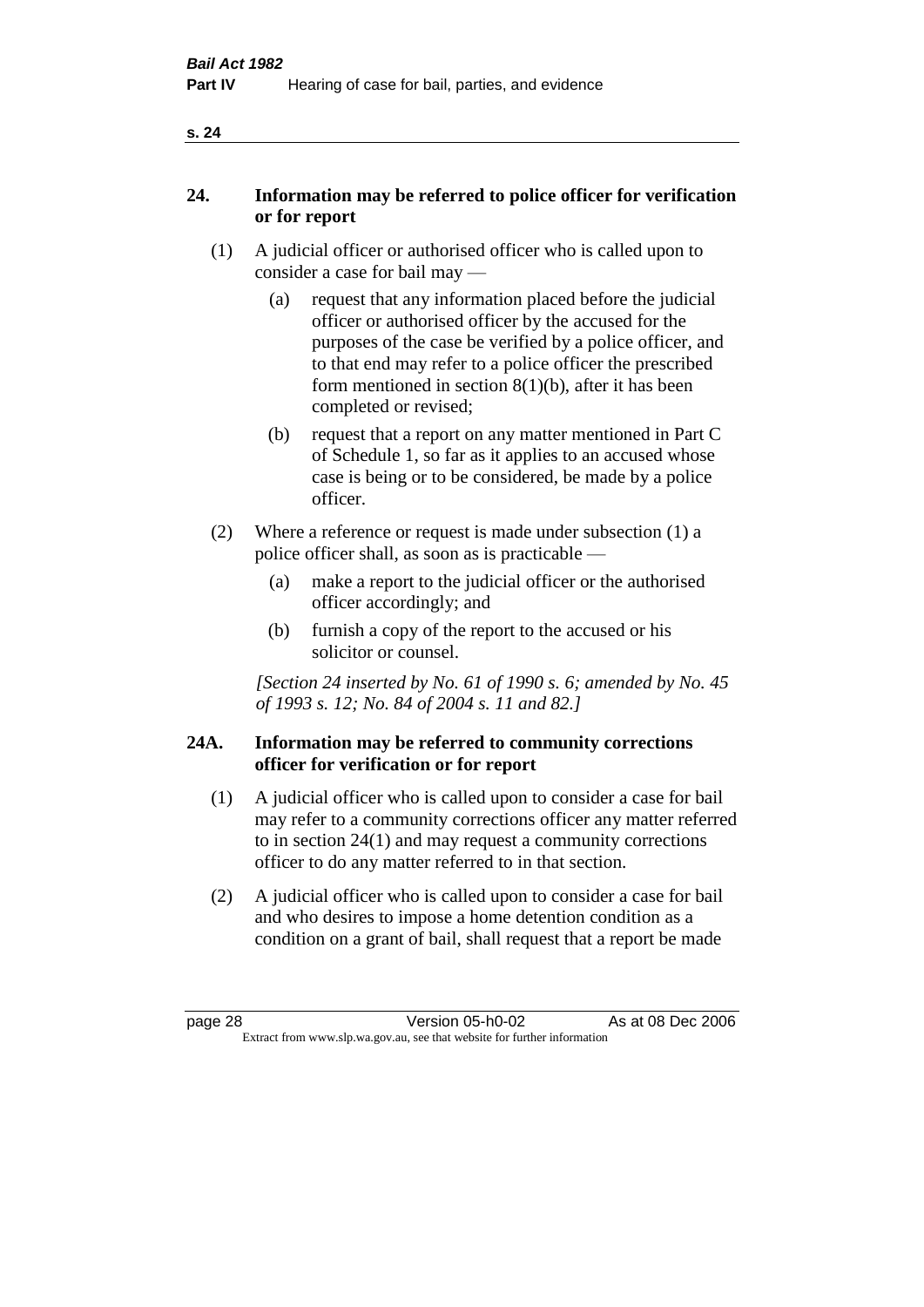by a community corrections officer about the suitability of the accused to be subject to a home detention condition.

- (3) Where a reference or a request is made under subsection (1) or a report is requested under subsection (2) a community corrections officer shall, as soon as is practicable, make a report to the judicial officer and, at the discretion of the judicial officer, copies may be made available to the prosecution or to the accused or his solicitor or counsel.
- (4) Where a community corrections officer makes a report that an accused is suitable to be subject to a home detention condition, the officer shall annex to the report and provide to the accused or his solicitor or counsel, a list of those conditions in rules made under section 50L that may be applied to the accused by the CEO (Justice) while the accused is subject to the home detention condition.

*[Section 24A inserted by No. 61 of 1990 s. 7; amended by No. 31 of 1993 s. 9; No. 84 of 2004 s. 11 and 82.]* 

# **25. Protection of accused as to information given for bail purposes**

A statement made by an accused to a judicial officer or authorised officer for the purpose of a decision whether bail should be granted to him for any appearance in court for an offence shall not be admissible in evidence against him at his trial for that offence.

*[Section 25 amended by No. 84 of 2004 s. 82.]* 

### **26. Record of decision and reasons**

- (1) A bail record form shall be completed by an authorised officer or a justice if he —
	- (a) refuses to grant bail to an accused;
	- (b) grants bail to an accused in the circumstances referred to in clause 3 of Part B of Schedule 1; or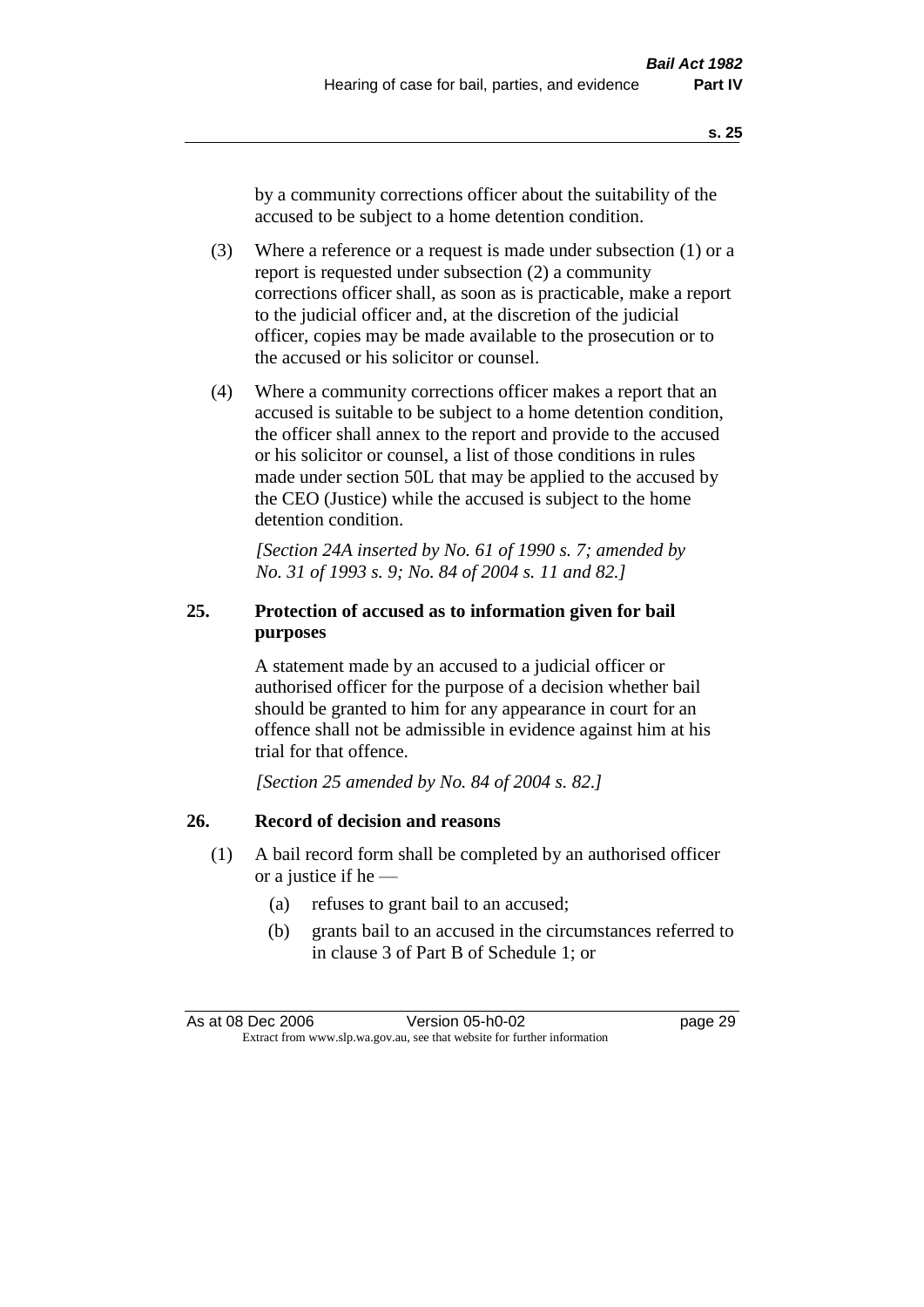**s. 27**

- (c) imposes any condition on a grant of bail and it appears to him that the accused is dissatisfied with the condition.
- (2) Where a judicial officer, other than a justice
	- (a) refuses to grant bail to an accused; or
	- (b) imposes any condition on a grant of bail and it appears to him that the accused is dissatisfied with the condition,

a record of the decision and of the reasons therefor shall be made.

- (3) The accused, the prosecutor or an intending prosecutor shall be entitled, upon request, to be furnished with a copy of the bail record form or, where subsection (2) applies, of the record made.
- (4) For the purposes of this section
	- (a) references to a justice do not include a magistrate or a Judge of the District Court or the Supreme Court or the Children's Court who is a justice; and
	- (b) a bail record form is a prescribed form designed to contain a summary of the matters relevant to the decision as to the bail of an accused, including those matters set out in Part C of Schedule 1, the decision made, and the reasons for the decision.

*[Section 26 inserted by No. 15 of 1988 s. 10; amended by No. 49 of 1988 s. 85; No. 45 of 1993 s. 12; No. 59 of 2004 s. 141; No. 84 of 2004 s. 82.]* 

# **27. Transmission of relevant papers to court**

(1) An authorised officer and a judicial officer who consider an accused's case for bail for an appearance for an offence, an authorised police officer who dispenses with bail under section 18, and a person before whom a bail undertaking or a surety undertaking is entered into shall ensure that the relevant papers are sent as soon as is practicable, to the court before which the accused is required to appear.

| page 30 | Version 05-h0-02                                                         | As at 08 Dec 2006 |
|---------|--------------------------------------------------------------------------|-------------------|
|         | Extract from www.slp.wa.gov.au, see that website for further information |                   |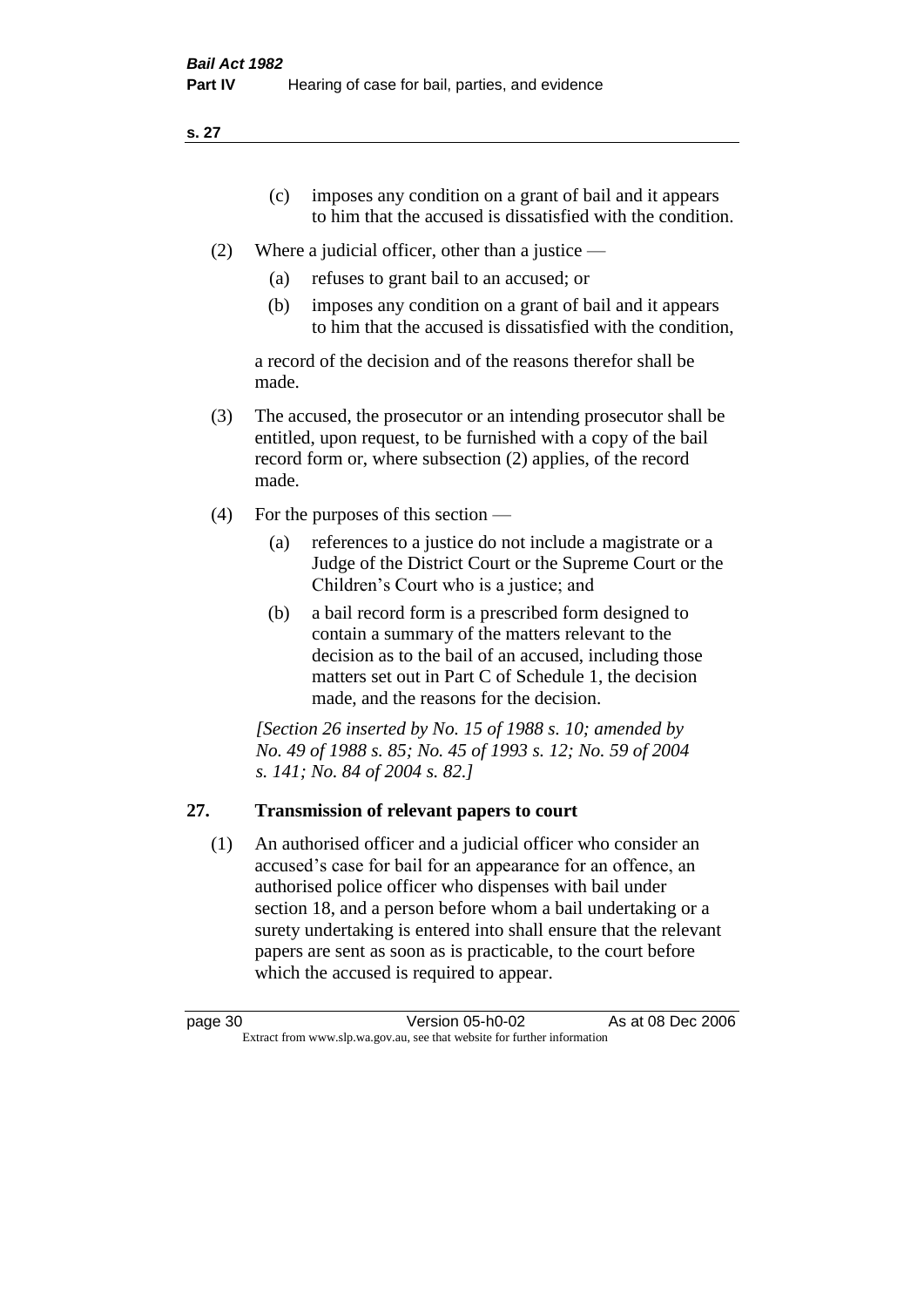(2) In subsection (1) **"the relevant papers"** in relation to any particular officer or person means such papers as are prescribed to be sent by that officer or person.

*[Section 27 amended by No. 84 of 2004 s. 82.]* 

# **27A. Transmission of papers to CEO (Justice)**

A judicial officer who grants bail subject to a home detention condition shall ensure that a copy of the bail record form and of the bail undertaking are sent as soon as is practicable to the CEO (Justice).

*[Section 27A inserted by No. 61 of 1990 s. 8; amended by No. 31 of 1993 s. 9.]* 

As at 08 Dec 2006 Version 05-h0-02 page 31 Extract from www.slp.wa.gov.au, see that website for further information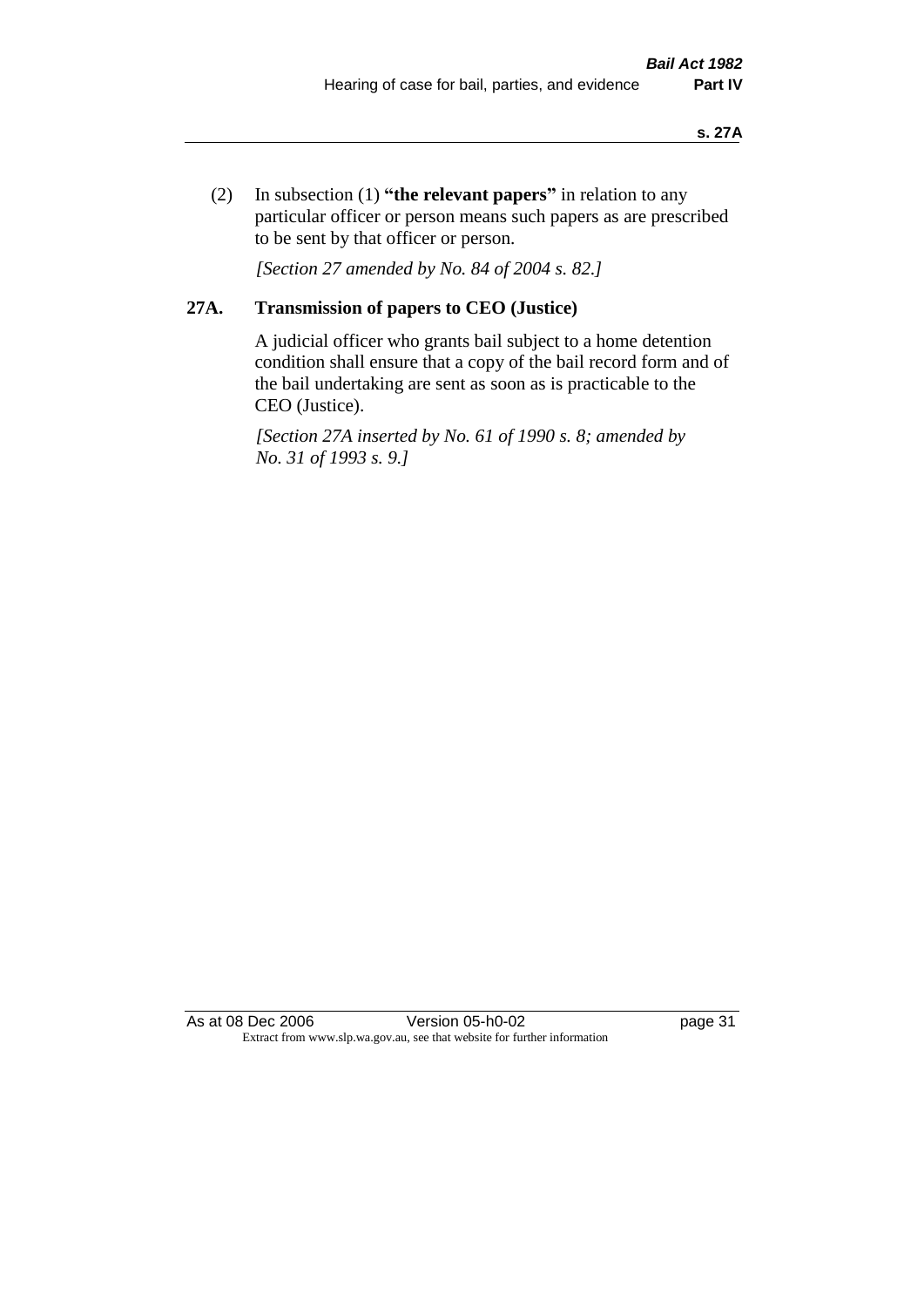**s. 28**

# **Part V — Bail undertakings**

## **28. Bail undertaking**

- (1) A person shall not be released on bail for an appearance in court unless he has entered into a bail undertaking for that appearance or is deemed to have done so under section 31(3).
- (2) A bail undertaking is an undertaking in writing by an accused in the prescribed form —
	- (a) that he will appear at a time and place specified, or deemed by section 31(3) to be specified, in the undertaking;
	- (b) that if he fails to appear at that time and place he will as soon as is practicable —
		- (i) notify the registrar of the court at which he is required to appear of the cause of his failure; and
		- (ii) appear at that court when the court is sitting;
	- (c) that he will comply with such conditions as may be imposed on him under clause 2 of Part D of Schedule 1;
	- (d) that he will comply with any home detention condition which may be imposed as a condition on a grant of bail to him pursuant to clause 3 of Part D of Schedule 1,

and containing any agreement as to forfeiture of money by the accused which may be required pursuant to clause 1 of that Part.

- (3) A bail undertaking for any appearance may be entered into in respect of more than one offence.
- (4) The undertakings mentioned in subsection (2)(a) and (b) are, subject to section 34, enforceable under sections 51, 57 and 58.

*[Section 28 amended by No. 61 of 1990 s. 9; No. 45 of 1993 s. 12; No. 59 of 2004 s. 141; No. 84 of 2004 s. 82.]* 

page 32 Version 05-h0-02 As at 08 Dec 2006 Extract from www.slp.wa.gov.au, see that website for further information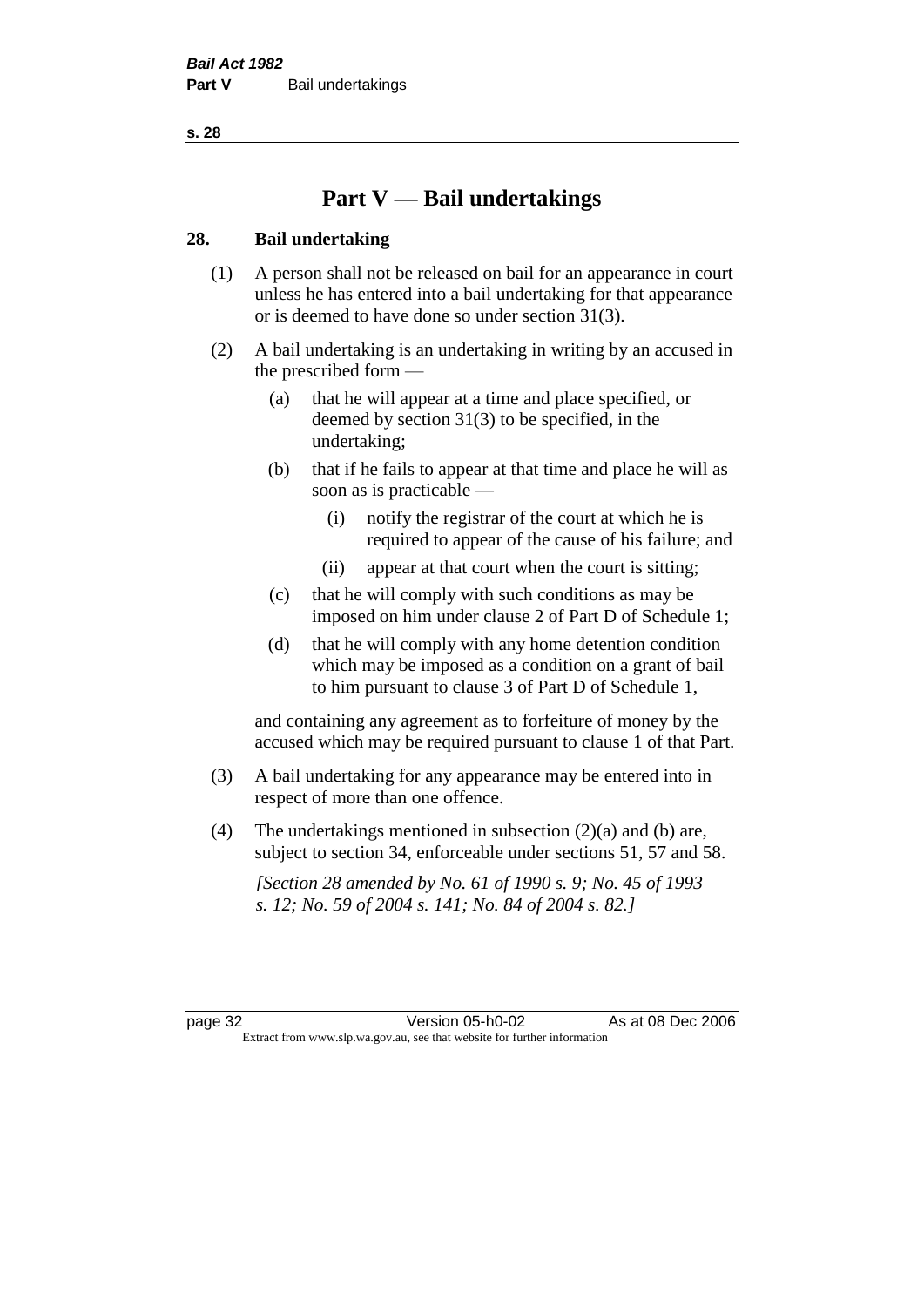#### **29. Before whom bail undertaking may be entered into**

A bail undertaking need not be entered into before the judicial officer or authorised officer who granted bail but may be entered into before any of the following persons —

- (a) a judicial officer;
- (b) the Principal Registrar or a Registrar of the Supreme Court;
- (c) the Registrar or a Deputy Registrar of the District Court;
- (d) a registrar of the Magistrates Court;
- (da) a registrar of the Children's Court;
- (e) a coroner's registrar within the meaning of the *Coroners Act 1996*;
- (f) an authorised police officer;
- (g) an associate of a Judge of the Supreme Court or of the District Court or of the Children's Court;
- (h) where the accused is in prison, any person for the time being in charge of the prison;
- (i) where the accused is a child, any authorised community services officer.

*[Section 29 amended by No. 15 of 1988 s. 11; No. 49 of 1988 s. 86; No. 2 of 1996 s. 61; No. 59 of 2004 s. 141; No. 84 of 2004 s. 82.]* 

#### **30. Duties of person before whom bail undertaking is entered into**

- (1) The person before whom a bail undertaking is to be entered into by an accused shall before it is entered into —
	- (a) (i) read the undertaking to the accused; or
		- (ii) be informed by the accused that the accused has read it; or
		- (iii) if necessary, have the undertaking translated to the accused;
		- and

As at 08 Dec 2006 Version 05-h0-02 page 33 Extract from www.slp.wa.gov.au, see that website for further information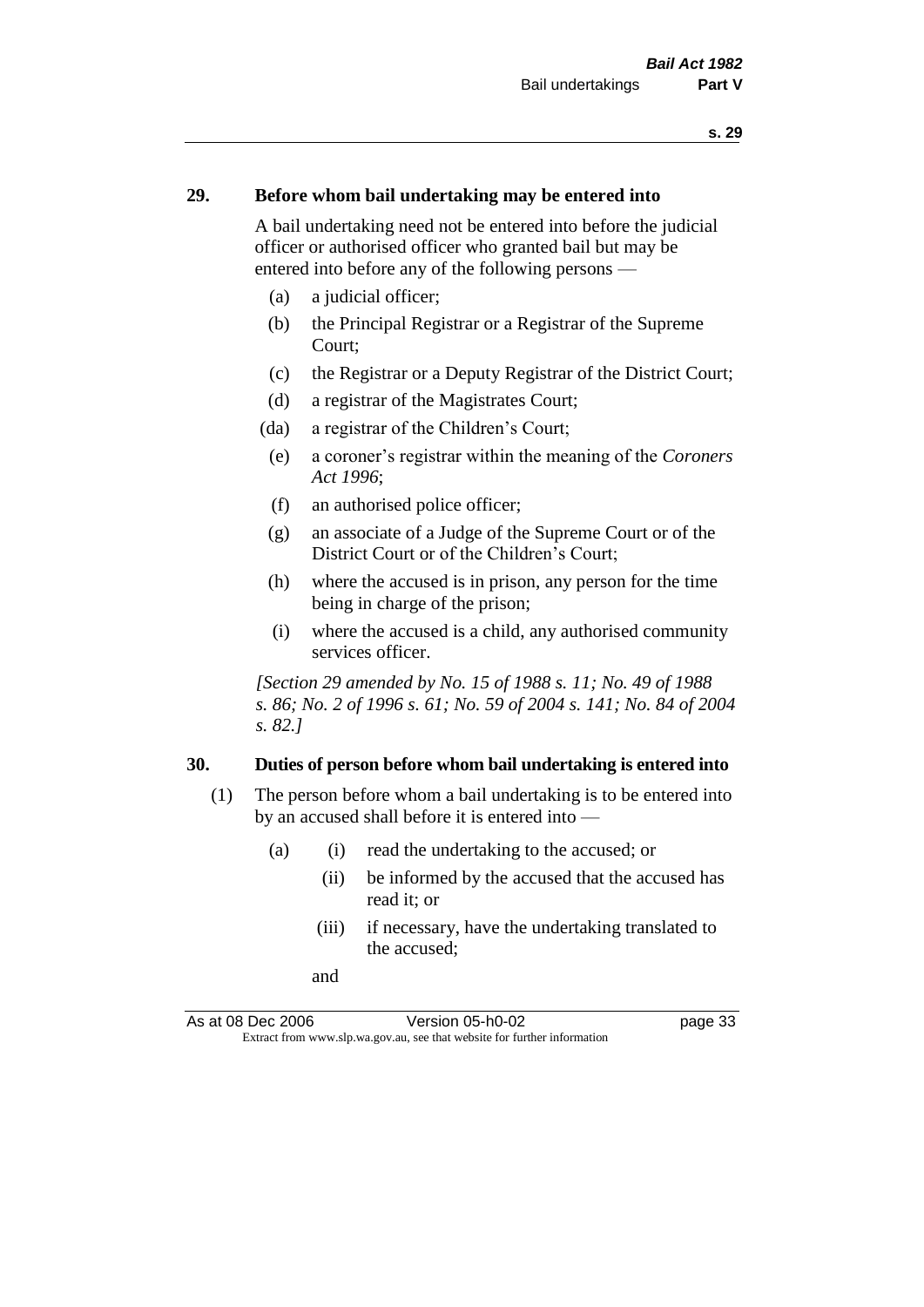(b) ensure that all conditions which are to be complied with before the release of the accused have been complied with.

- (2) The person before whom a bail undertaking is entered into by an accused shall give to him, or cause to be given to him —
	- (a) a copy of the bail undertaking as duly completed; and
	- (b) a notice in writing in the prescribed form showing
		- (i) his obligations pursuant to the undertaking; and
		- (ii) the consequences of his failure to comply with them.
- (3) The person before whom a bail undertaking is entered into by an accused shall enquire of the accused whether he requires the notice referred to in subsection (2)(b) to be read or translated to him and shall take such steps as are necessary to comply with any such requirement of the accused.

*[Section 30 inserted by No. 15 of 1988 s. 12; amended by No. 84 of 2004 s. 82.]* 

# **31. Different time and place for appearance may be substituted**

- (1) A different time or a different time and place may be substituted in accordance with this section for the time and place for appearance specified, or deemed by this section to be specified, in a bail undertaking.
- (2) A different time, or a different time and place, for the appearance by the accused may be substituted as mentioned in subsection  $(1)$  —
	- (a) upon an adjournment of proceedings at which the accused is present, by the judicial officer, if he has power to grant bail for that appearance, fixing a time and place for the resumed proceedings and notifying the accused orally thereof;
	- (b) upon an adjournment of proceedings from which the accused is absent for reasonable cause, by the judicial

page 34 Version 05-h0-02 As at 08 Dec 2006 Extract from www.slp.wa.gov.au, see that website for further information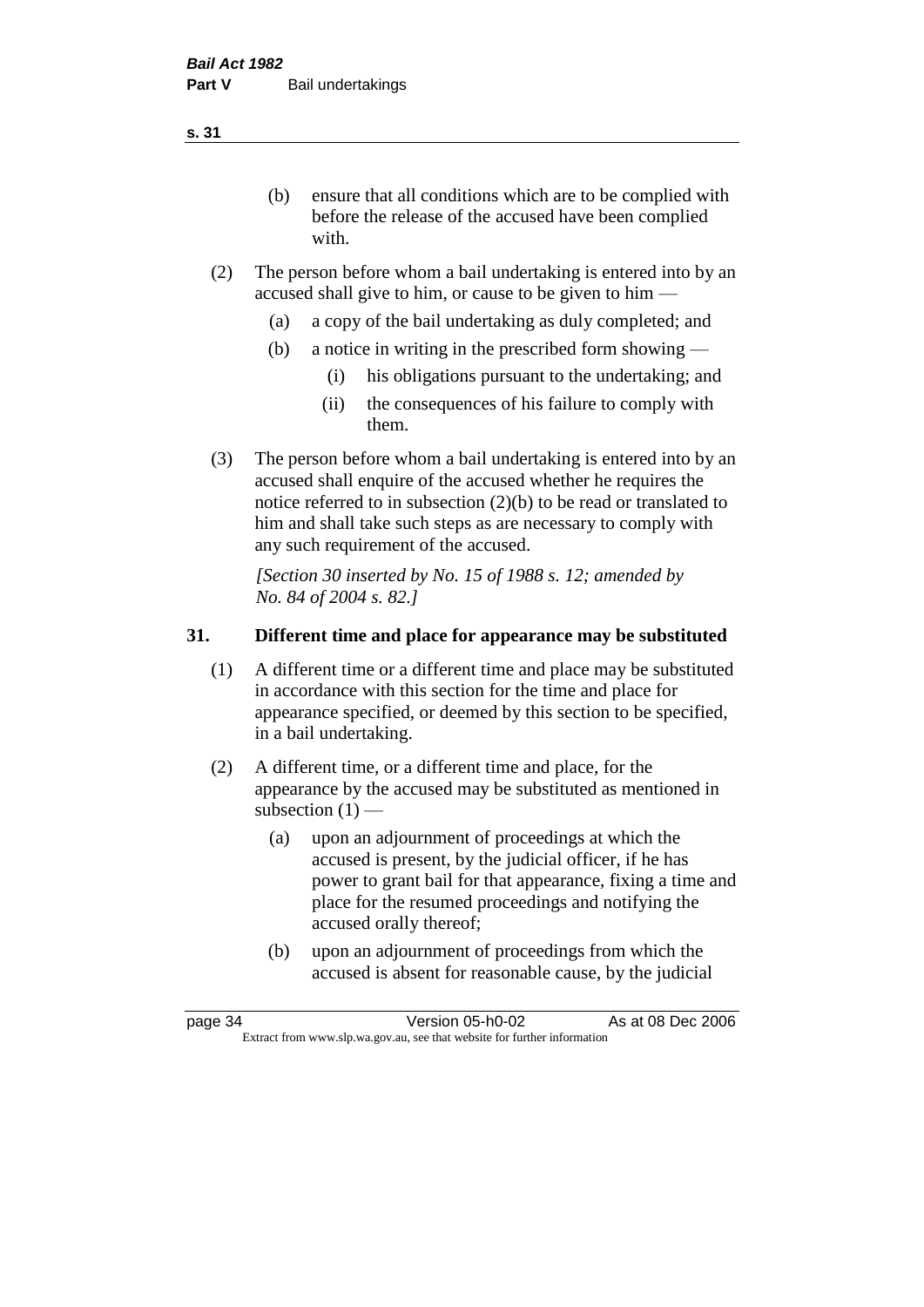officer, if he has power to grant bail for that appearance, fixing a time and place for the resumed proceedings and directing the registrar of the court to give written notice thereof to the accused;

- $(c)$  where
	- (i) a Judge of the Supreme Court or a Judge of the Children's Court has granted bail to an accused under section 15; and
	- (ii) a judicial officer, other than such a Judge, has committed the accused to the Supreme Court,

by a Judge of the Supreme Court notifying the accused orally, or directing the registrar of the court to give written notice to the accused of the time or time and place for the proceedings;

- $(d)$  where
	- (i) a Judge of the Supreme Court or a Judge of the Children's Court has granted bail to an accused under section 15;
	- *[(ii) deleted]*
	- (iii) the judicial officer is satisfied that there has been no material change in the facts or circumstances which applied on the grant of bail,

by the judicial officer notifying the accused orally, or directing the registrar of the court to give written notice to the accused, of the time or time and place for the resumed proceedings;

- (e) upon a committal to the Supreme Court or District Court, by a judicial officer, if he has power to grant bail for that appearance, fixing a specified day in a specified sitting or session of that court and directing the registrar of the court to give written notice thereof to the accused;
- (f) where an accused has been committed for trial in the Supreme Court or the District Court in a specified sitting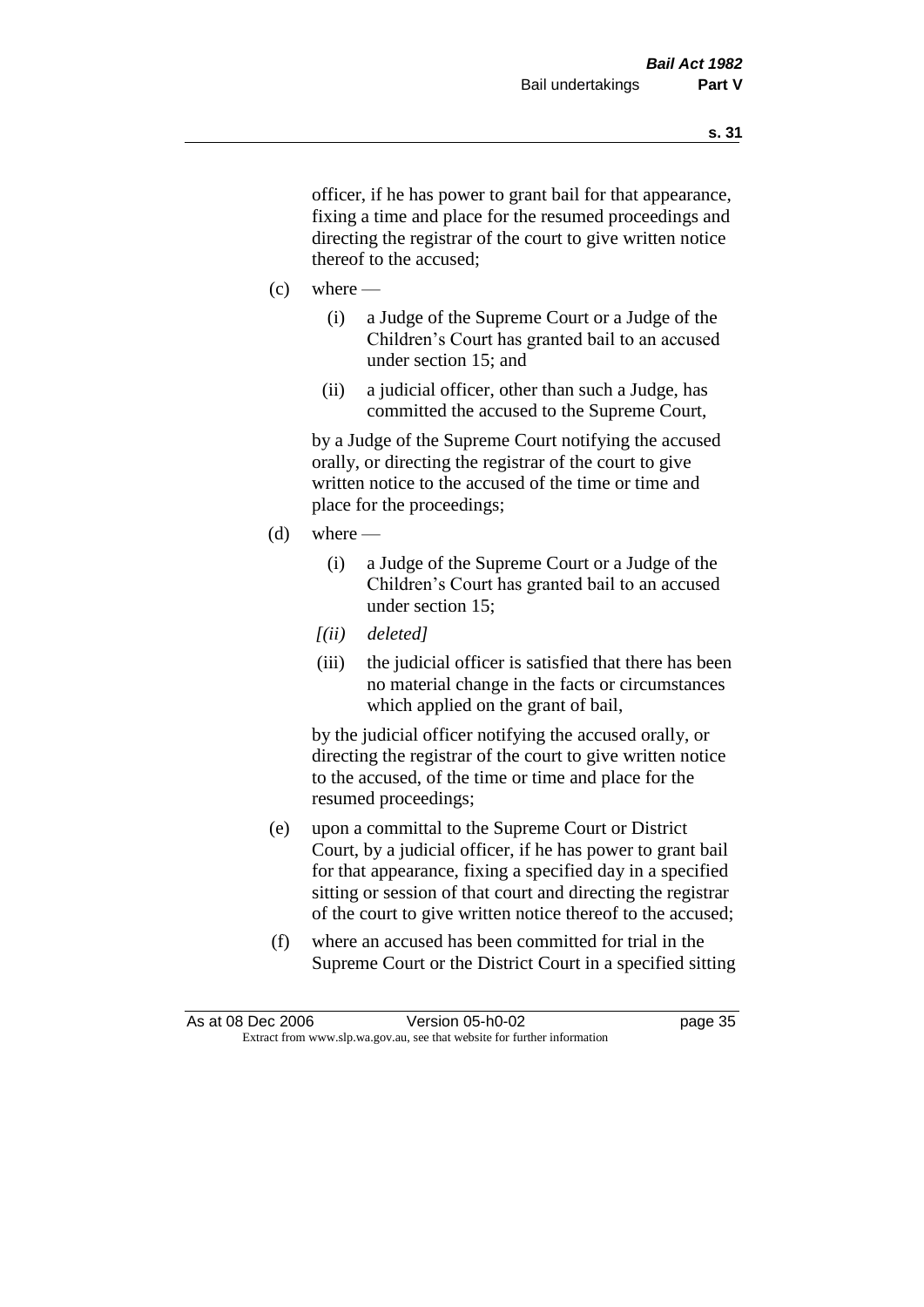or session thereof or on a specified day in a specified sitting or session thereof, by an officer of the court fixing a time for the trial in that sitting or session and giving written notice thereof to the accused;

- (g) if the parties agree to a different time or a different time and place for the proceedings, by an officer of the court giving written notice thereof to the accused.
- (3) Where a different time or a different time and place is notified to an accused pursuant to subsection (2) the bail undertaking shall be deemed to be amended to specify that time or that time and place for appearance, and the terms and conditions thereof shall continue to apply as so amended as if the accused had entered into the bail undertaking in that form.
- (4) Where the power in subsection (2)(b) is exercised upon an adjournment of proceedings the right of the accused to be at liberty under section 11(1) does not lapse by reason only that there is an interval between the adjournment of the proceedings and the time when he is notified of the time and place for the resumed proceedings.

*[Section 31 amended by No. 15 of 1988 s. 13; No. 49 of 1988 s. 87; No. 27 of 2002 s. 21; No. 59 of 2004 s. 141; No. 84 of 2004 s. 82.]* 

# **32. Giving and proof of notices under section 31**

- (1) A written notice to an accused under section 31(2), shall be given to him personally or sent to him by registered post or telegram at his address appearing in his bail undertaking or notified under section 60.
- (2) Without limiting section 75(2) of the *Interpretation Act 1984*, **"registered post"** in subsection (1) includes any method of post whereby an acknowledgment of receipt is obtained from the person to whom a letter is addressed; and if a notice is sent to a person by that method, production of an acknowledgment

**s. 32**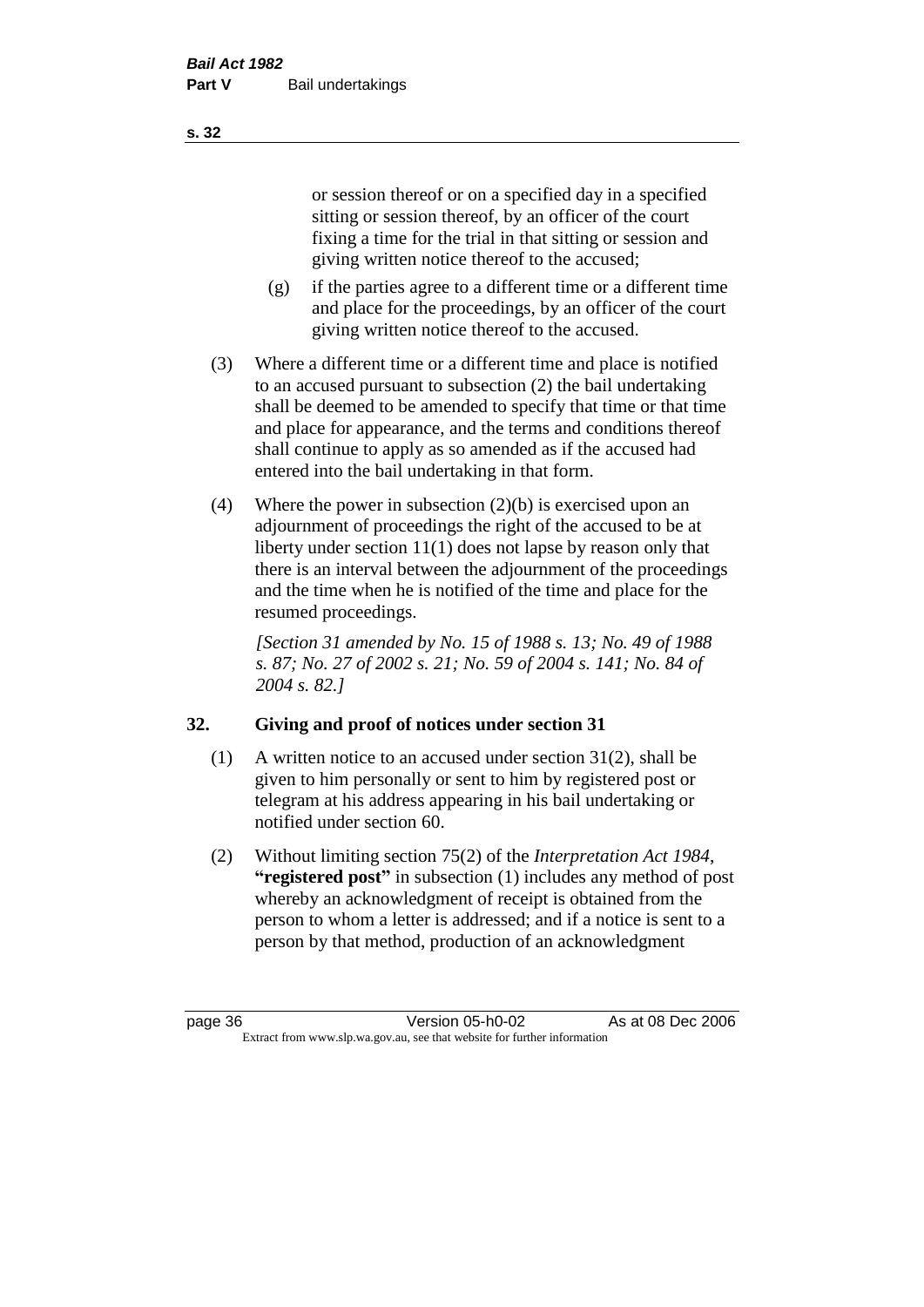purporting to be signed by that person shall be evidence of his receipt of the same.

- (3) If notice is sent by registered post (otherwise than as mentioned in subsection (2)) or by telegram it shall be presumed, unless the contrary is shown, to have been received and at the time when, in the ordinary course of events, the letter or telegram would have been delivered.
- (4) The judicial officer who under section  $31(2)(a)$  notifies an accused of the time and place for resumed proceedings shall endorse on the accused's bail undertaking a certificate showing details of such time and place and that he notified the accused thereof.
- (5) In any proceedings
	- (a) a document purporting to be a copy of a notice referred to in subsection (1) shall be evidence of the terms of the notice;
	- (b) an endorsement on a bail undertaking purporting to be a certificate referred to in subsection (4) shall be evidence of the matters appearing therein without proof of the signature of the judicial officer who made it.

*[Section 32 amended by No. 74 of 1984 s. 12; No. 84 of 2004 s. 82.]* 

## **33. Judicial officer may order accused to enter into bail undertaking**

- (1) Where bail is granted to an accused by a judicial officer, whether with or without any condition being attached thereto, and the accused fails or refuses to enter into a bail undertaking in terms of the grant, the judicial officer who granted bail may, subject to subsection (3), order that the accused enter into the bail undertaking within such time as he may specify.
- (2) If an accused does not comply with an order under subsection (1), the judicial officer may, subject to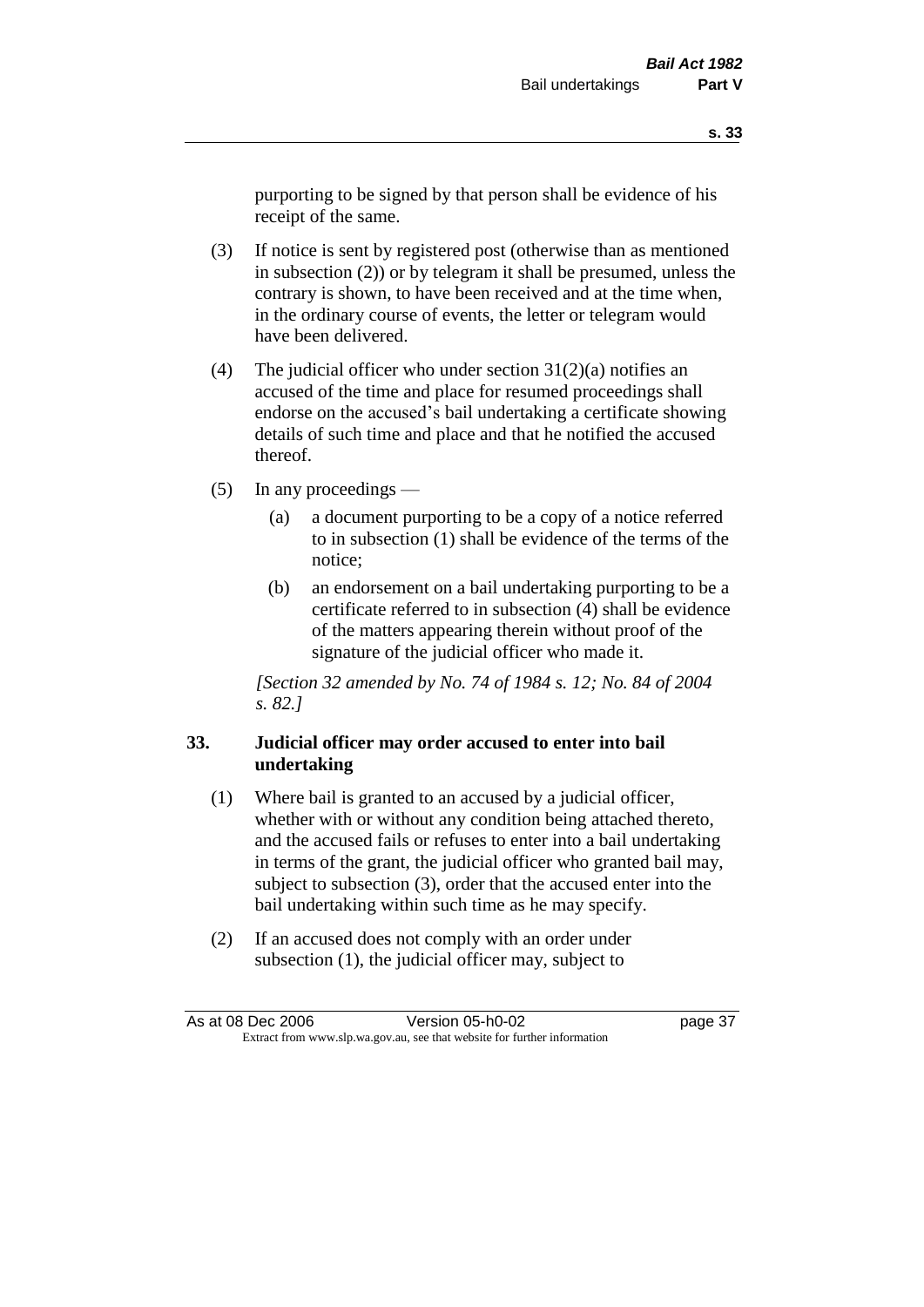subsection (3), further order that a bail undertaking, in such form as the judicial officer may approve, shall be deemed to have been entered into by the accused on the date of such further order, and thereupon that undertaking shall be treated as if it had been duly entered into by the accused for the purposes of this Act.

- (3) A judicial officer shall not
	- (a) make an order under subsection (2) unless he has personally informed the accused of the terms and effect of the order made under subsection (1);
	- (b) exercise any of the powers conferred on him by this section unless he is satisfied that the accused has the capacity to enter into and comply with the undertaking.

*[Section 33 amended by No. 84 of 2004 s. 82.]* 

#### **34. Cessation and suspension of bail undertaking**

A bail undertaking ceases to have effect —

- (a) upon the revocation of bail under section 55;
- (b) upon the death of the accused, but only if no order has been made under section 57;
- (c) subject to section 31, upon the appearance in court by the accused as required by his bail undertaking;
- (d) upon the discharge of the accused according to law from any further proceedings for the offence, or all of the offences, to which the bail undertaking relates;
- (e) during any period before the time at which the accused is required to appear in court when he is in custody for any other offence or reason.

*[Section 34 amended by No. 84 of 2004 s. 82.]* 

page 38 Version 05-h0-02 As at 08 Dec 2006 Extract from www.slp.wa.gov.au, see that website for further information

#### **s. 34**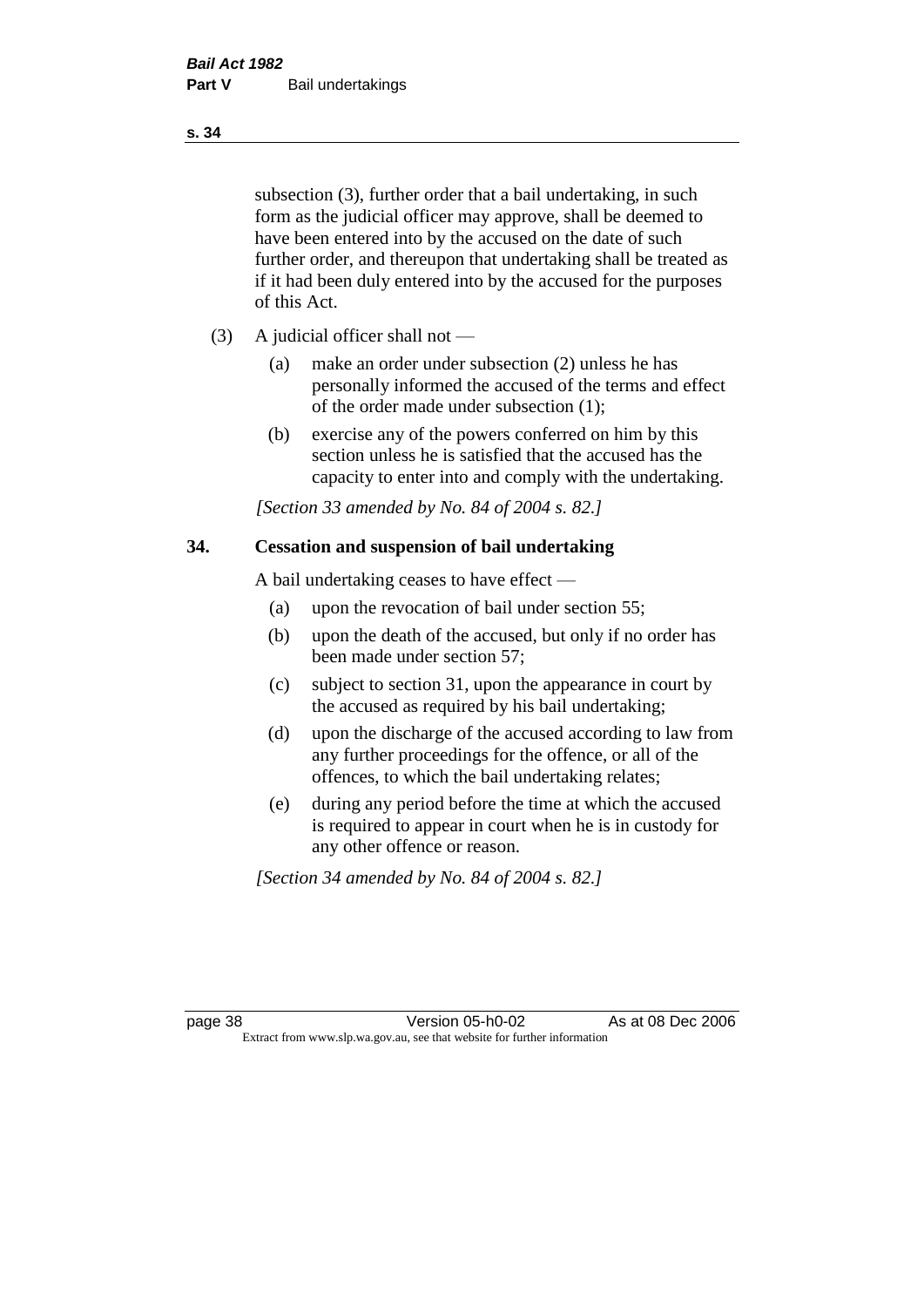# **Part VI — Sureties and surety undertakings**

### **35. Meaning of surety and surety undertaking**

- (1) A surety is a person who, as a condition of the grant of bail to an accused, enters into a surety undertaking, that is to say, undertakes in writing that he will, subject to this Act, forfeit a specified amount of money if the accused fails to comply with any requirement of his bail undertaking mentioned in section  $28(2)(a)$  and  $(b)(ii)$ .
- (2) A surety is required to be approved under section 40.
- (3) A forfeiture of money by a surety as mentioned in subsection (1) is enforceable as provided in section 49 but not otherwise.

*[Section 35 amended by No. 84 of 2004 s. 82.]* 

#### **36. Authority to approve sureties**

- (1) The decision whether an applicant should be approved as a surety in any case shall be made, on notice to the prosecutor in the prescribed manner —
	- (a) where a judicial officer imposed the requirement for a surety in that case, by that judicial officer or by a judicial officer whose jurisdiction is co-extensive with that judicial officer's;
	- (b) where an authorised officer imposed the requirement for a surety in that case, by that or any other authorised officer; or
	- (c) where subsection (2) applies, by an officer of the court authorised under that subsection.
- (2) A judicial officer when granting bail to an accused subject to a requirement for a surety or sureties may authorise a justice, a registrar of any court or an associate of a Judge of the Supreme Court or of the District Court or of the Children's Court, by name or office, to decide whether any applicant should be approved as a surety in that case.

As at 08 Dec 2006 Version 05-h0-02 Page 39 Extract from www.slp.wa.gov.au, see that website for further information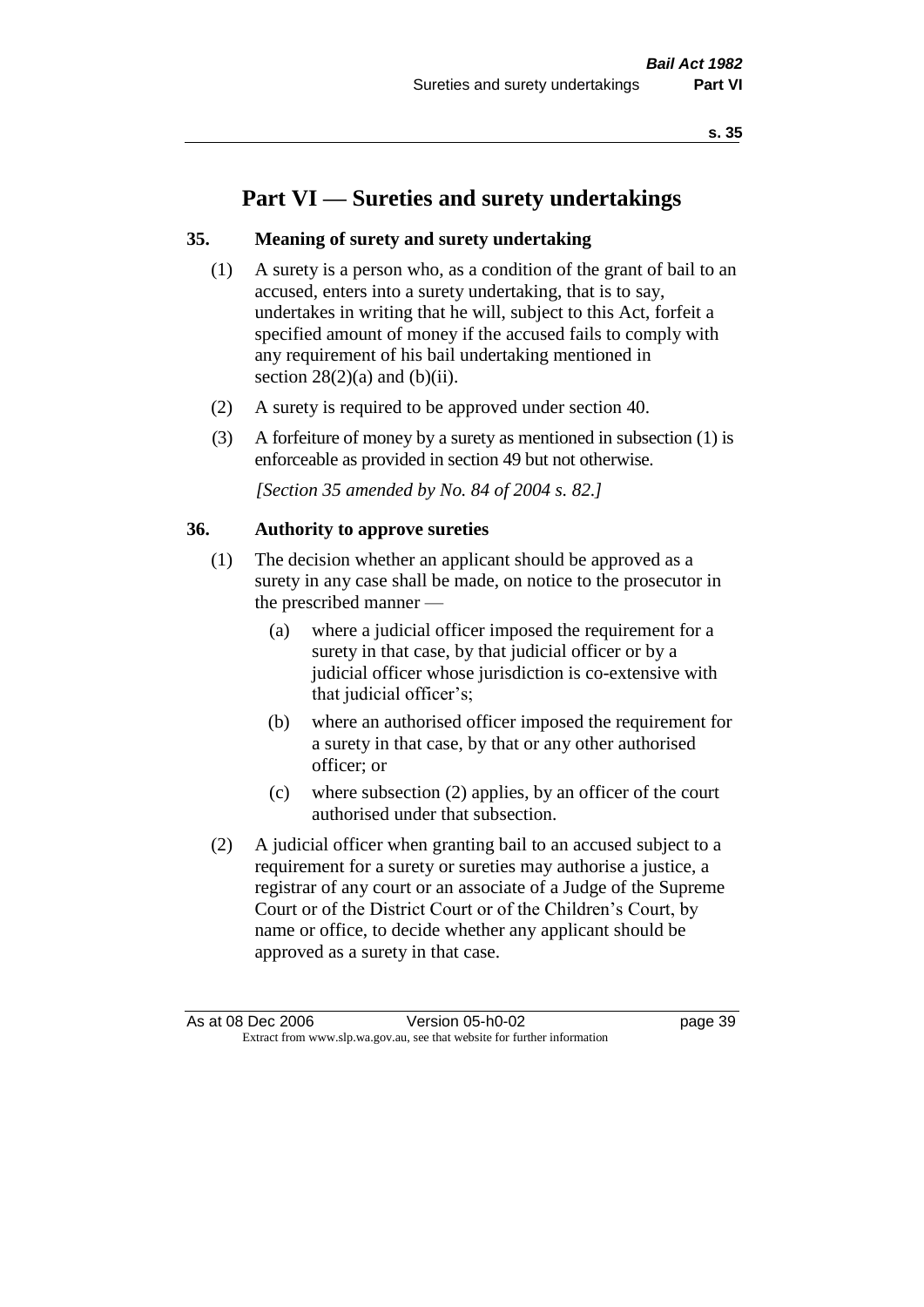#### **s. 37**

*[Section 36 amended by No. 15 of 1988 s. 14; No. 49 of 1988 s. 88; No. 59 of 2004 s. 141; No. 84 of 2004 s. 82.]* 

### **37. Proposed surety to receive certain information and prescribed form for completion**

- (1) Whenever an officer referred to in section 36(1) is called upon to decide whether an applicant should be approved as a surety, he shall ensure that the applicant is, or has been, given —
	- (a) a duly completed notice in the prescribed form showing details of the terms and conditions on which bail has been granted to the accused in whose case the surety is required;
	- (b) such information in writing as to the effect of this Act in relation to the rights, obligations and liabilities of sureties as is prescribed for the purposes of this paragraph; and
	- (c) a prescribed form of declaration for completion designed to disclose to the officer all information relevant to the decision.
- (2) Before he makes his decision, the officer shall ensure that the applicant furnishes to him the declaration referred to in subsection (1)(c) duly completed.

*[Section 37 amended by No. 84 of 2004 s. 82.]* 

### **38. Persons disqualified from being sureties**

- (1) A person is not qualified to be approved as a surety if  $-$ 
	- (a) he is under 18 years of age; or
	- (b) subject to subsection (2), the value of his assets, after provision is made for his debts and liabilities, is less than the amount which he might become liable to forfeit under his proposed surety undertaking; or
	- (c) there are reasonable grounds for believing that he has been, or will be, indemnified by any person against any forfeiture referred to in paragraph (b).

page 40 Version 05-h0-02 As at 08 Dec 2006 Extract from www.slp.wa.gov.au, see that website for further information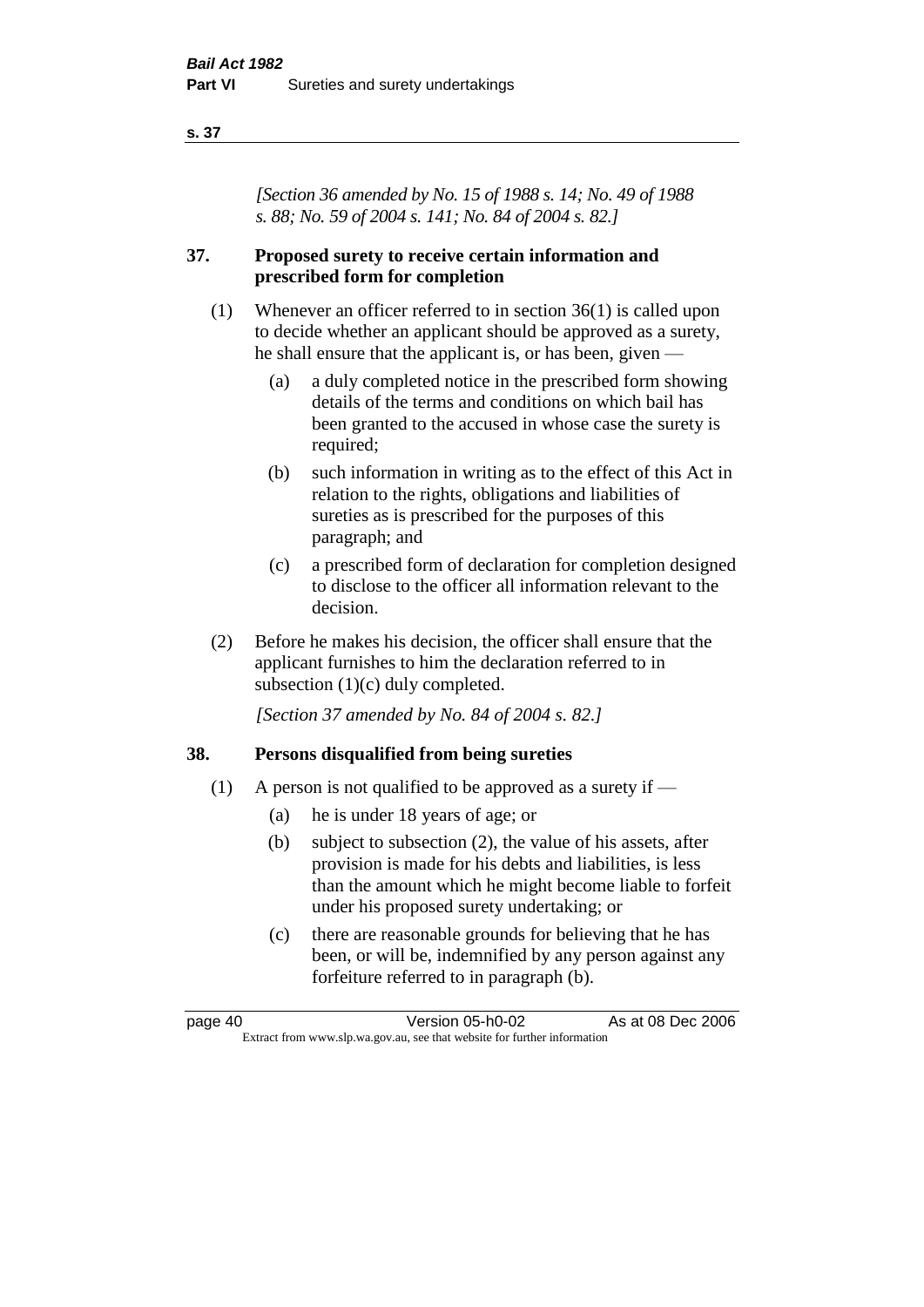(2) Subsection (1)(b) does not apply where the applicant for approval is required to give security sufficient to cover the amount which he might become liable to forfeit.

## **39. Matters relevant to approval of sureties**

In determining whether an applicant is suitable to be a surety an officer referred to in section 36(1) shall have regard to all matters which appear to him to be relevant including, as well as any others, the following —

- (a) the character and antecedents of the applicant;
- (b) his proximity to or connection with the accused, whether by kinship, place of residence or otherwise; and
- (c) his ability to pay, or give security for, the amount which he might become liable to forfeit under his proposed surety undertaking, without excessive hardship to himself or his dependants.

*[Section 39 amended by No. 84 of 2004 s. 82.]* 

# **40. Decision on application by proposed surety**

- (1) Upon receipt of the duly completed declaration referred to in section  $37(1)(c)$ , the officer shall, after making any enquiries which he thinks desirable, make a decision, as soon as is practicable, either to approve or not to approve of the applicant as a surety in that case.
- (2) If the officer does not approve of the applicant as a surety he shall record the reasons for his doing so and inform the applicant and the accused thereof, or cause them to be so informed.

*[Section 40 amended by No. 15 of 1988 s. 15; No. 84 of 2004 s. 82.]* 

As at 08 Dec 2006 Version 05-h0-02 page 41 Extract from www.slp.wa.gov.au, see that website for further information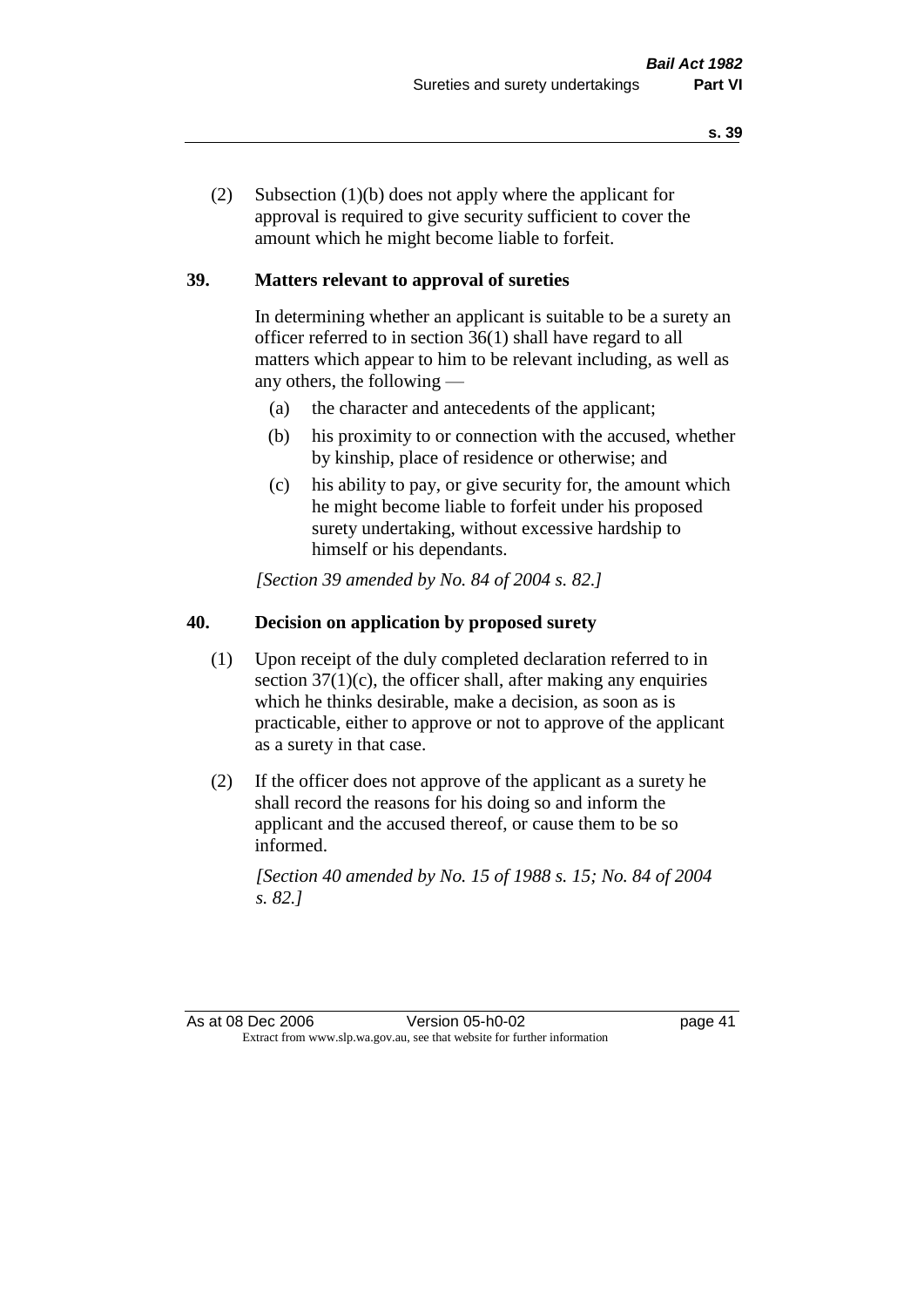#### **s. 41**

#### **41. Finality of decision to refuse approval**

- (1) A decision by an officer referred to in section 36(1) not to approve of the applicant as a surety is final unless the applicant becomes entitled to re-apply under subsection (2).
- (2) An applicant who is refused approval as a surety may re-apply for approval to the officer who made that decision, or if he is absent or unavailable to another officer acting in his position, on the ground that —
	- (a) new facts have been discovered, new circumstances have arisen or the circumstances have changed since he was refused approval; or
	- (b) he failed to adequately present his case for approval on his previous application,

and the provisions of this Act, except section 37, shall, with necessary modifications, apply to any such further application and the decision thereon.

#### **42. Before whom surety undertaking may be entered into**

A surety undertaking need not be entered into before the officer who approved the surety but may be entered into before any person before whom the accused for whose appearance the surety is approved might enter into his bail undertaking under section 29.

*[Section 42 amended by No. 84 of 2004 s. 82.]* 

#### **43. Duties of persons before whom surety undertaking is entered into**

A person before whom a surety undertaking is to be entered into —

- $(a)$  shall
	- (i) read to the surety;
	- (ii) be informed by the surety that he has read; or

page 42 Version 05-h0-02 As at 08 Dec 2006 Extract from www.slp.wa.gov.au, see that website for further information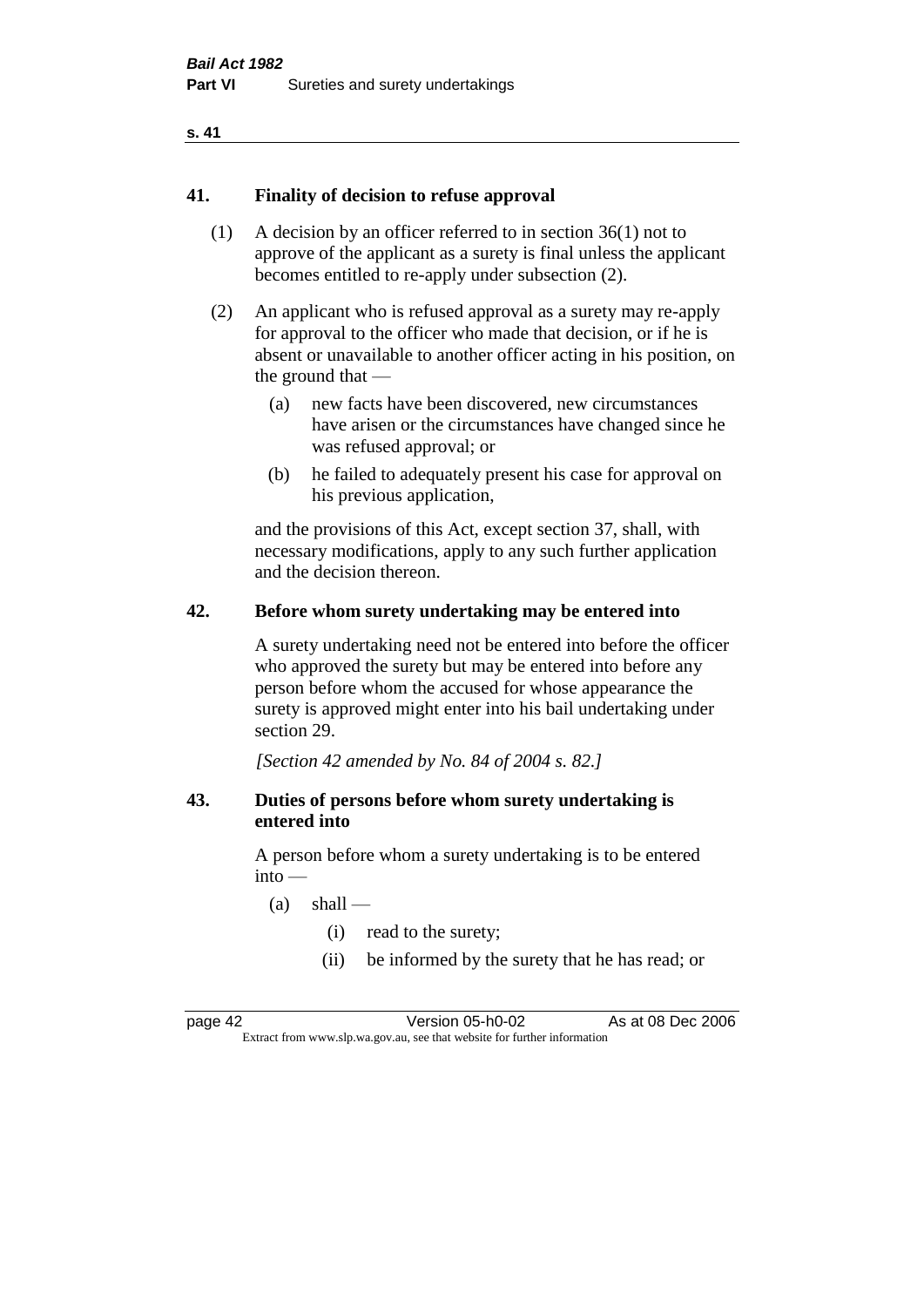(iii) if necessary, have translated to the surety,

the documents described in section  $37(1)(a)$  and (b), and the surety undertaking, before the surety enters into the undertaking;

- (b) shall ensure that all conditions which are to be complied with by the surety have been complied with before the surety enters into his undertaking; and
- (c) shall give to the surety a copy of his surety undertaking as duly completed.

*[Section 43 amended by No. 74 of 1984 s. 13.]* 

## **44. Surety undertaking extends to adjourned hearing only by consent**

- (1) A surety undertaking does not extend to the failure by the accused to appear at a different time or a different time and place pursuant to section 31 unless —
	- (a) his surety undertaking contains a provision that it does so extend; and
	- (b) where applicable, pursuant to subsection (2), he has received notice as mentioned in that subsection.
- (2) A surety undertaking may, at the option of the surety, also contain a provision that, where a different time or a different time and place for the accused's appearance is substituted pursuant to section 31, the surety's liability shall only arise if he is given notice, as soon as is practicable, of the different time or the different time and place.

*[Section 44 amended by No. 74 of 1984 s. 14; No. 84 of 2004 s. 82.]* 

As at 08 Dec 2006 Version 05-h0-02 page 43 Extract from www.slp.wa.gov.au, see that website for further information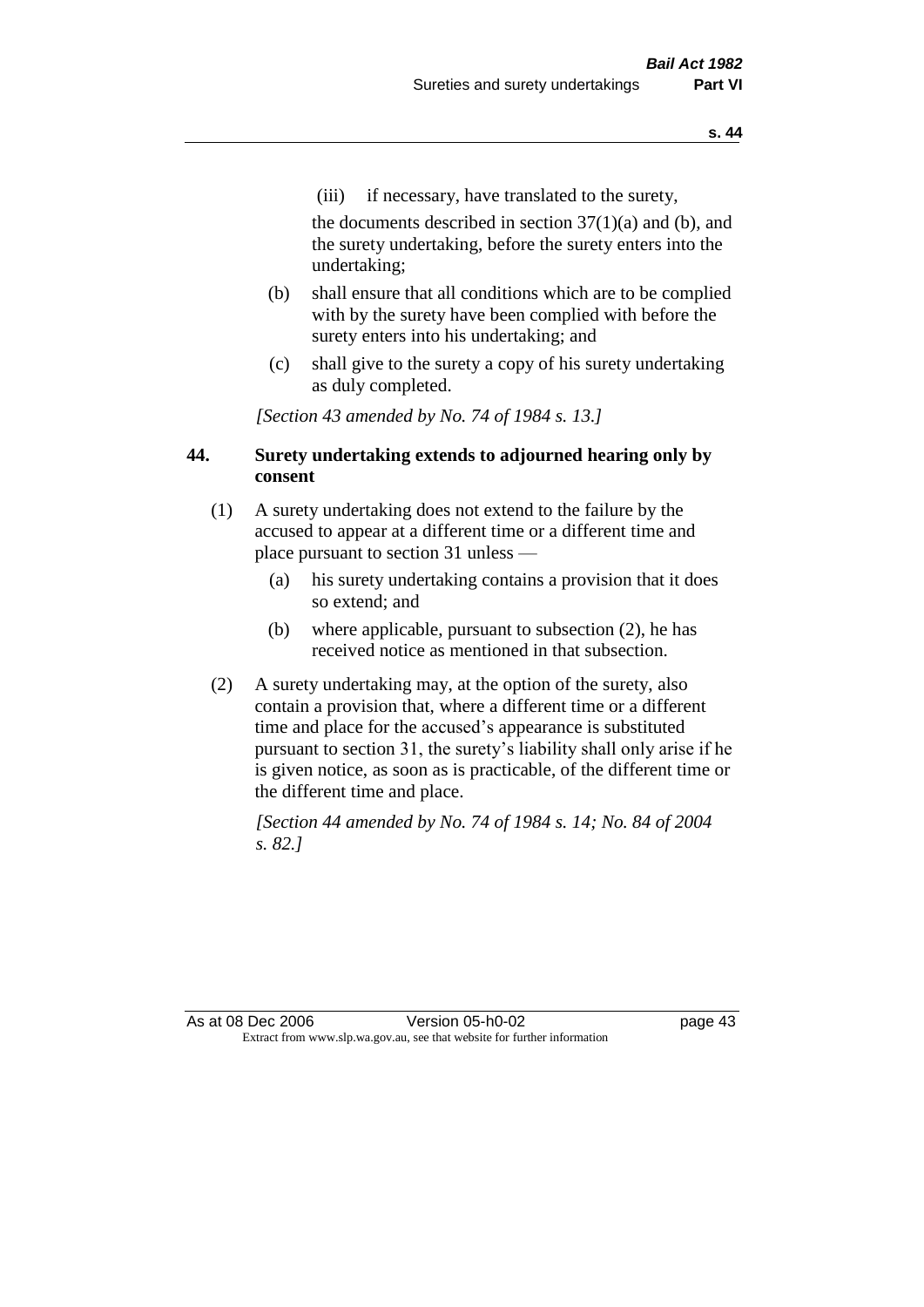#### **s. 45**

#### **45. Giving and proof of notices under section 44**

- (1) For the purposes of section 44(2) notice to a surety may be given —
	- (a) orally to the surety by the judicial officer when he fixes a time and place for the proceedings or the resumed proceedings;
	- (b) in the prescribed form to the surety personally; or
	- (c) by the registrar of the court sending the prescribed form by registered post or telegram to him at his address appearing in his undertaking or notified under section 60.
- (2) Section 32(2) and (3) shall apply to the service and proof of service of a notice under subsection  $(1)(c)$ .
- (3) A judicial officer who, under subsection  $(1)(a)$ , notifies a surety of the time and place for the proceedings or the resumed proceedings shall endorse on the surety's undertaking a certificate showing details of such time and place and that he notified the surety thereof.
- (4) In any proceedings
	- (a) a document purporting to be a copy of a notice referred to in section 44(2) shall be evidence of the terms of the notice;
	- (b) an endorsement on a surety undertaking purporting to be a certificate referred to in subsection (3) shall be evidence of the matters appearing therein without proof of the signature of the judicial officer who made it.

*[Section 45 amended by No. 74 of 1984 s. 15; No. 59 of 2004 s. 141.]* 

# **46. Power of surety to apprehend accused**

(1) A surety may arrest an accused for whose appearance in court he has entered into a surety undertaking if the surety has reasonable grounds to believe that —

page 44 Version 05-h0-02 As at 08 Dec 2006 Extract from www.slp.wa.gov.au, see that website for further information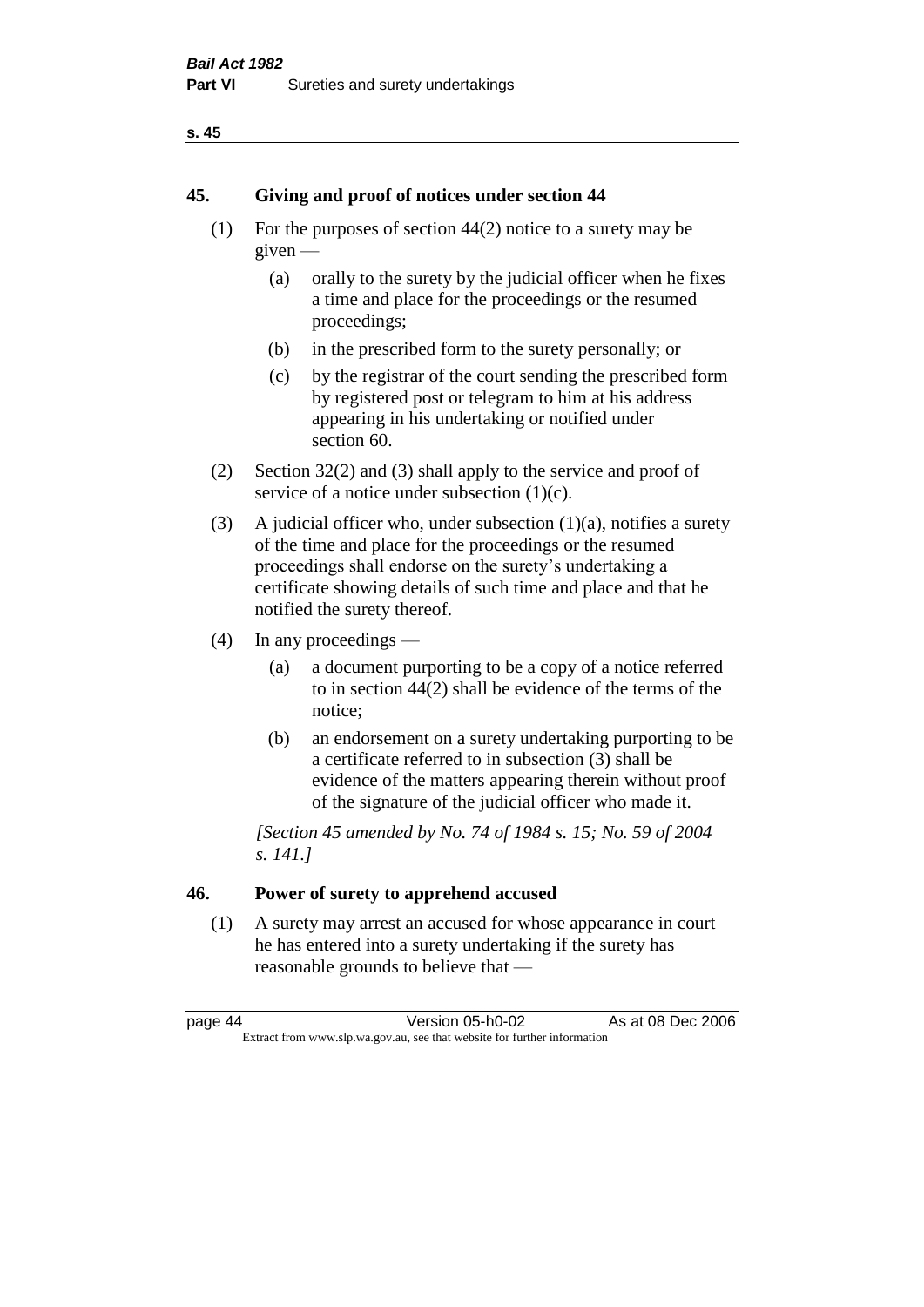- (a) the accused
	- (i) is not likely to comply with the requirements of his bail undertaking mentioned in section  $28(2)(a)$  or (b):
	- (ii) is, or has been, in breach of any condition of his bail undertaking mentioned in section 28(2)(c); or
	- (iii) is, or has been, in breach of a home detention condition mentioned in section 28(2)(d);

and

- (b) it is not expedient to invoke the assistance of a police officer under section 54(1) because the delay occasioned by doing so would defeat the purpose of that section.
- (2) A surety who arrests an accused under subsection (1) shall, as soon as is practicable, deliver him into the custody of a police officer and thereafter he shall be dealt with under section 54(4) and section 55, and those provisions shall apply, as if he had been arrested by a police officer under section 54(2).

*[Section 46 amended by No. 74 of 1984 s. 16; No. 61 of 1990 s. 10; No. 84 of 2004 s. 82.]* 

#### **47. Cessation and suspension of surety undertaking**

A surety undertaking ceases to have effect —

- (a) upon the revocation of bail under section  $55(1)$ ;
- (b) upon the release of an accused under section 55(2) if the surety does not consent to the continuance in force of his surety undertaking;
- (c) upon its being cancelled under section 48(4) (and as from the time fixed therefor) by an appropriate judicial officer;
- (d) upon the death of the surety, but only if no order under section 49(1) has been made before then;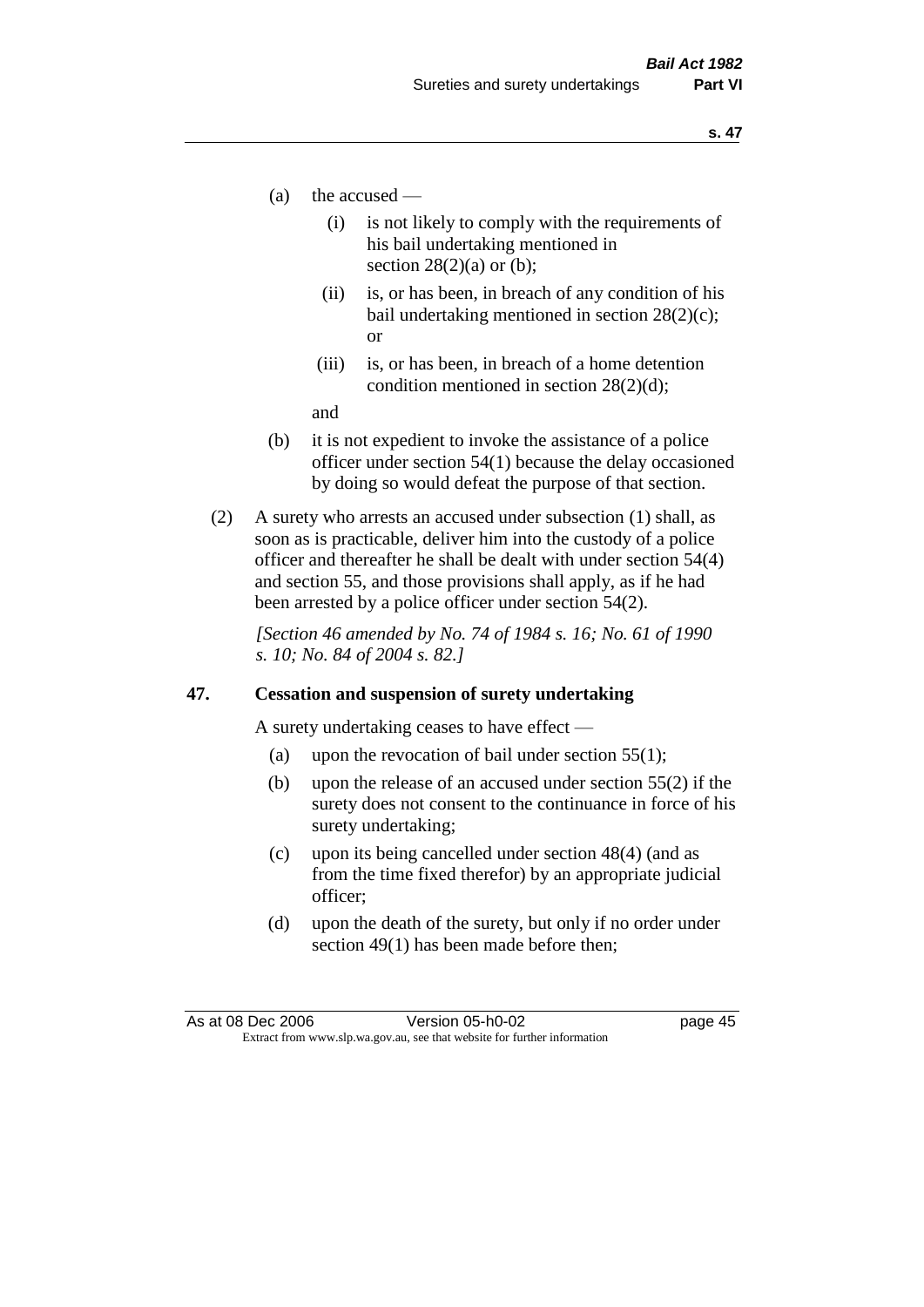- (e) subject to sections 31 and 44, upon the appearance in court by the accused as required by his bail undertaking;
- (f) upon the discharge of the accused according to law from any further proceedings for the offence, or all of the offences, to which the surety undertaking relates; or
- (g) during any period before the time at which the accused is required to appear in court when he is in custody for any other offence or reason.

*[Section 47 amended by No. 84 of 2004 s. 82.]* 

## **48. Surety may apply for cancellation of his undertaking**

- (1) A surety may apply to an appropriate judicial officer for cancellation of his undertaking.
- (2) An application under subsection (1) may be made at any time before that specified, or deemed by section 31(3) to be specified, in the accused's bail undertaking for his appearance in court.
- (3) Upon an application being made under subsection (1) an appropriate judicial officer shall cause the accused to appear before him or another such officer and may issue a warrant or summons for that purpose.
- (4) Upon the appearance of the accused before the time mentioned in subsection (2) an appropriate judicial officer shall —
	- (a) cancel the surety undertaking; and
	- (b) exercise one of the powers set out in section  $55(1)(d)$ or (e).
- (5) An application under subsection (1) must be made, and proceedings on it are to be conducted —
	- (a) in a court of summary jurisdiction in accordance with regulations made under the *Criminal Procedure Act 2004*;

page 46 Version 05-h0-02 As at 08 Dec 2006 Extract from www.slp.wa.gov.au, see that website for further information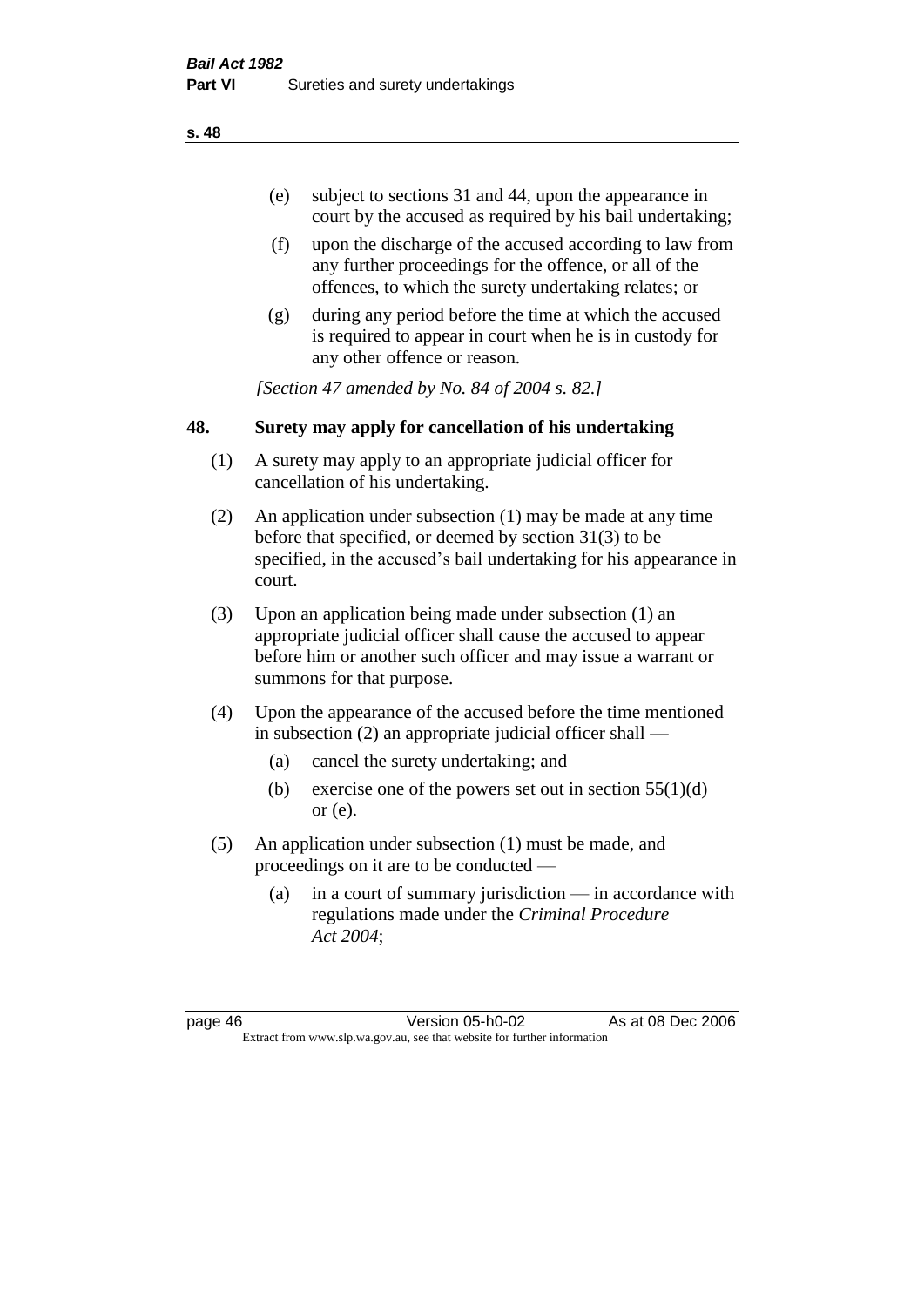(b) in the Supreme Court or the District Court  $-\text{in}$ accordance with rules of court made under the *Criminal Procedure Act 2004*.

*[Section 48 amended by No. 59 of 2004 s. 141; No. 84 of 2004 s. 7 and 82.]* 

#### **49. Forfeiture of money under surety's undertaking**

- (1) Where an accused has failed to comply with any requirement of his bail undertaking mentioned in section 28(2)(a) or (b)(ii) the following provisions of this section apply for the purpose of enforcing payment to the State of any sum thereupon payable by a surety in terms of his surety undertaking —
	- (a) the registrar of the court before which the accused failed to appear may apply to an appropriate judicial officer for an order that the sum be paid;
	- (b) that judicial officer shall summon the surety to appear before the court in which the judicial officer exercises jurisdiction to show cause why an order of forfeiture should not be made under this section;
	- (c) on the hearing of the application and upon proof of the surety's liability in terms of his undertaking, the judicial officer shall order forfeiture of the full amount specified in the undertaking unless the surety attends at the hearing and shows to the satisfaction of the judicial officer that there was reasonable cause for the failure of the accused to comply with the requirement to which the application relates;
	- (d) notwithstanding paragraph (c), the judicial officer may decline to make an order under that paragraph or may order forfeiture in part only where the surety attends and shows to the satisfaction of the judicial officer —
		- (i) that, by reason of a change of circumstances since the undertaking was entered into, an order for forfeiture, or for forfeiture in full (as the case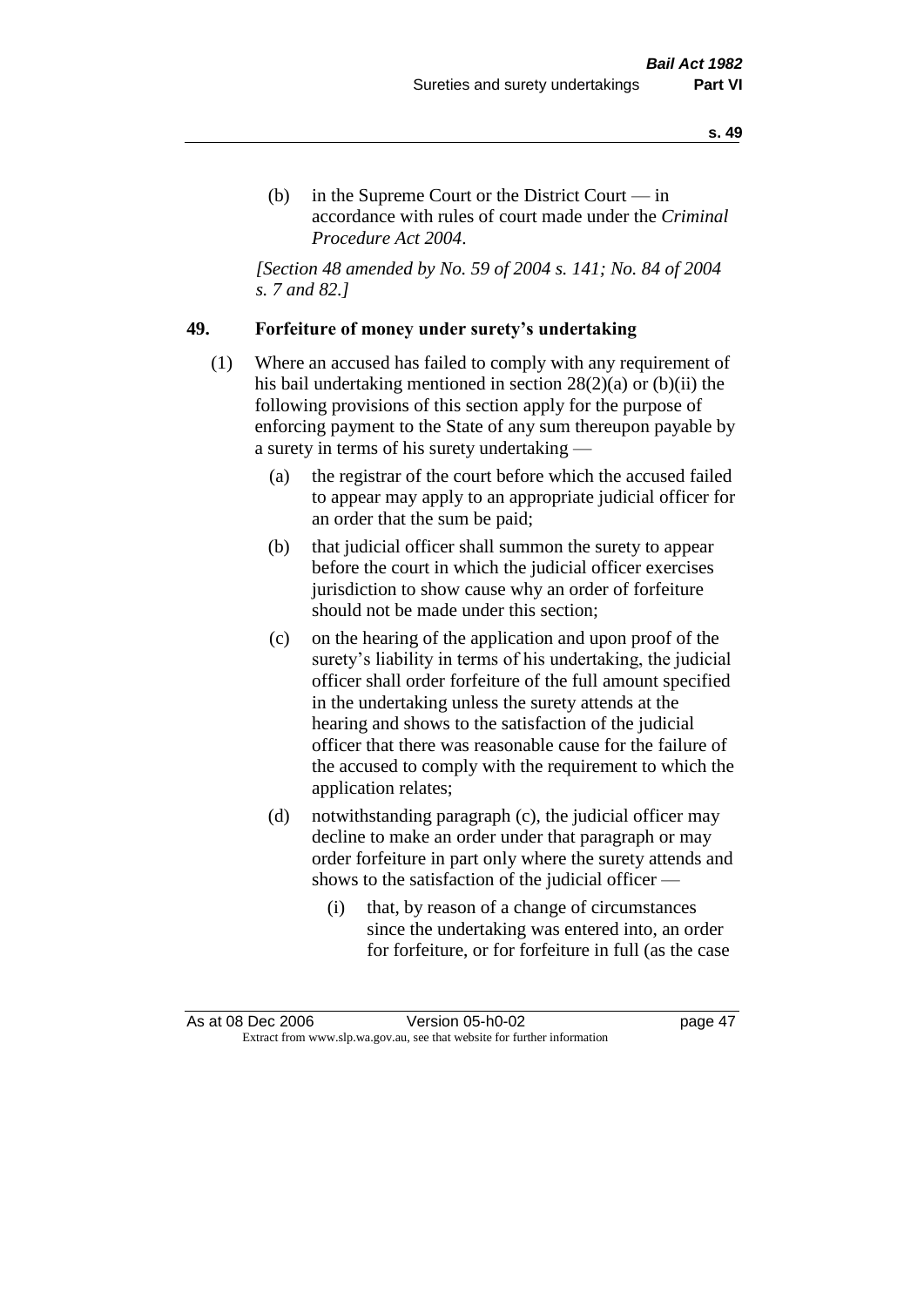may be), would cause excessive hardship to the surety or his dependants; and

- (ii) that such hardship would not be relieved by the exercise of one or more of the powers conferred by section 59;
- (e) an order may be made under this section whether or not the accused has been convicted of an offence against section 51(1) or (2) but if, after an order has been made, the surety satisfies the Governor that new facts have been discovered or new circumstances have arisen which show that there was reasonable cause for the failure of the accused as mentioned in paragraph (c), the Governor may exercise the power in section 139 of the *Sentencing Act 1995* as if the forfeiture were one to which that section applied.
- (2) An application under subsection (1) must be made, and proceedings on it are to be conducted —
	- (a) in a court of summary jurisdiction in accordance with regulations made under the *Criminal Procedure Act 2004*;
	- (b) in the Supreme Court or the District Court  $-\text{in}$ accordance with rules of court made under the *Criminal Procedure Act 2004*.
- (3) Without prejudice to the recovery of such an amount as a civil debt due to the State, any amount to be paid under an order made under this section is to be paid, and its payment may be enforced under Part 5 of the *Fines, Penalties and Infringement Notices Enforcement Act 1994*, unless an order has been made under subsection (4).
- (4) If under this section the Supreme Court or the District Court makes an order requiring the payment of money, the court may make an order under section 59 of the *Sentencing Act 1995* in respect of the amount payable and for that purpose that section,

page 48 Version 05-h0-02 As at 08 Dec 2006 Extract from www.slp.wa.gov.au, see that website for further information

**s. 49**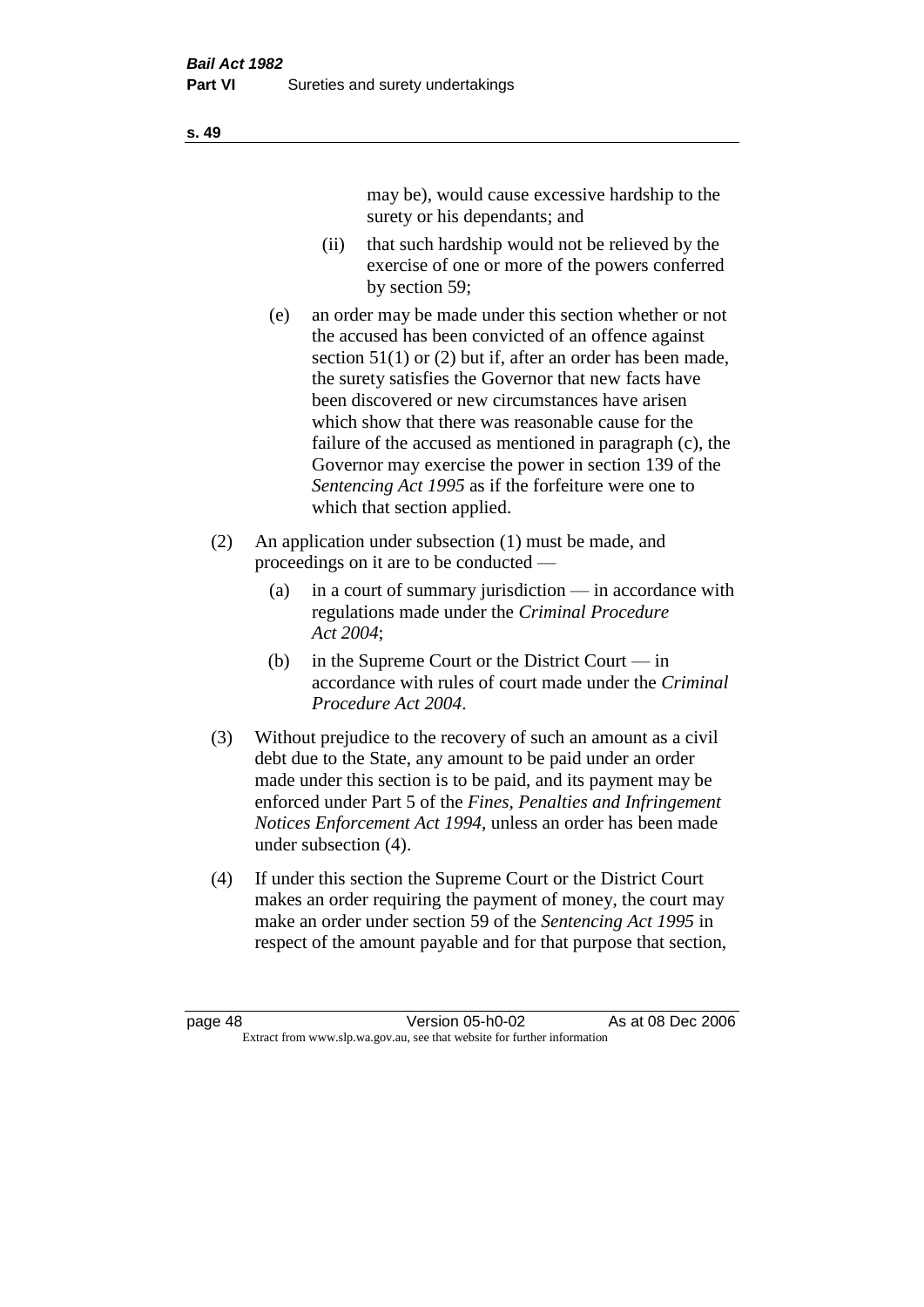with any necessary changes, applies as if the amount were a fine imposed on the surety.

*[Section 49 amended by No. 74 of 1984 s. 17; No. 92 of 1994 s. 5; No. 78 of 1995 s. 8; No. 65 of 2003 s. 121(3); No. 74 of 2003 s. 29; No. 59 of 2004 s. 141; No. 84 of 2004 s. 8, 11 and 82.]* 

## **50. Offence to indemnify surety**

(1) If a person indemnifies, or agrees to indemnify, a surety or proposed surety against any liability which the surety or proposed surety may incur under this Act (including this section) he and the surety or proposed surety and any person with whom he agrees as aforesaid each commits an offence.

Penalty: \$1 000 or imprisonment for 12 months or both.

- (2) An offence is committed under subsection  $(1)$ 
	- (a) whether the agreement is made before or after the surety undertaking is entered into and whether or not a proposed surety actually becomes a surety; and
	- (b) whether the compensation is to be in money or in money's worth.
- (3) An offence is not committed under subsection (1) by a surety or proposed surety if he shows —
	- (a) that he had no knowledge of an agreement within the meaning of subsection (1) proposed to be entered into between 2 other persons; or
	- (b) that having such knowledge he took all steps reasonably available to him to prevent the agreement being entered into.

*[Section 50 amended by No. 74 of 1984 s. 18.]*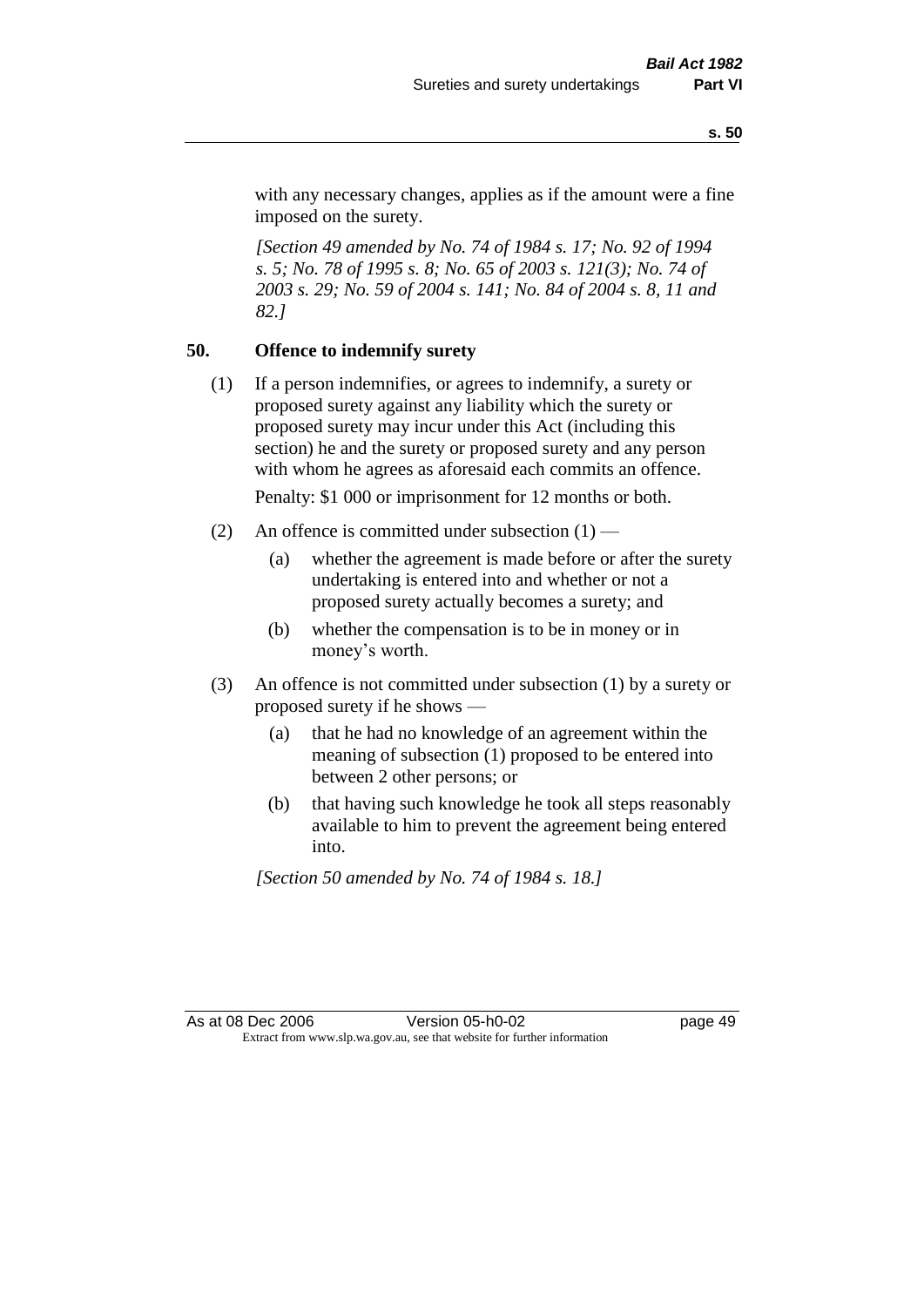**s. 50A**

# **Part VIA — Administration of home detention conditions**

*[Heading inserted by No. 61 of 1990 s. 11.]* 

# **50A. Powers of CEO (Justice)**

The CEO (Justice) has all of the powers conferred under this Act on a community corrections officer and may review, vary, or rescind a direction given by a community corrections officer.

*[Section 50A inserted by No. 61 of 1990 s. 11; amended by No. 31 of 1993 s. 9.]* 

*[50B. Repealed by No. 78 of 1995 s. 8.]* 

### **50C. Powers and duties of community corrections officers**

- (1) A community corrections officer may give such reasonable directions to an accused subject to a home detention condition as are necessary for the proper administration of the condition and any other condition imposed on the grant of bail to the accused including, without limiting the generality of the foregoing, directions as to —
	- (a) when the accused may leave the place where he is required by the home detention condition to remain;
	- (b) the period of any authorised absence from the place where he is required by the home detention condition to remain;
	- (c) when the accused shall return to the place where he is required by the home detention condition to remain;
	- (d) the method of travel to be used by the accused during any absence from the place where he is required by the home detention condition to remain; and
	- (e) the manner in which the accused shall report his whereabouts.

page 50 Version 05-h0-02 As at 08 Dec 2006 Extract from www.slp.wa.gov.au, see that website for further information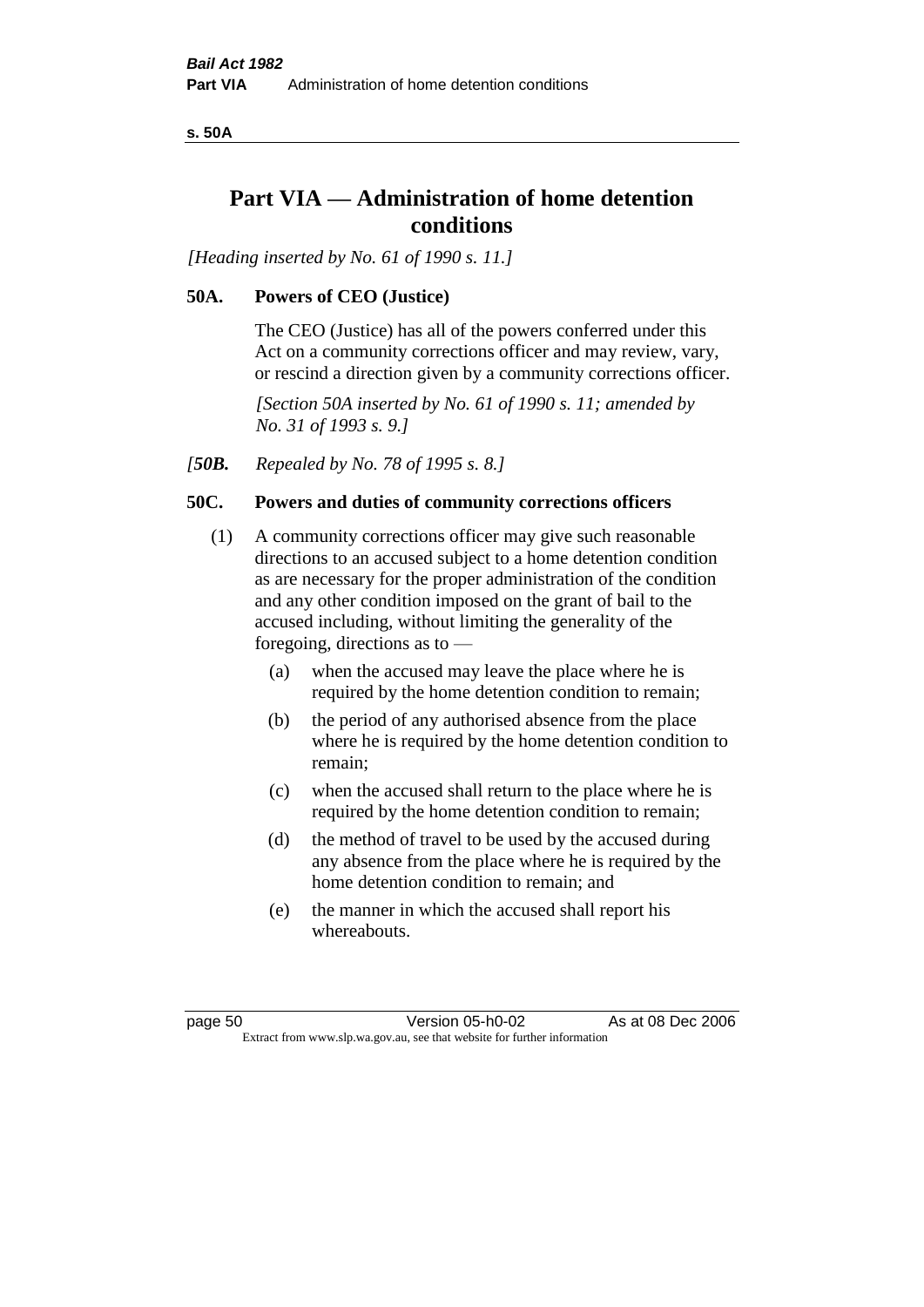- (2) For the purpose of ascertaining whether or not an accused is complying with a home detention condition or any direction given pursuant to subsection (1), a community corrections officer may, at any time —
	- (a) enter or telephone the place where the accused is required by a home detention condition to remain;
	- (b) enter or telephone the accused's place of employment or any other place where the accused is permitted or required to attend; or
	- (c) question any person at any place referred to in paragraph (a) or (b).
- $(3)$  A person who
	- (a) hinders a person exercising powers under subsection (2); or
	- (b) fails to answer a question put pursuant to subsection  $(2)(c)$  or gives an answer that the person knows is false or misleading in a material particular,

commits an offence.

Penalty: \$2 000 and imprisonment for 12 months.

- (4) A community corrections officer
	- (a) shall keep such records and make such returns and reports in relation to accused persons subject to home detention conditions as the CEO (Justice) directs; and
	- (b) shall make any records relating to a defendant subject to a home detention condition available on the request of the CEO (Justice) to him.

*[Section 50C inserted by No. 61 of 1990 s. 11; amended by No. 31 of 1993 s. 9; No. 50 of 2003 s. 37(3); No. 84 of 2004 s. 82, 83(3).]*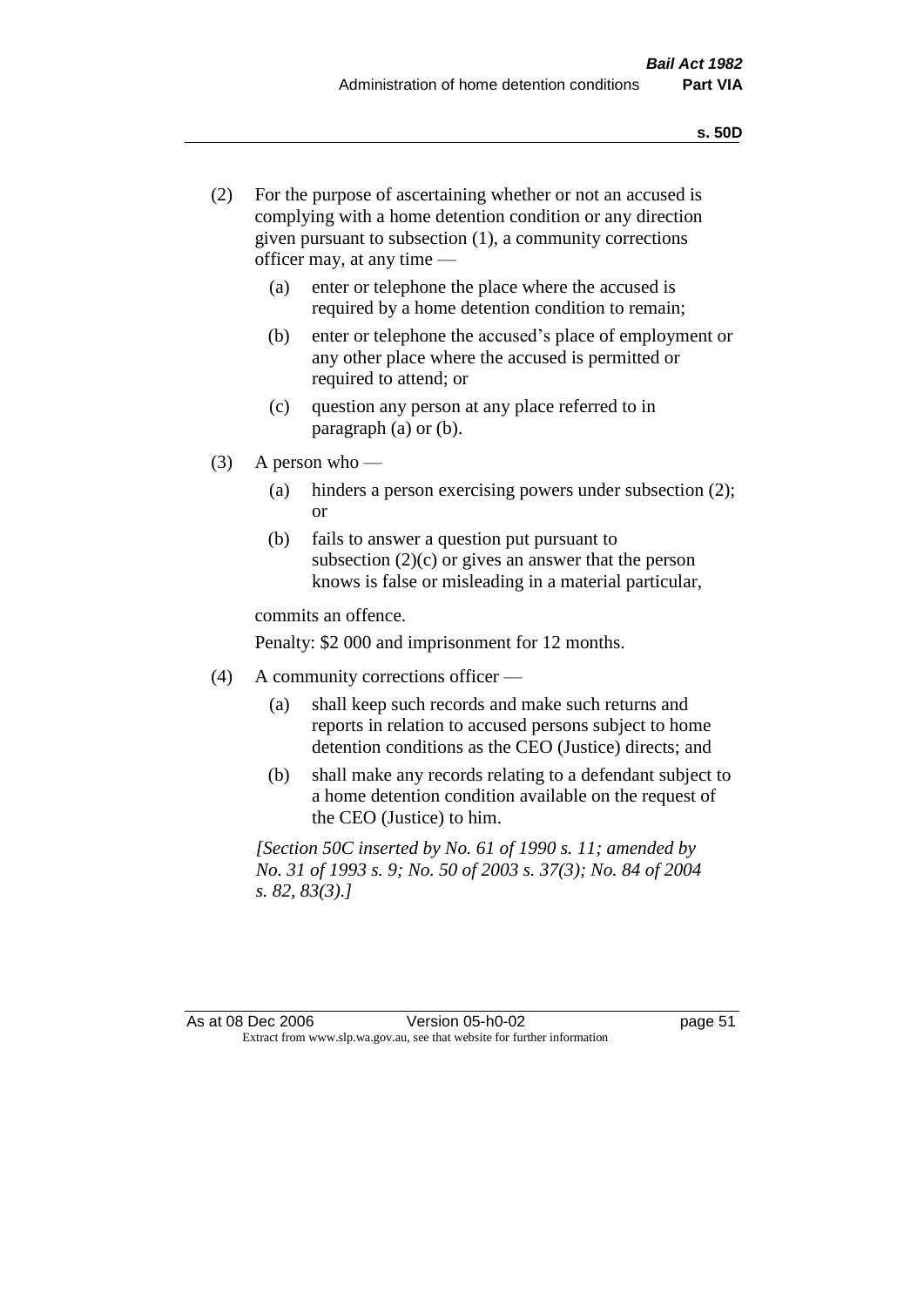| v<br>۰.<br>۰,<br>× |
|--------------------|
|--------------------|

#### **50D. Powers of members of the Police Force**

- (1) For the purpose of ascertaining whether or not an accused is complying with a home detention condition, a member of the Police Force may —
	- (a) require the accused to produce a copy of his bail undertaking and any notice by the CEO (Justice) under section 50E(a) for inspection; and
	- (b) require the accused to explain why he is absent from the place where he is required by the home detention condition to remain.
- (2) An accused who fails to comply with subsection  $(1)(a)$  or who fails to explain when required to do so under subsection (1)(b) or who gives an explanation that the accused knows is false or misleading in a material particular, commits an offence.

Penalty: \$2 000.

*[Section 50D inserted by No. 61 of 1990 s. 11; amended by No. 31 of 1993 s. 9; No. 50 of 2003 s. 37(4) ; No. 84 of 2004 s. 82.]* 

# **50E. CEO (Justice) may substitute a different place of detention and apply conditions**

The CEO (Justice) may, at any time, by notice in writing given to an accused granted bail subject to a home detention condition —

- (a) substitute a different place for the place where an accused is required by a home detention condition to remain;
- (b) require the accused to comply with such of the conditions specified in the list provided to the accused under section 24A(4) as are specified in the notice.

*[Section 50E inserted by No. 61 of 1990 s. 11; amended by No. 31 of 1993 s. 9; No. 84 of 2004 s. 82.]* 

page 52 Version 05-h0-02 As at 08 Dec 2006 Extract from www.slp.wa.gov.au, see that website for further information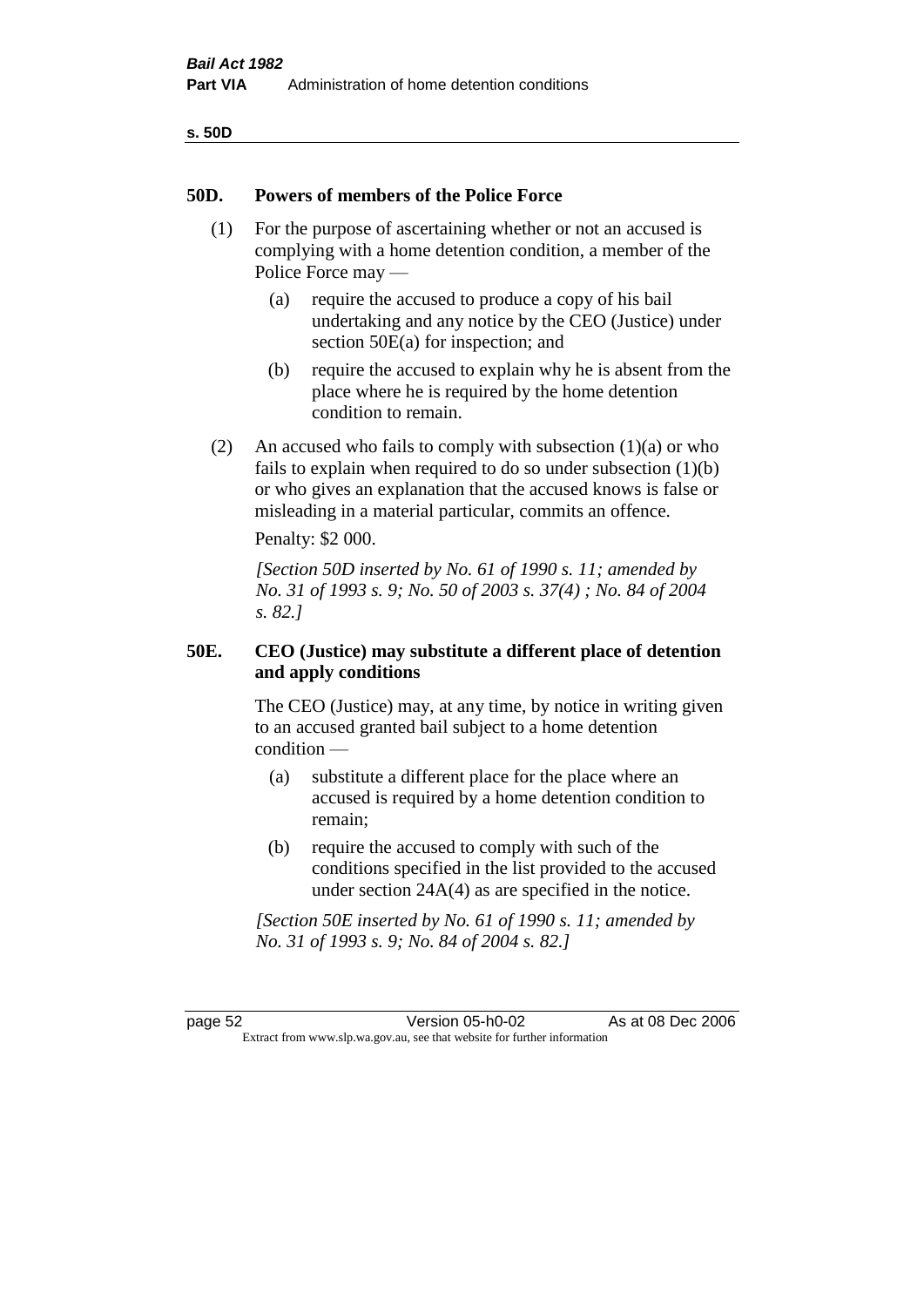#### **50F. CEO (Justice) may revoke bail**

- (1) Where a home detention condition has been imposed as a condition on a grant of bail to an accused the CEO (Justice) may, in his absolute discretion, by instrument signed by him and if practicable, given to the accused, revoke the bail.
- (2) Without limiting the generality of subsection (1), the power to revoke bail may be exercised where the accused —
	- (a) is not likely to comply with any requirement of his bail undertaking mentioned in section  $28(2)(a)$  or (b); or
	- (b) is, or has been, or is likely to be in breach of any condition of his bail undertaking mentioned in section  $28(2)(c)$ .
- (3) Subject to subsection (4), where the CEO (Justice) revokes bail he shall include a statement of his reasons for the cancellation in the instrument cancelling the bail.
- (4) Where the CEO (Justice) is of the opinion that it would be in the interest of the accused or any other person, or the public, to withhold from the accused any or all of the reasons referred to in subsection (3), the CEO (Justice) may so withhold the reason or reasons.
- (5) Where the CEO (Justice) revokes bail, he may, whenever necessary, issue a warrant directed to all members of the Police Force to have the accused arrested and brought before an appropriate judicial officer.

*[Section 50F inserted by No. 61 of 1990 s. 11; amended by No. 31 of 1993 s. 9; No. 84 of 2004 s. 82.]* 

#### **50G. Procedure on arrest after revocation of bail**

(1) An accused arrested pursuant to a warrant issued under section 50F shall be taken as soon as is practicable before an appropriate judicial officer unless he is arrested less than 24 hours before the time at which he is due to appear in

As at 08 Dec 2006 Version 05-h0-02 Page 53 Extract from www.slp.wa.gov.au, see that website for further information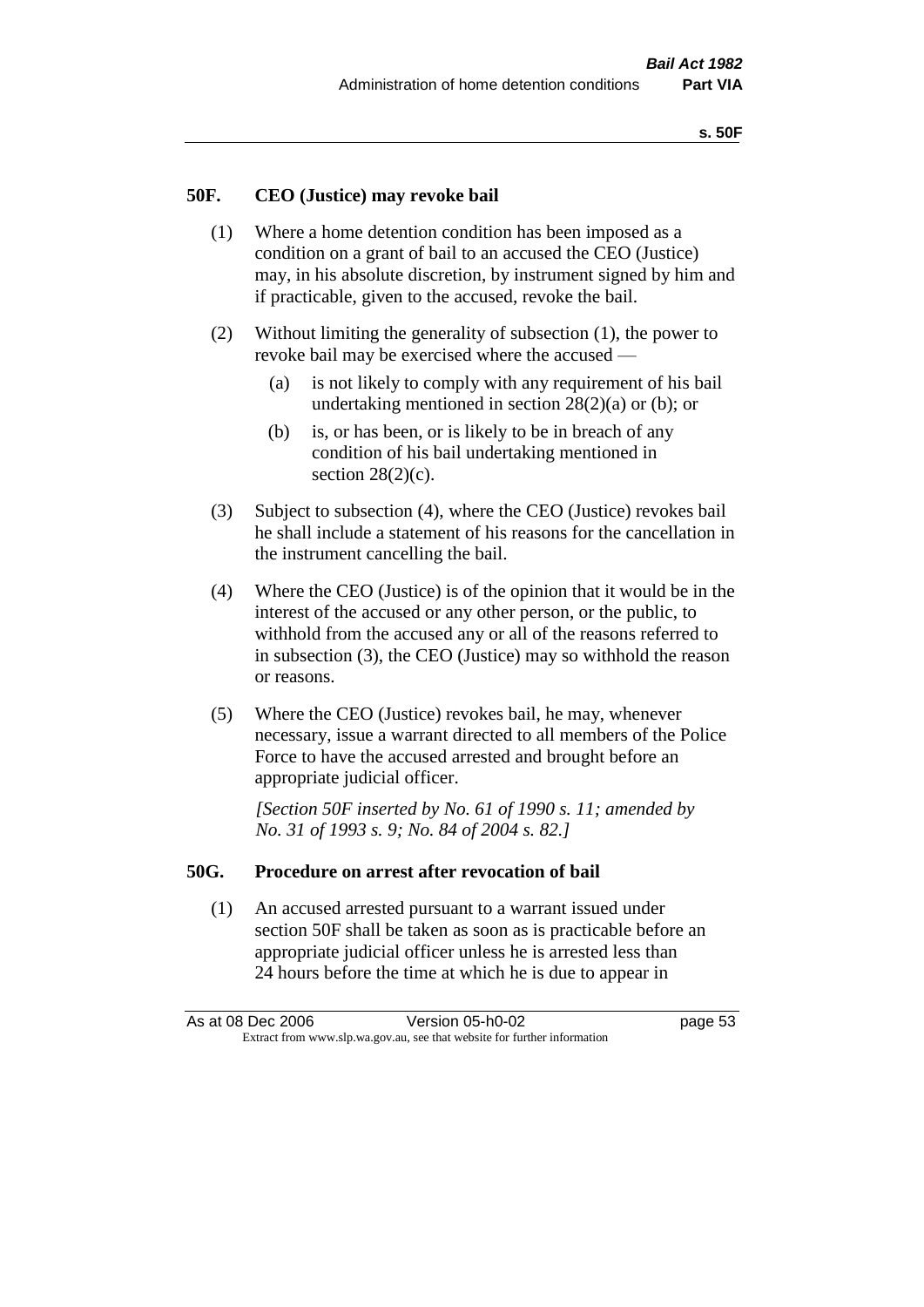accordance with his bail undertaking, in which case he shall be held in custody and brought before an appropriate judicial officer at that time.

- (2) The judicial officer before whom an accused appears under this section may —
	- (a) remand the accused in custody to appear at the time and place specified, or deemed by section 31(3) to be specified, in his bail undertaking; or
	- (b) grant fresh bail to the accused in accordance with this Act, other than clause 2 of Part B of Schedule 1.

*[Section 50G inserted by No. 61 of 1990 s. 11; amended by No. 45 of 1993 s. 12; No. 84 of 2004 s. 82.]* 

# **50H. Exclusion of the rules of natural justice**

The rules known as the rules of natural justice (including any duty of procedural fairness) do not apply to or in relation to the doing or omission of any act, matter or thing under this Part by the CEO (Justice).

*[Section 50H inserted by No. 61 of 1990 s. 11; amended by No. 31 of 1993 s. 9.]* 

#### **50J. Delegation by CEO (Justice)**

The CEO (Justice) may, either generally or as otherwise provided by the instrument of delegation, by writing signed by him, delegate to any person any power or duty under this Part, other than this power of delegation.

*[Section 50J inserted by No. 61 of 1990 s. 11; amended by No. 31 of 1993 s. 9.]* 

#### **50K. Retrieval of monitoring equipment**

If under rules made under section 50L any device or equipment has been installed at the place where an accused is required by a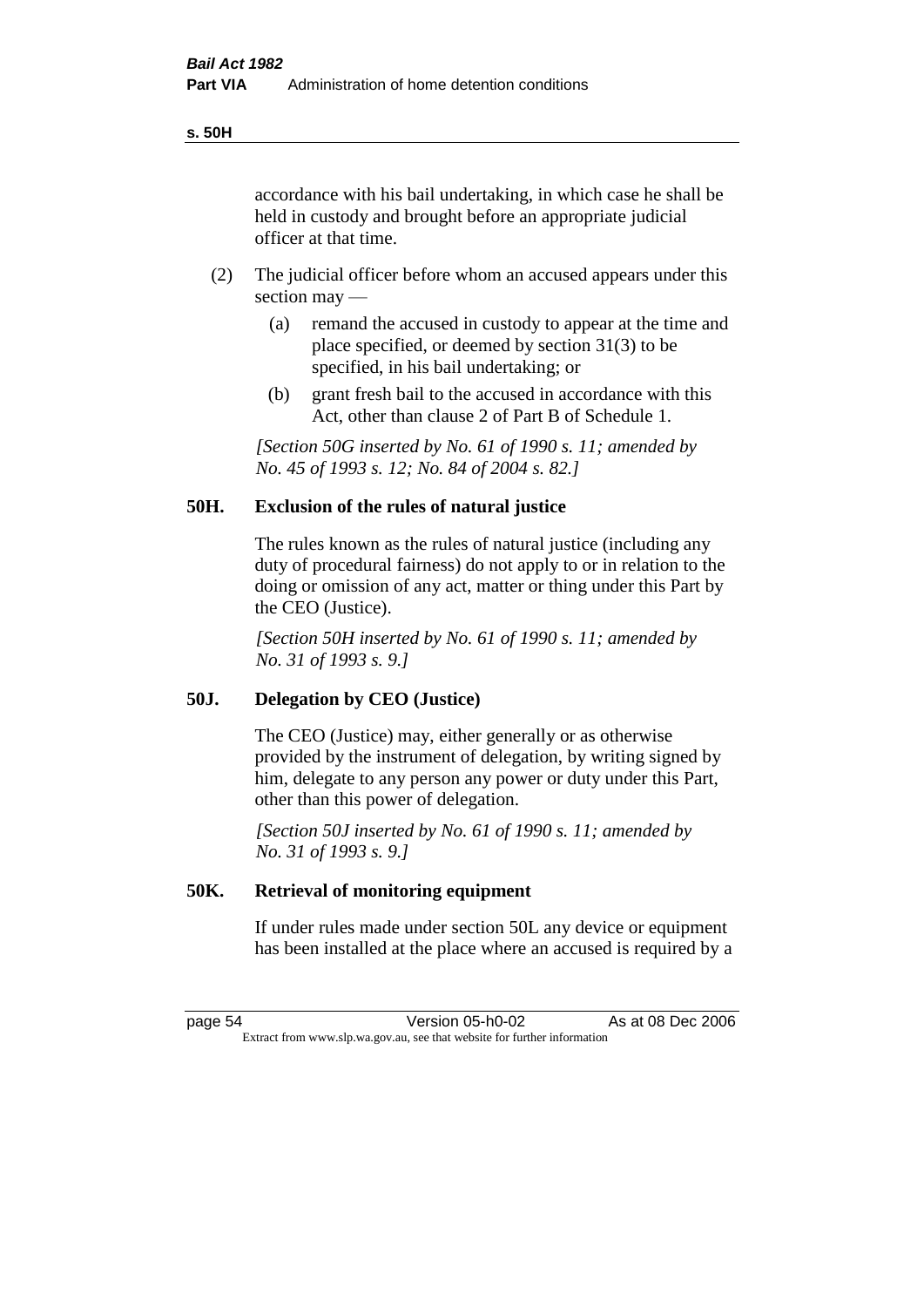#### **s. 50L**

home detention condition to remain, section 118 of the *Sentence Administration Act 2003* applies.

*[Section 50K inserted by No. 78 of 1995 s. 8; amended by No. 50 of 2003 s. 29(3); No. 84 of 2004 s. 82.]* 

# **50L. Rules**

- (1) The CEO (Justice) may, with the approval of the Minister, make rules for the purposes of this Part which may provide for the manner of ensuring that accused persons are complying with home detention conditions and for conditions to be applied to accused persons granted bail subject to home detention conditions including conditions —
	- (a) requiring a defendant to wear any device;
	- (b) requiring a defendant to permit the CEO (Justice) to install any device or equipment at the place where the defendant is required by a home detention condition to remain.
- (2) Rules made under this section may confer a discretionary authority on any person or class of persons.
- (3) Sections 41 and 42 of the *Interpretation Act 1984* do not apply to rules made under this section.

*[Section 50L inserted by No. 61 of 1990 s. 11; amended by No. 31 of 1993 s. 9; No. 84 of 2004 s. 82 and 83(3).]*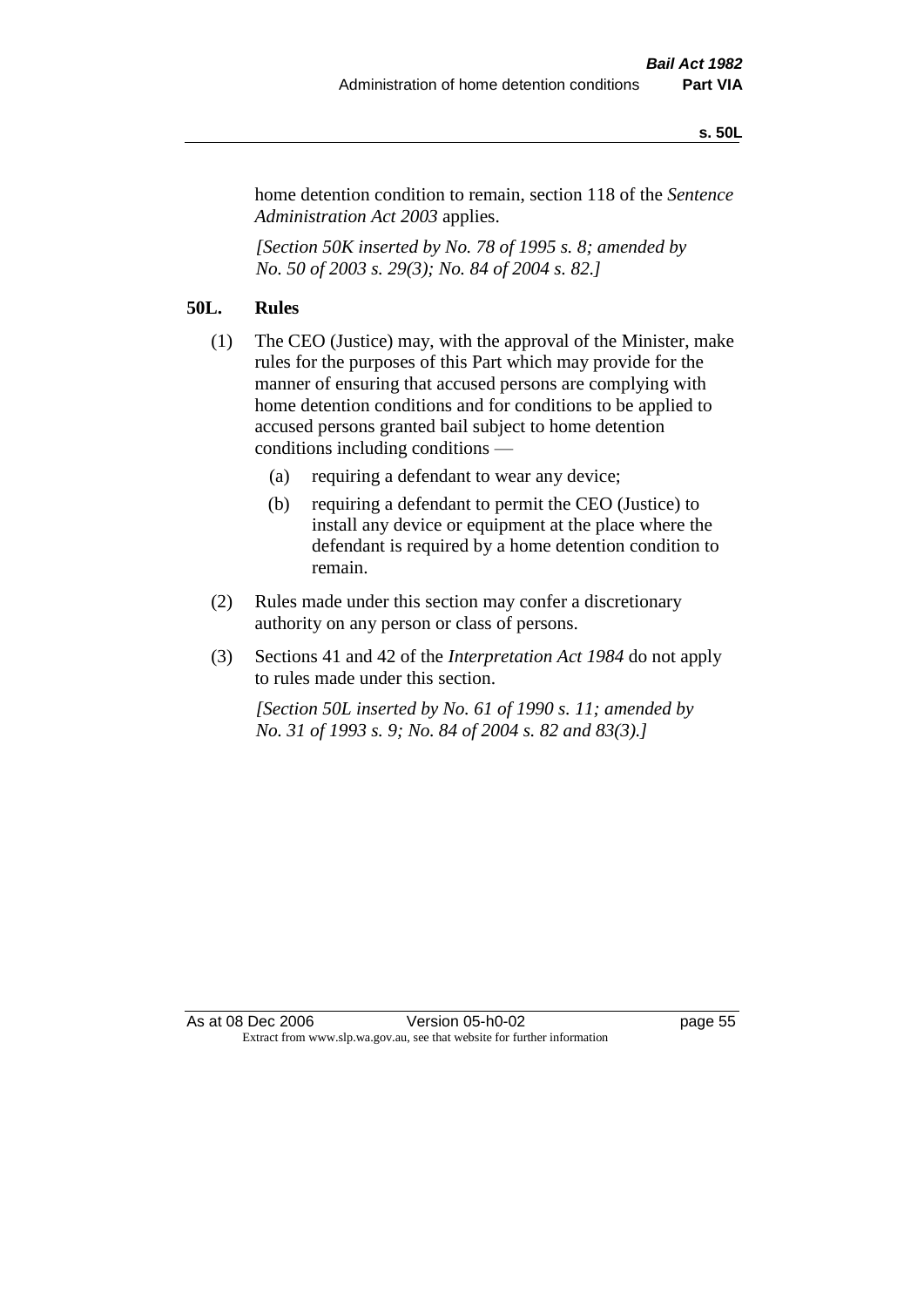**s. 51**

# **Part VII — Enforcement of bail undertakings**

# **51. Offence to fail to comply with bail undertaking**

- (1) An accused who, without reasonable cause, fails to comply with the requirement of his bail undertaking mentioned in section 28(2)(a) commits an offence.
- (2) An accused who fails to comply with the requirement of his bail undertaking mentioned in section  $28(2)(b)(ii)$  commits an offence.
- $(2a)$  An accused
	- (a) whose bail undertaking includes any condition imposed for a purpose mentioned in clause  $2(2)(c)$  or (d) of Part D of Schedule 1; and
	- (b) who fails to comply with the condition,

commits an offence.

- (3) An accused shall not be convicted in his absence of an offence against this section.
- (4) An accused who is charged with an offence against subsection (1) or (2) may be convicted of the other of those offences if that other offence is proved by the evidence.
- (5) A prosecution for an offence against subsection (1), (2) or (2a) may be brought at any time.
- (6) A person who is convicted of an offence against subsection (1), (2) or (2a) is liable to a fine not exceeding \$10 000 or imprisonment for a term not exceeding 3 years, or both.
- (7) A court which convicts an accused of an offence against this section may, in addition to any penalty which it may impose, order that the accused pay such sum as it may fix in or towards defraying the costs and expenses of and consequent upon his apprehension following the failure to comply with his bail undertaking for which he was convicted.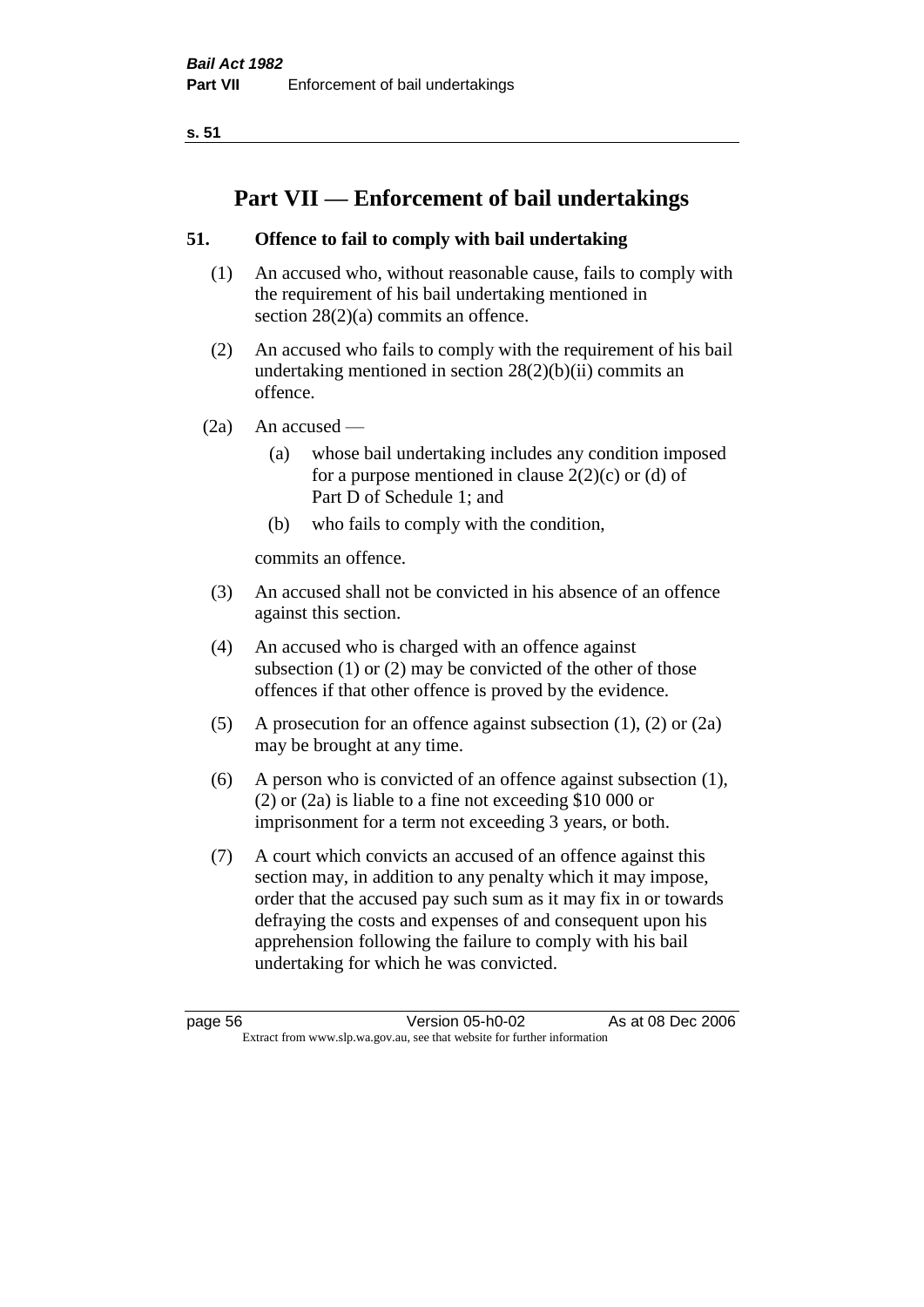- (8) An order made under subsection (7)
	- (a) shall specify to whom and in what manner the sum shall be paid; and
	- (b) may be enforced as though the sum were a penalty imposed under this section.

*[Section 51 amended by No. 54 of 1998 s. 9; No. 59 of 2004 s. 141; No. 84 of 2004 s. 11 and 82.]*

### **52. Provisions as to summary proceedings before superior courts for an offence under section 51**

- (1) This section applies, notwithstanding any other Act, for the purpose of prosecuting an offence against section 51(1), (2) or (2a) where the court before which the accused is bound to appear at the time when he fails to comply with his bail undertaking is the Supreme Court or the District Court.
- (2) Where this section applies, the accused shall be dealt with summarily for the offence and shall be so dealt with —
	- (a) by a judge of the Supreme Court in any case where the accused was bound to appear before the General Division of the Supreme Court;
	- (ab) by a judge of appeal in any case where the accused was bound to appear before the Court of Appeal;
	- (b) by a Judge of the District Court in any case where the accused was bound to appear before that Court.
- (3) A prosecution for an offence which is to be dealt with under this section shall be commenced by the authorised officer (as defined in section 80 of the *Criminal Procedure Act 2004*) who was conducting the proceedings in which the accused failed to comply with his bail undertaking —
	- (a) where subsection  $(2)(a)$  or (ab) applies, in the Supreme Court; and
	- (b) where subsection (2)(b) applies, in the District Court.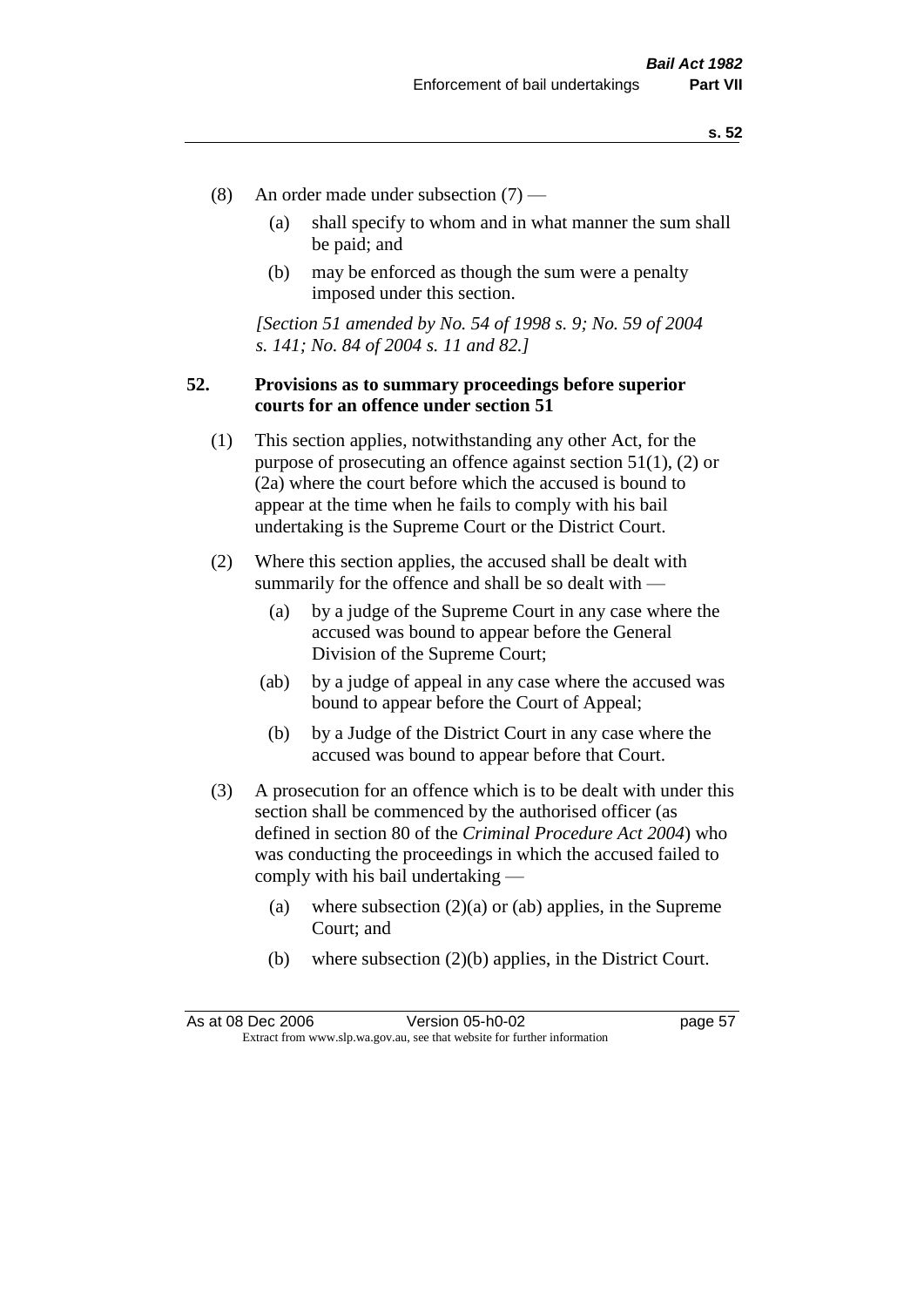- (4) Subject to section 51(3) and (5), a prosecution for an offence which is to be dealt with under this section is to be commenced and conducted under the *Criminal Procedure Act 2004* as if it were a prosecution of a simple offence in a court of summary jurisdiction.
- (5) If under section 51(6) or (7) the Supreme Court or the District Court imposes a pecuniary penalty the court may make an order under section 59 of the *Sentencing Act 1995* in respect of the amount payable.

*[Section 52 amended by No. 92 of 1994 s. 6; No. 78 of 1995 s. 8; No. 54 of 1998 s. 10; No. 45 of 2004 s. 28(2) and (4); No. 59 of 2004 s. 141; No. 84 of 2004 s. 11 and 82.]* 

### **53. Appeals against decisions made under s. 52**

- (1) A person who is dissatisfied with a decision (as defined in section 6 of the *Criminal Appeals Act 2004*) made under section 52 may, with the leave of the Court of Appeal, appeal against it.
- (2) For the purposes of subsection (1), Part 2 of the *Criminal Appeals Act 2004*, with any necessary changes, applies as if —
	- (a) the decision referred to in subsection (1) were a decision of a court of summary jurisdiction;
	- (b) a reference in that Part to a court of summary jurisdiction were a reference to the court that made the decision referred to in subsection (1); and
	- (c) a reference in that Part to commencing an appeal were a reference to applying for leave to appeal.
- (3) Despite section 13(1) of the *Criminal Appeals Act 2004*, the appeal is to be dealt with by the Court of Appeal.

*[Section 53 inserted by No. 45 of 2004 s. 28(3); amended by No. 84 of 2004 s. 11 and 82.]*

page 58 Version 05-h0-02 As at 08 Dec 2006 Extract from www.slp.wa.gov.au, see that website for further information

**s. 53**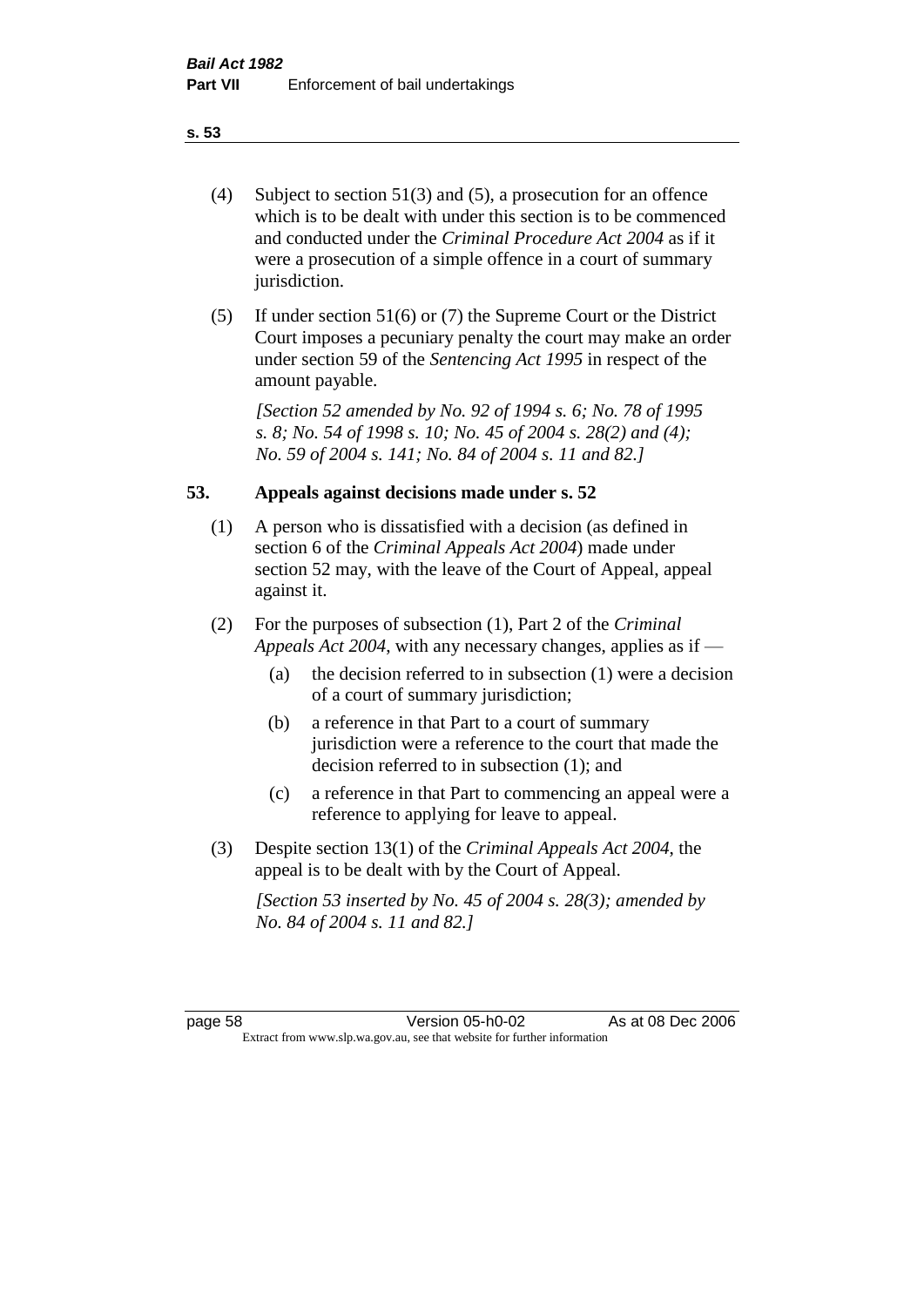### **54. Accused on bail may be taken before a judicial officer for variation or revocation of bail**

- (1) A police officer may cause an accused who has been released on bail to appear before an appropriate judicial officer to show cause why his bail should not be varied or revoked if the police officer —
	- (a) has reasonable grounds to believe, or is notified in writing by a surety for the accused that the surety has reasonable grounds to believe, that the accused —
		- (i) is not likely to comply with any requirement of his bail undertaking mentioned in section  $28(2)(a)$  or (b);
		- (ii) is, or has been, or is likely to be in breach of any condition of his bail undertaking mentioned in section  $28(2)(c)$ ; or
		- (iii) is, or has been, in breach of a home detention condition mentioned in section 28(2)(d);
	- (b) has reasonable grounds to believe that
		- (i) any surety for the accused's appearance is no longer suitable under section 39 to be a surety, or is dead;
		- (ii) for any reason any security required under Part D of Schedule 1 is no longer sufficient; or
		- (iii) in a case where the accused has been granted bail for the purposes of an appeal, the accused has discontinued the appeal or has not prosecuted it with all due diligence.
- (2) For the purpose of causing an accused to appear before an appropriate judicial officer as provided in subsection (1) a police officer may —
	- (a) arrest the accused without warrant and bring him before an appropriate judicial officer; or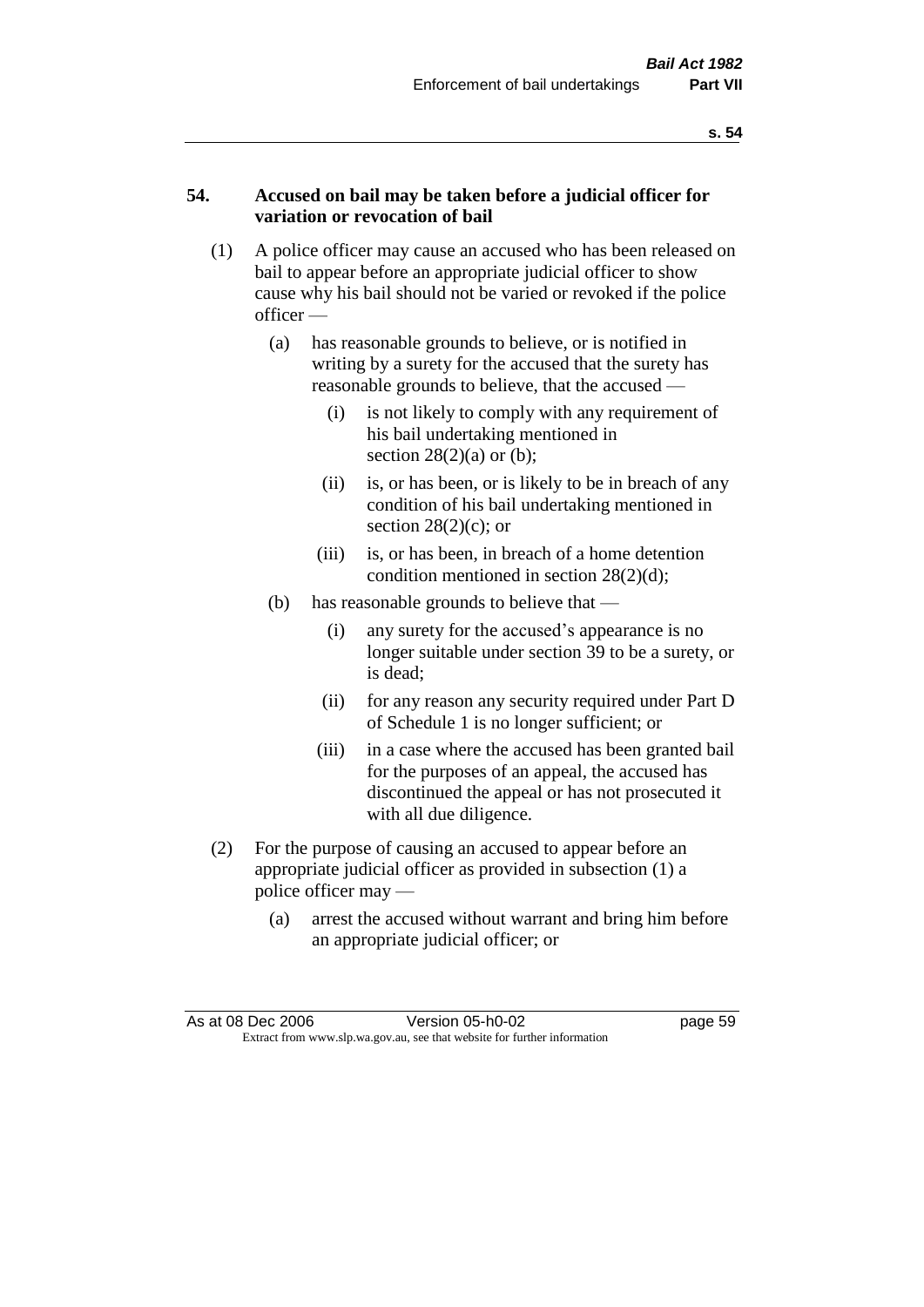- (3) An application under subsection (2)(b) must be made, and proceedings on it are to be conducted —
	- (a) in a court of summary jurisdiction in accordance with regulations made under the *Criminal Procedure Act 2004*;
	- (b) in the Supreme Court or the District Court  $-\text{in}$ accordance with rules of court made under the *Criminal Procedure Act 2004*.
- (4) An accused arrested under this section shall be taken as soon as is practicable before an appropriate judicial officer unless he is arrested less than 24 hours before the time at which he is due to appear in accordance with his bail undertaking, in which case he shall be held in custody and brought before an appropriate judicial officer at that time.
- *[(5) repealed]*

*[Section 54 amended by No. 33 of 1989 s. 18; No. 61 of 1990 s. 12; No. 45 of 1993 s. 12; No. 59 of 2004 s. 141; No. 84 of 2004 s. 9, 11 and 82.]* 

### **55. Powers of judicial officer to revoke or vary bail**

- (1) If the judicial officer before whom an accused appears under section 54 is satisfied that —
	- (a) the accused is not likely to comply with any requirement of his bail undertaking mentioned in section 28(2)(a) or (b);
	- (b) he is, or has been, or is likely to be, in breach of any condition of his bail undertaking mentioned in section  $28(2)(c)$ ;
	- (ba) he is, or has been, in breach of a home detention condition mentioned in section 28(2)(d); or

**s. 55**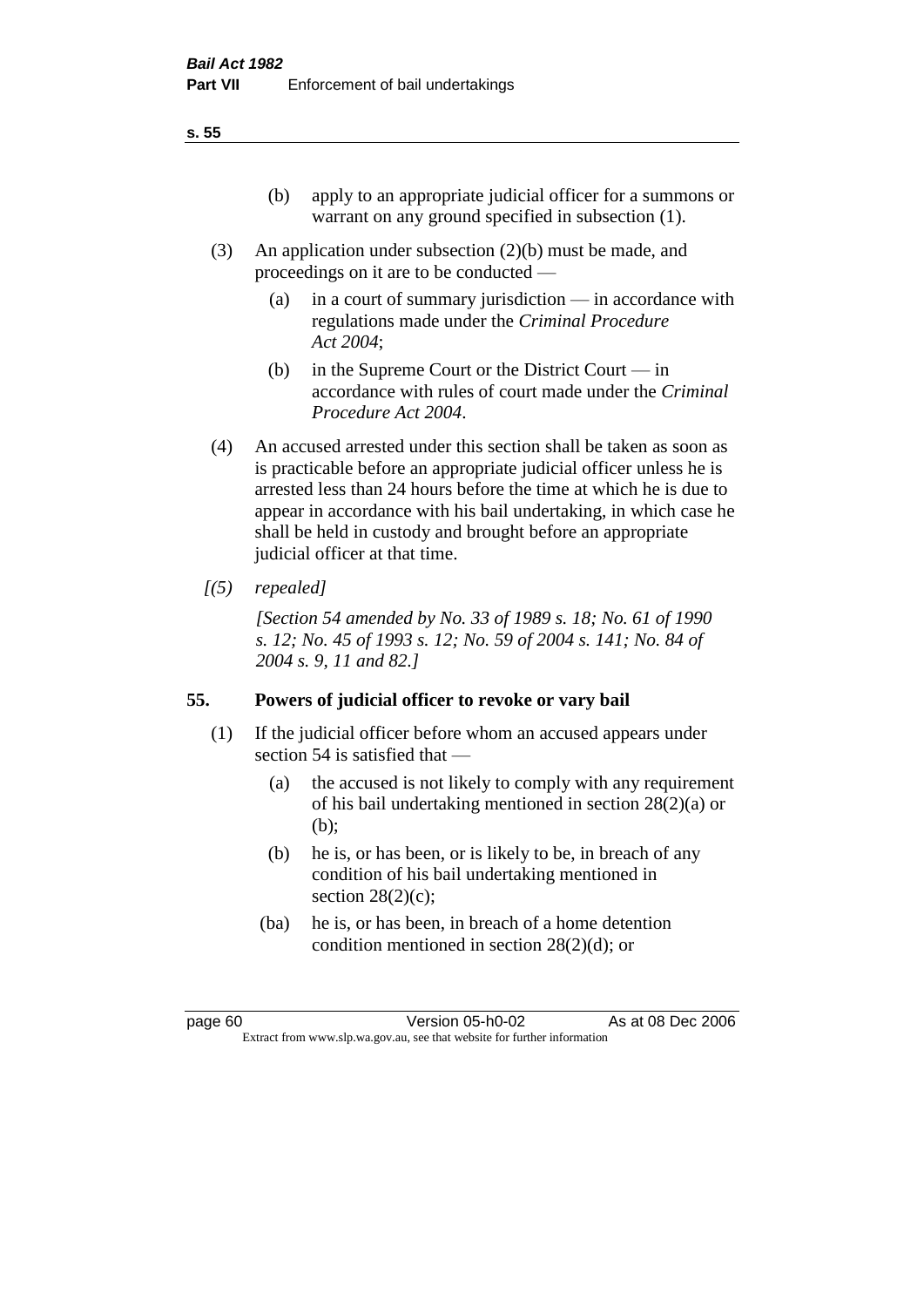(c) any of the grounds set out in section  $54(1)(b)$  has been established,

#### he may —

- (d) revoke the bail and remand the accused in custody to appear at the time and place specified, or deemed by section 31(3) to be specified, in his bail undertaking; or
- (e) revoke the bail and grant fresh bail to the accused in accordance with this Act, other than clause 2 of Part B of Schedule 1.
- (2) If the judicial officer before whom the accused so appears is not satisfied as to any of the matters mentioned in subsection (1)(a), (b), or (c) he shall release the accused on his existing bail undertaking and, with the consent in writing of the surety, on any existing surety undertaking.

*[Section 55 amended by No. 61 of 1990 s. 13; No. 45 of 1993 s. 12; No. 84 of 2004 s. 82.]* 

## **56. Warrant for arrest of absconding accused**

Where at any time after that specified in his bail undertaking for his appearance an accused has failed to comply with the requirements of his bail undertaking mentioned in section  $28(2)(a)$  or (b), the court before which he was required to appear may issue a warrant to arrest the accused and bring him before that court or a court of like jurisdiction.

*[Section 56 amended by No. 15 of 1988 s. 16; No. 84 of 2004 s. 82.]* 

#### **57. Forfeiture of money under bail undertaking**

(1) Where an accused is convicted of an offence against section  $51(1)$ ,  $(2)$  or  $(2a)$ , the court by which he is convicted shall, whether or not an application is made therefor by the prosecutor, order that the full amount agreed to be forfeited, in the accused's bail undertaking, be forfeited to the State.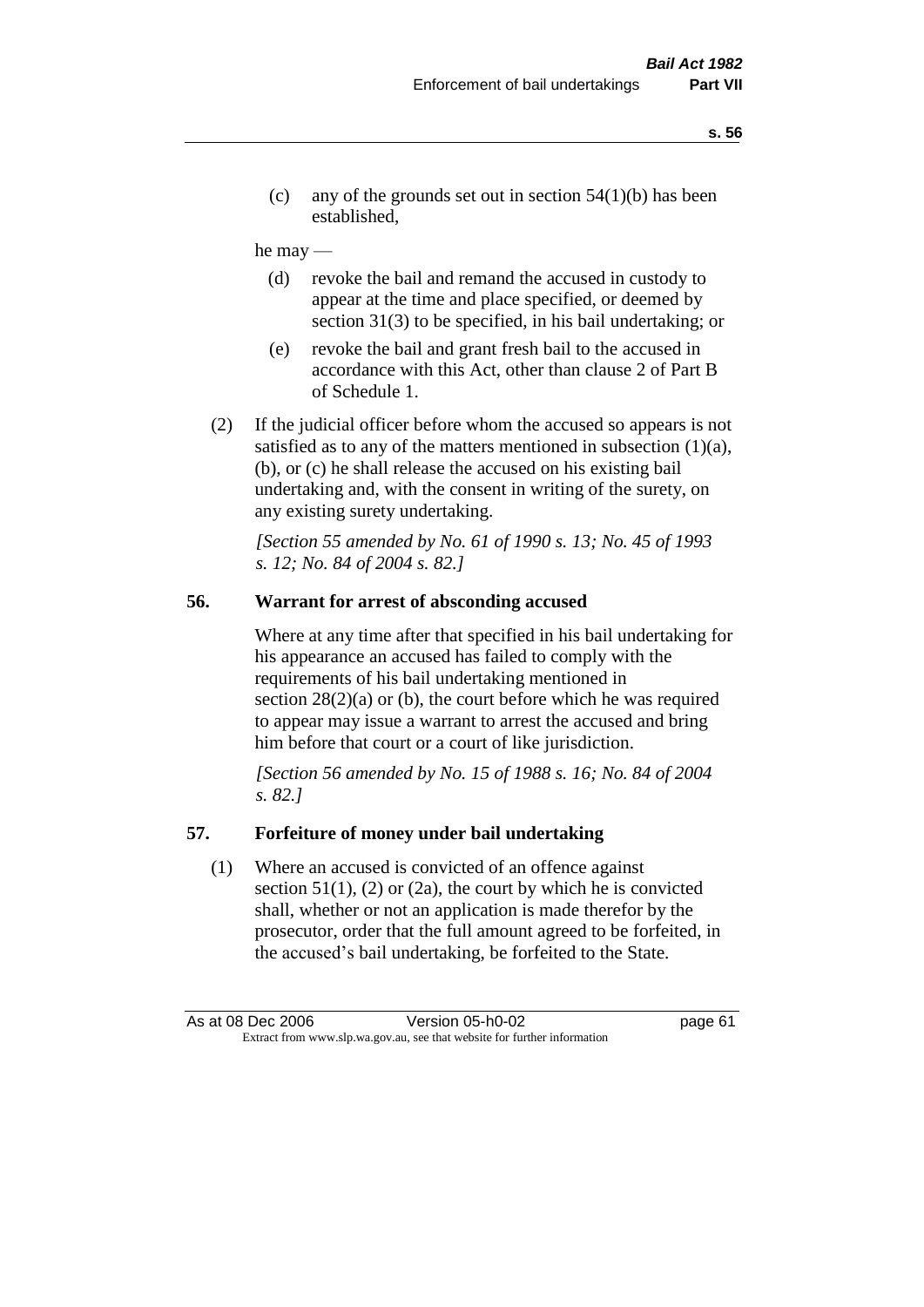- (2) Notwithstanding subsection (1), the court may decline to make an order thereunder or may order forfeiture in part only where the accused shows to the satisfaction of the judicial officer —
	- (a) that, by reason of a change of circumstances since the bail undertaking was entered into, an order for forfeiture, or for forfeiture in full (as the case may be), would cause excessive hardship to the accused or his dependants; and
	- (b) that such hardship would not be relieved by the exercise of one of the powers conferred by section 59.
- (3) Without prejudice to the recovery of such an amount as a civil debt due to the State, any amount to be paid under an order made under this section is to be paid, and its payment may be enforced under Part 5 of the *Fines, Penalties and Infringement Notices Enforcement Act 1994*, unless an order has been made under subsection (4).
- (4) If under this section the Supreme Court or the District Court makes an order requiring the payment of money, the court may make an order under section 59 of the *Sentencing Act 1995* in respect of the amount payable and for that purpose that section, with any necessary changes, applies as if the amount were a fine imposed on the accused.

*[Section 57 amended by No. 74 of 1984 s. 19; No. 92 of 1994 s. 7; No. 78 of 1995 s. 8; No. 54 of 1998 s. 11; No. 65 of 2003 s. 121(3) ; No. 84 of 2004 s. 82.]* 

# **58. Automatic forfeiture on expiration of one year after absconding**

- (1) If after the expiration of one year from the day on which the accused is required to appear in court in accordance with the requirement of his bail undertaking mentioned in section  $28(2)(a)$  he has not —
	- (a) been arrested under section 56; or
	- (b) appeared in court in accordance with the requirement of his bail undertaking mentioned in section 28(2)(b)(ii); or

| page 62                                                                  | Version 05-h0-02 | As at 08 Dec 2006 |
|--------------------------------------------------------------------------|------------------|-------------------|
| Extract from www.slp.wa.gov.au, see that website for further information |                  |                   |

#### **s. 58**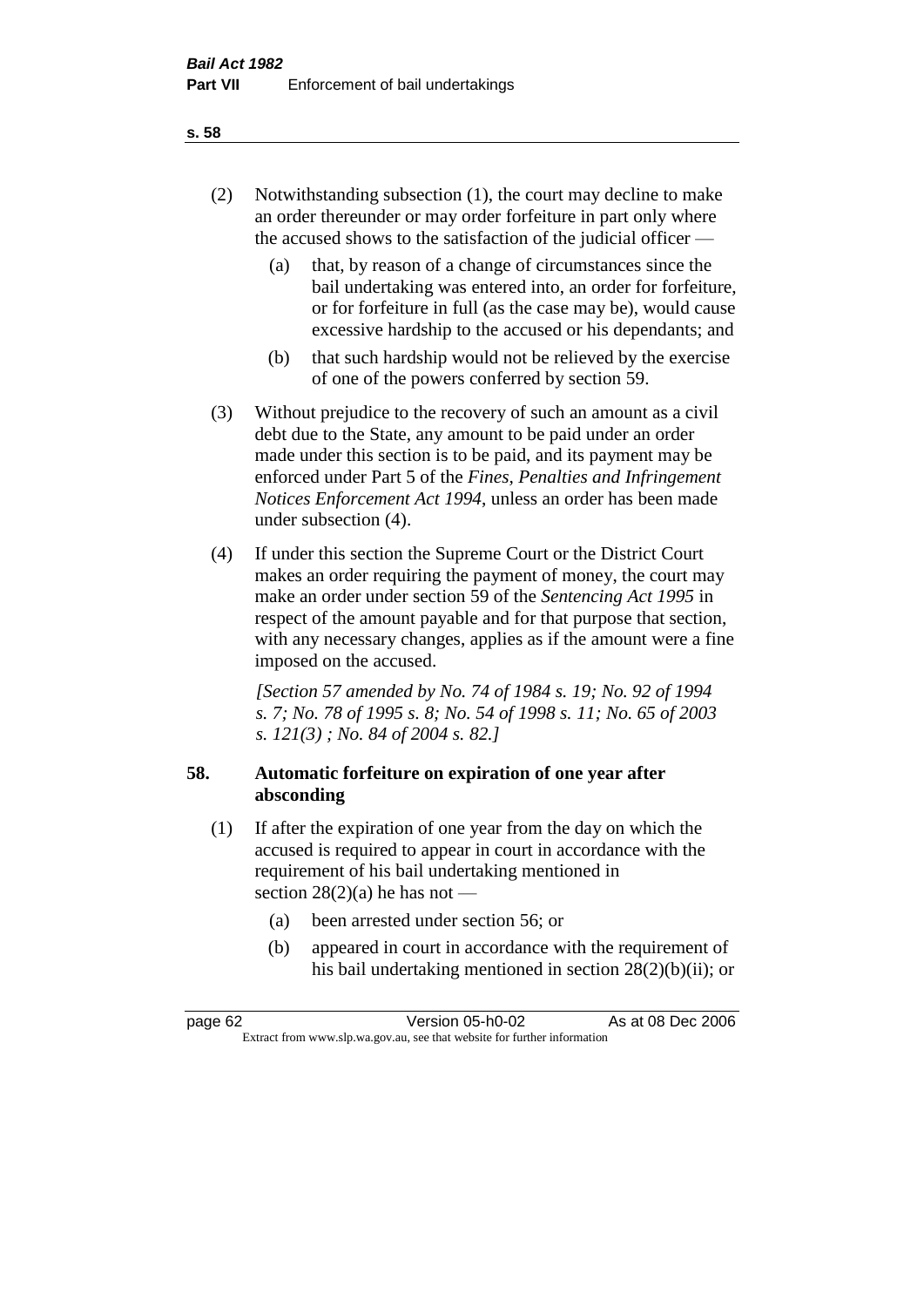(c) otherwise surrendered himself or been taken into custody to be dealt with on the charge or charges for which the bail undertaking was entered into,

the full amount specified in the bail undertaking shall, on the expiration of the said period, be forfeited to the State by virtue of this section without any order of the court or other formality.

(2) Upon the occurrence of a forfeiture under subsection (1) any security given by the accused may be resorted to by the State as if an order of forfeiture had been made under section 57(1).

*[Section 58 amended by No. 65 of 2003 s. 121(3); No. 84 of 2004 s. 82.]*

As at 08 Dec 2006 Version 05-h0-02 Page 63 Extract from www.slp.wa.gov.au, see that website for further information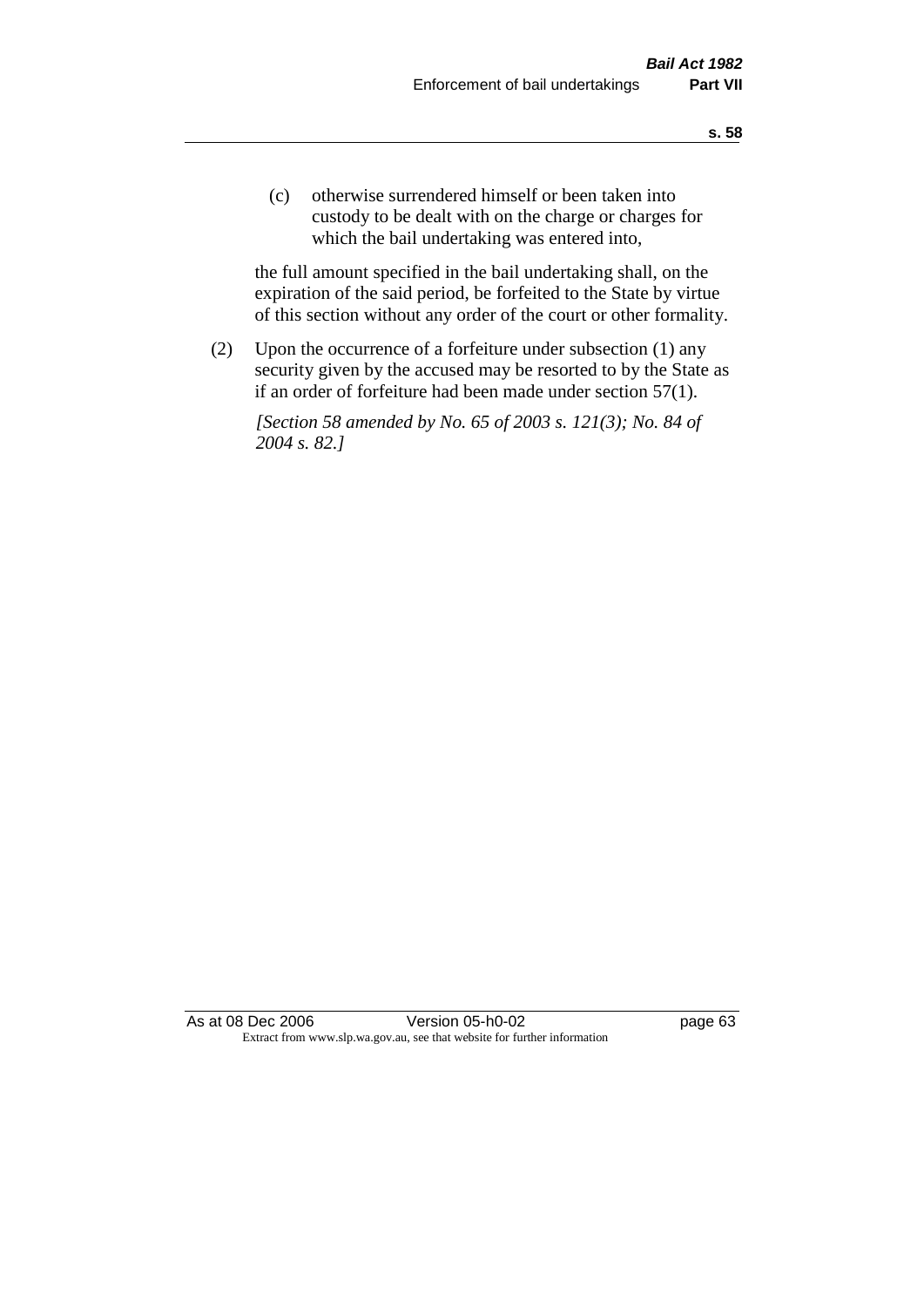**s. 59**

# **Part VIII — Miscellaneous**

# **59. Further power of judicial officer in relation to enforcement of undertakings**

A court or an appropriate judicial officer who makes an order for forfeiture under section 49 or 57 may, when doing so, or at any time thereafter, further order —

- (a) that payment of any sum be made by specified instalments or be postponed to a specified date;
- (b) that any security given be applied in or towards payment of the sum forfeited; or
- (c) that the accused or the surety, as the case may be, do all such things and execute all such documents as may be necessary, or as may be specified in the order, for the purpose of vesting any security in the State or enabling the State to realize the same or to resort thereto to recover the sum forfeited,

and the court or an appropriate judicial officer may at any time vary or revoke an order made under paragraph (a), (b), or (c).

*[Section 59 amended by No. 65 of 2003 s. 121(3); No. 84 of 2004 s. 82.]*

# **60. Accused and surety to notify any change of address**

Where —

- (a) an accused who has been released on bail; or
- (b) a surety,

changes his place of residence, employment, or business from that appearing on his bail undertaking or surety undertaking he shall forthwith, in writing, notify details of the change to the registrar of the court before which, at the time when the change occurs, the accused is required to appear, and if without reasonable cause he fails to do so he commits an offence.

Penalty: \$1 000.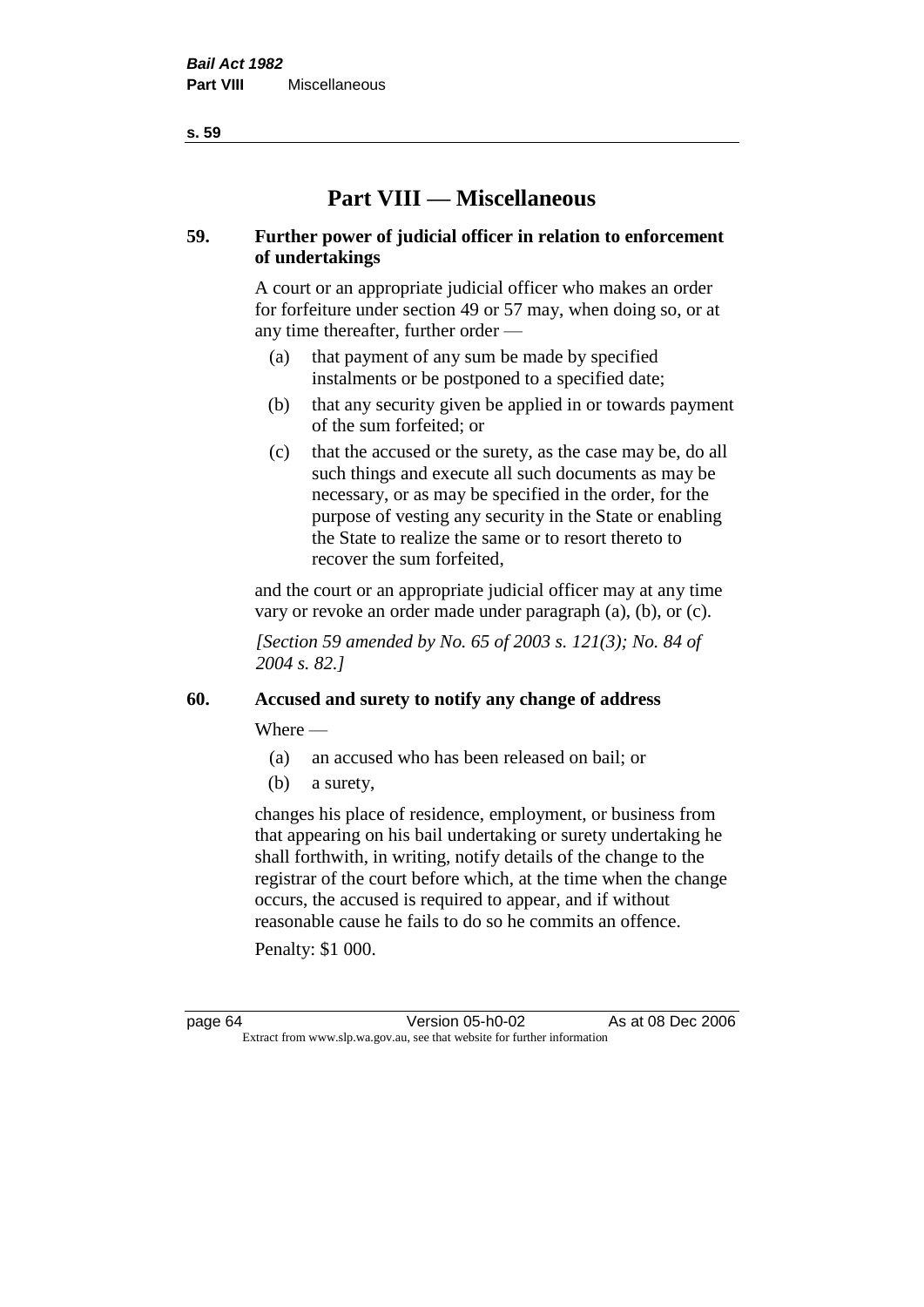*[Section 60 amended by No. 50 of 2003 s. 37(5); No. 59 of 2004 s. 141; No. 84 of 2004 s. 82.]*

### **61. Offence of failing to bring arrested person before court or person able to grant bail**

- (1) A person to whom this section applies commits an offence if, having arrested another for an offence, he wilfully and without reasonable excuse fails to take that other person, or cause him to be taken, as soon as is practicable —
	- (a) before an authorised officer or judicial officer empowered by this Act to grant bail for that offence; or
	- (b) before a court.

Penalty: \$1 000 or imprisonment for 12 months or both.

- (2) This section applies to a person who
	- (a) is not empowered by this Act to grant bail for the offence or by reason of section 16; or
	- (b) being so empowered, elects to act under section 6(2a).

*[Section 61 amended by No. 15 of 1988 s. 17.]* 

### **62. Offence to give false information for bail purposes**

A person who for the purpose of obtaining —

- (a) a grant of bail for himself or a variation of the terms and conditions thereof; or
- (b) approval of himself as a surety,

makes any statement which he knows is false in a material particular, or recklessly makes any statement which is false in a material particular, commits an offence.

Penalty: \$1 000 or imprisonment for 12 months or both.

### **63. Protection of persons carrying out this Act**

A person shall not be liable in civil proceedings on account of anything done, or omitted to be done, by him in good faith in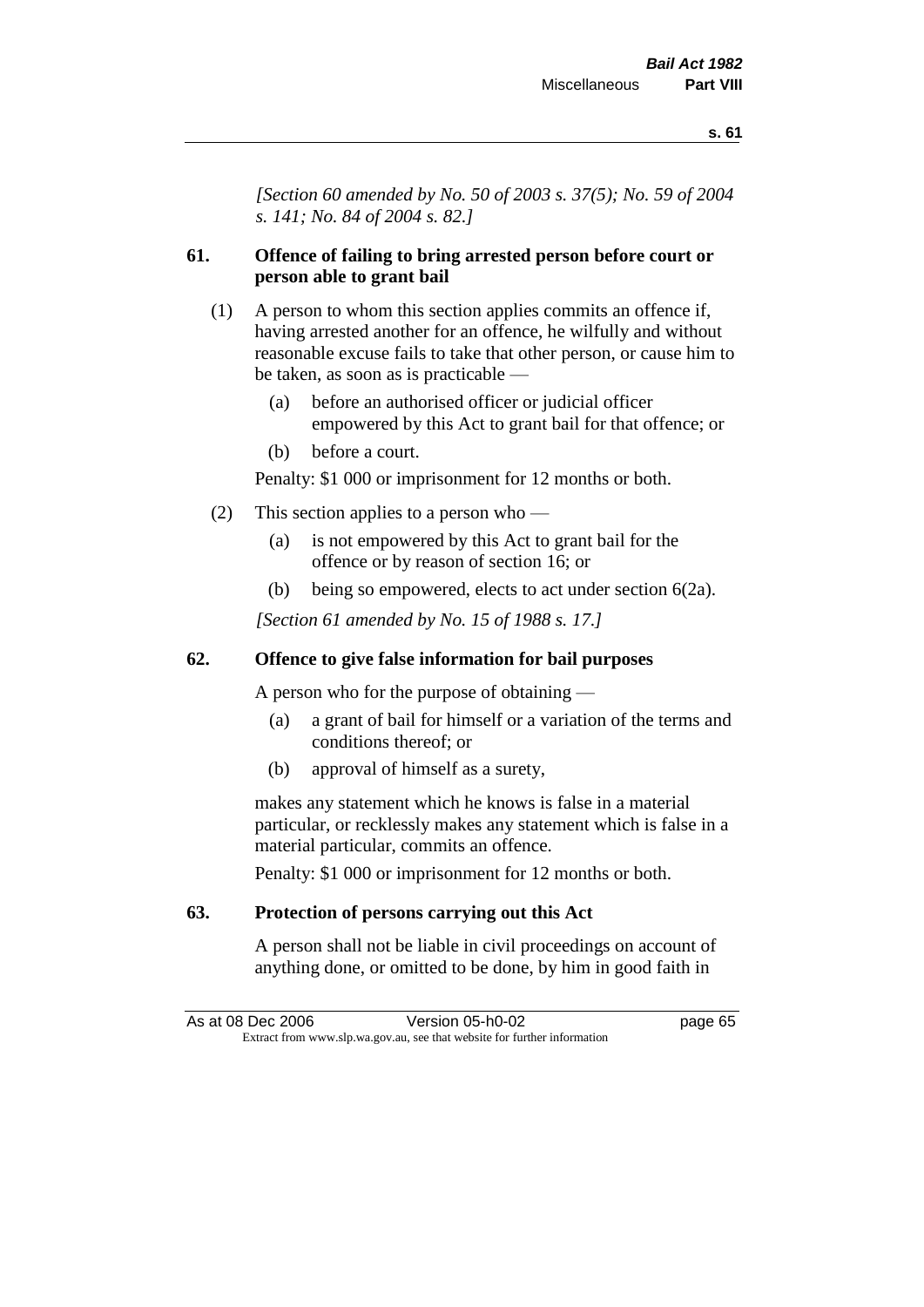the course of carrying out any provision of this Act, or purporting to be so done or omitted; but the liability (if any) of any other person (including the State or the Commonwealth) as his employer is not affected by this section and shall be determined as if it had not been passed.

*[Section 63 amended by No. 65 of 2003 s. 121(4).]*

### **64. Evidence of non-appearance, etc., by an accused**

Where it is required for the purposes of this Act to prove —

- (a) that an accused did not appear before a particular court, at a particular place, on a particular day, at a particular time or during a particular period; or
- (b) the day, time or period when or during which an accused did appear before a particular court at a particular place,

a certificate as to any such matter, purporting to be signed by a judicial officer or registrar of the court before which the accused was required to appear, shall be evidence of the matter so certified.

*[Section 64 amended by No. 59 of 2004 s. 141; No. 84 of 2004 s. 82.]* 

### **65. Bail undertakings by minors**

A bail undertaking entered into by a person who is under the age of 18 years shall bind him as if he were of full age.

#### **66. Abolition of other powers to grant bail**

- (1) Any power or duty that, at the commencement of this Act, exists apart from statute to grant bail to an accused awaiting an appearance in court for an offence, is abolished.
- (2) Subsection (1) has effect notwithstanding anything in section 16 of the *Supreme Court Act 1935*.
- (3) In subsection (1) **"statute"** means an Act of the Parliament of Western Australia, other than the *Supreme Court Act 1935*.

page 66 Version 05-h0-02 As at 08 Dec 2006 Extract from www.slp.wa.gov.au, see that website for further information

**s. 64**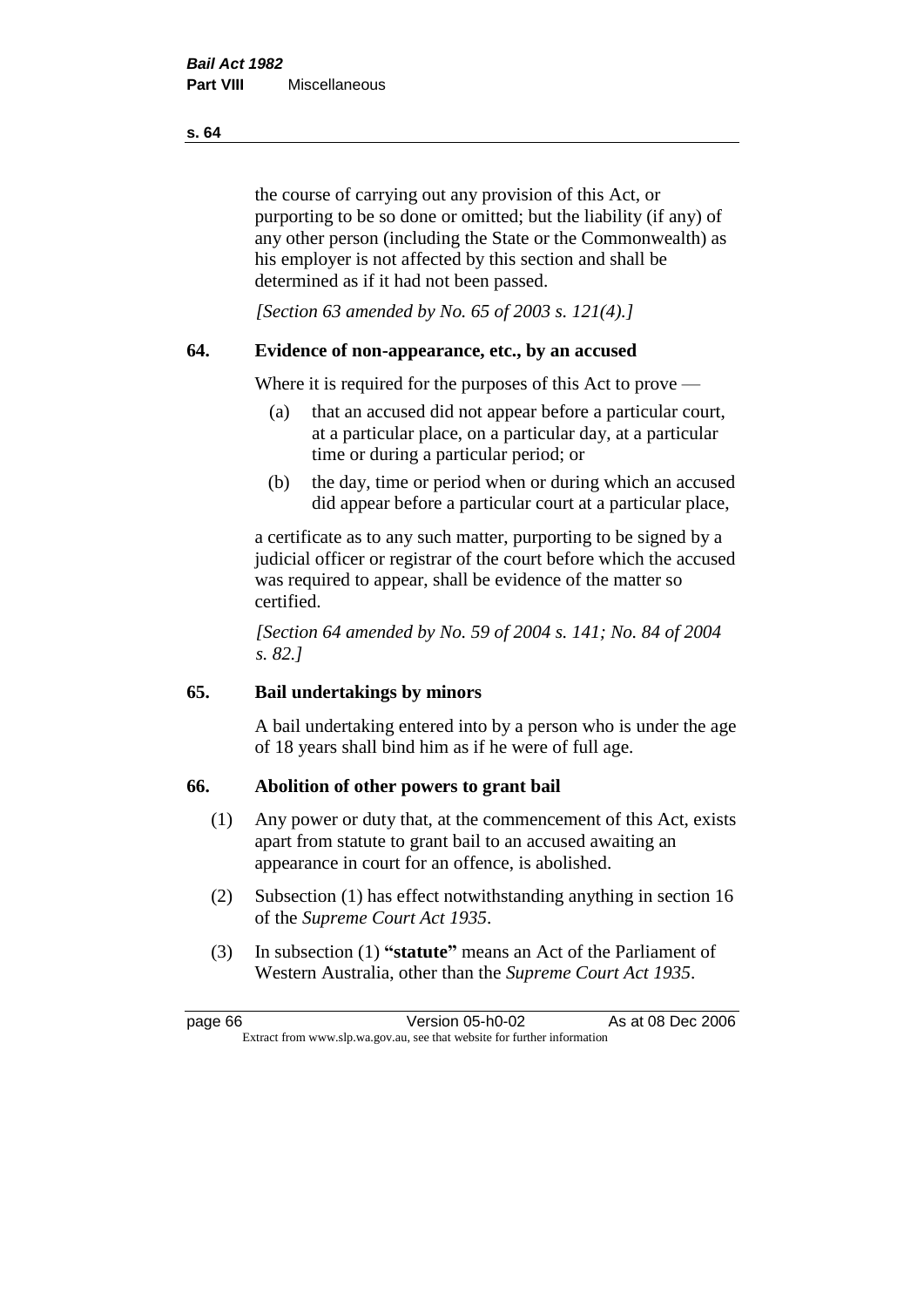*[Section 66 amended by No. 84 of 2004 s. 82.]*

### **66A. Delegation by registrar**

- (1) The registrar of a court may, either generally or as otherwise provided by the instrument of delegation, by instrument signed by him, delegate to an officer of that court any function conferred on him by or under this Act other than —
	- (a) this power of delegation; or
	- (b) any function that a judicial officer has required him to perform personally.
- (2) The superintendent of a detention centre may, either generally or as otherwise provided by the instrument of delegation, by instrument signed by him, delegate to an officer of the department of which the CEO (Justice) is the chief executive officer any function conferred on him by or under this Act, other than this power of delegation.

*[Section 66A inserted by No. 15 of 1988 s. 18; amended by No. 49 of 1988 s. 89; No. 31 of 1993 s. 8; No. 59 of 2004 s. 141.]* 

### **67. Regulations**

- (1) The Governor may make regulations, not inconsistent with this Act, prescribing such things as are required or permitted by this Act to be prescribed or as it is necessary or expedient to prescribe for the purposes thereof.
- (2) Without limiting the generality of subsection (1) regulations  $\text{max}$  —
	- (a) make provision for or with respect to the making of applications —
		- (i) for or in relation to bail;
		- (ii) for the approval of sureties;
		- (iii) for the approval of security to be given by accused persons and sureties;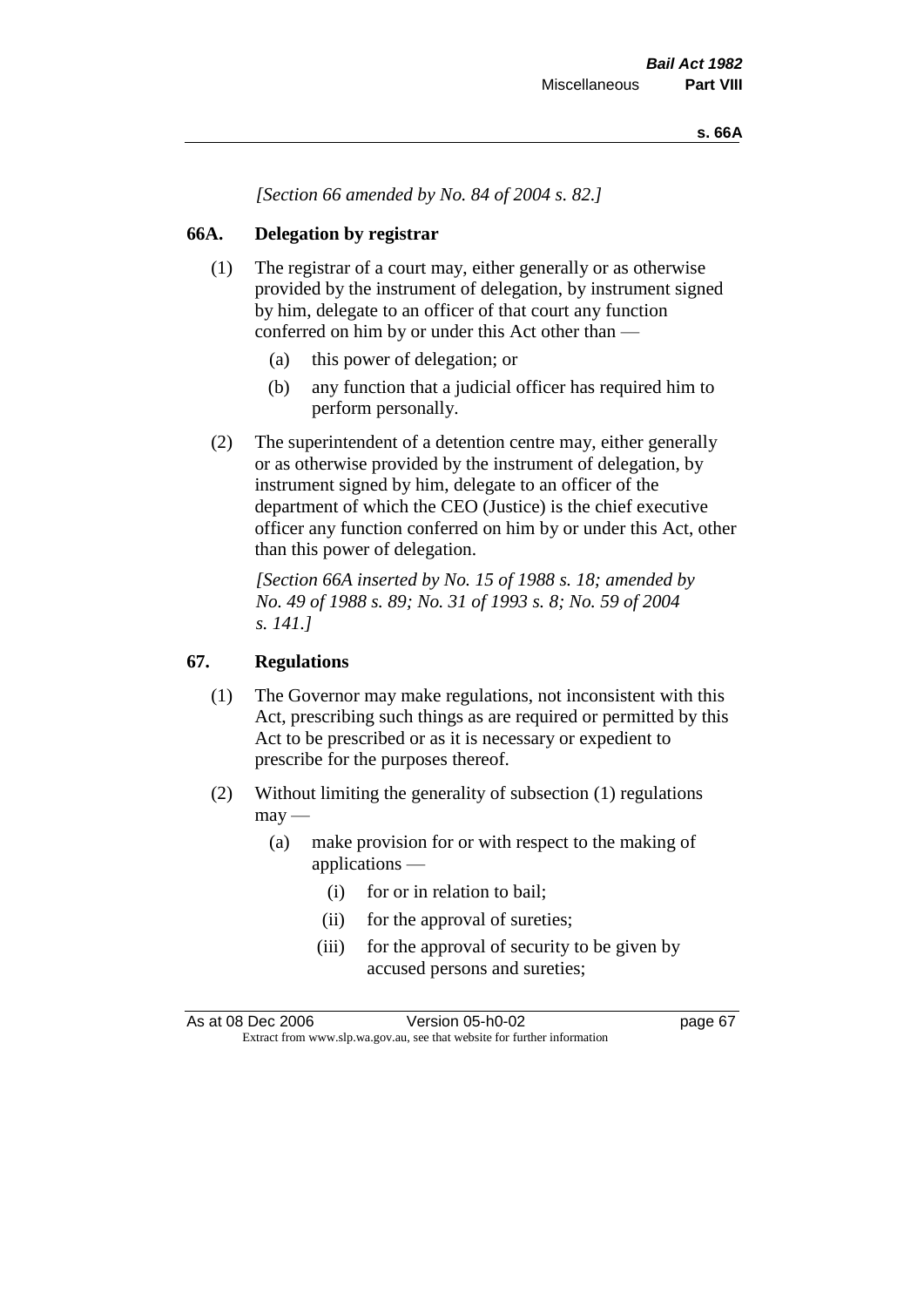| ×<br>v | ×<br>۰. |
|--------|---------|
|        |         |

(iv) for the cancellation of a surety undertaking,

and for the manner in which such applications are to be made and the procedure to be followed on such applications;

- (b) for the purposes of clause 5 of Part A of Schedule 1, prescribe the officer or officers who may grant bail for any prescribed appearance or class of appearance in court by a defendant who is in custody;
- (c) make provision for, or with respect to the management, control, supervision and good order of premises established for the accommodation of persons to whom bail has been granted.
- (3) Regulations made under this section may provide that a contravention or failure to comply with a regulation constitutes an offence and may provide for penalties not exceeding a fine of \$500 for offences against the regulations.

*[Section 67 amended by No. 45 of 1993 s. 12; No. 84 of 2004 s. 83(3).]* 

*[68. Omitted under the Reprints Act 1984 s. 7(4)(g).]*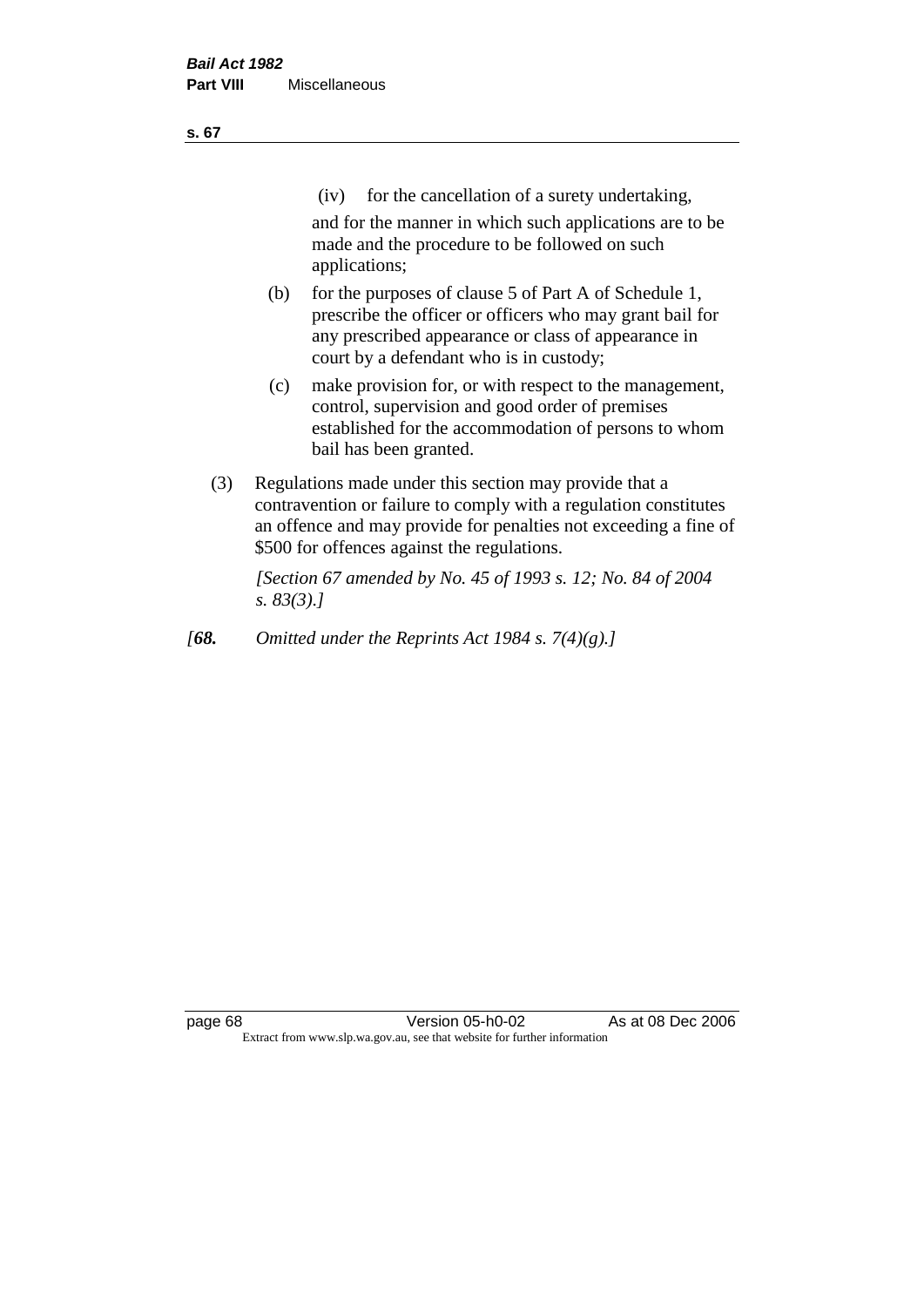# **Schedule 1**

*[Heading amended by No. 45 of 1993 s. 10(1).]*

[Sections 13 and 17]

# **Part A — Jurisdiction to grant bail**

| <b>First Column</b>           | <b>Second Column</b> |
|-------------------------------|----------------------|
| Appearances in court referred | By whom bail may be  |
| to in section 13              | granted              |

### **1. Initial appearance**

| (1) | The initial appearance in a<br>court of summary<br>jurisdiction or the Children's<br>Court by an accused in, or in<br>connection with,<br>proceedings for an offence. | In any case $-$<br>a justice; or<br>(a)<br>an authorised police<br>(b)<br>officer; and<br>in addition, in the case of a child,<br>an authorised community |
|-----|-----------------------------------------------------------------------------------------------------------------------------------------------------------------------|-----------------------------------------------------------------------------------------------------------------------------------------------------------|
| (2) | The initial appearance in the<br>District Court or the<br>Supreme Court, not being<br>the initial appearance to<br>which clause 3 applies.                            | services officer.<br>A judge of the District Court or a<br>judge of the Supreme Court, as<br>the case requires.                                           |

*[Clause 1 amended by No. 15 of 1988 s. 19; No. 49 of 1988 s. 90(a)(i); No. 59 of 2004 s. 141; No. 84 of 2004 s. 10(1) and 82.]*

**2. Appearance after adjournment** Appearance in any court or before a judicial officer by an accused after any adjournment of proceedings for an offence, not being a committal under clause 3. The judicial officer who orders the adjournment. *[Clause 2 amended by No. 84 of 2004 s. 82.]*

As at 08 Dec 2006 Version 05-h0-02 page 69 Extract from www.slp.wa.gov.au, see that website for further information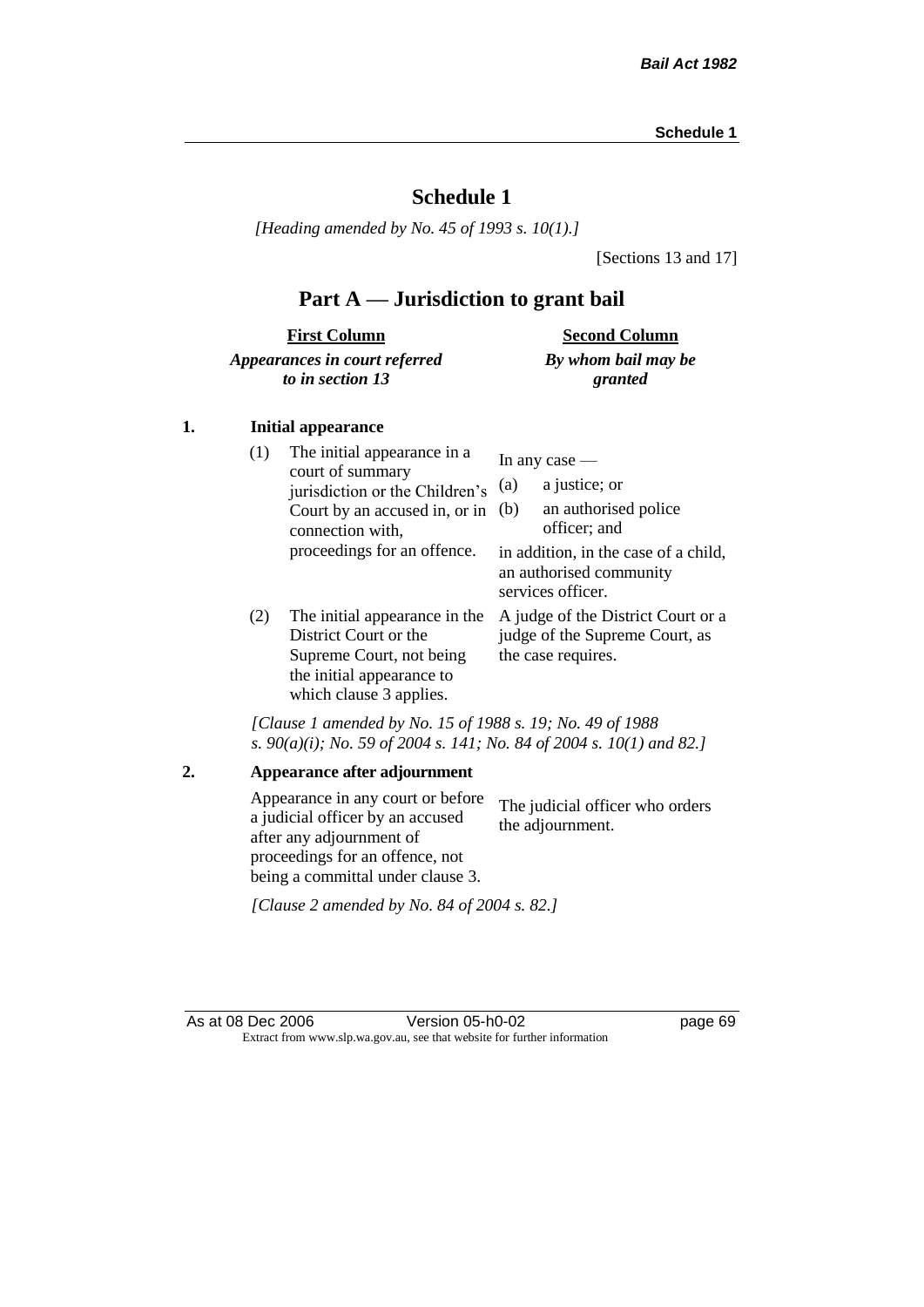| <b>First Column</b>           | <b>Second Column</b> |
|-------------------------------|----------------------|
| Appearances in court referred | By whom bail may be  |
| to in section 13              | granted              |

### **3. Appearance on committal to Supreme Court or District Court**

The initial appearance by an accused in the Supreme Court or District Court after he has been committed thereto under any Act to be tried or sentenced or otherwise dealt with. The judicial officer who orders the committal.

*[Clause 3 amended by No. 84 of 2004 s. 82.]*

## **4. Appearance in connection with appeal etc.**

| (1) | Appearance in connection<br>with an application or appeal<br>made under the <i>Criminal</i><br>Appeals Act 2004 or with                                 | If the appeal is being determined<br>by a single judge of the Supreme<br>Court, a single judge of the<br>Supreme Court; |
|-----|---------------------------------------------------------------------------------------------------------------------------------------------------------|-------------------------------------------------------------------------------------------------------------------------|
|     | any order made in<br>determining the application<br>or appeal.                                                                                          | If the appeal is being determined<br>by the Court of Appeal, the Court<br>of Appeal or a single judge of<br>appeal.     |
| (2) | Appearance in connection<br>with a rehearing of<br>proceedings ordered under<br>section 28 of the Children's<br>Court of Western Australia<br>Act 1988. | The Children's Court.                                                                                                   |
| (3) | Appearance in connection<br>with the reconsideration of<br>an order under section 40 of<br>the Children's Court of<br>Western Australia Act 1988.       | The Children's Court constituted<br>by the President.                                                                   |
|     | [Clause 4 inserted by No. 84 of 2004 s. 10(2).]                                                                                                         |                                                                                                                         |

page 70 **Version 05-h0-02** As at 08 Dec 2006 Extract from www.slp.wa.gov.au, see that website for further information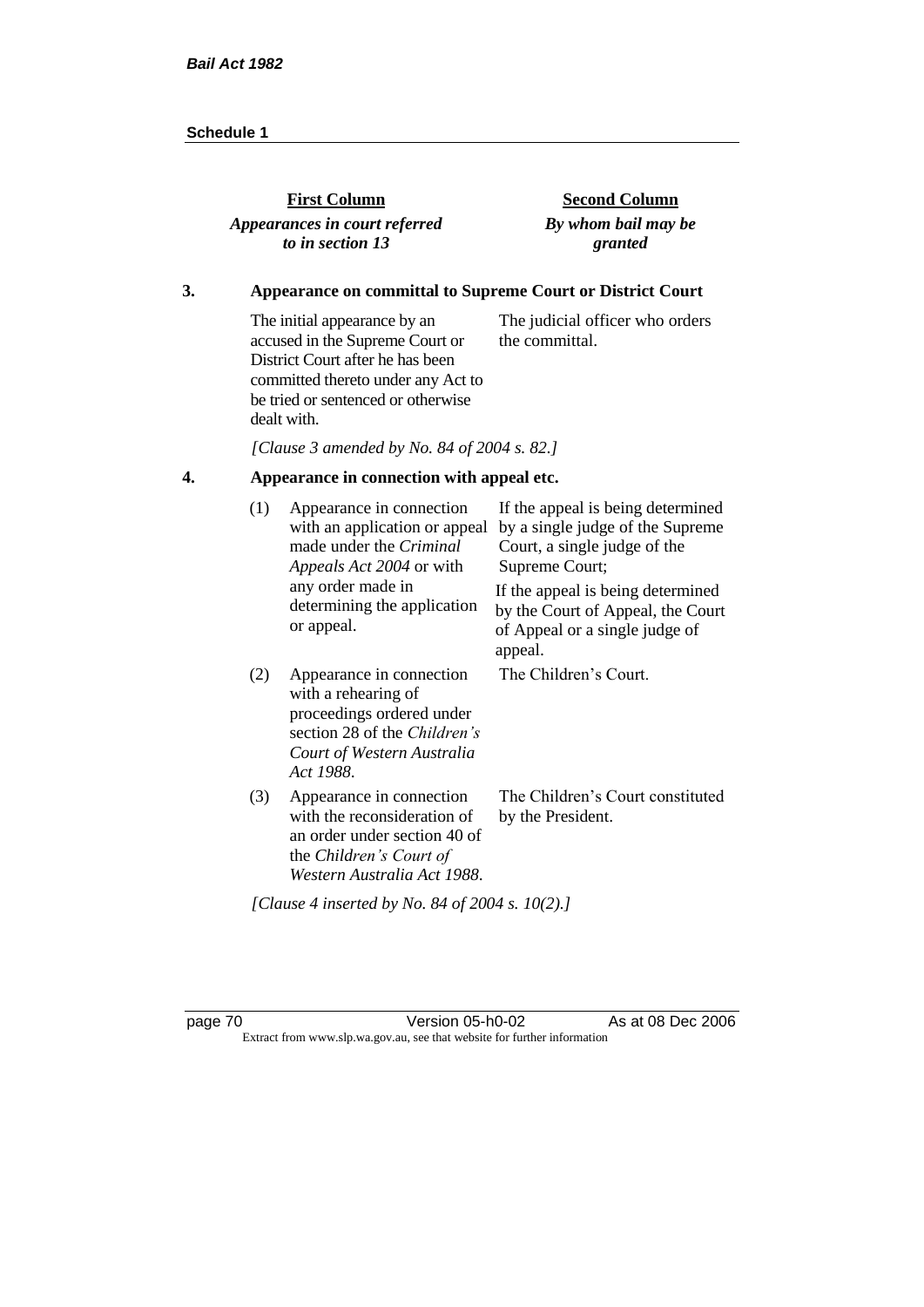| <b>First Column</b>           | <b>Second Column</b> |
|-------------------------------|----------------------|
| Appearances in court referred | By whom bail may be  |
| to in section 13              | granted              |

#### **5. Appearance prescribed by regulation**

Appearance in a court for any other purpose or following any prescribed by such regulations. other occurrence prescribed by regulations under this Act. The judicial or other officer

#### **6. Appearances not otherwise provided for**

Any appearance in a court not otherwise provided for in this Part or by regulations under this Act. The judicial officer who, or court which, orders the appearance.

#### **7. Interpretation in this Part**

In this Part, unless the contrary intention appears —

**"proceedings for an offence"** in clause 2 (but not in clause 1) includes any of the following proceedings relating to that offence —

- (a) appeal proceedings;
- (b) proceedings on a writ of *habeas corpus*; and
- (c) proceedings on the re-appearance of an offender under section 50 of the *Sentencing Act 1995*.

*[Clause 7 inserted by No. 84 of 2004 s. 10(3).]*

# **Part B — Cessation of power to grant bail**

#### **1. Upon decision by Judge, power of other officers ceases**

After a Judge of the Supreme Court has granted or refused bail for an appearance by an accused the power to grant bail for that appearance ceases to be vested in any judicial officer whose jurisdiction is inferior to that of such Judge or in any authorised officer.

*[Clause 1 amended by No. 84 of 2004 s. 82.]*

As at 08 Dec 2006 Version 05-h0-02 page 71 Extract from www.slp.wa.gov.au, see that website for further information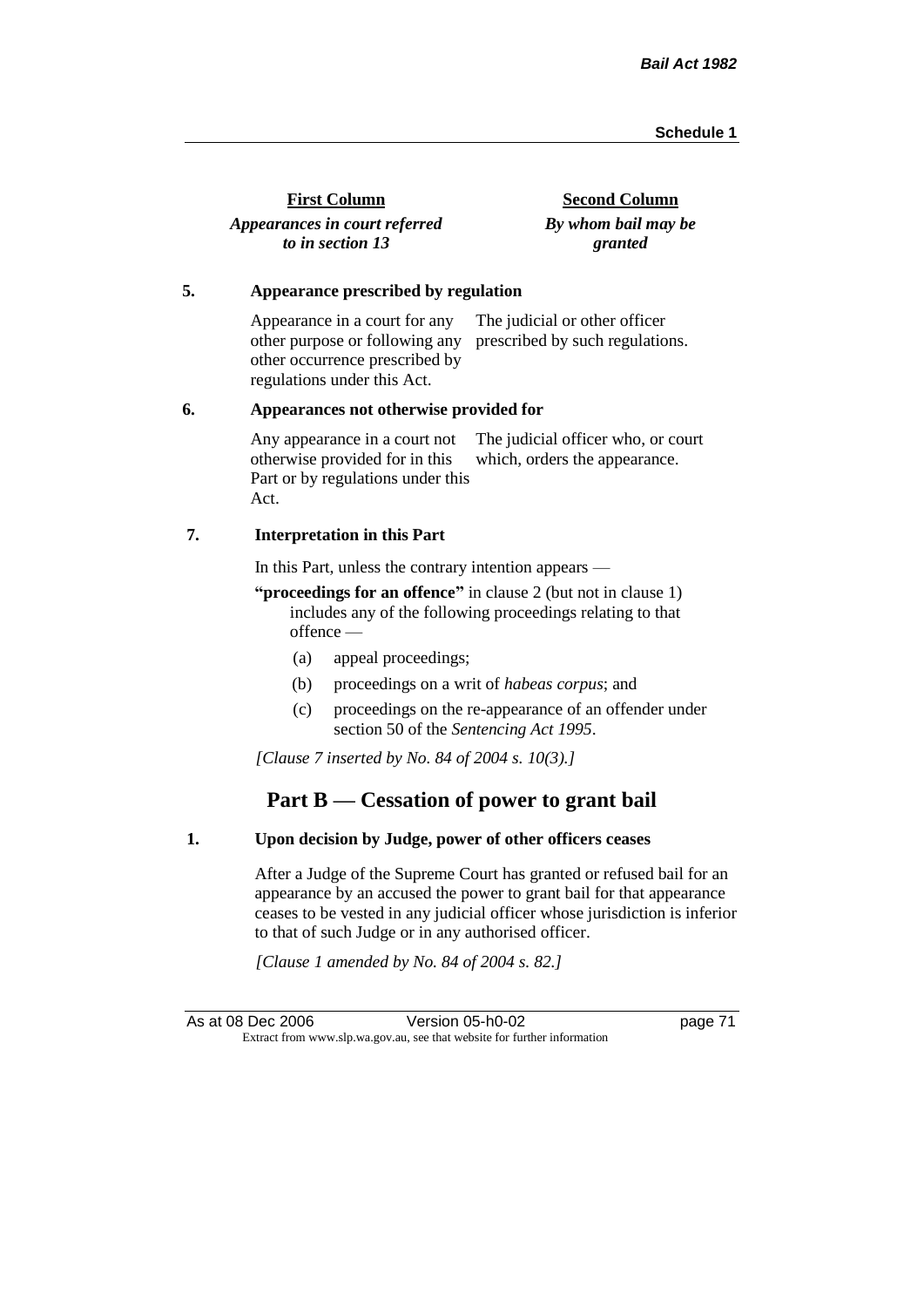### **2. Upon decision by judicial officer, his power and that of his peers ceases**

Except where clause 4 applies, the power to grant bail for an appearance by an accused ceases to be vested in any judicial officer (including a Judge of the Supreme Court) after he, or another judicial officer whose jurisdiction is co-extensive with his, has granted or refused bail for that appearance.

*[Clause 2 amended by No. 84 of 2004 s. 82.]*

#### **3. Upon refusal by justice power of authorised officer or justice ceases**

After a justice has refused bail for an initial appearance by an accused, the power to grant bail for that appearance ceases to be vested in an authorised officer or another justice, but an authorised officer or a justice may grant bail for an initial appearance notwithstanding that one or more other authorised officers have previously refused bail for that appearance.

*[Clause 3 amended by No. 34 of 1988 s. 90(b); No. 59 of 2004 s. 141; No. 84 of 2004 s. 82.]*

#### **4. Judicial officer's powers where accused proves new facts or changed circumstances**

Notwithstanding clause 2, where an accused has been refused bail for an appearance or has been granted bail therefor on terms or conditions with which he is unable or unwilling to comply, the judicial officer who granted or refused bail or another judicial officer whose jurisdiction is co-extensive with his has power to grant bail for that appearance or to vary the terms or conditions of bail previously granted therefor if the accused makes application and satisfies him  $that -$ 

- (a) new facts have been discovered, new circumstances have arisen or the circumstances have changed since bail was previously granted or refused for that appearance;
- (b) he failed to adequately present his case for bail on the previous occasion when it was considered; or
- (c) where bail was granted subject to a home detention condition, he has, since the previous occasion when his case for bail was

| page 72                                                                  | Version 05-h0-02 | As at 08 Dec 2006 |
|--------------------------------------------------------------------------|------------------|-------------------|
| Extract from www.slp.wa.gov.au, see that website for further information |                  |                   |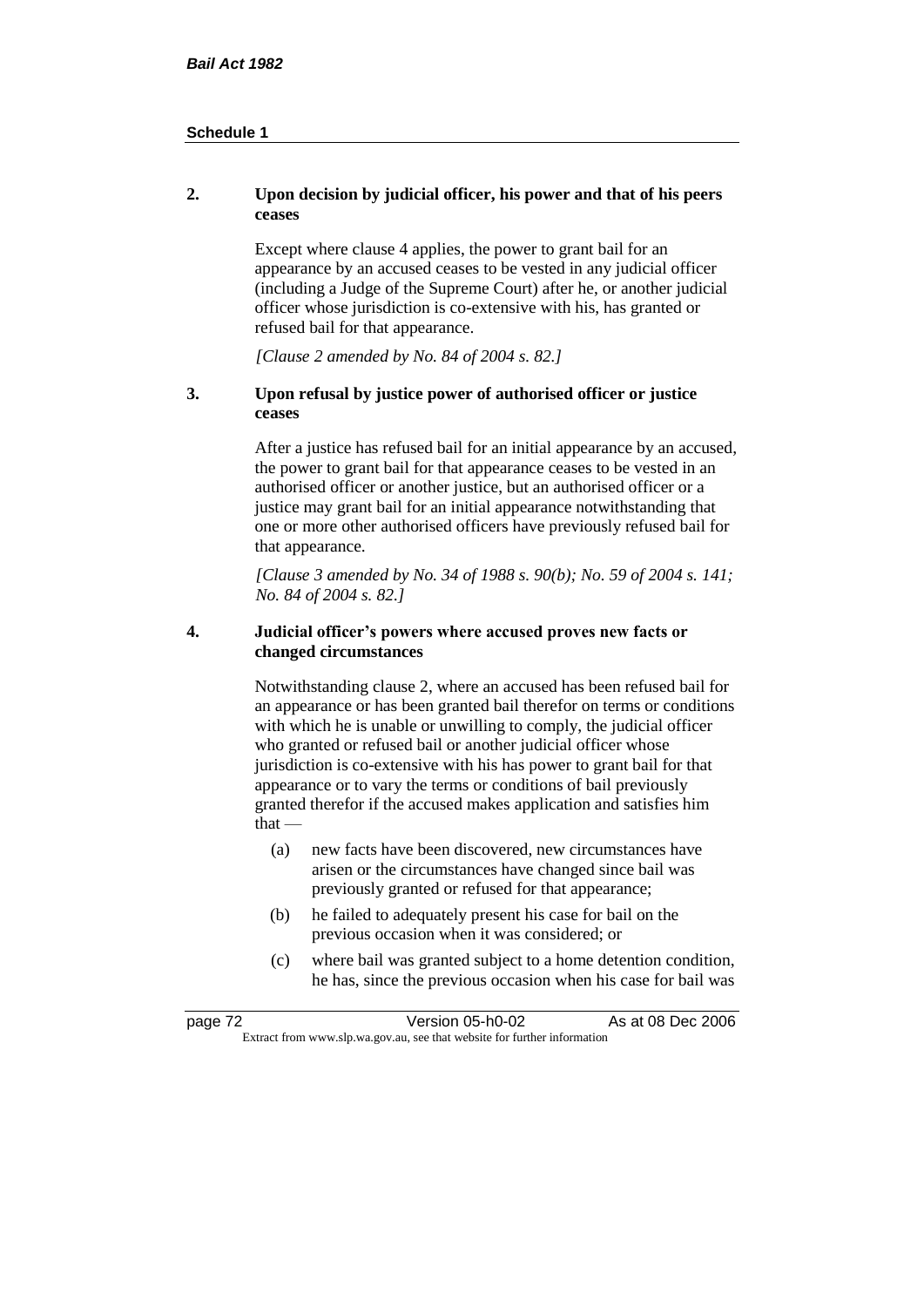considered, complied with the home detention condition for a period of one month or more.

*[Clause 4 amended by No. 61 of 1990 s. 14; No. 84 of 2004 s. 82.]*

# **Part C — Manner in which jurisdiction to be exercised**

Principles governing grant or refusal of bail

#### **1. Bail before conviction to be at discretion of bail authority, except for a child**

Subject to clause 3A, the grant or refusal of bail to an accused, other than a child, who is in custody awaiting an appearance in court before conviction for an offence shall be at the discretion of the judicial officer or authorised officer in whom jurisdiction is vested, and that discretion shall be exercised having regard to the following questions as well as to any others which he considers relevant —

- (a) whether, if the accused is not kept in custody, he may
	- (i) fail to appear in court in accordance with his bail undertaking;
	- (ii) commit an offence;
	- (iii) endanger the safety, welfare, or property of any person; or
	- (iv) interfere with witnesses or otherwise obstruct the course of justice, whether in relation to himself or any other person;
- (b) whether the accused needs to be held in custody for his own protection;
- (c) whether the prosecutor has put forward grounds for opposing the grant of bail;
- (d) whether, as regards the period when the accused is on trial, there are grounds for believing that, if he is not kept in custody, the proper conduct of the trial may be prejudiced;
- (e) whether there is any condition which could reasonably be imposed under Part D which would —
	- (i) sufficiently remove the possibility referred to in paragraphs (a) and (d);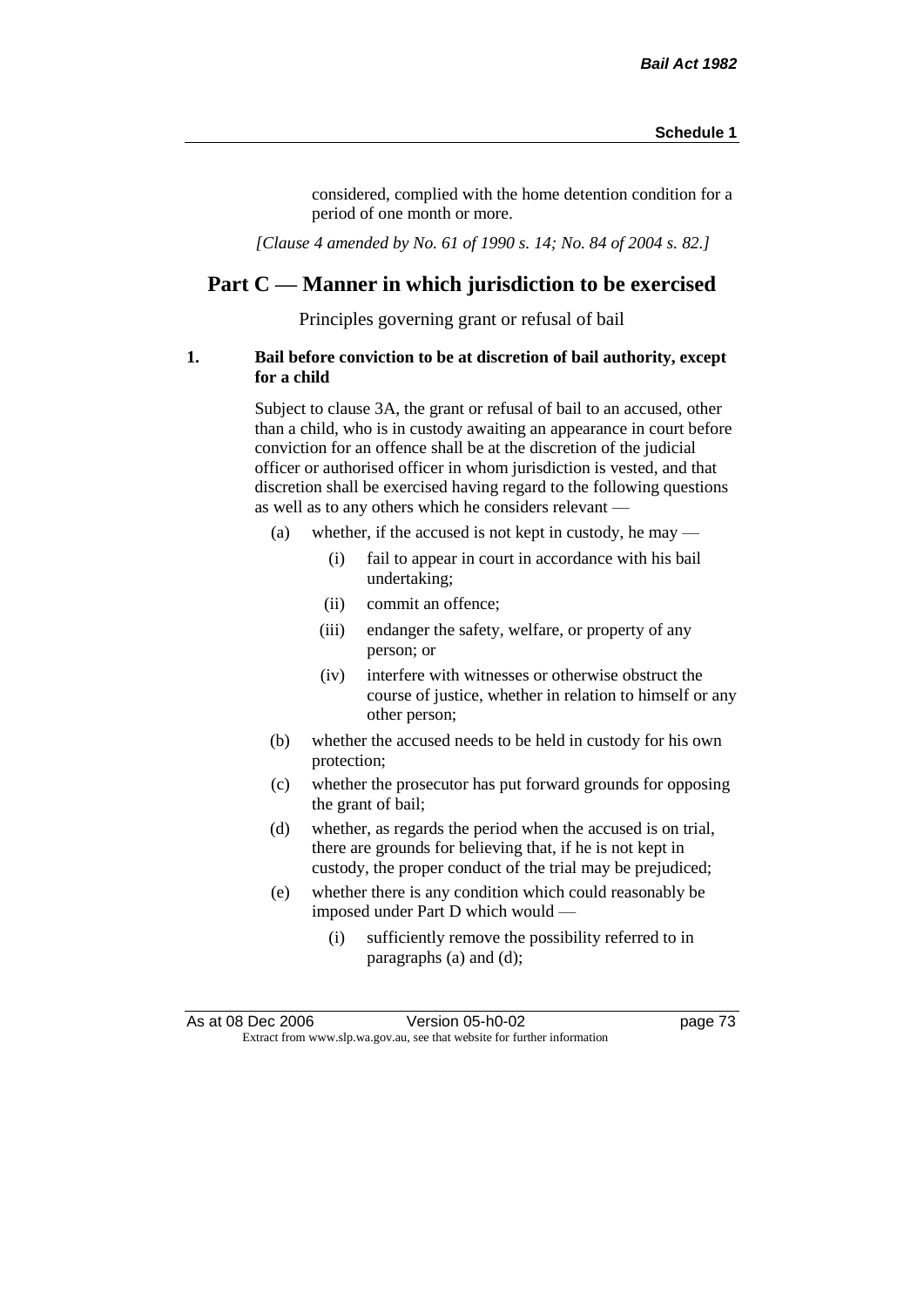- (ii) obviate the need referred to in paragraph (b); or
- (iii) remove the grounds for opposition referred to in paragraph (c);
- (f) where the accused is charged with an offence that is alleged to have been committed in respect of a child, whether a condition should be imposed under Part D requiring the accused to reside at a place other than the place where the child resides;
- (g) whether the alleged circumstances of the offence or offences amount to wrongdoing of such a serious nature as to make a grant of bail inappropriate.

*[Clause 1 amended by No. 14 of 1992 s. 11; No. 45 of 1993 s. 10(2)(a); No. 54 of 1998 s. 8(a) and (b); No. 84 of 2004 s. 82.]*

#### **2. Child to have qualified right to bail**

- (1) In this clause
	- **"responsible person"** means a parent, relative, employer or other person who, in the opinion of the judicial officer or authorised officer, is in a position to both influence the conduct of the child and provide the child with support and direction.
- (2) Subject to subclause (3), a child accused who is in custody awaiting an appearance in court before conviction for an offence has a right to be granted bail unless —
	- (a) in the opinion of the judicial officer or authorised officer in whom jurisdiction is vested —
		- (i) one or more of the questions set out in clause 1(a), (b), (d) and (g) must be answered in the affirmative; and
		- (ii) there is no condition which he could reasonably impose under Part D which would satisfy the relevant provision of clause 1(e);
		- or
	- (b) there is no responsible person willing to enter into an undertaking of the kind described in subclause (3)(c),

and if the child is refused bail he shall be dealt with in accordance with section 19(2) of the *Young Offenders Act 1994*.

page 74 Version 05-h0-02 As at 08 Dec 2006 Extract from www.slp.wa.gov.au, see that website for further information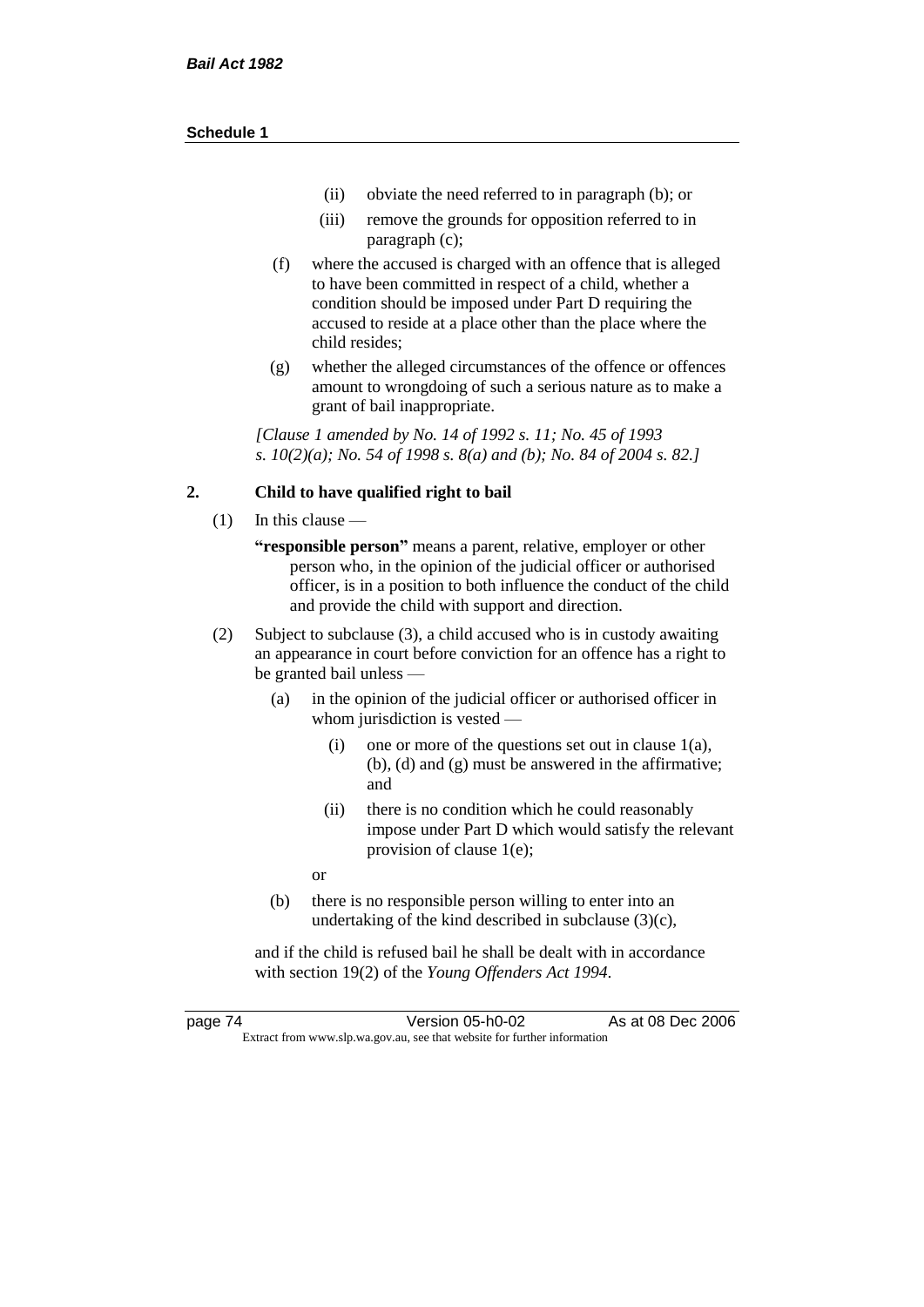- (3) The right of a child accused under subclause (2) is subject to  $-$ 
	- (a) clause 3A; and
	- *[(b) deleted]*
		- (c) there being imposed as a condition on the grant of bail a requirement that before the release of the child on bail a responsible person undertakes in writing in the prescribed form to ensure that the child complies with any requirement of his bail undertaking mentioned in section 28(2)(a), (b), (c) and (d).
- (4) Subclauses (2)(b) and (3)(c) do not apply to a child accused if it appears to the judicial officer or authorised officer that the accused —
	- (a) is over the age of 17 years; and
	- (b) has sufficient maturity to live independently without the guidance or control of a parent or guardian.
- (5) For the purposes of this clause, the provisions of sections 46, 47, 48, 54, 55(2), 60 and  $67(2)(a)(iv)$  apply with all necessary changes as  $if -$ 
	- (a) references in those provisions to a surety and a surety undertaking were references to a responsible person and to an undertaking referred to in subclause  $(3)(c)$  respectively; and
	- (b) section  $54(1)(b)(i)$  read as follows
		- "
- (i) a person who has entered into an undertaking referred to in clause 2(3)(c) of Part C of Schedule 1 should no longer be regarded as a responsible person for the purposes of that clause, or is dead;
	-

".

(6) Where a child accused is released on bail his right to be at liberty is subject to the exercise of the powers in section 17A.

*[Clause 2 inserted by No. 45 of 1993 s. 10(2)(b); amended by No. 57 of 1997 s. 21(3)(a); No. 54 of 1998 s. 8(c); No. 34 of 2004 s. 251; No. 84 of 2004 s. 82.]*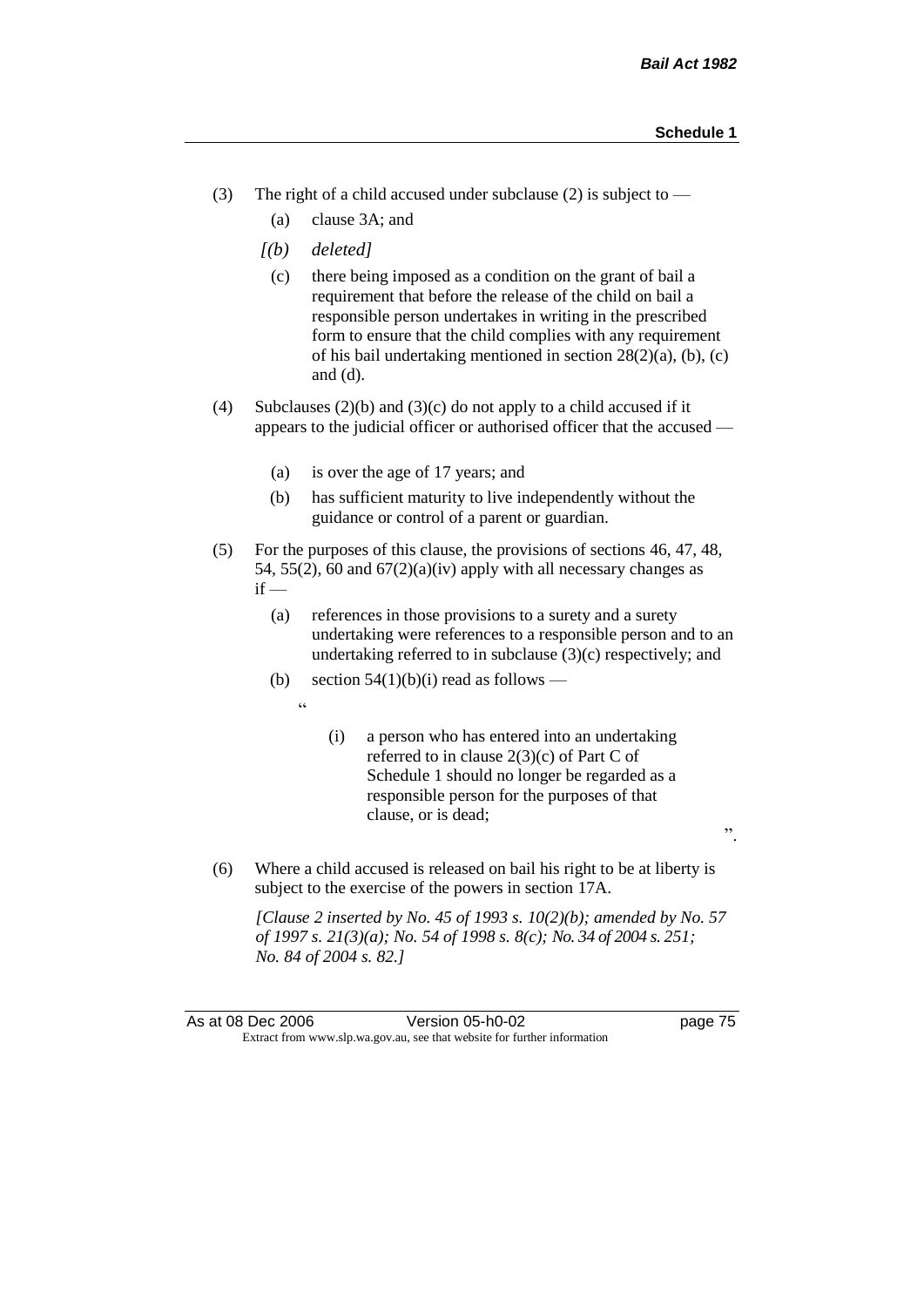#### **3. Matters relevant to consideration of clause 1(a)**

In considering whether an accused may do any of the things mentioned in clause 1(a), the judicial officer or authorised officer shall have regard to the following matters, as well as to any others which he considers relevant —

- (a) the nature and seriousness of the offence or offences (including any other offence or offences for which he is awaiting trial) and the probable method of dealing with the accused for it or them, if he is convicted;
- (b) the character, previous convictions, antecedents, associations, home environment, background, place of residence, and financial position of the accused;
- (c) the history of any previous grants of bail to him; and
- (d) the strength of the evidence against him.

*[Clause 3 amended by No. 84 of 2004 s. 82.]*

### **3A. Bail where serious offence committed while accused on bail for another serious offence**

- (1) Notwithstanding clause 1 or 2 or any other provision of this Act, where —
	- (a) an accused is in custody awaiting an appearance in court before conviction for a serious offence; and
	- (b) the serious offence is alleged to have been committed while the accused was —
		- (i) on bail for; or
		- (ii) at liberty under an early release order made in respect of,

another serious offence,

the judicial officer or (if section 16A does not apply) the authorised officer in whom jurisdiction is vested shall refuse to grant bail for the serious offence referred to in paragraph (a) unless the judicial officer or authorised officer —

(c) is satisfied that there are exceptional reasons why the accused should not be kept in custody and, if clause 3B applies, is so satisfied only after complying with that clause; and

| page 76 | Version 05-h0-02                                                         | As at 08 Dec 2006 |
|---------|--------------------------------------------------------------------------|-------------------|
|         | Extract from www.slp.wa.gov.au, see that website for further information |                   |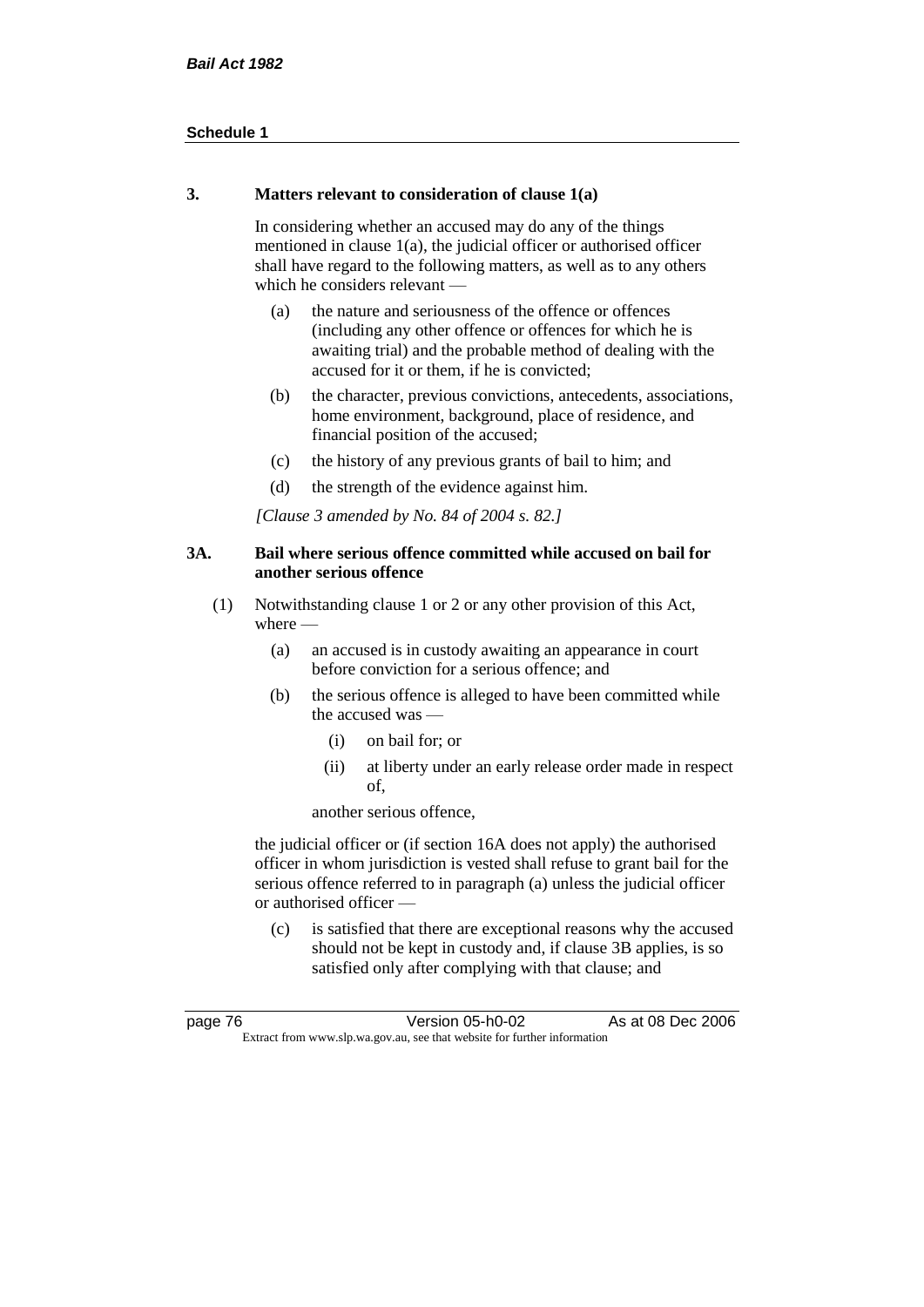- (d) is also satisfied that bail may properly be granted having regard to the provisions of clauses 1 and 3 or, in the case of a child accused, clauses 2 and 3.
- (2) Notwithstanding section 7(1), where an accused is refused bail under subclause (1) for an appearance for a serious offence his case for bail need not be considered again under that subsection for an appearance for that offence unless he satisfies the judicial officer who may order his detention that —
	- (a) new facts have been discovered, new circumstances have arisen or the circumstances have changed since bail was refused; or
	- (b) he failed to adequately present his case for bail on the occasion of that refusal.
- (3) Where a child accused is refused bail under subclause (1) he shall be dealt with in accordance with section 19(2) of the *Young Offenders Act 1994*.

*[Clause 3A inserted by No. 45 of 1993 s. 10(2)(c); amended by No. 57 of 1997 s. 21(3)(b); No. 54 of 1998 s. 7 and 13(1); No.84 of 2004 s. 82.]*

#### **3B. Determination of exceptional reasons under clause 3A(1)**

- (1) This clause applies where it appears to the judicial officer or (if section 16A does not apply) the authorised officer that all or any of the acts alleged to constitute a serious offence referred to in clause 3A(1)(b) would, if proved in the appropriate proceedings, amount to a breach by the accused of a protective condition or order.
- (2) The judicial officer or authorised officer shall, before making a decision that there are exceptional reasons for the purposes of clause  $3A(1)(c)$ , make enquiry, or cause enquiry to be made, whether there has already been -
	- (a) any breach by the accused of the protective condition or order that has been proved in proceedings;
	- (b) any alleged breach by the accused of the protective condition or order that has not been so proved, including an allegation that has not been the subject of a prosecution or any other communication to any relevant official; or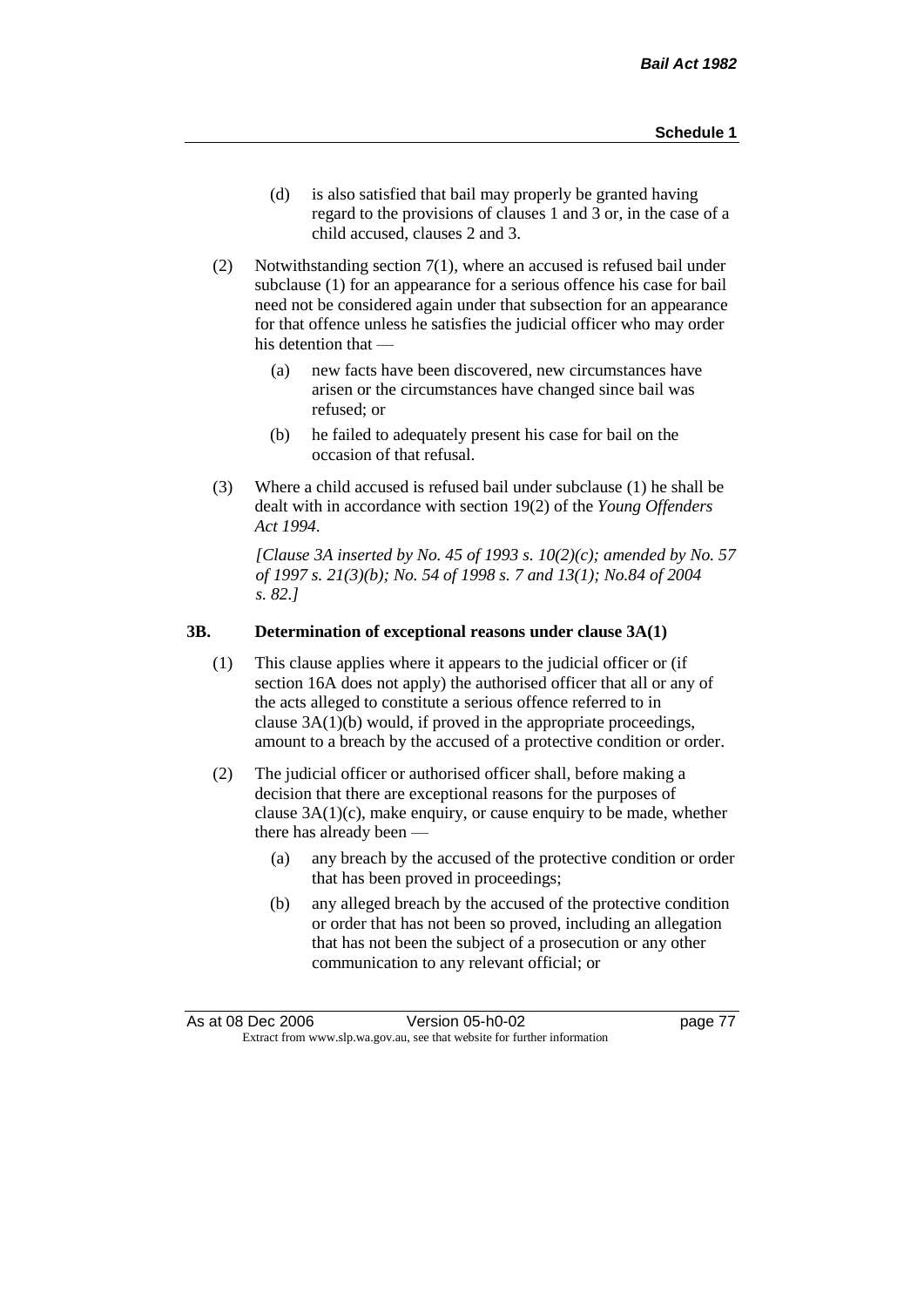- (c) any alleged breach by the accused of any other protective condition or order that has been the subject of a prosecution.
- (3) On becoming aware of any such alleged breach, the judicial officer or authorised officer shall give each person for whose protection a protective condition or order referred to in subclause (2) was imposed or made (a **"relevant person"**) a reasonable opportunity to give evidence by affidavit on matters relating to that protective condition or order.
- (4) The judicial officer or authorised officer shall in making any decision for the purposes of clause  $3A(1)(c)$  —
	- (a) give due weight to  $-$ 
		- (i) any evidence given under subclause (3);
		- (ii) any adverse effect that a grant of bail to the accused would have on a relevant person; and
		- (iii) any difficulty that a relevant person might have in proving any future breach of a protective condition or order;
	- (b) consider whether it would be appropriate to refuse bail and make a hospital order under section 5 of the *Criminal Law (Mentally Impaired Accused) Act 1996*;
	- (c) in the case of a condition imposed for a purpose mentioned in clause  $2(2)(c)$  or (d) of Part D, treat any alleged breach of the condition as a serious matter even if the conduct alleged to amount to the breach in itself appears to be trivial; and
	- (d) consider whether any alleged breach of a protective condition or order that has occurred shows that the purpose of the condition or order has not been achieved and that the accused should be kept in custody.
- (5) The provisions of this clause do not limit the matters that the judicial officer or authorised officer may take into account for the purposes of clause  $3A(1)(c)$ .
- (6) In this clause —

**"protective condition or order"** means —

(a) a condition imposed for a purpose mentioned in clause  $2(2)(c)$  or (d) of Part D;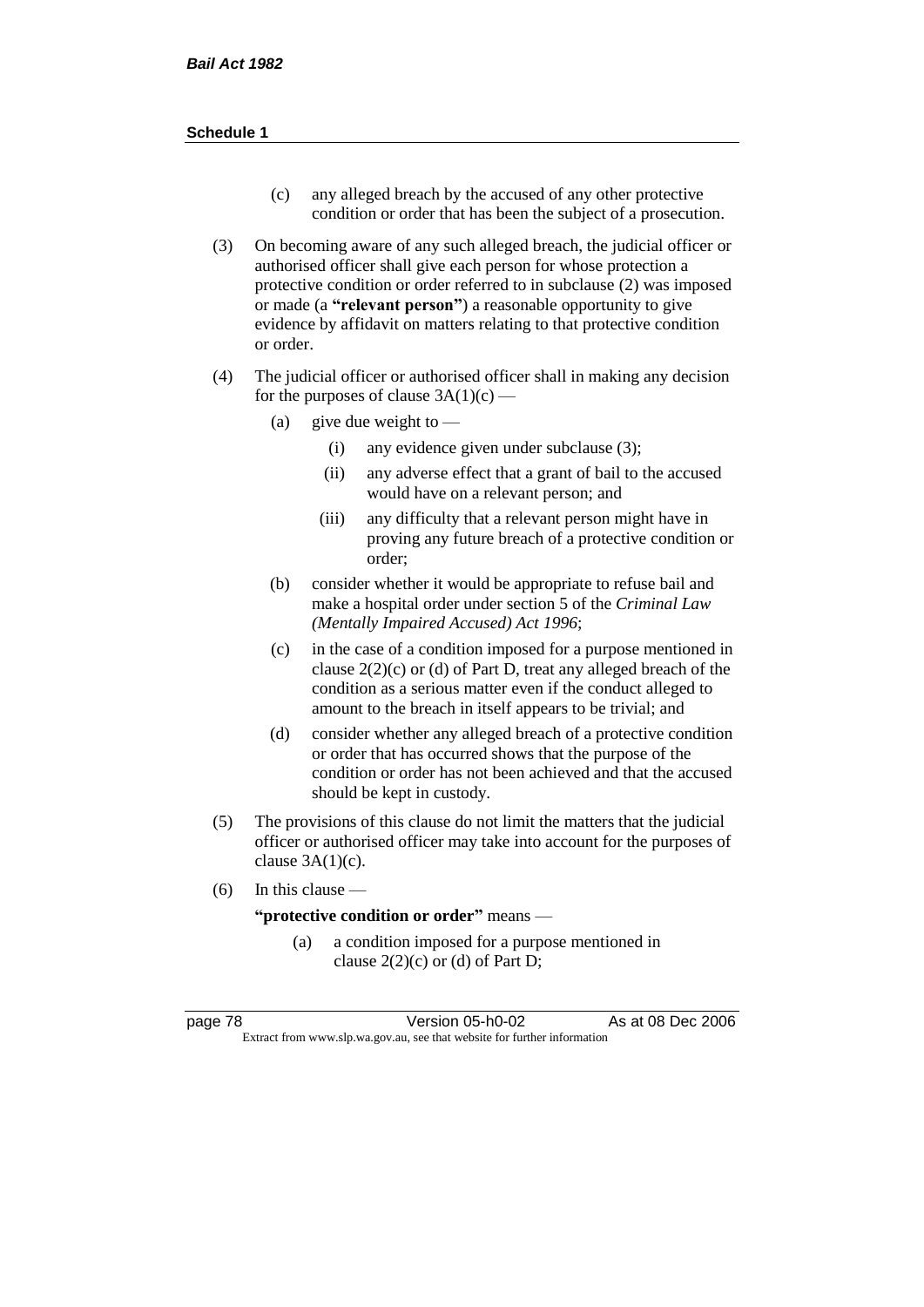- (b) a violence restraining order or a police order under the *Restraining Orders Act 1997*; or
- (c) a Part VII order under the *Justices Act 1902*
	- (i) that under section 86 of the *Restraining Orders Act 1997* is taken to be a misconduct restraining order under that Act; and
	- (ii) that shows on the face of the order that the causing or threatening of personal injury by the accused was a ground for the making of the order.

*[Clause 3B inserted by No. 54 of 1998 s. 13(2); amended by No. 38 of 2004 s. 60; No. 59 of 2004 s. 141; No. 84 of 2004 s. 11 and 82.]*

#### **4. When bail to be granted after conviction**

In deciding whether or not to grant bail to an accused who is in custody waiting to be sentenced or otherwise dealt with for an offence of which he has been convicted or awaiting the disposal of appeal proceedings, the judicial officer shall, subject to clauses 5 and 6, consider whether —

- (a) in the case of an accused waiting to be sentenced, there is a strong likelihood that he will impose a non-custodial sentence; or
- (b) in either case, there are exceptional reasons why the accused should not be kept in custody,

and shall only grant bail to him if he is satisfied that —

- (c) in the case of an accused waiting to be sentenced, at least one of those reasons exists and, in the case of an appellant, the reason mentioned in paragraph (b) exists; and
- (d) he may properly do so having regard to the provisions of clauses 1 and 3 or, in the case of a child, clauses 2 and 3.

*[Clause 4 amended by No. 84 of 2004 s. 82.]*

### **5. Exception for bail for an appeal under the** *Criminal Appeals Act 2004* **Part 2**

Clause 4 does not apply to the bail of a person who is awaiting the disposal of appeal proceedings under Part 2 of the *Criminal Appeals Act 2004*; such a person shall be deemed for the purposes of this Part

As at 08 Dec 2006 Version 05-h0-02 Page 79 Extract from www.slp.wa.gov.au, see that website for further information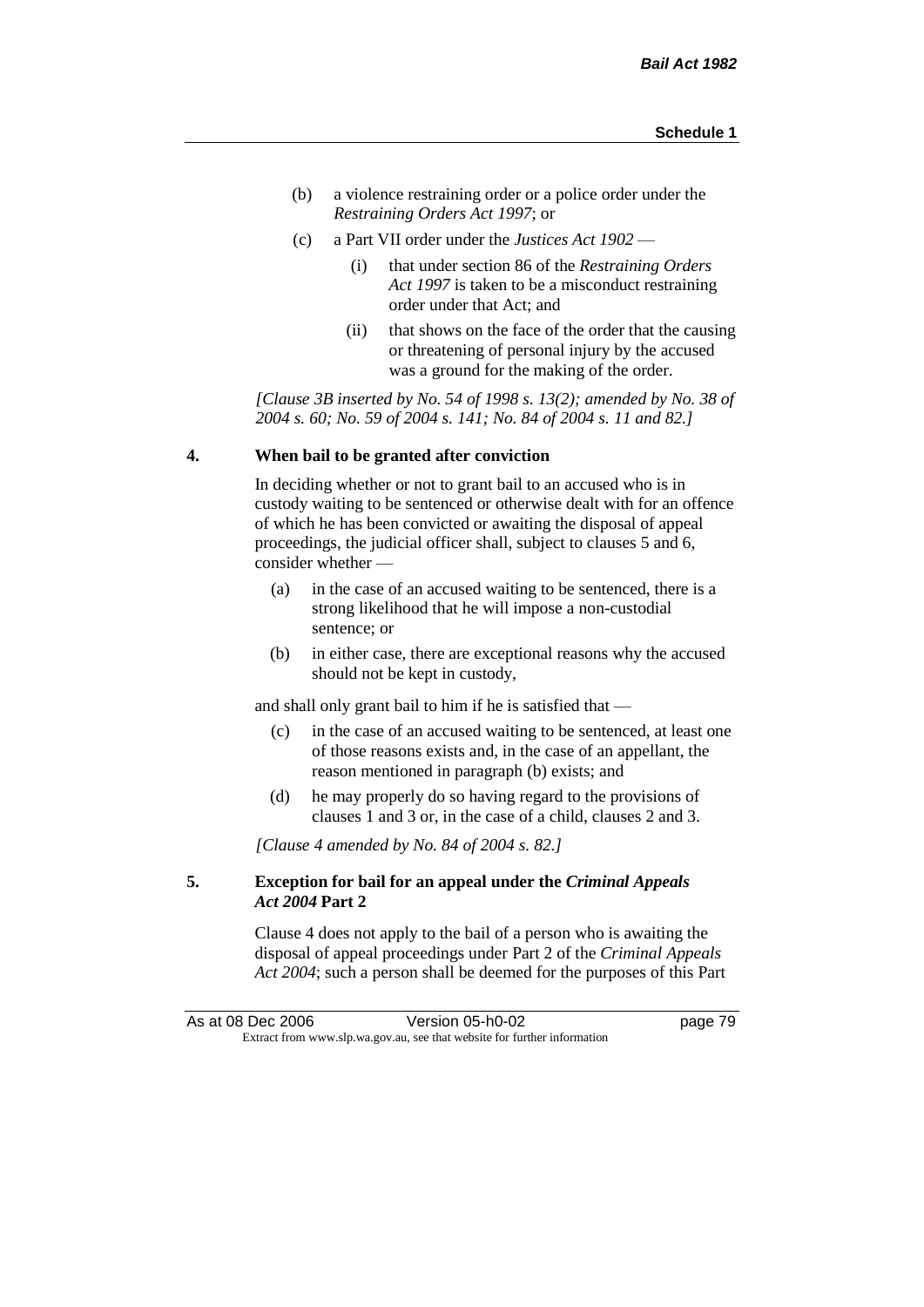to be awaiting an appearance in court before conviction for an offence.

*[Clause 5 inserted by No. 33 of 1989 s. 18; amended by No. 59 of 2004 s. 141; No. 84 of 2004 s. 11 and 82.]*

#### **6. Bail of people on community orders, etc.**

For the purpose of determining whether clause 4 applies, a person in custody —

- (a) under section 50, 79, 84E, 128, 129 or 132 of the *Sentencing Act 1995* in connection with a possible breach of a conditional release order, a sentence of suspended imprisonment or conditional suspended imprisonment or a community order imposed under that Act; or
- (b) under section 43 of the *Young Offenders Act 1994* in respect of an alleged breach of a youth community based order, an intensive youth supervision order or a conditional release order made under that Act,

is to be taken as not having been convicted of the offence for which the sentence was imposed.

*[Clause 6 inserted by No. 78 of 1995 s. 8; amended by No. 27 of 2004 s. 13(3).]*

Limitation on period of bail

### **7. Bail for initial appearance to be for not more than 7 days**

In fixing the terms of bail of an accused for his initial appearance in court for an offence, a justice or an authorised officer shall require him to make the appearance within the period of 7 days commencing on and including the day on which the accused was arrested for the offence.

*[Clause 7 amended by No. 84 of 2004 s. 82.]*

### **8. Bail on adjournment in court of summary jurisdiction to be for not more than 30 days except by consent**

In fixing the terms of bail of an accused for an appearance in court after an adjournment of proceedings for an offence, a judicial officer

page 80 **Version 05-h0-02** As at 08 Dec 2006 Extract from www.slp.wa.gov.au, see that website for further information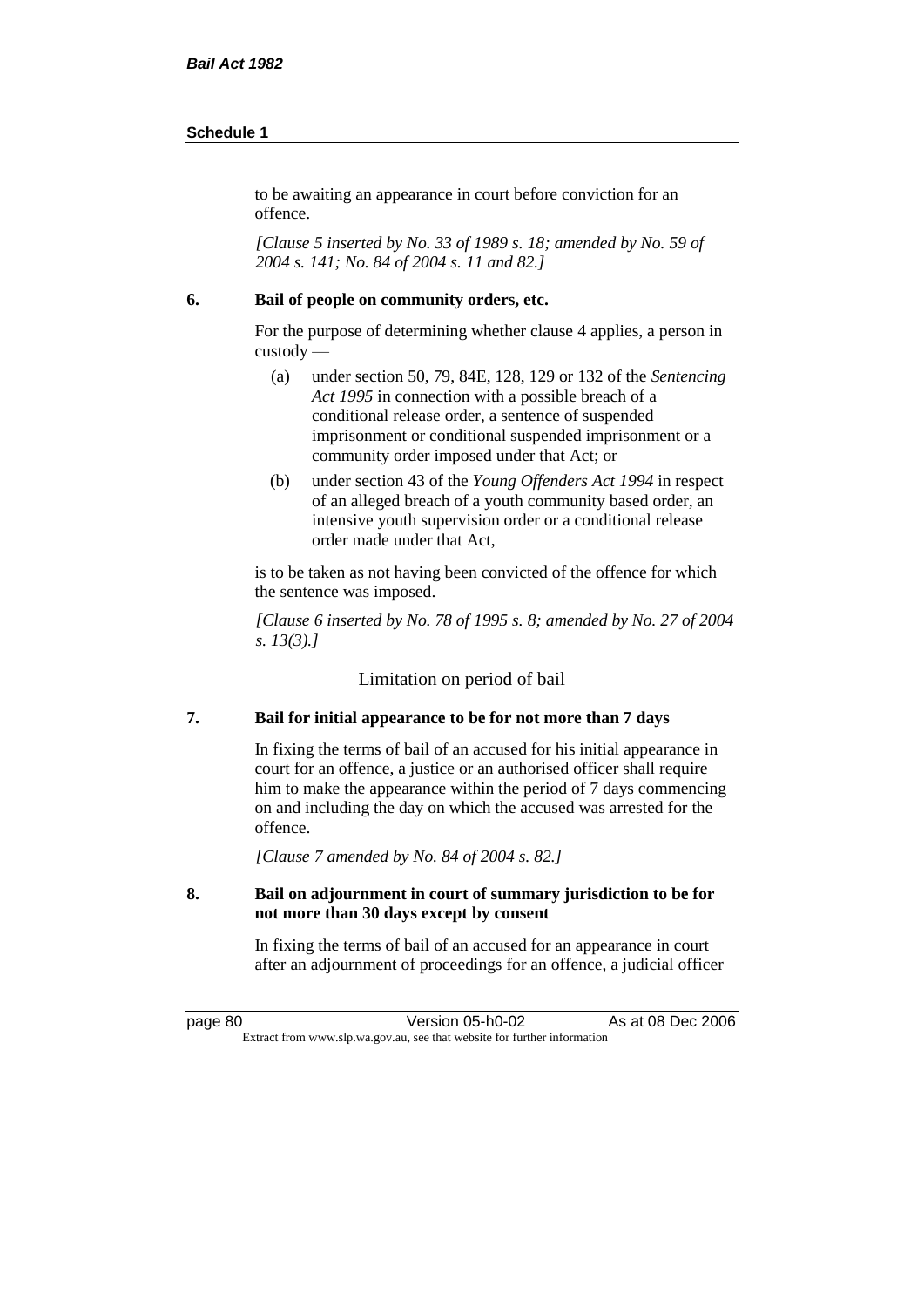sitting as a court of summary jurisdiction shall require him to make the appearance within the period of 30 days commencing on and including the day on which the proceedings are adjourned, unless the accused consents to appear on a later day.

*[Clause 8 amended by No. 49 of 1988 s. 90(c); No. 59 of 2004 s. 141; No. 84 of 2004 s. 82.]*

### **9. Provision as to calculation of time**

The periods specified in clauses 7 and 8 shall be calculated to include any Sunday or public holiday.

## **Part D — Conditions which may be imposed on a grant of bail**

### **1. Conditions as to forfeiture and giving security may be imposed on the accused and sureties**

- (1) A judicial officer or authorised officer, on a grant of bail, may impose conditions under this clause if he considers that it is desirable to do so to ensure the performance of the accused's bail undertaking.
- (2) If a judicial officer or authorised officer considers that it is desirable as mentioned in subclause (1), he may in addition to releasing the accused on his bail undertaking impose any one or more of the following conditions —
	- (a) that the accused in his bail undertaking agree to forfeit a specified amount of money if he fails to comply with any requirement of his bail undertaking mentioned in section  $28(2)(a)$  or (b)(ii);
	- (b) that a surety or a specified number of sureties enter into a surety undertaking or surety undertakings whereby he or they agree to forfeit a specified amount or specified amounts of money if the accused fails to comply with any requirement of his bail undertaking mentioned in section 28(2)(a) or (b)(ii);
	- (c) that any of them the accused and the surety or sureties give security of a specified value, including the deposit of a specified amount of cash, for the performance of their respective obligations;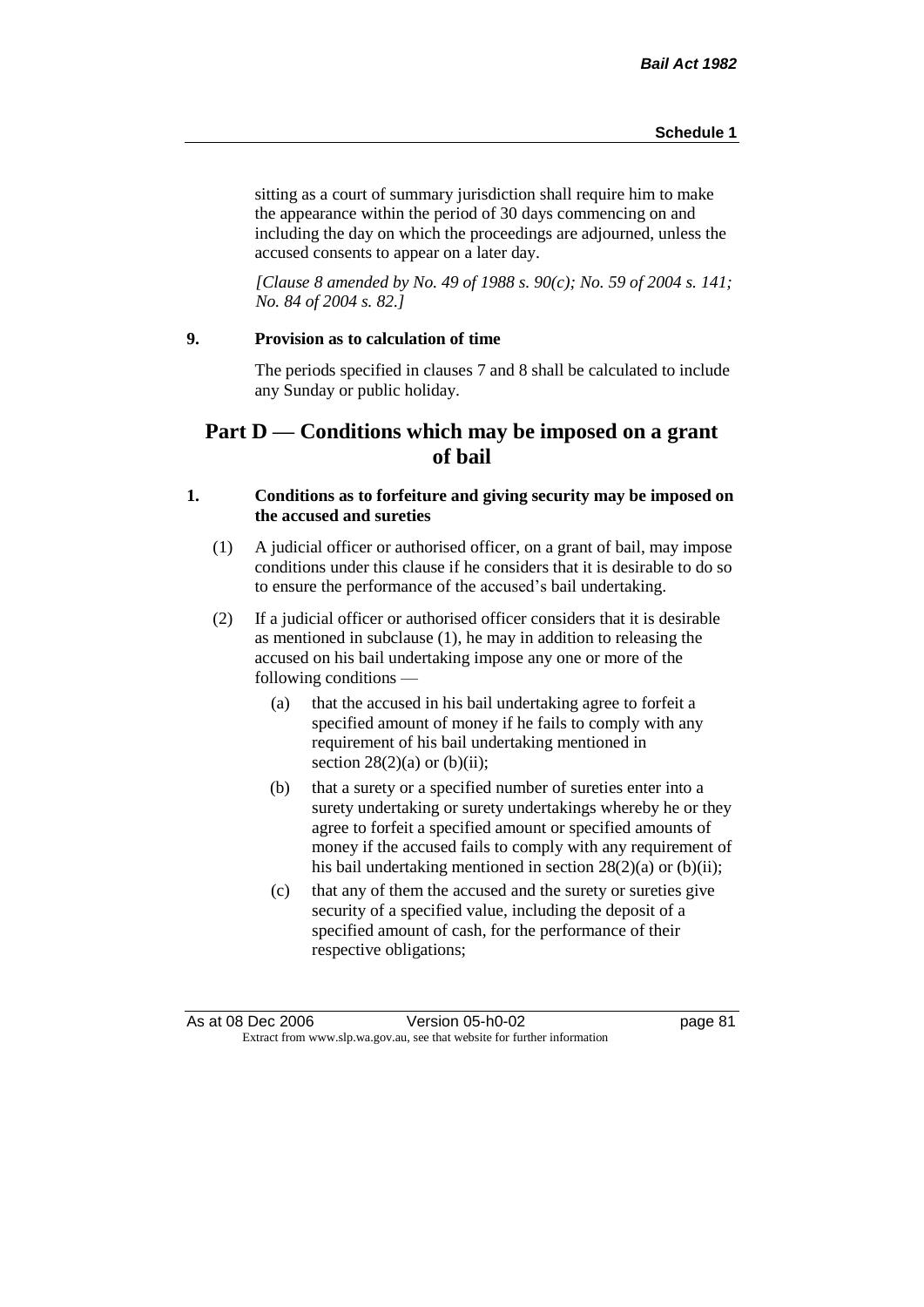- (d) that any of them the accused and the surety or sureties deposit with a specified officer any specified passbook or document relating to the title to, or ownership of, any account or other asset offered as security for the performance of their respective obligations; or
- (e) that any of them the accused and the surety or sureties, at his or their own expense or otherwise, enter into such mortgage, charge, assignment or other transaction, or take such other step, as may be required, including completion of the necessary documents, to render any security effective and enforceable by the State.
- (3) The nature and sufficiency of any security, and the documentation therefor, required under subclause (2) shall be determined by the judicial officer or authorised officer who imposed the condition or, if no determination is so made —
	- (a) by the person before whom the bail undertaking is entered into, where the security is to be given by the accused; and
	- (b) where the security is to be given by a surety, by any person authorised under section 36 to approve the surety or before whom the surety undertaking is entered into.
- (4) When a bail undertaking ceases to have effect as provided in section 34(a) to (d), or upon an accused being acquitted of a charge under section  $51(1)$  or (2) or discharged from further proceedings therefor, each of them the accused, or where section 34(b) applies his personal representative, and any surety is entitled to have returned to him any security given under subclause (2).
- (5) When a surety undertaking ceases to have effect as provided in section 47(a) to (f), a surety is entitled to have returned to him any security given under subclause  $(2)$ .

*[Clause 1 amended by No. 65 of 2003 s. 121(3); No. 84 of 2004 s. 82.]*

### **2. Other conditions which may be imposed**

- (1) A judicial officer or authorised officer, on a grant of bail, may impose conditions —
	- (a) to be complied with before the accused is released on bail or while the accused is on bail;

| page 82                                                                  | Version 05-h0-02 | As at 08 Dec 2006 |
|--------------------------------------------------------------------------|------------------|-------------------|
| Extract from www.slp.wa.gov.au, see that website for further information |                  |                   |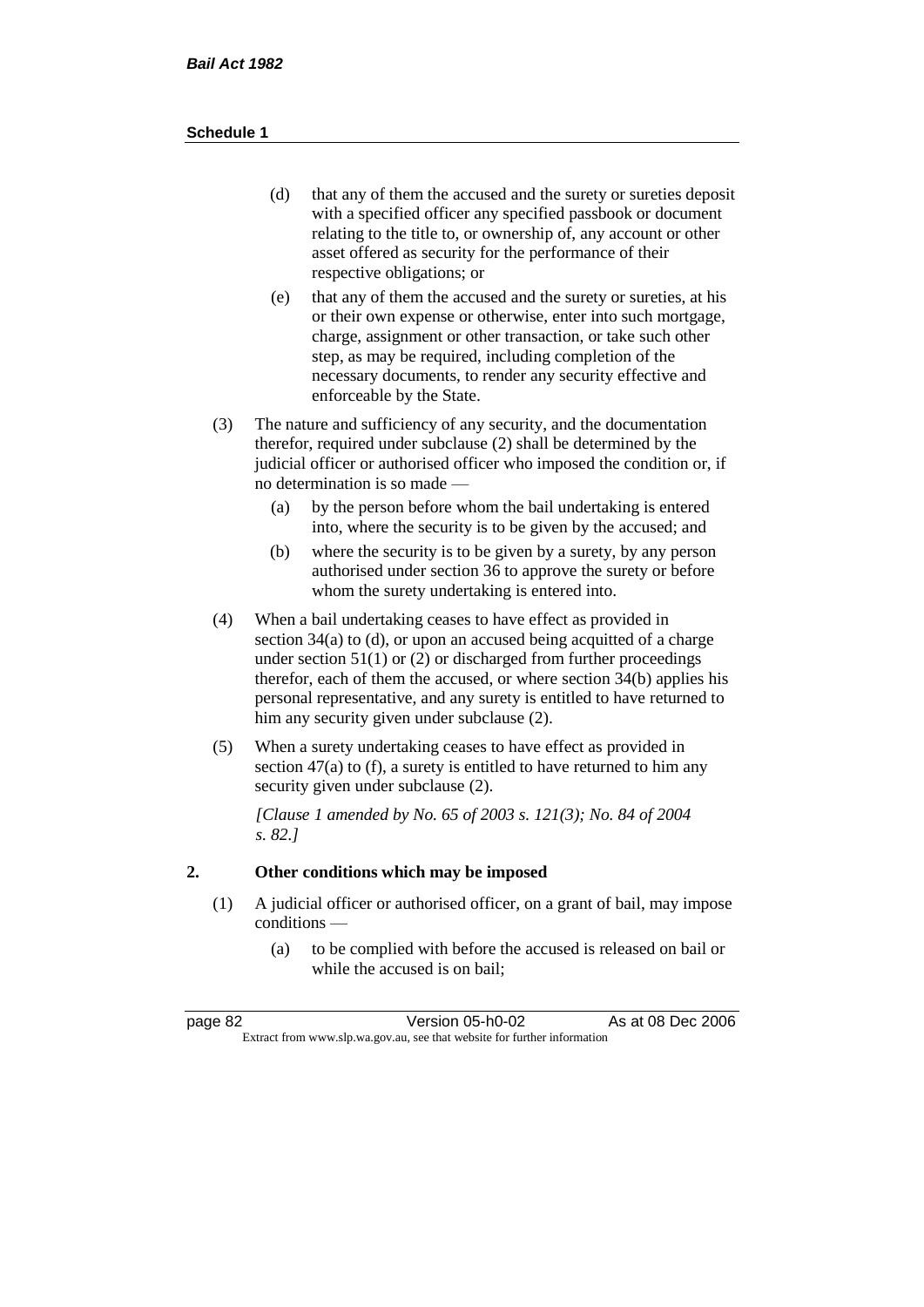- (b) as to the accused's conduct while on bail; or
- (c) as to where the accused shall reside while on bail,

if he considers that it is desirable for any purpose mentioned in subclause (2), (2b), (3) or (4).

(1a) Without limiting subclause (1), a judicial officer or authorised officer shall, on a grant of bail to a child accused, consider whether it is desirable for any purpose mentioned in subclause (2) to impose a condition as to —

- (a) any period in each day during which the child is to remain at a particular place;
- (b) any person with whom the child is not to associate or communicate;
- (c) any place that the child is not to frequent;
- (d) the attendance by the child at a school or other educational institution; or
- (e) any other matter,

and the judicial officer or authorised officer may impose any such condition.

- (2) Any condition may be imposed under subclause (1) or (1a) to ensure that an accused —
	- (a) appears in court in accordance with his bail undertaking;
	- (b) does not while on bail commit an offence;
	- (c) does not endanger the safety, welfare or property of any person;
	- (d) does not interfere with witnesses or otherwise obstruct the course of justice, whether in relation to himself or any other person; or
	- (e) as regards the period when the accused is on trial, does not prejudice the proper conduct of the trial.
- (2a) Before imposing a condition on a grant of bail for a purpose mentioned in subclause (2)(c) or (d) a judicial officer or authorised officer is to consider whether that purpose would be better served, or could be better assisted, by a restraining order made under the *Restraining Orders Act 1997* and whether, in the case of a judicial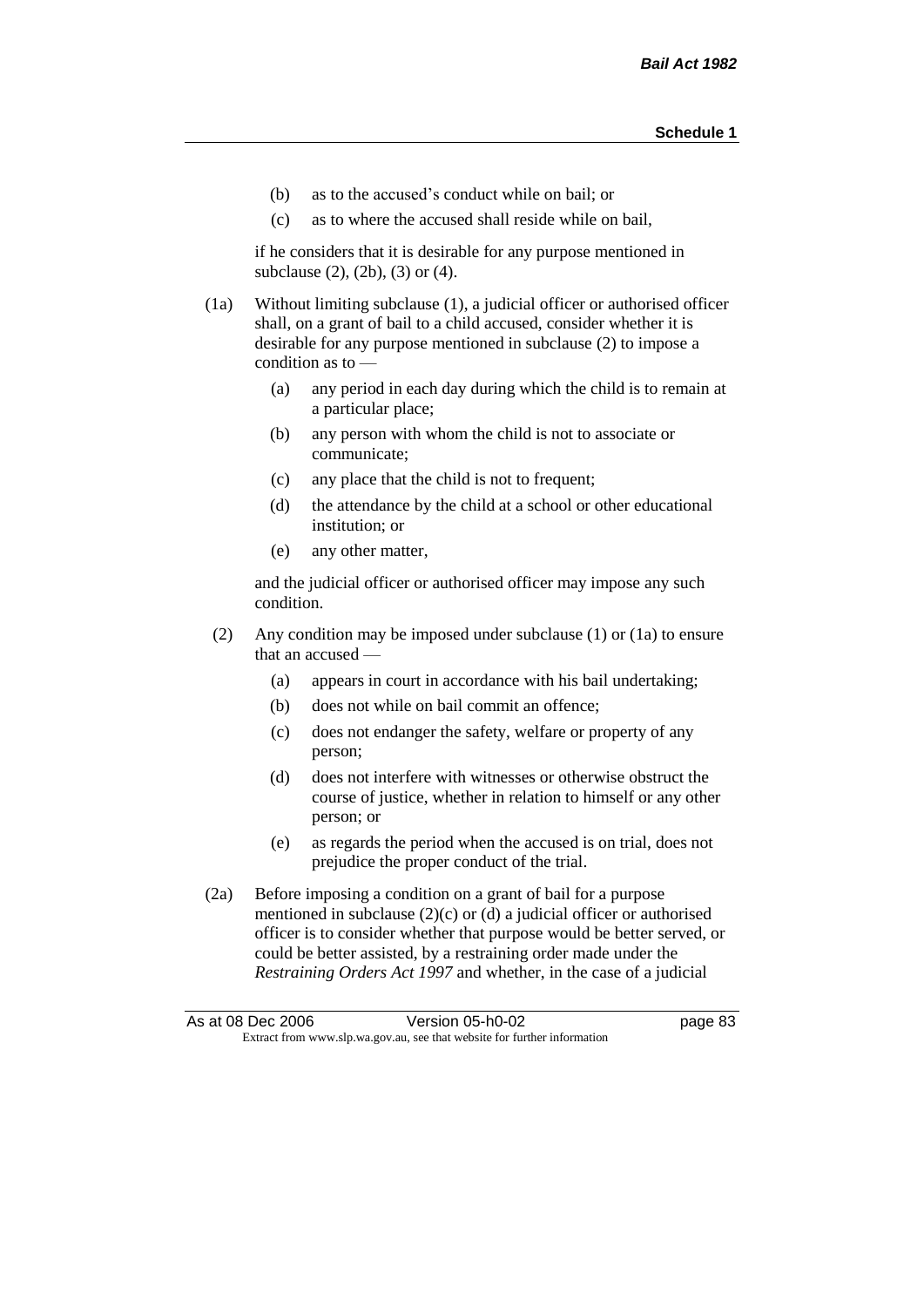officer, to exercise the power in section 63 of that Act or, in the case of an authorised officer, to make a telephone application under that Act.

- (2b) Where a judicial officer is of the opinion that the accused should while on bail —
	- (a) be counselled for a behavioural problem; or
	- (b) attend a course or programme that may assist with such a problem,

the judicial officer may under subclause (1) impose a condition for that purpose that requires the accused to —

- (c) attend a prescribed person to be counselled; or
- (d) attend a prescribed course or programme,

that is specified by the judicial officer in the condition.

- (3) Where a judicial officer who grants bail to an accused is of the opinion that the accused's physical condition ought to be examined the officer may, under subclause (1), impose any condition which the officer considers desirable for the purpose of ensuring that the accused is examined by a medical practitioner.
- (3a) Where a judicial officer who grants bail to an accused is of the opinion that the accused's mental condition ought to be examined the officer may, under subclause (1), impose any condition which the officer considers desirable for the purpose of ensuring that the accused's mental condition is examined including a condition —
	- (a) that the accused be examined by a medical practitioner or an authorised mental health practitioner (as defined in the *Mental Health Act 1996*) for the purpose of deciding whether to make a referral under section 29 of that Act;
	- (b) that the accused be admitted to an authorised hospital (as defined in the *Mental Health Act 1996*);
	- (c) that the accused be examined by a psychiatrist.
- (4) Where a judicial officer is of the opinion that an accused is suffering from alcohol or drug abuse and is in need of care or treatment either on that account, or to enable him to be prepared for his trial, the judicial officer may, under subclause (1), impose any condition which he considers desirable for the purpose of ensuring that the accused

| page 84 | Version 05-h0-02                                                         | As at 08 Dec 2006 |
|---------|--------------------------------------------------------------------------|-------------------|
|         | Extract from www.slp.wa.gov.au, see that website for further information |                   |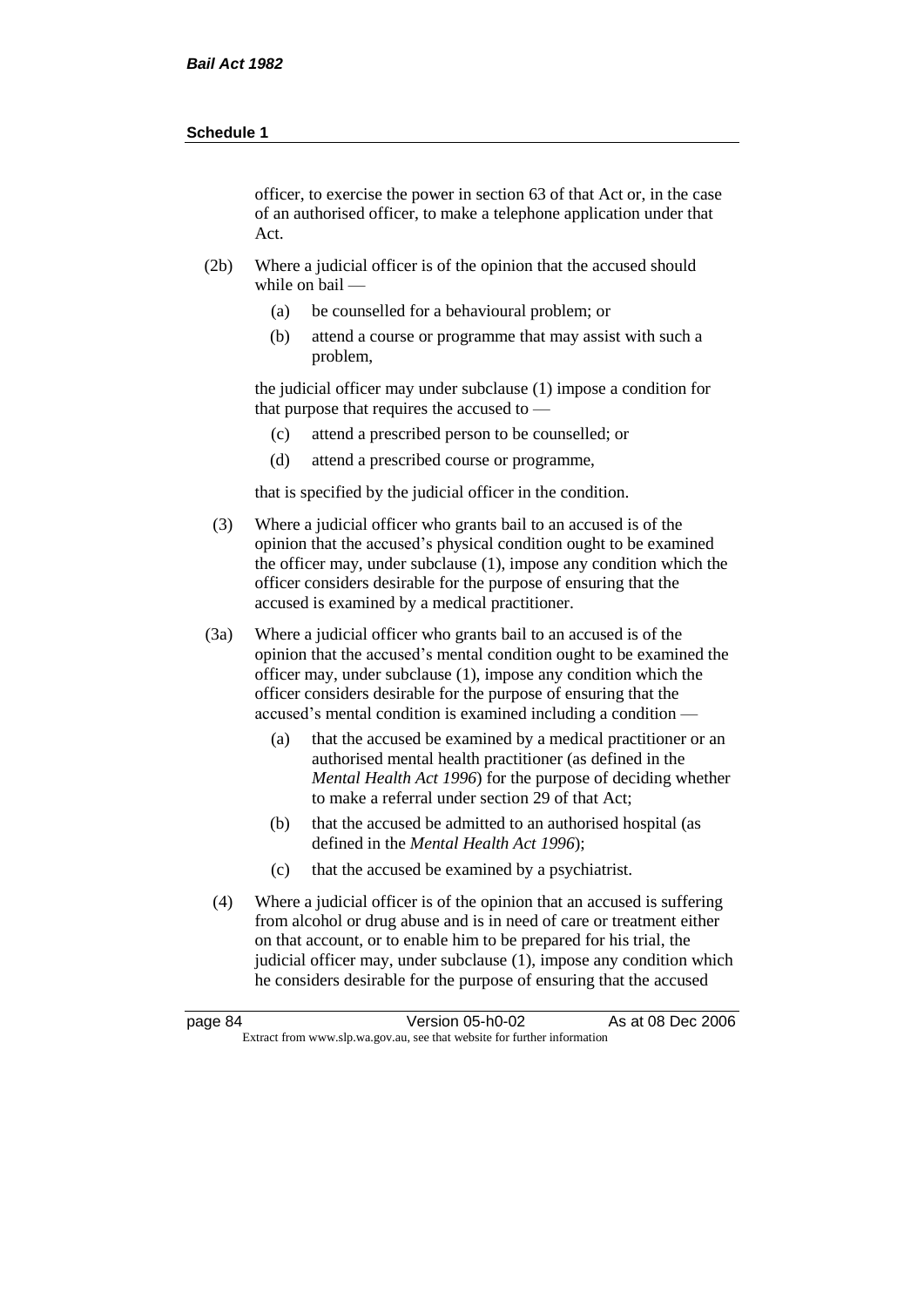receives such care or treatment, including that he lives in, or from time to time attends at, a specified institution or place in order to receive such care or treatment.

- (5) Where a judicial officer imposes a condition for a purpose mentioned in subclause (2b), (3), (3a) or (4), the judicial officer shall cause to be sent to the person who is to counsel or examine the accused, or the place at which the accused is to attend, a statement of the reasons for imposing the condition.
- (6) Where a condition is imposed under this clause that an accused shall reside in premises established for the accommodation of persons to whom bail has been granted, that condition shall be deemed to include a further condition that the accused shall comply with such rules as are for the time being laid down for the maintenance of the good order of those premises, whether such rules are made under section 67 or by the authority responsible for the good order of the premises.
- (7) In this clause —

**"medical practitioner"** means a medical practitioner within the meaning of the *Medical Act 1894*; and

**"psychiatrist"** has the same meaning as it has in the *Mental Health Act 1996*.

*[Clause 2 amended by No. 45 of 1993 s. 10(3); No. 69 of 1996 s. 3; No. 54 of 1998 s. 12; No. 84 of 2004 s. 82.]*

#### **3. Home detention condition may be imposed**

- (1) A judicial officer may, subject to this clause, impose a home detention condition as a condition on a grant of bail.
- (2) A home detention condition shall not be imposed unless the accused is over the age of 17 years and the judicial officer is satisfied —
	- (a) after considering a report from a community corrections officer about the accused and his circumstances, that the accused is suitable to be subject to a home detention condition;
	- (b) that the place where it is proposed the accused will remain while subject to the home detention condition is a suitable place; and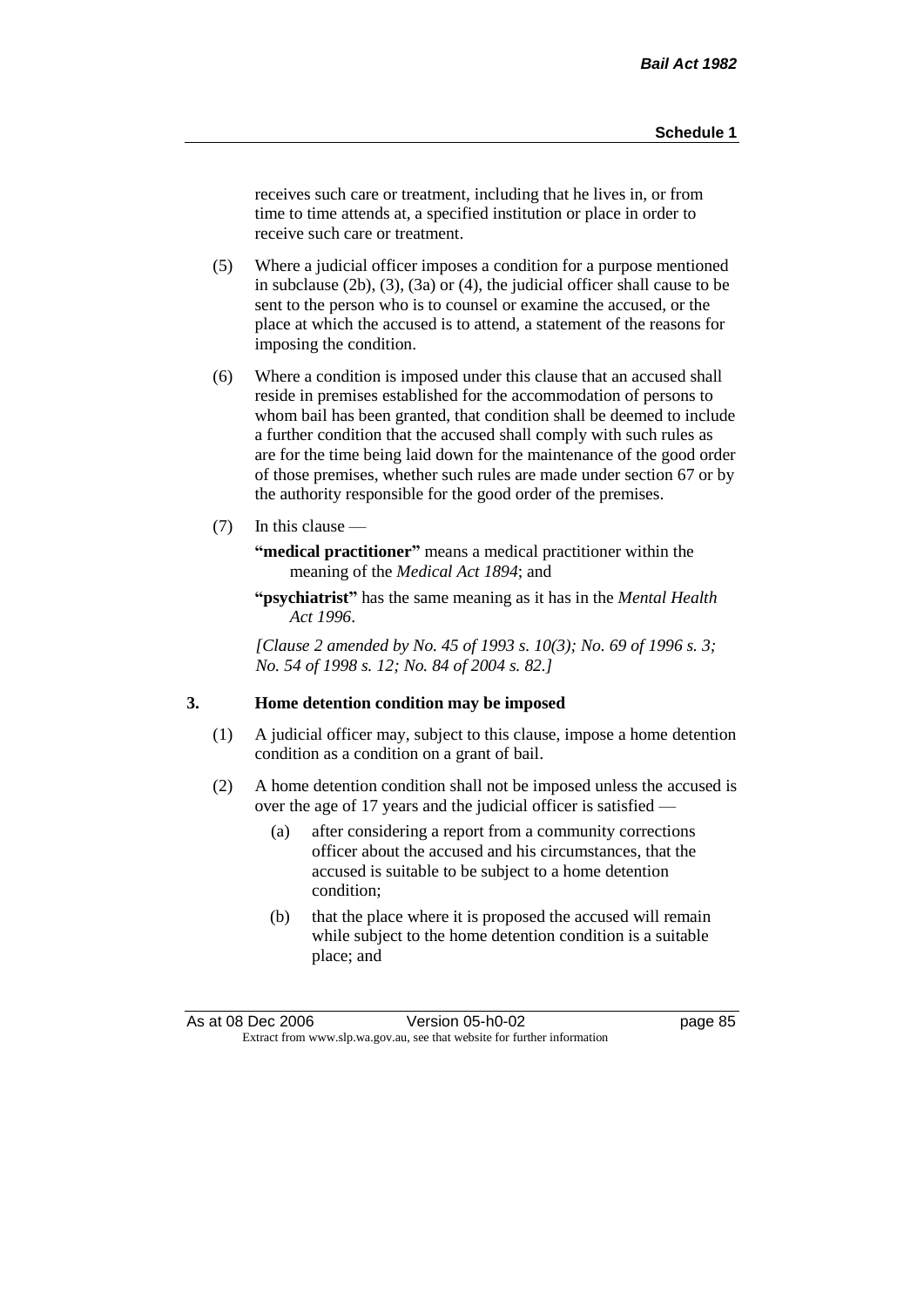- (c) that unless a home detention condition is imposed, the accused will not be released on bail.
- (3) A home detention condition is a condition that while the accused is on bail the accused shall —
	- (a) remain at and not leave the place specified in the bail record form and in the bail undertaking (or in a notice under section 50E) until the time specified, or deemed by section 31(3) to be specified, in the bail undertaking except —
		- (i) to work in gainful employment approved by a community corrections officer;
		- (ii) with the approval of a community corrections officer, to seek gainful employment;
		- (iii) to obtain urgent medical or dental treatment for the accused;
		- (iv) for the purpose of averting or minimizing a serious risk of death or injury to the accused or to another person;
		- (v) to obey an order issued under a written law (such as a summons) requiring the accused's presence elsewhere;
		- (vi) for a purpose approved of by a community corrections officer; or
		- (vii) on the direction of a community corrections officer;
	- (b) not leave the State;
	- (c) comply with every reasonable direction of a community corrections officer;
	- (d) comply with such of the conditions specified in the list provided under section 24A(4) as may be specified in a notice given under section 50E(b); and
	- (e) when requested to do so, produce a copy of his bail undertaking and any notice by the CEO (Justice) under section 50E for inspection by a community corrections officer or a member of the Police Force.

*[Clause 3 inserted by No. 61 of 1990 s. 15; amended by No. 31 of 1993 s. 9; No. 84 of 2004 s. 82.]*

page 86 Version 05-h0-02 As at 08 Dec 2006 Extract from www.slp.wa.gov.au, see that website for further information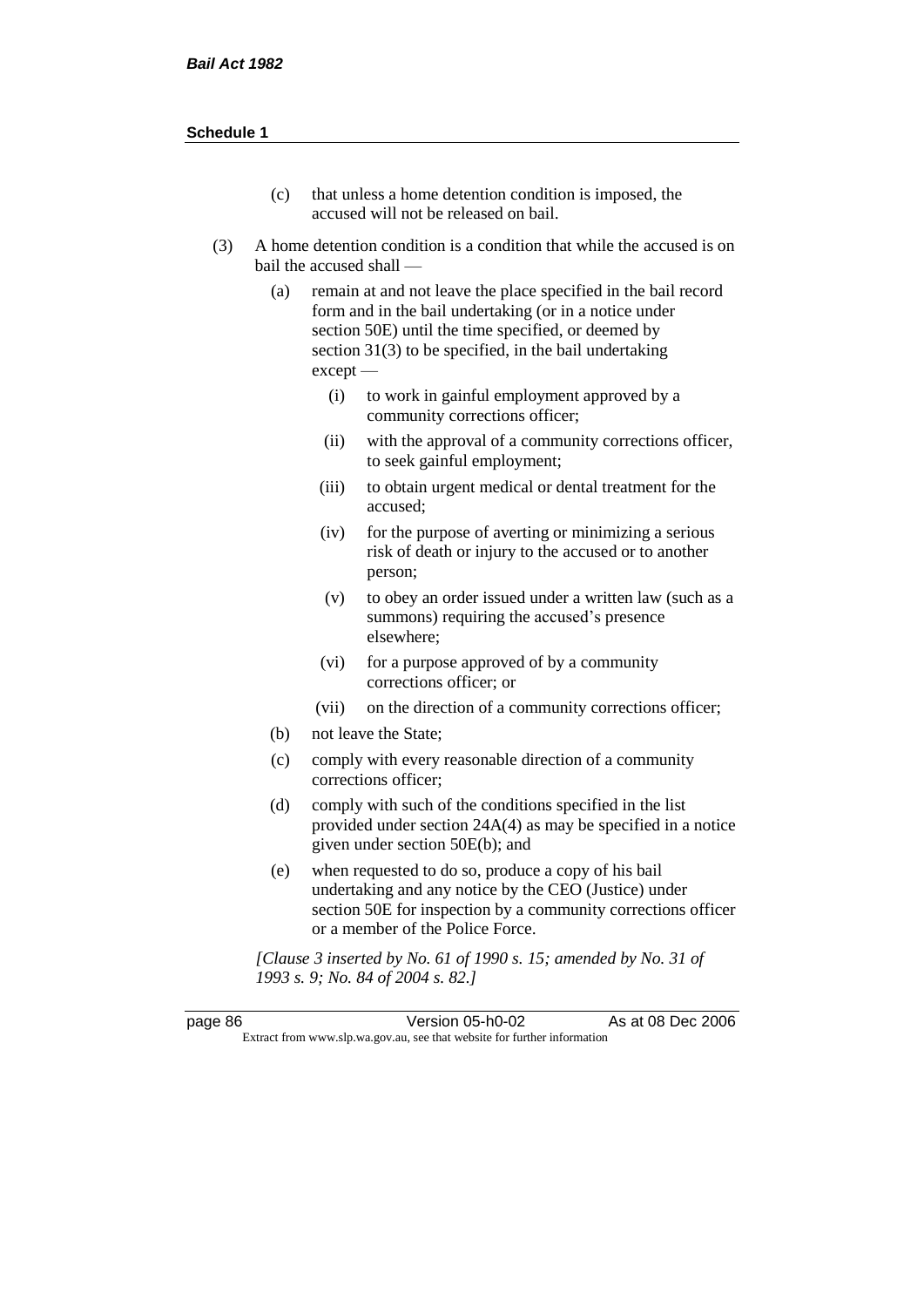# **Schedule 2**

*[Heading inserted by No. 45 of 1993 s. 11.]*

[Section 3(1)]

As at 08 Dec 2006 **Version 05-h0-02 page 87** Extract from www.slp.wa.gov.au, see that website for further information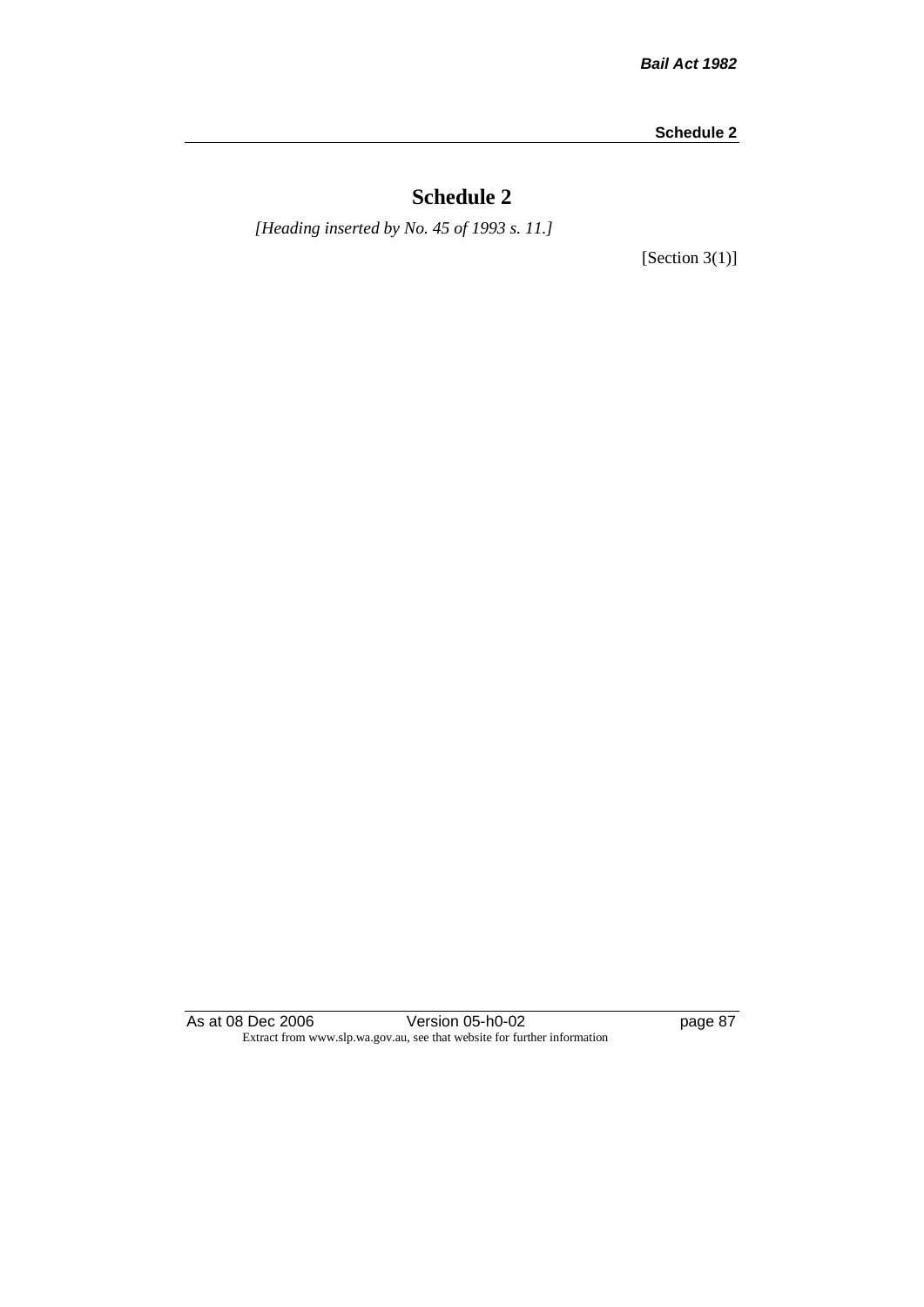|    | del ious offences            |                                                                                  |  |
|----|------------------------------|----------------------------------------------------------------------------------|--|
|    | <i><b>Enactment</b></i>      | <b>Description of offence</b>                                                    |  |
| 1. | <b>The Criminal Code</b>     |                                                                                  |  |
|    | s. 278 (as read with s. 282) | Wilful murder                                                                    |  |
|    | s. 279 (as read with s. 282) | Murder                                                                           |  |
|    | s. 280 (as read with s. 287) | Manslaughter                                                                     |  |
|    | s. 292                       | Disabling in order to commit<br>indictable offence                               |  |
|    | s. 294                       | Acts intended to cause grievous<br>bodily harm or to resist or prevent<br>arrest |  |
|    | s. 297                       | Grievous bodily harm                                                             |  |
|    | s. 301                       | Wounding and similar acts                                                        |  |
|    | s. $304(2)$                  | Acts or omissions, with intent to<br>harm, causing bodily harm or<br>danger      |  |
|    | s. 317                       | Assault occasioning bodily harm                                                  |  |
|    | s. $317A(a)$                 | Assault with intent to commit or<br>facilitate a crime                           |  |
|    | s. $317A(b)$                 | Assault with intent to do grievous<br>bodily harm                                |  |
|    | s. 318                       | Serious assaults                                                                 |  |
|    | s. 323                       | Indecent assault                                                                 |  |
|    | s. 324                       | Aggravated indecent assault                                                      |  |
|    | s. 325                       | Sexual penetration without consent                                               |  |
|    | s. 326                       | Aggravated sexual penetration<br>without consent                                 |  |
|    | s. 331B                      | Sexual servitude                                                                 |  |
|    | s. 331C                      | Conducting business involving<br>sexual servitude                                |  |

# **Serious offences**

page 88 **Version 05-h0-02** As at 08 Dec 2006 Extract from www.slp.wa.gov.au, see that website for further information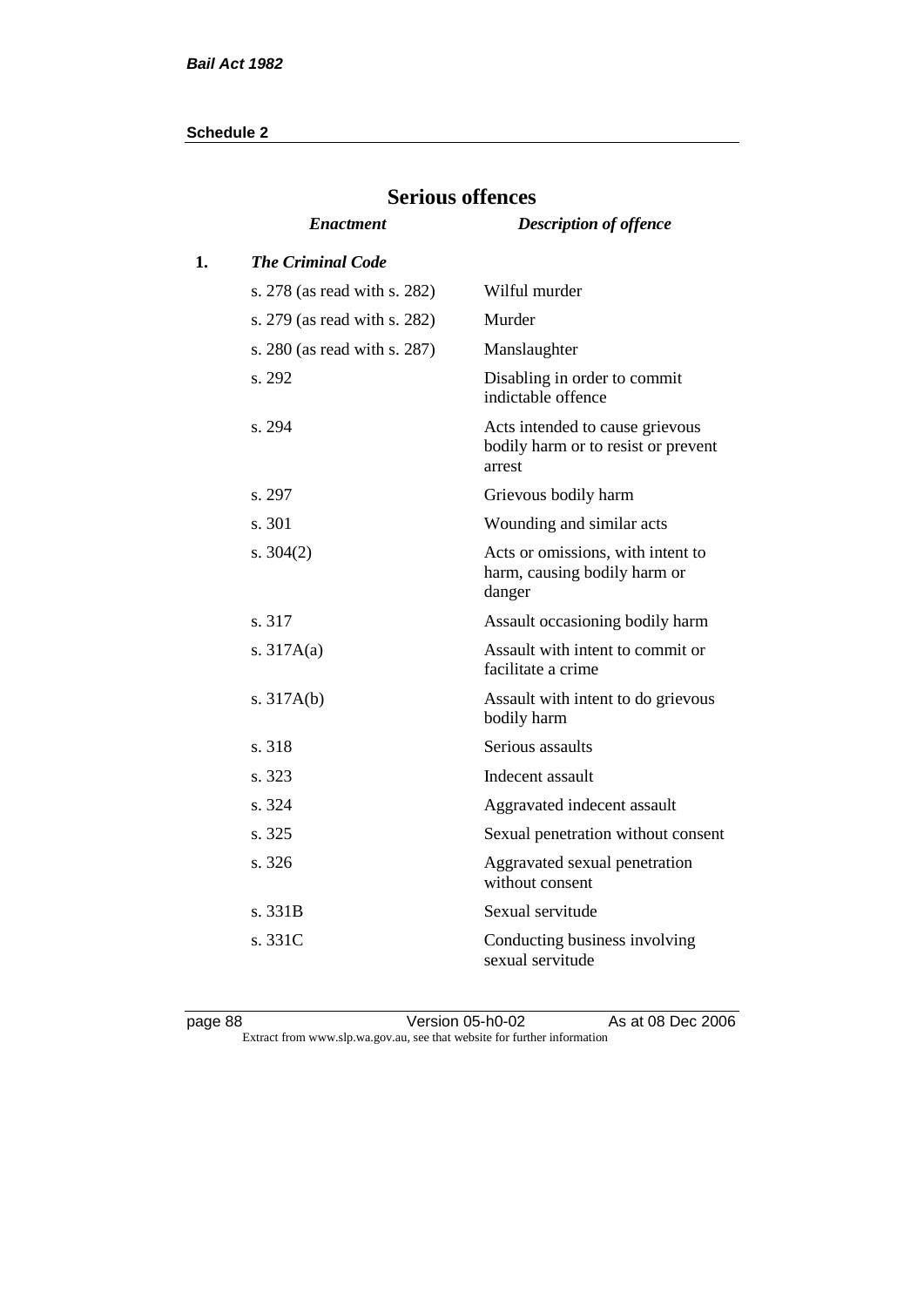|     | <b>Enactment</b>                   | <b>Description of offence</b>                                                                                                                      |
|-----|------------------------------------|----------------------------------------------------------------------------------------------------------------------------------------------------|
|     | s. 331D                            | Deceptive recruiting for<br>commercial sexual services                                                                                             |
|     | s. 332                             | Kidnapping                                                                                                                                         |
|     | s. 333                             | Deprivation of liberty                                                                                                                             |
|     | s. 338E                            | Stalking                                                                                                                                           |
|     | s. 378                             | Stealing a motor vehicle                                                                                                                           |
|     | s. 392                             | Robbery                                                                                                                                            |
|     | s. 393                             | Assault with intent to rob                                                                                                                         |
|     | s. 401                             | <b>Burglary</b>                                                                                                                                    |
|     | s. 444                             | Criminal damage, if the property is<br>destroyed or damaged by fire                                                                                |
| 2.  | <b>Bush Fires Act 1954</b>         |                                                                                                                                                    |
|     | s. 32                              | Wilfully lighting a fire or causing a<br>fire to be lit under such<br>circumstances as to be likely to<br>injure or damage a person or<br>property |
| 2a. | <b>Misuse of Drugs Act 1981</b>    |                                                                                                                                                    |
|     | s. $6(1)$                          | Offences concerned with<br>prohibited drugs generally                                                                                              |
|     | s. $7(1)$                          | Offences concerned with<br>prohibited plants generally                                                                                             |
|     | s. $33(1)(a)$                      | Attempting to commit an offence<br>under section $6(1)$ or $7(1)$                                                                                  |
|     | s. $33(2)(a)$                      | Conspiracy to commit an offence<br>under s. $6(1)$ or $7(1)$                                                                                       |
| 2b. | <b>Restraining Orders Act 1997</b> |                                                                                                                                                    |
|     | s. $61(1)$                         | Breach of a violence restraining<br>order                                                                                                          |

As at 08 Dec 2006 **Version 05-h0-02 page 89** Extract from www.slp.wa.gov.au, see that website for further information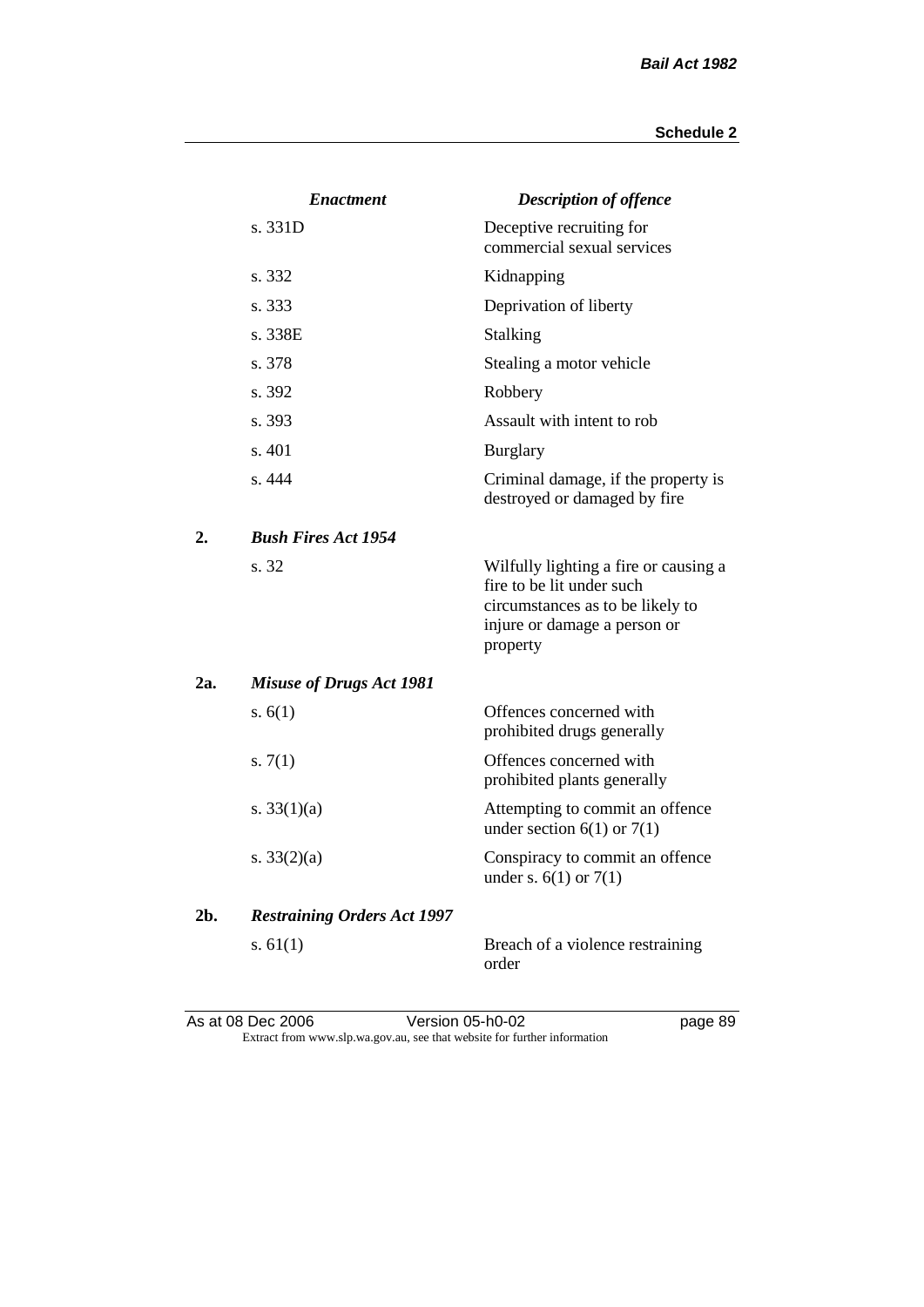|    | <b>Enactment</b>                                                                                                                                                                          |      | <b>Description of offence</b>                                                                                                                                  |
|----|-------------------------------------------------------------------------------------------------------------------------------------------------------------------------------------------|------|----------------------------------------------------------------------------------------------------------------------------------------------------------------|
|    | s. $61(2a)$                                                                                                                                                                               |      | Breach of a police order                                                                                                                                       |
|    | s. $86(2)$                                                                                                                                                                                |      | Breach of a Part VII order under<br>the Justices Act $1902$ —                                                                                                  |
|    |                                                                                                                                                                                           | (a)  | that under section 86 of the<br><b>Restraining Orders Act 1997</b><br>is taken to be a misconduct<br>restraining order under that<br>Act; and                  |
|    |                                                                                                                                                                                           | (b)  | that shows on the face of the<br>order that the causing or<br>threatening of personal<br>injury by the accused was a<br>ground for the making of the<br>order. |
| 3. | <b>Road Traffic Act 1974</b>                                                                                                                                                              |      |                                                                                                                                                                |
|    | s. 59                                                                                                                                                                                     |      | Dangerous driving causing death,<br>injury, etc.                                                                                                               |
|    | s. 59A                                                                                                                                                                                    | harm | Dangerous driving causing bodily                                                                                                                               |
|    | 1994 s. 13; No. 38 of 1998 s. 4(2); No. 54 of 1998 s. 15; No. 23 of<br>2001 s. 10(1); No. 4 of 2004 s. 24 and 26; No. 38 of 2004 s. 61;<br>No. 62 of 2004 s. 9(1); No. 84 of 2004 s. 82.] |      | [Schedule 2 inserted by No. 45 of 1993 s. 11; amended by No. 82 of                                                                                             |

page 90 **Version 05-h0-02** As at 08 Dec 2006 Extract from www.slp.wa.gov.au, see that website for further information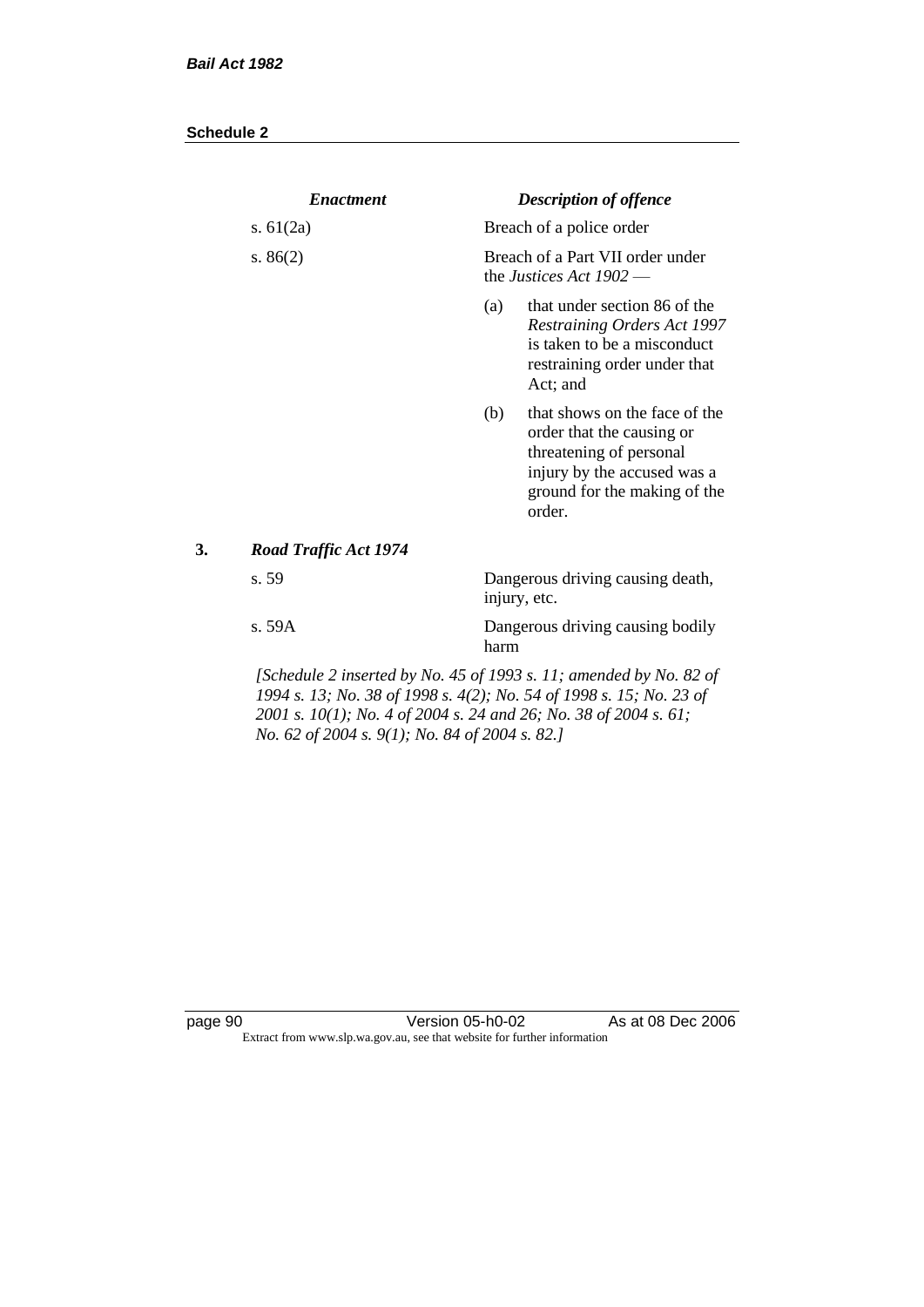### **Notes**

<sup>1</sup> This is a compilation of the *Bail Act 1982* and includes the amendments made by the other written laws referred to in the following table  $1a$ . The table also contains information about any reprint.

## **Compilation table**

| <b>Short title</b>                                                          | <b>Number</b><br>and year | Assent     | <b>Commencement</b>                                                        |
|-----------------------------------------------------------------------------|---------------------------|------------|----------------------------------------------------------------------------|
| Bail Act 1982                                                               | 86 of 1982                |            | 18 Nov 1982 6 Feb 1989 (see s. 2 and<br><i>Gazette</i> 27 Jan 1989 p. 263) |
| Acts Amendment<br>(Abolition of Capital)<br>Punishment) Act 1984<br>Pt. III | 52 of 1984                | 5 Sep 1984 | 3 Oct 1984                                                                 |
| <b>Bail Amendment</b><br>Act 1984 $^{2}$                                    | 74 of 1984                |            | 29 Nov 1984 6 Feb 1989 (see s. 2 and<br><i>Gazette</i> 27 Jan 1989 p. 263) |
| <b>Bail Amendment</b><br>Act 1988                                           | 15 of 1988                | 6 Sep 1988 | 6 Feb 1989 (see s. 2 and<br><i>Gazette</i> 27 Jan 1989 p. 263)             |
|                                                                             |                           |            |                                                                            |

**Reprint of the** *Bail Act 1982* **under the Reprints Act 1984 and s. 21 of the Bail Amendment Act 1988** <sup>3</sup> (includes amendments listed above)

| Criminal Law<br>Amendment Act 1988<br>Pt. 4                                       | 70 of 1988 | 15 Dec 1988 | 6 Feb 1989 (see s. 2(2)(b) and<br><i>Gazette</i> 27 Jan 1989 p. 263) |
|-----------------------------------------------------------------------------------|------------|-------------|----------------------------------------------------------------------|
| Acts Amendment<br>(Children's Court)<br>Act 1988 Pt. 13                           | 49 of 1988 | 22 Dec 1988 | 1 Dec 1989 (see s. 2 and<br><i>Gazette</i> 24 Nov 1989 p. 4327)      |
| Justices Amendment<br>Act 1989 s. 18                                              | 33 of 1989 | 22 Dec 1989 | 1 Jun 1991 (see s. 2 and<br><i>Gazette</i> 17 May 1991 p. 2455)      |
| <b>Community Corrections</b><br><b>Legislation Amendment</b><br>Act 1990 Pt. 2    | 61 of 1990 | 17 Dec 1990 | 3 Apr 1991 (see s. 2 and<br><i>Gazette</i> 22 Mar 1991 p. 1209)      |
| Child Welfare<br>Amendment Act (No. 2)<br>1990 s. 15                              | 83 of 1990 | 22 Dec 1990 | 1 Aug 1991 (see s. 2 and<br>Gazette 1 Aug 1991 p. 3983)              |
| Children's Court of<br>Western Australia<br>Amendment Act<br>$(No. 2)$ 1991 s. 21 | 15 of 1991 | 21 Jun 1991 | 9 Aug 1991 (see s. 2(2) and<br><i>Gazette</i> 9 Aug 1991 p. 4101)    |

**Reprint of the** *Bail Act 1982* **as at 17 Oct 1991** (includes amendments listed above)

| As at 08 Dec 2006 | Version 05-h0-02                                                         |  |
|-------------------|--------------------------------------------------------------------------|--|
|                   | Extract from www.slp.wa.gov.au, see that website for further information |  |

page  $91$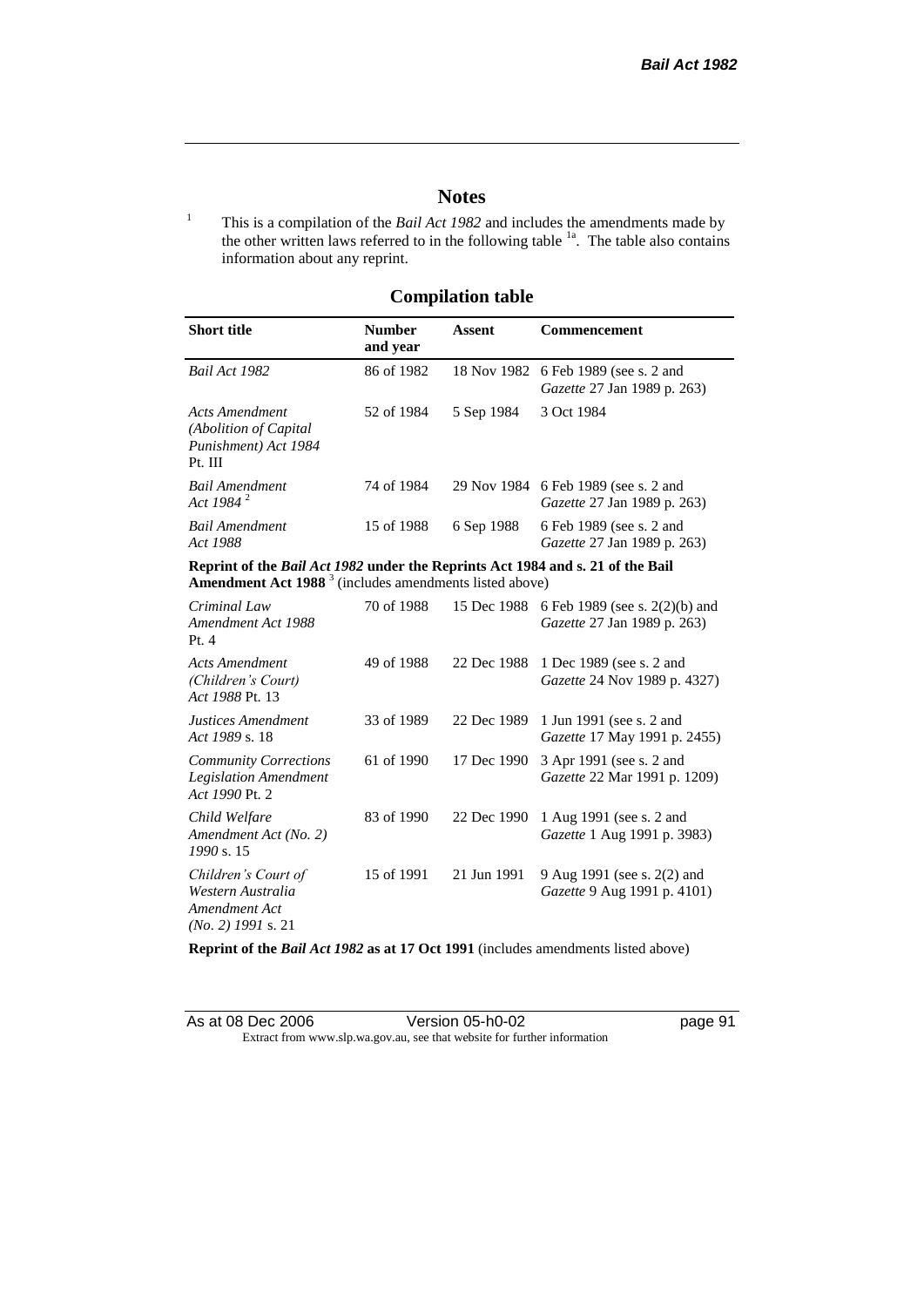| <b>Short title</b>                                                                         | <b>Number</b><br>and year | <b>Assent</b> | Commencement                                                                                                                                                         |
|--------------------------------------------------------------------------------------------|---------------------------|---------------|----------------------------------------------------------------------------------------------------------------------------------------------------------------------|
| <b>Acts Amendment (Sexual</b><br>Offences) Act 1992 Pt. 3                                  | 14 of 1992                | 17 Jun 1992   | 1 Aug 1992 (see s. 2 and<br>Gazette 28 Jul 1992 p. 3671)                                                                                                             |
| <b>Acts Amendment</b><br>(Ministry of Justice)<br>Act 1993 Pt. 3 <sup>4</sup>              | 31 of 1993                | 15 Dec 1993   | 1 Jul 1993 (see s. 2)                                                                                                                                                |
| Criminal Procedure<br>Amendment Act 1993<br>Pt. $2^5$                                      | 45 of 1993                | 20 Dec 1993   | Act other than s. 7-9 and<br>10(2)(b): 17 Jan 1994 (see<br>s. $2(1)$ ;<br>s. 7-9 and 10(2)(b): 4 Mar 1994<br>(see s. $2(2)$ and <i>Gazette</i><br>4 Mar 1994 p. 915) |
| Criminal Law<br>Amendment Act 1994<br>s. $13(1)$ and $(2)$                                 | 82 of 1994                | 23 Dec 1994   | 20 Jan 1995 (see s. 2(2))                                                                                                                                            |
| Acts Amendment (Fines,<br>Penalties and<br><b>Infringement Notices</b> )<br>Act 1994 Pt. 3 | 92 of 1994                | 23 Dec 1994   | 1 Jan 1995 (see s. 2(1) and<br>Gazette 30 Dec 1994 p. 7211)                                                                                                          |
| Sentencing<br>(Consequential<br>Provisions) Act 1995<br>Pt. 5                              | 78 of 1995                | 16 Jan 1996   | 4 Nov 1996 (see s. 2 and<br>Gazette 25 Oct 1996 p. 5632)                                                                                                             |
| Coroners Act 1996 s. 61                                                                    | 2 of 1996                 |               | 24 May 1996 7 Apr 1997 (see s. 2 and<br>Gazette 18 Mar 1997 p. 1529)                                                                                                 |
| <b>Mental Health</b><br>(Consequential<br>Provisions) Act 1996<br>Pt. 2                    | 69 of 1996                |               | 13 Nov 1996 13 Nov 1997 (see s. 2)                                                                                                                                   |
| <b>Reprint of the Bail Act 1982 as at 13 Mar 1997</b> (includes amendments listed above    |                           |               | except those in the <i>Coroners Act 1996</i> and the <i>Mental Health (Consequential Provisions)</i>                                                                 |

except those in the *Coroners Act 1996* and the *Mental Health (Consequential Provisions) Act 1996*) (corrections to reprint in *Gazette* 25 Jul 1997 p. 3909 and 14 Nov 1997 p. 6426)

| Statutes (Repeals and<br>Minor Amendments)<br><i>Act 1997 s.</i> 21 |                                    | 57 of 1997 15 Dec 1997 15 Dec 1997 (see s. 2(1)) |
|---------------------------------------------------------------------|------------------------------------|--------------------------------------------------|
| Criminal Law<br>Amendment Act (No. 1)<br>$1998$ s. 4(2)             | 38 of 1998 25 Sep 1998 23 Oct 1998 |                                                  |

page 92 **blue 120 Version 05-h0-02** As at 08 Dec 2006 Extract from www.slp.wa.gov.au, see that website for further information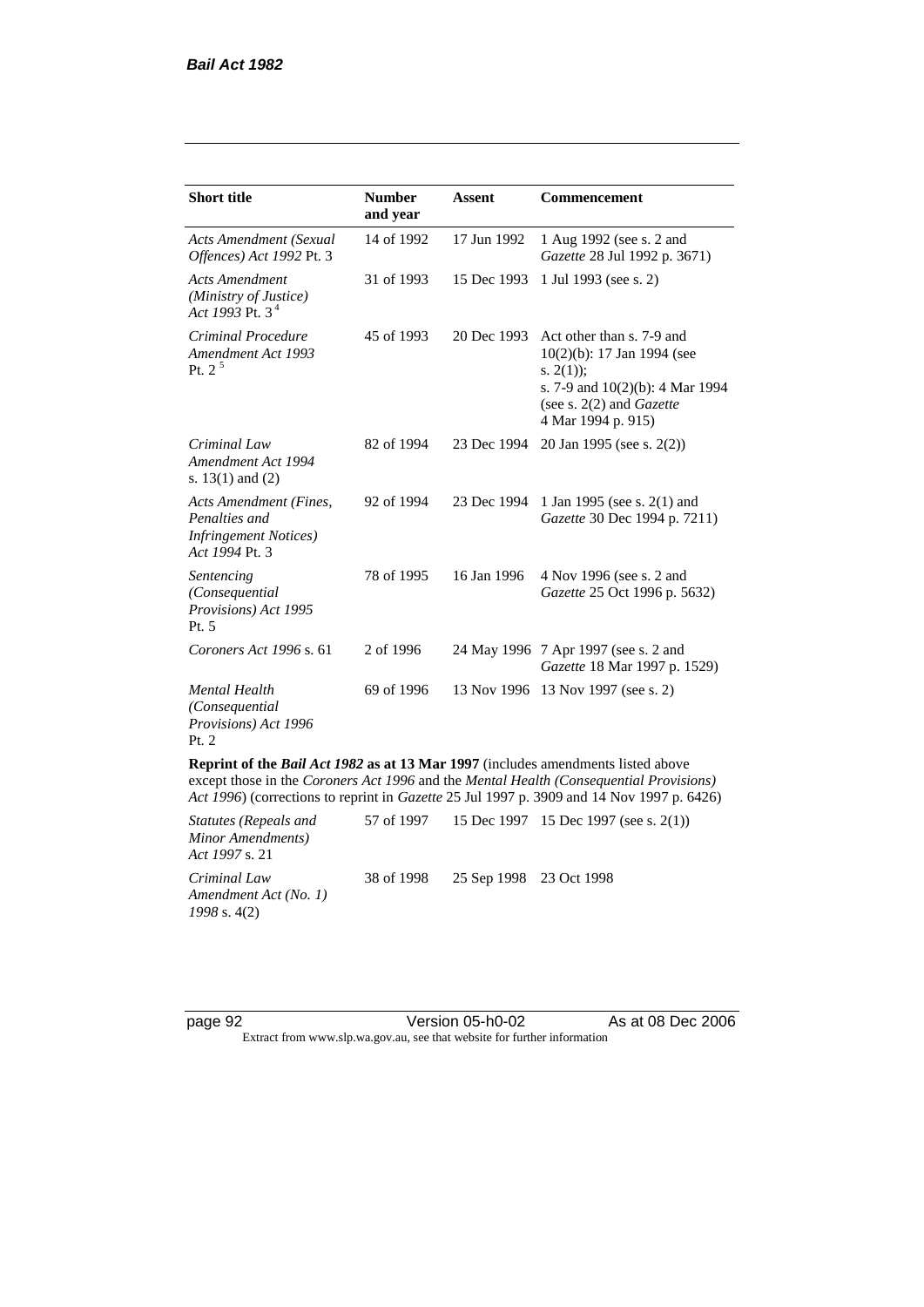| <b>Short title</b>                                                                                 | <b>Number</b><br>and year | <b>Assent</b>           | Commencement                                                                                                                                                                                                                                                                                                       |
|----------------------------------------------------------------------------------------------------|---------------------------|-------------------------|--------------------------------------------------------------------------------------------------------------------------------------------------------------------------------------------------------------------------------------------------------------------------------------------------------------------|
| <b>Bail Amendment</b><br>Act 1998 <sup>6</sup>                                                     | 54 of 1998                | 11 Jan 1999             | Pt. 4 and 7: 15 May 1999<br>(see s. 2 and Gazette<br>11 May 1999 p. 1905);<br>Pt. 2, 3 and 5 (other than s. 12):<br>8 Mar 2000 (see s. 2 and<br>Gazette 7 Mar 2000 p. 1039);<br>s. 12: 1 Sep 2000 (see s. 2 and<br>Gazette 29 Aug 2000 p. 4985);<br>Pt. 6: 4 Dec 2000 (see s. 2 and<br>Gazette 4 Dec 2000 p. 6799) |
| Reprint of the Bail Act 1982 as at 27 Aug 1999 (includes amendments listed above)                  |                           |                         |                                                                                                                                                                                                                                                                                                                    |
| Court Security and<br><b>Custodial Services</b><br>(Consequential)<br>Provisions) Act 1999<br>Pt.3 | 47 of 1999                | 8 Dec 1999              | 18 Dec 1999 (see s. 2 and<br>Gazette 17 Dec 1999 p. 6175-6)                                                                                                                                                                                                                                                        |
| Criminal Law Amendment<br>Act 2001 s. $10(1)$                                                      | 23 of 2001                | 26 Nov 2001 24 Dec 2001 |                                                                                                                                                                                                                                                                                                                    |
| Criminal Investigation<br>(Identifying People)<br>Act 2002 s. 96                                   | 6 of 2002                 | 4 Jun 2002              | 20 Nov 2002 (see s. 2 and<br>Gazette 19 Nov 2002 p. 5505)                                                                                                                                                                                                                                                          |
| Criminal Law (Procedure)<br>Amendment Act 2002 Pt. 4<br>Div. 1                                     | 27 of 2002                | 25 Sep 2002             | 27 Sep 2002 (see s. 2 and<br>Gazette 27 Sep 2002 p. 4875)                                                                                                                                                                                                                                                          |
| Sentencing Legislation<br>Amendment and Repeal<br>Act 2003 s. 29(3) and 37                         | 50 of 2003                | 9 Jul 2003              | s. 29(3): 31 Aug 2003 (see s. 2<br>and Gazette 29 Aug 2003<br>p. 3833);<br>s. 37: 15 May 2004 (see s. 2 and<br><i>Gazette</i> 14 May 2004 p. 1445)                                                                                                                                                                 |
| Acts Amendment and<br>Repeal (Courts and Legal<br>Practice) Act 2003 s. 88,<br>97, 121             | 65 of 2003                | 4 Dec 2003              | 1 Jan 2004 (see s. 2 and Gazette<br>30 Dec 2003 p. 5722)                                                                                                                                                                                                                                                           |
| Statutes (Repeals and<br>Minor Amendments)<br>Act 2003 s. 29                                       | 74 of 2003                | 15 Dec 2003             | 15 Dec 2003 (see s. 2)                                                                                                                                                                                                                                                                                             |
| Criminal Code Amendment<br>Act 2004 s. 24, 26 and 58                                               | 4 of 2004                 | 23 Apr 2004             | 21 May 2004 (see s. 2)                                                                                                                                                                                                                                                                                             |
| Sentencing Legislation<br>Amendment Act 2004 s. 13                                                 | 27 of 2004                | 14 Oct 2004             | 31 May 2006 (see s. 2 and<br>Gazette 30 May 2006 p. 1965)                                                                                                                                                                                                                                                          |

As at 08 Dec 2006 **Version 05-h0-02 page 93** Extract from www.slp.wa.gov.au, see that website for further information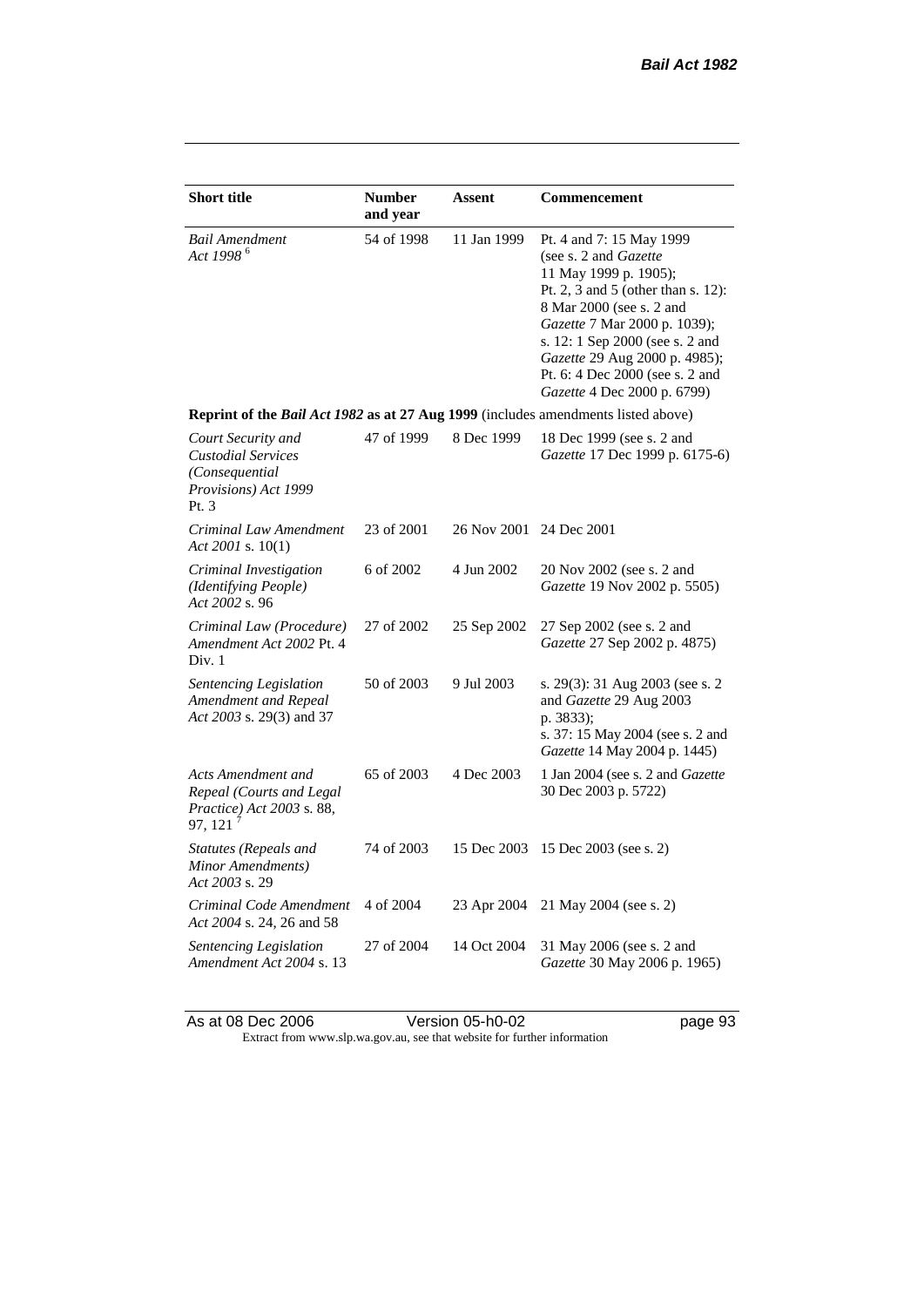| <b>Short title</b>                                                                                           | <b>Number</b><br>and year | <b>Assent</b> | Commencement                                                                                                                                                                                                                                            |
|--------------------------------------------------------------------------------------------------------------|---------------------------|---------------|---------------------------------------------------------------------------------------------------------------------------------------------------------------------------------------------------------------------------------------------------------|
| <b>Acts Amendment (Family</b><br>and Domestic Violence)<br>Act 2004 Pt. 3                                    | 38 of 2004                | 9 Nov 2004    | 1 Dec 2004 (see s. 2 and<br>Gazette 26 Nov 2004 p. 5309)                                                                                                                                                                                                |
| Children and Community<br>Services Act 2004 s. 251                                                           | 34 of 2004                | 20 Oct 2004   | 1 Mar 2006 (see s. 2 and<br>Gazette 14 Feb 2006 p. 695)                                                                                                                                                                                                 |
| Acts Amendment (Court of<br>Appeal) Act 2004 s. 28                                                           | 45 of 2004                | 9 Nov 2004    | s. $28(1)$ , (2) and (4) (other than<br>the amendment to s. $7A(1)$ :<br>1 Feb 2005 (see. s. 2 and<br>Gazette 14 Jan 2005 p. 163)<br>s. $28(3)$ and $(4)$ (the<br>amendment to s. $7A(1)$ : 2 May<br>2005 (see. s. 2 and Gazette<br>14 Jan 2005 p. 163) |
| Courts Legislation<br>Amendment and Repeal<br>Act 2004 s. 141 <sup>10</sup>                                  | 59 of 2004                | 23 Nov 2004   | 1 May 2005 (see s. 2 and<br>Gazette 31 Dec 2004 p. 7128)                                                                                                                                                                                                |
| Misuse of Drugs<br>Amendment Act 2004<br>s. $9(1)$                                                           | 62 of 2004                | 24 Nov 2004   | 1 Jan 2005 (see s. 2 and <i>Gazette</i><br>10 Dec 2004 p. 5965)                                                                                                                                                                                         |
| Criminal Procedure and<br>Appeals (Consequential and<br>Other Provisions) Act 2004<br>Pt. 3 and s. 82 and 83 | 84 of 2004                | 16 Dec 2004   | 2 May 2005 (see s. 2 and<br>Gazette 31 Dec 2004 p. 7129<br>(correction in Gazette 7 Jan<br>$2005$ p. 53))                                                                                                                                               |
|                                                                                                              |                           |               | <b>Reprint 5: The <i>Rail Act 1982</i> as at 1 Apr 2005</b> (includes amendments listed above except                                                                                                                                                    |

**Reprint 5: The** *Bail Act 1982* **as at 1 Apr 2005** (includes amendments listed above except those in the *Sentencing Legislation Amendment Act 2004* s. 13, the *Acts Amendment (Court of Appeal) Act 2004* s. 28(3) and (4) (the amendment to s. 7A(1)), the *Children and Community Services Act 2004*, the *Courts Legislation Amendment and Repeal Act 2004* and the *Criminal Procedure and Appeals (Consequential and Other Provisions) Act 2004*)

*Planning and Development (Consequential and Transitional Provisions) Act 2005* s. 15 12 Dec 2005 9 Apr 2006 (see s. 2 and *Gazette* 21 Mar 2006 p. 1078)

<sup>1a</sup> On the date as at which this compilation was prepared, provisions referred to in the following table had not come into operation and were therefore not included in this compilation. For the text of the provisions see the endnotes referred to in the table.

#### **Provisions that have not come into operation**

| <b>Short title</b> | <b>Number</b> | Assent | <b>Commencement</b> |
|--------------------|---------------|--------|---------------------|
|                    |               |        |                     |
|                    |               |        |                     |

page 94 Version 05-h0-02 As at 08 Dec 2006 Extract from www.slp.wa.gov.au, see that website for further information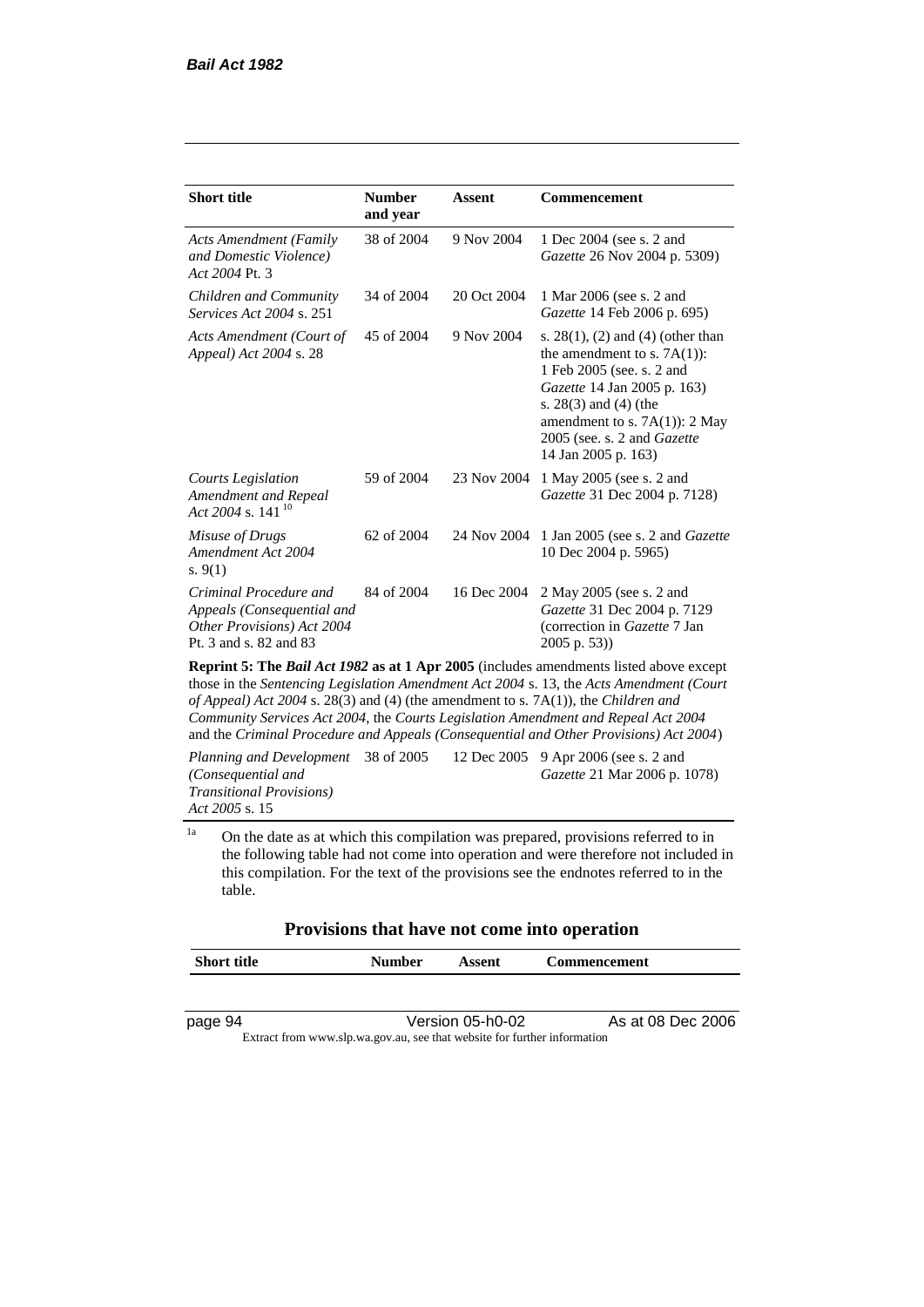|                                                                                                 |                                                                                                                       |                     | and year                          |                                       |                                                                                                                                                                                                                     |     |
|-------------------------------------------------------------------------------------------------|-----------------------------------------------------------------------------------------------------------------------|---------------------|-----------------------------------|---------------------------------------|---------------------------------------------------------------------------------------------------------------------------------------------------------------------------------------------------------------------|-----|
| <b>Machinery of Government</b><br>(Miscellaneous<br>Amendments) Act 2006<br>Pt. 3 Div. $1^{11}$ |                                                                                                                       |                     | 28 of 2006                        | 26 Jun 2006                           | To be proclaimed (see s. 2)                                                                                                                                                                                         |     |
| Criminal Investigation<br>(Consequential Provisions)<br>Act 2006 Pt. 2 <sup>8</sup>             |                                                                                                                       |                     | 59 of 2006                        | 16 Nov 2006                           | To be proclaimed (see s. 2)                                                                                                                                                                                         |     |
|                                                                                                 | Prisons and Sentencing<br><b>Legislation Amendment</b><br>Act 2006 Pt. 5 <sup>12</sup>                                |                     | 65 of 2006                        | 8 Dec 2006                            | To be proclaimed (see s. 2)                                                                                                                                                                                         |     |
| 2                                                                                               | Act 1988 s. 20.                                                                                                       |                     |                                   |                                       | The Bail Amendment Act 1984 s. 10 and 11 were repealed by the Bail Amendment                                                                                                                                        |     |
| 3                                                                                               |                                                                                                                       |                     |                                   |                                       | The Bail Act 1982 was not in operation at the time when the reprint was compiled,<br>but the reprinting was authorised by s. 21 of the Bail Amendment Act 1988.                                                     |     |
| 4                                                                                               | The Acts Amendment (Ministry of Justice) Act 1993 Pt. 19 is a transitional<br>provision that is of no further effect. |                     |                                   |                                       |                                                                                                                                                                                                                     |     |
| 5                                                                                               |                                                                                                                       |                     |                                   |                                       | The <i>Criminal Procedure Amendment Act 1993</i> s. 13 reads as follows:                                                                                                                                            |     |
| $\epsilon$                                                                                      |                                                                                                                       |                     |                                   |                                       |                                                                                                                                                                                                                     |     |
|                                                                                                 | 13.                                                                                                                   | <b>Transitional</b> |                                   |                                       |                                                                                                                                                                                                                     |     |
|                                                                                                 | (1)                                                                                                                   |                     | this Part apply in relation to -  |                                       | The amendments to the principal Act effected by a provision of                                                                                                                                                      |     |
|                                                                                                 |                                                                                                                       | (a)                 |                                   | a child arrested for any offence; and |                                                                                                                                                                                                                     |     |
|                                                                                                 |                                                                                                                       | (b)                 | offence.                          |                                       | a person, other than a child, arrested for a serious                                                                                                                                                                |     |
|                                                                                                 |                                                                                                                       |                     |                                   |                                       | on or after the day on which that provision comes into operation.                                                                                                                                                   |     |
|                                                                                                 | (2)                                                                                                                   |                     | meanings as in the principal Act. |                                       | In subsection $(1)$ "child" and "serious offence" have the same                                                                                                                                                     | ,,  |
| 6                                                                                               | The Bail Amendment Act 1998 s. 6(2) reads as follows:                                                                 |                     |                                   |                                       |                                                                                                                                                                                                                     |     |
| $\epsilon$                                                                                      |                                                                                                                       |                     |                                   |                                       |                                                                                                                                                                                                                     |     |
|                                                                                                 | (2)                                                                                                                   |                     |                                   |                                       | Section 16A inserted by subsection (1) applies to persons arrested<br>for an offence referred to in subsection $(2)(a)$ or $(3)$ of that section<br>on or after the day on which this section comes into operation. | , 2 |
| $\tau$                                                                                          | as follows:                                                                                                           |                     |                                   |                                       | The Acts Amendment and Repeal (Courts and Legal Practice) Act 2003 s. 97 reads                                                                                                                                      |     |

As at 08 Dec 2006 **Version 05-h0-02 page 95** Extract from www.slp.wa.gov.au, see that website for further information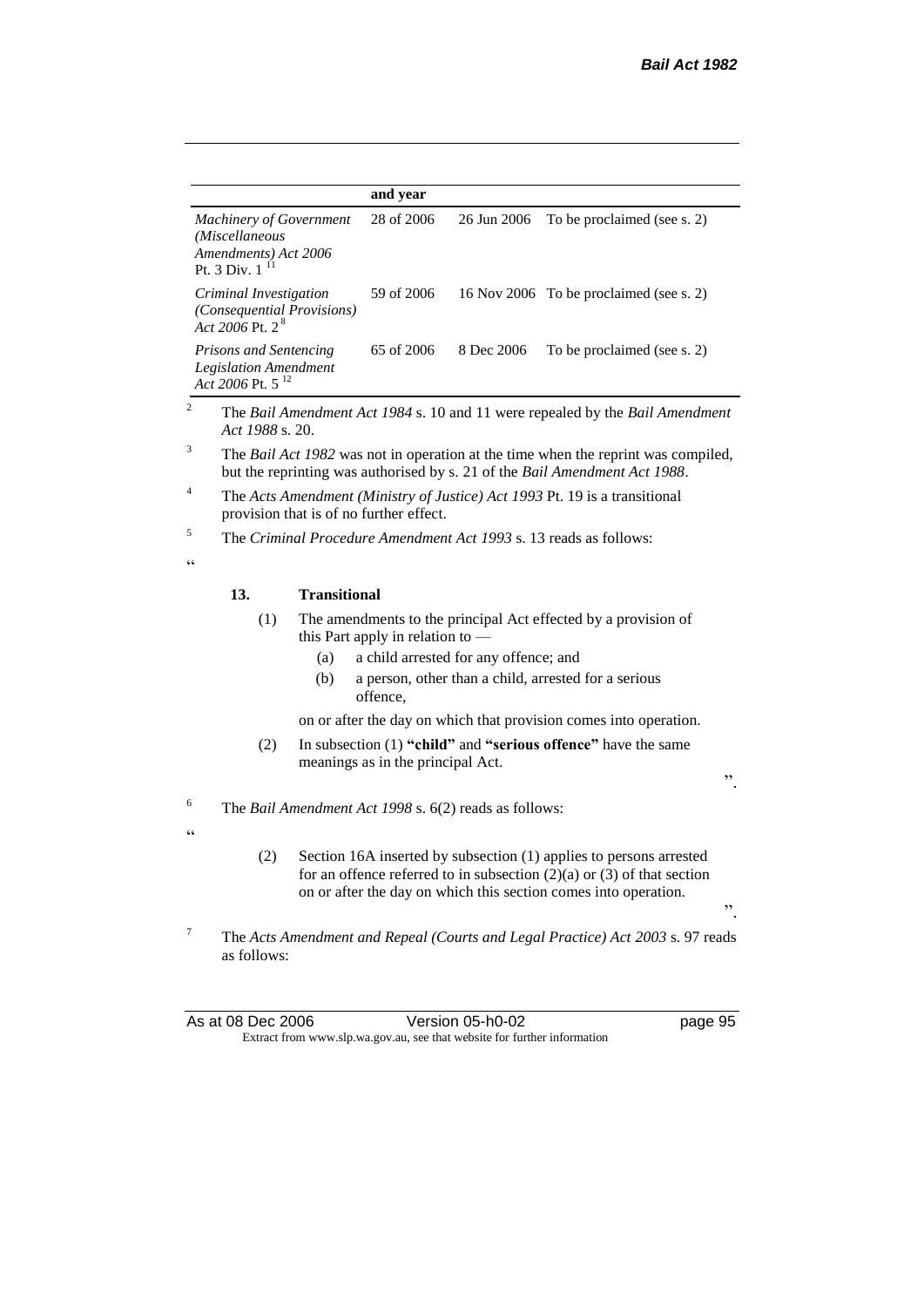#### **97. References to Crown Solicitor**

If in a written law or other document or instrument there is a reference to the Crown Solicitor that reference may, where the context so requires, be read as if it had been amended to be a reference to the State Solicitor.

<sup>8</sup> On the date as at which this compilation was prepared, the *Criminal Investigation (Consequential Provisions) Act 2006* Pt. 2 had not come into operation. It reads as follows:

<u>،</u>

.<br>.

# **Part 2 —** *Bail Act 1982* **amended**

#### **3. The Act amended by this Part**

The amendments in this Part are to the *Bail Act 1982*.

#### **4. Section 6 replaced and consequential amendments**

(1) Section 6 is repealed and the following section is inserted instead —

"

#### **6. Duty on arresting officer and others to consider bail**

- (1) This section applies to a police officer or other person (the **"arrester"**) who —
	- (a) charges a person who is under arrest (the **"accused"**) with an offence; and
	- (b) does not release the accused unconditionally under section 142 of the *Criminal Investigation Act 2006*,

or who arrests a person under a warrant.

- (2) This section is subject to
	- (a) the exercise of the power conferred by section 9; and
	- (b) sections 10, 12 and 16 and clause 3A of Part C of Schedule 1.
- (3) The duties in this section shall be performed whether or not an application for bail is made by or on behalf of the accused.
- (4) As soon as is practicable after the accused is charged, or arrested under a warrant, as the case may be, the arrester shall either —
	- (a) bring the accused or cause the accused to be brought before a court; or

page 96 **Version 05-h0-02** As at 08 Dec 2006 Extract from www.slp.wa.gov.au, see that website for further information

".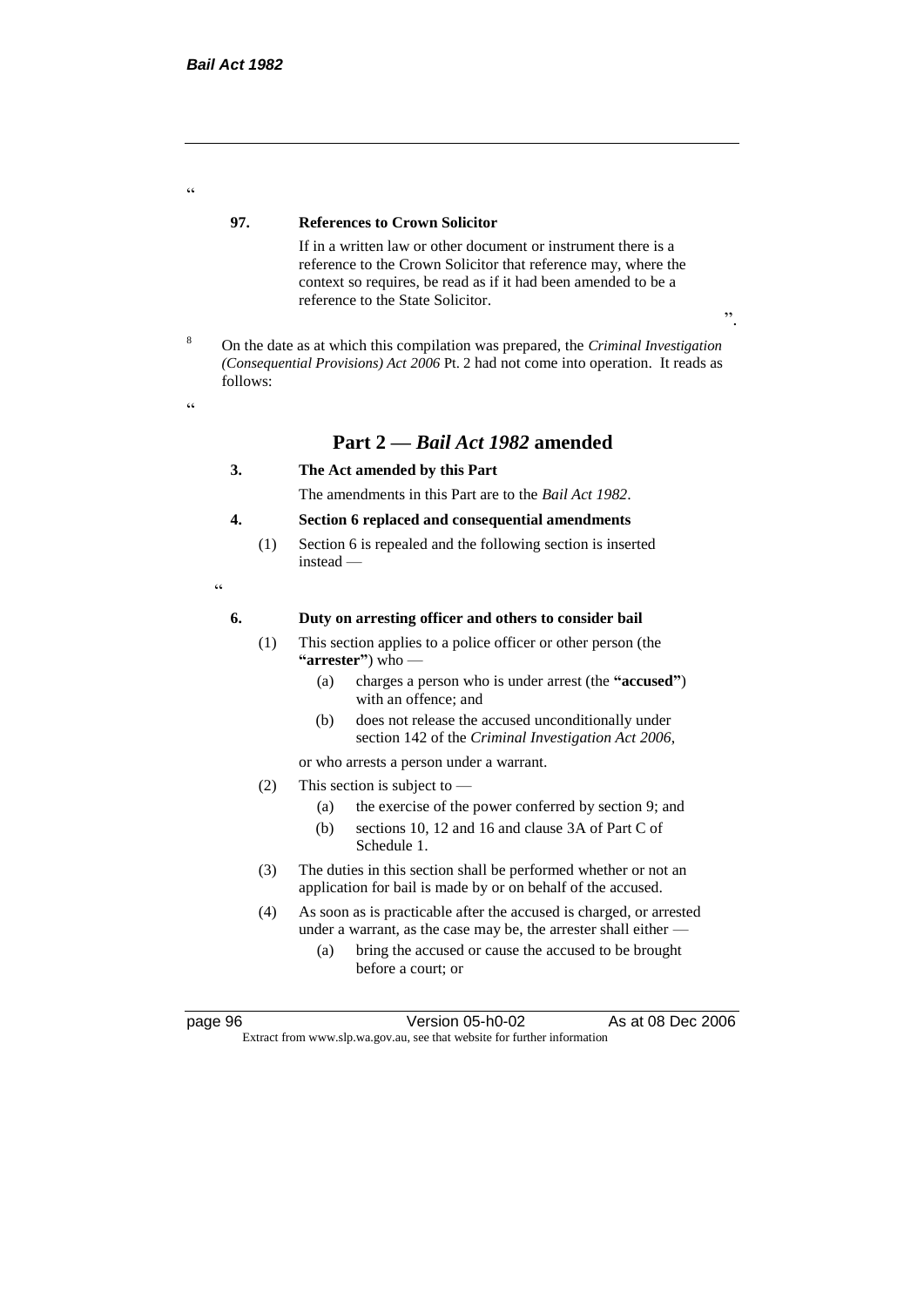- (b) perform the other duties of the arrester under this section.
- (5) If the arrester has power to grant the accused bail, the arrester shall consider the accused's case for bail.
- (6) If the arrester does not have power to grant the accused bail, the arrester shall, unless subsection (8), (9) or (10) applies, bring or cause the accused to be brought before an authorised police officer or a justice or, in the case of a child, any authorised officer or a justice, who shall consider the accused's case for bail as soon as is practicable.
- (7) Even if the arrester has power to grant the accused bail, the arrester may, instead of complying with subsection (5), comply with subsection (6) as if the arrester did not.
- (8) If under section 15 only a Judge of the Supreme Court or a Judge of the Children's Court has power to grant the accused bail, the arrester shall bring the accused or cause the accused to be brought before a Judge of the Supreme Court or a Judge of the Children's Court, as the case requires, who shall consider the accused's case for bail as soon as is practicable.
- (9) If under section 16 only a justice has power to grant the accused bail, the arrester shall bring the accused or cause the accused to be brought before a justice, who shall consider the accused's case for bail as soon as is practicable.
- (10) If section 16A applies, the arrester shall bring the accused or cause the accused to be brought before a court or Judge referred to in section 16A(1), who shall consider the accused's case for bail as soon as is practicable.
	- ".
	- (2) Section  $7(3)(a)$  is amended by deleting "section  $6(3)$ " and inserting instead —

" section  $6(8)$  or  $(9)$  ".

- (3) Section  $16(1)$  is amended by deleting "section  $6(2)(b)$ ." and inserting instead section  $6(9)$ . ".
- (4) Section  $61(2)(b)$  is amended by deleting "section  $6(2a)$ ." and inserting instead —
	-

section  $6(7)$ . ".

**5. Section 6A inserted**

After section 6 the following section is inserted —

As at 08 Dec 2006 Version 05-h0-02 Page 97 Extract from www.slp.wa.gov.au, see that website for further information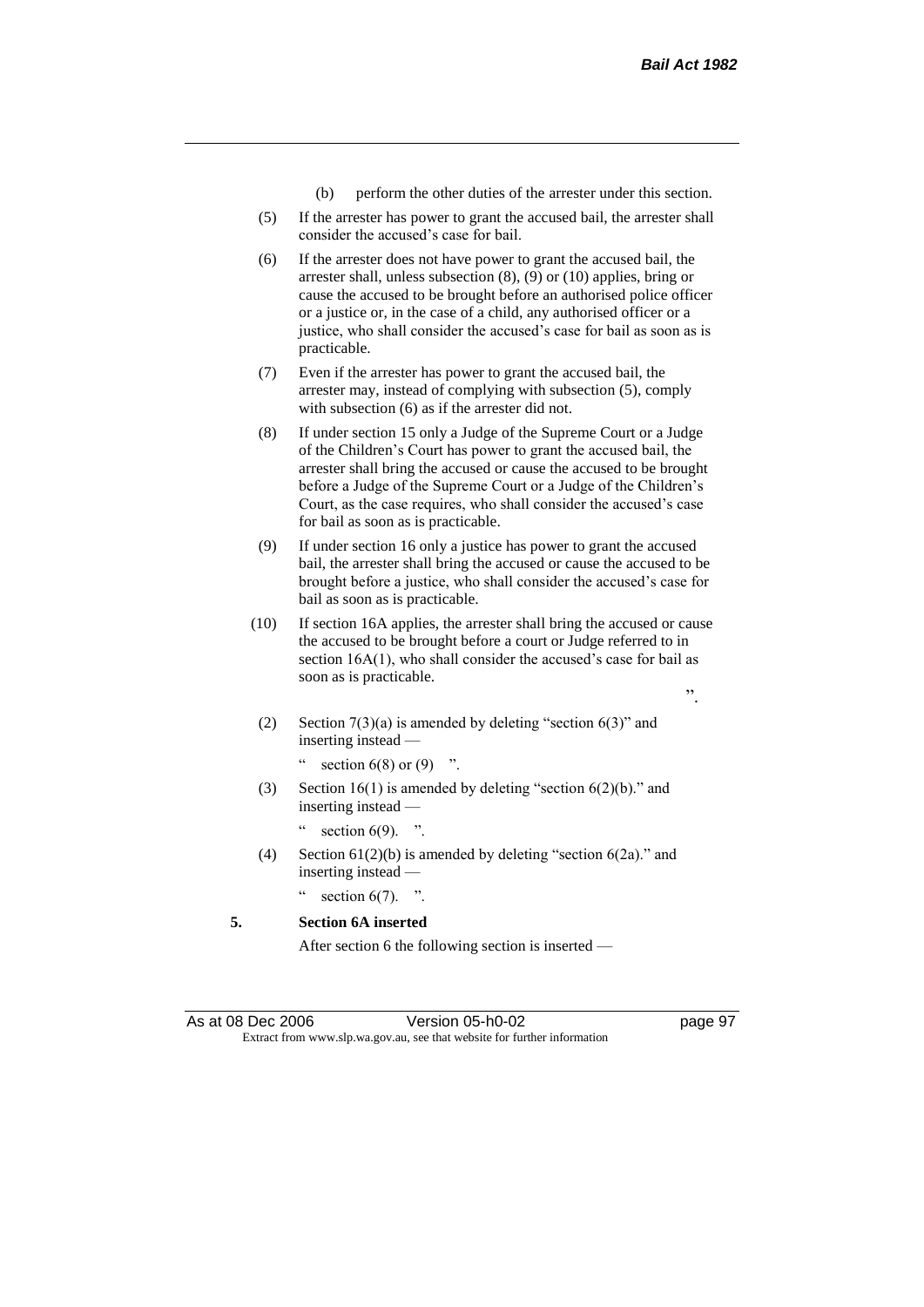$\epsilon$ 

#### **6A. Whether custody justified to be considered in certain cases**

- (1) In this section
	- **"accused"** means an accused who is under arrest, other than pursuant to a warrant;
	- **"released"** means released from custody without being required to enter into, or without having entered into, a bail undertaking;
	- **"serious offence"** means an indictable offence the penalty specified by a written law for which is or includes imprisonment for 5 years or more or life;
	- **"summary court"** means the Magistrates Court or the Children's Court.
- (2) An authorised officer or justice who is considering an accused's case for bail for an initial appearance in a summary court on a charge of an indictable offence that is not a serious offence may order that the accused be served with a summons under the *Criminal Procedure Act 2004*, and released, in respect of the charge unless satisfied —
	- (a) that there are reasonable grounds to suspect the accused would not obey the summons if served with it; or
	- (b) that not releasing the accused is justified under subsection (4) or for any other reason.
- (3) An authorised officer or justice who is considering an accused's case for bail for an initial appearance in a summary court on a charge of a simple offence must order that the accused be served with a court hearing notice under the *Criminal Procedure Act 2004*, and released, in respect of the charge unless satisfied —
	- (a) that the presence of the accused when the charge is dealt with is likely to be necessary for any reason or for sentencing purposes; or
	- (b) that not releasing the accused is justified under subsection (4) or for any other reason.
- (4) Not releasing an accused is justified if there are reasonable grounds to suspect that if the accused were released —
	- (a) the accused
		- (i) would commit an offence;
		- (ii) would continue or repeat an offence with which he or she is charged;
		- (iii) would endanger another person's safety or property; or

page 98 Version 05-h0-02 As at 08 Dec 2006

Extract from www.slp.wa.gov.au, see that website for further information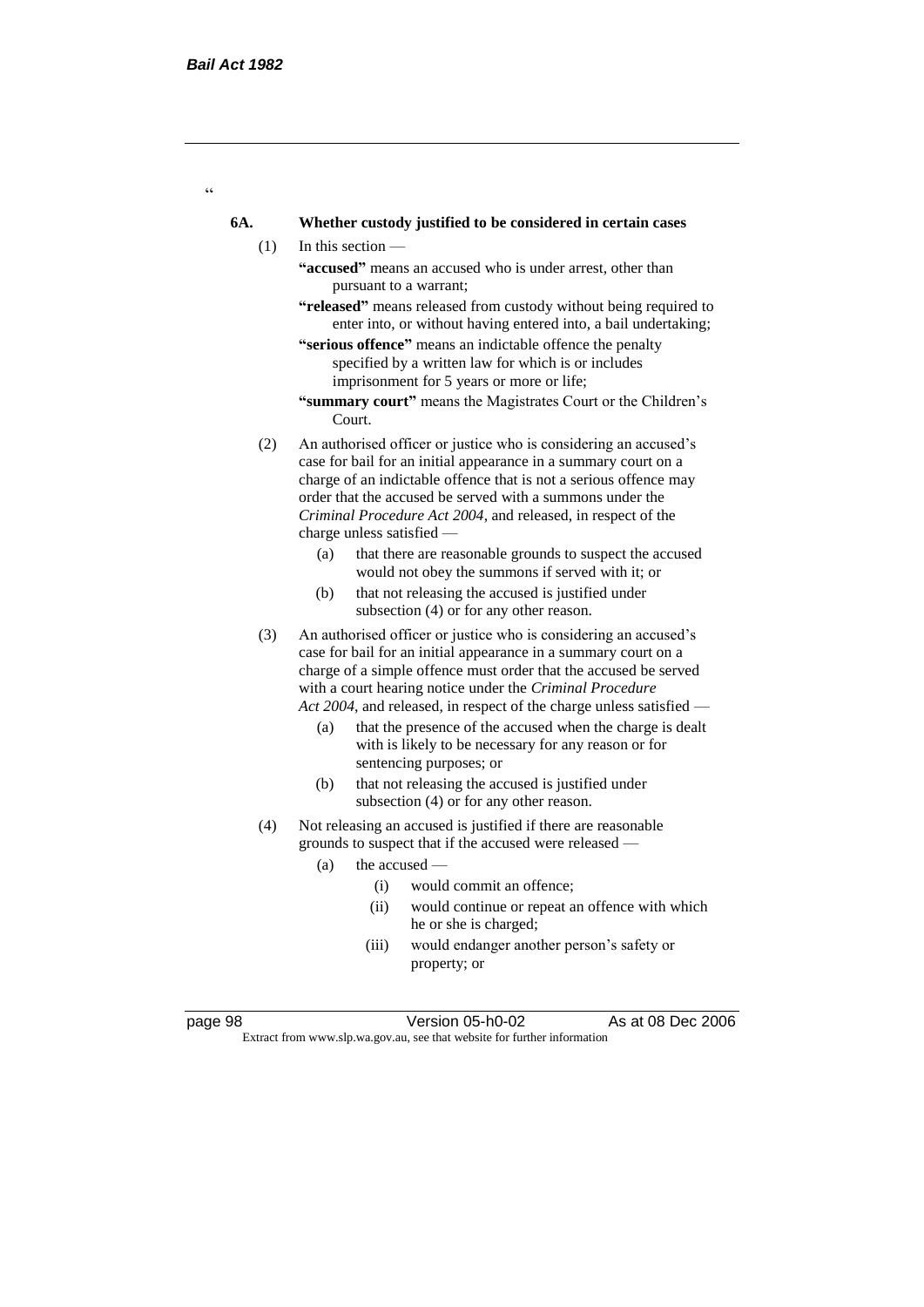".

- (iv) would interfere with witnesses or otherwise obstruct the course of justice, whether in relation to the accused or any other person;
- or
- (b) the accused's safety would be endangered.
- (5) This section does not affect the operation of section 28 or 30 of the *Criminal Procedure Act 2004*.

**6. Section 12 amended**

Section 12 is amended as follows:

- (a) by inserting after "requires" " or permits ";
- (b) by deleting "section 236 of *The Criminal Code*, section 50AA of the *Police Act 1892*" and inserting instead —
	- " Part 12 of the *Criminal Investigation Act 2006* ".
- **7. Sections 18 and 19 repealed and consequential amendment to section 27**
	- (1) Sections 18 and 19 are repealed.
	- (2) Section 27(1) is amended by deleting ", an authorised police officer who dispenses with bail under section 18,".

".

#### 9 Footnote no longer applicable.

- <sup>10</sup> The amendment in the *Courts Legislation Amendment and Repeal Act 2004* s. 141 (amending Sch. 1 Pt. A cl. 4) is not included because the clause it sought to amend had been amended by the *Acts Amendment (Court of Appeal) Act 2004* s. 28(4) before the amendment purported to come into operation.
- <sup>11</sup> On the date as at which this compilation was prepared, the *Machinery of Government (Miscellaneous Amendments) Act 2006* Pt. 3 Div. 1 had not come into operation. It reads as follows:

 $\epsilon$   $\epsilon$ 

#### **Part 3 — Attorney General, and Justice**

#### **Division 1 —** *Bail Act 1982*

#### **30. The Act amended**

The amendments in this Division are to the *Bail Act 1982*.

As at 08 Dec 2006 Version 05-h0-02 page 99 Extract from www.slp.wa.gov.au, see that website for further information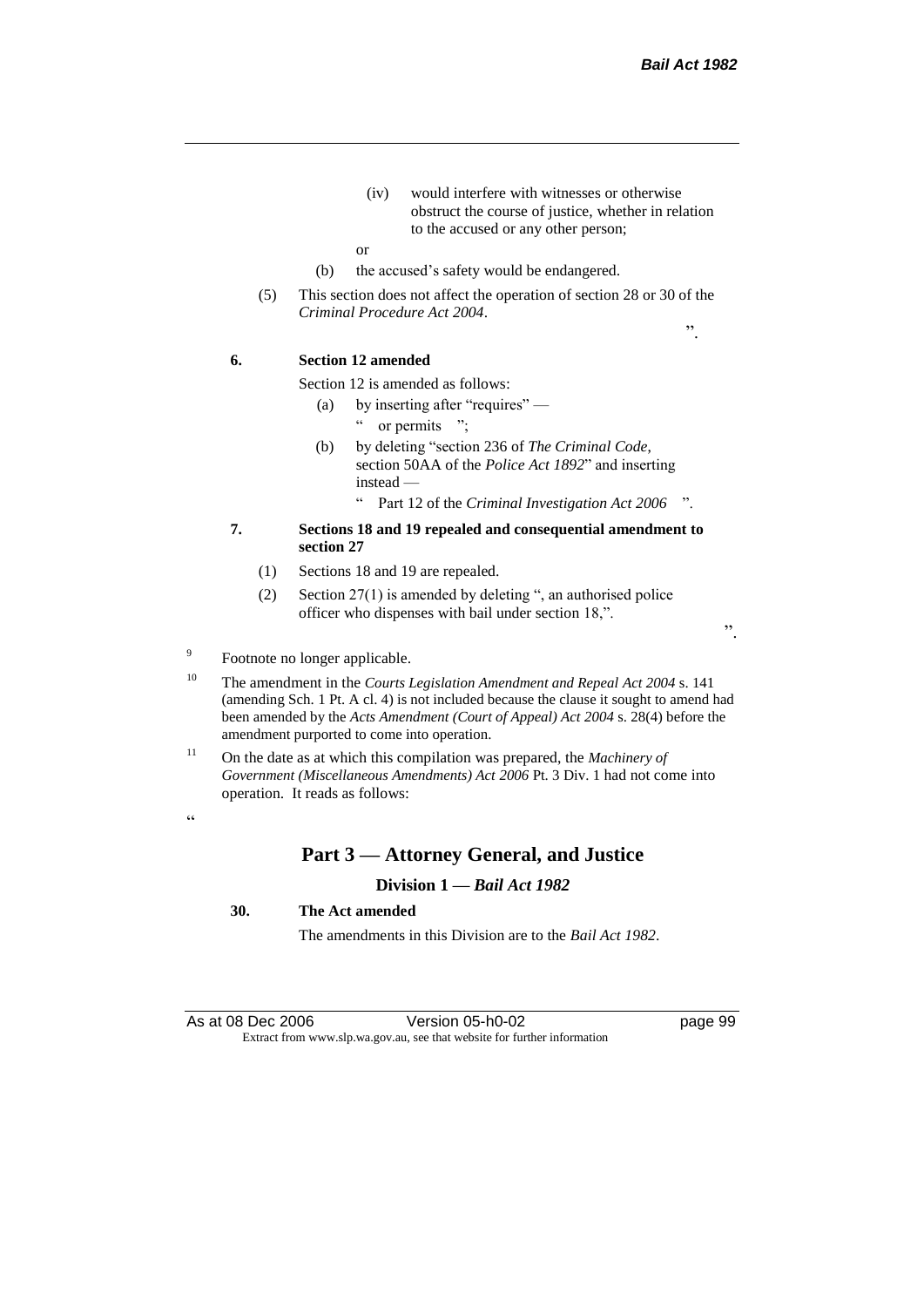#### **31. Section 3 amended**

- (1) Section 3(1) is amended as follows:
	- (a) by inserting the following definitions in the appropriate alphabetical positions —
- $\epsilon$

**"CEO"** means the chief executive officer of the Department; **"Department"** means the department of the Public Service principally assisting in the administration of this Act;

";

".

- (b) in the definition of "authorised community services officer" in paragraph (a) by deleting "(Justice)" in both places where it occurs;
- (c) by deleting the definition of "CEO (Justice)".
- (2) Section  $3(5)$  is amended by deleting "department of which he is the chief executive officer" and inserting instead —
	- " Department ".

#### **32. Section 66A amended**

Section 66A(2) is amended by deleting "department of which the CEO (Justice) is the chief executive officer" and inserting instead —

" Department ".

 $CEO$  "

#### **33. Various references to CEO (Justice) changed to CEO**

Each provision listed in the Table to this section is amended by deleting "CEO (Justice)" in each place where it occurs and inserting instead —

| Table                                                                  |
|------------------------------------------------------------------------|
| s. 50E                                                                 |
| s. $50F(1)$ , (3), (4) and (5)                                         |
| s. 50H                                                                 |
| s. 50J                                                                 |
| s. $50L(1)$                                                            |
| Sch. 1 Part D cl. 3(3)(e)                                              |
| The headings to sections 27A, 50A, 50E, 50F and 50J will be altered by |
|                                                                        |

<sup>12</sup> On the date as at which this compilation was prepared, the *Prisons and Sentencing Legislation Amendment Act 2006* Pt. 5 had not come into operation. It reads as follows:

| page 100 | Version 05-h0-02                                                         | As at 08 Dec 2006 |
|----------|--------------------------------------------------------------------------|-------------------|
|          | Extract from www.slp.wa.gov.au, see that website for further information |                   |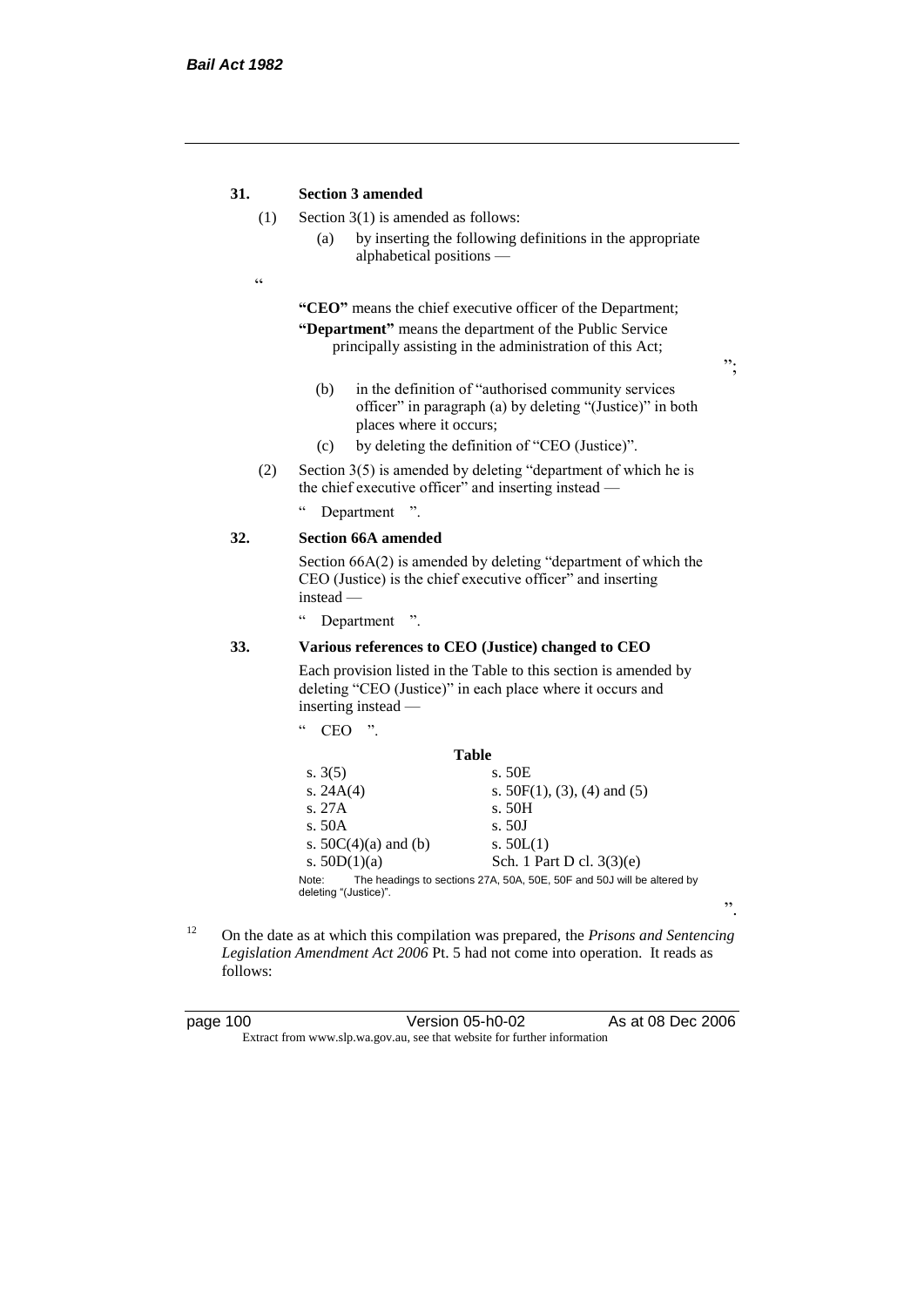## **Part 5 —** *Bail Act 1982* **amended**

### **50. The Act amended in this Part**

The amendments in this Part are to the *Bail Act 1982*.

#### **51. Section 3 amended**

Section 3(1) is amended as follows:

- (a) by deleting the definition of "CEO (Justice)";
- (b) by inserting in the appropriate alphabetical position —
- $C$

"

**"CEO (corrections)"** means the chief executive officer of the Public Sector agency principally assisting the Minister administering Part 8 of the *Sentence Administration Act 2003* in its administration;

(c) in paragraph (a) of the definition of "authorised community services officer" by deleting "CEO (Justice)" in each place where it occurs and inserting instead — " CEO (corrections) ".

#### **52. Section 66A amended**

Section  $66A(2)$  is amended as follows:

- (a) by inserting after "detention centre" under the *Young Offenders Act* 1994 ";
- (b) by deleting "department of which the CEO (Justice) is the chief executive officer" and inserting instead —
- $\epsilon$

s.  $3(5)$ 

Public Sector agency principally assisting the Minister administering that Act in its administration

".

 $, ,$ 

#### **53. References to "CEO (Justice)" changed to "CEO (corrections)"**

Each provision in the Table to this section is amended by deleting "(Justice)" in each place where it occurs and inserting instead —

" (corrections) ".

# **Table**<br>s. 50E

s. 24A(4) s. 50F(1), (3), (4) and (5)

As at 08 Dec 2006 Version 05-h0-02 page 101 Extract from www.slp.wa.gov.au, see that website for further information